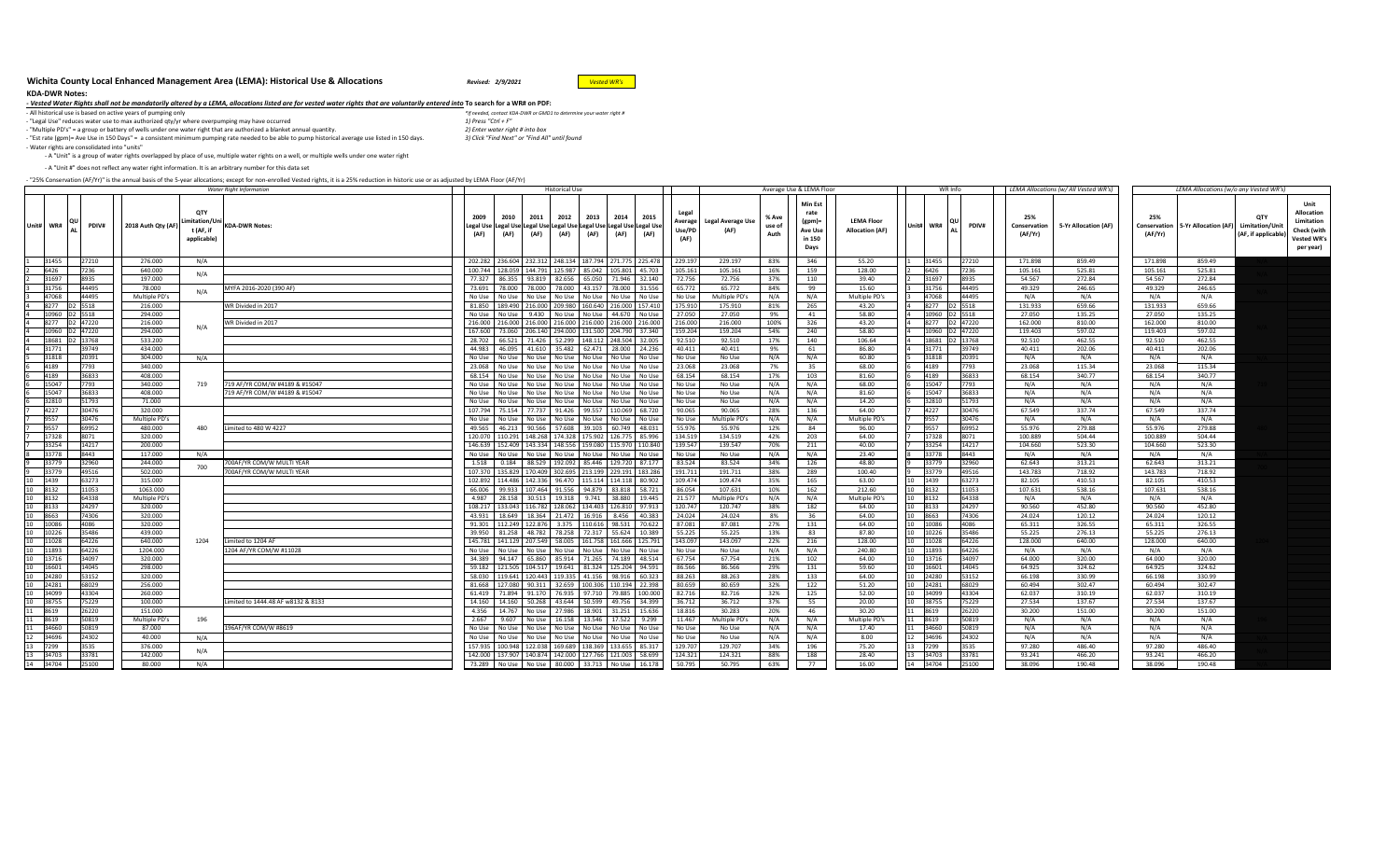|                             |                |                         |                          |                                                 | <b>Water Right Information</b>                                    | <b>Historical Use</b>                                                                                                                                                      |                                    |                          |                         | Average Use & LEMA Floor                                     |                                             | WR Info                           | LEMA Allocations (w/ All Vested WR's)                  | LEMA Allocations (w/o any Vested WR's)                                 |                                                           |                                                                             |
|-----------------------------|----------------|-------------------------|--------------------------|-------------------------------------------------|-------------------------------------------------------------------|----------------------------------------------------------------------------------------------------------------------------------------------------------------------------|------------------------------------|--------------------------|-------------------------|--------------------------------------------------------------|---------------------------------------------|-----------------------------------|--------------------------------------------------------|------------------------------------------------------------------------|-----------------------------------------------------------|-----------------------------------------------------------------------------|
| Unit# WR#                   |                | <b>PDIV#</b>            | 2018 Auth Qty (AF)       | QTY<br>mitation/Uni<br>t (AF, if<br>applicable) | <b>KDA-DWR Notes:</b>                                             | 2010<br>2011<br>2012<br>2013<br>2014<br>2015<br>Legal Use Legal Use Legal Use Legal Use Legal Use Legal Use Legal Use<br>(AF)   (AF)   (AF)  <br>(AF) (AF)<br>(AF)<br>(AF) | Legal<br>Average<br>Use/PD<br>(AF) | <b>Legal Average Use</b> | % Ave<br>use of<br>Auth | Min Est<br>rate<br>(gpm)<br><b>Ave Use</b><br>in 150<br>Days | <b>LEMA Floor</b><br><b>Allocation (AF)</b> | Unit# WR#<br><b>PDIV#</b>         | 25%<br>5-Yr Allocation (AF)<br>Conservation<br>(AF/Yr) | 25%<br>Conservation 5-Yr Allocation (AF)<br>(AF/Yr)                    | <b>OT</b><br><b>Limitation/Unit</b><br>(AF, if applicable | Unit<br>Allocation<br>Limitation<br>Check (with<br>Vested WR's<br>per year) |
| 15                          | 11030          | 82133                   | 916.000                  |                                                 |                                                                   | 158.922 222.148 251.363 213.315 176.987 223.280 175.450                                                                                                                    | 203.066                            | 203.066                  | 22%                     | 306                                                          | 183.20                                      | 11030<br>82133                    | 183.200<br>916.00                                      | 183,200<br>916.00                                                      |                                                           |                                                                             |
| 15                          | 30574          | 63282                   | 307.000                  | 1280                                            |                                                                   | 185.150 211.975 262.812 72.305 234.722 198.588 118.342                                                                                                                     | 183,413                            | 183.413                  | 60%                     | 277                                                          | 61.40                                       | 30574<br>63282                    | 137.560<br>687.80                                      | 137.560<br>687.80                                                      |                                                           |                                                                             |
| 15<br>16 37366              | 35106          | 40724<br>9947           | 364,000<br>60,000        |                                                 | Limited to 1280 AF w 11030                                        | 164.310   139.937   148.303   143.207   148.540   135.180   92.246<br>36,661 60,000 60,000 50,707 56,801 55,053 4.999                                                      | 138.818<br>46.317                  | 138.818<br>46.317        | 38%<br>77%              | 209<br>70                                                    | 72.80<br>12.00                              | 35106<br>40724<br>37366<br>9947   | 104.113<br>520.57<br>34.738<br>173.69                  | 104.113<br>520.57<br>34.738<br>173.69                                  |                                                           |                                                                             |
| 17                          | 23193          | 16150                   | 145.000                  | N/A                                             |                                                                   | 79.021 53.871 46.973 50.337<br>123.019<br>79.357 15.731                                                                                                                    | 64.044                             | 64.044                   | 44%                     | 97                                                           | 29.00                                       | 16150<br>23193                    | 48.033<br>240.17                                       | 48.033<br>240.17                                                       |                                                           |                                                                             |
| 17                          | 23193          | 38165                   | 137.000                  |                                                 |                                                                   | 77.893 66.011 45.546 6.426 101.455 23.555<br>124.737                                                                                                                       | 63.660                             | 63.660                   | 46%                     | 96                                                           | 27.40                                       | 23193<br>38165                    | 47.745<br>238.73                                       | 47.745<br>238.73                                                       |                                                           |                                                                             |
| 17                          | 23193          | 47263                   | 160,000                  |                                                 |                                                                   | 120.849 77.260 109.886 75.889 69.636 26.224<br>126.563                                                                                                                     | 86.615                             | 86.615                   | 54%                     | 131                                                          | 32.00                                       | 47263<br>23193                    | 64.961<br>324.81                                       | 64.961<br>324.81                                                       |                                                           |                                                                             |
| 17                          | 39390          | 5070                    | 158,000                  | N/A                                             |                                                                   | 91.877<br>26.136 44.549 26.196 1.056 95.413 46.693                                                                                                                         | 47.417                             | 47,417                   | 30%                     | 72                                                           | 31.60                                       | 5070<br>39390                     | 35.563<br>177.81                                       | 35.563<br>177.81                                                       |                                                           |                                                                             |
| 17                          | 39391          | 30669                   | 88,000                   |                                                 |                                                                   | 88,000 88,000 82,530 88,000 49,562 74,616<br>67,406                                                                                                                        | 76.873                             | 76.873                   | 87%                     | 116                                                          | 17.60                                       | 30669<br>39391                    | 57.655<br>288.28                                       | 57.655<br>288.28                                                       |                                                           |                                                                             |
|                             | 39392          | 8651                    | 88.000                   |                                                 |                                                                   | 7.908<br>28.773 37.568 88.000 35.092 28.058 24.488                                                                                                                         | 35.698                             | 35.698                   | 41%                     | 54                                                           | 17.60                                       | 8651<br>39392                     | 26.774<br>133.87                                       | 26.774<br>133.87                                                       |                                                           |                                                                             |
| 18<br>18                    | 3455<br>11177  | 39912<br>41603          | 570.000<br>300,000       | 870                                             |                                                                   | 61.519 61.961 59.247 62.487 32.137 19.628<br>44.118<br>147.583<br>153.797 59.482 70.583 176.741 191.152 129.626                                                            | 48.728<br>132.709                  | 48.728<br>132,709        | 9%<br>44%               | 74<br>200                                                    | 114.00<br>60.00                             | 39912<br>3455<br>41603<br>11177   | 48.728<br>243.64<br>99.532<br>497.66                   | 48.728<br>243.64<br>99.532<br>497.66                                   |                                                           |                                                                             |
| 18 39399                    |                | 4916                    | 90,000                   |                                                 | Limited to 870 AF w 3455 & 11177                                  | 44.063 61.519 30.530 13.599 32.811 34.037 41.007                                                                                                                           | 36.795                             | 36.795                   | 41%                     | 56                                                           | 18.00                                       | 4916<br>39399                     | 27.596<br>137.98                                       | 27.596<br>137.98                                                       |                                                           |                                                                             |
|                             | 10261          | 19945                   | 185.000                  |                                                 |                                                                   | 72.897 88.317 99.460 85.513 80.880 70.325<br>87.689                                                                                                                        | 83.583                             | 83.583                   | 45%                     | 126                                                          | 37.00                                       | 19945<br>10261                    | 62.687<br>313.44                                       | 62.687<br>313.44                                                       |                                                           |                                                                             |
| 19                          | 10261          | 54254                   | 212.000                  |                                                 |                                                                   | 67.780 67.775 73.686 70.228 116.635 49.237<br>62.307                                                                                                                       | 72.521                             | 72.521                   | 34%                     | 109                                                          | 42.40                                       | 54254<br>10261                    | 54.391<br>271.95                                       | 54.391<br>271.95                                                       |                                                           |                                                                             |
| 19                          | 14209          | 1863                    | 310,000                  | 397                                             |                                                                   | 65.846 81.777 47.249 38.548 93.436 55.170 48.490                                                                                                                           | 61.502                             | 61.502                   | 20%                     | 93                                                           | 62.00                                       | 14209<br>1863                     | 61.502<br>307.51                                       | 61.502<br>307.51                                                       |                                                           |                                                                             |
| 19                          | 39885          | 396                     | 56.000                   |                                                 | imited to 397 AF w 10261                                          | 39.458 30.021 27.715 16.983 37.250 22.845 27.547                                                                                                                           | 28.831                             | 28.831                   | 51%                     | 43                                                           | 11.20                                       | 39885<br>396                      | 21.623<br>108.12                                       | 21.623<br>108.12                                                       |                                                           |                                                                             |
| 20                          | 4147           | 41081                   | 140.000                  |                                                 |                                                                   | No Use<br>No Use   No Use   No Use   No Use   No Use   No Use                                                                                                              | No Use                             | No Use                   | N/A                     | N/A                                                          | 28.00                                       | 41081<br>4147                     | N/A<br>N/A                                             | N/A<br>N/A                                                             |                                                           |                                                                             |
| 20                          | 8074           | 48033                   | 590,000                  | 640                                             | Limited to 640AF w WH002 & 4147                                   | No Use<br>No Use   No Use   No Use   No Use   No Use   No Use                                                                                                              | No Use                             | No Use                   | N/A                     | N/A                                                          | 118.00                                      | 8074<br>48033                     | N/A<br>N/A                                             | N/A<br>N/A                                                             | 640                                                       | 460,000                                                                     |
| 20                          | $WH-2$         | 30171                   | 460.000                  |                                                 |                                                                   | No Use<br>No Use   No Use   No Use   No Use   No Use   No Use                                                                                                              | No Use                             | No Use                   | N/A                     | N/A                                                          | 92.00                                       | 30171<br>$WH-2$                   | N/A<br>N/A                                             | 460.000<br>Annual limitation                                           |                                                           |                                                                             |
| 21 7190 D2 48794            |                | 21 7190 D3 17077        | 47,000<br>240,000        |                                                 | O/L PD with WR #WH-3-D1                                           | No Use   No Use   No Use   No Use   No Use   No Use<br><b>No lise</b><br>73.064 70.442 86.469 113.758 102.218 313.374<br>75.274                                            | No Use<br>119,228                  | No Use<br>119,228        | N/A<br>50%              | N/A<br>180                                                   | 9.40<br>48.00                               | 7190 D3 17077<br>7190 D2 48794    | N/A<br>N/A<br>89.421<br>447.11                         | N/A<br>N/A<br>89.421<br>447.11                                         |                                                           |                                                                             |
| 21 <b>WH-3</b> D1 17077     |                |                         | 320.000                  | N/A                                             |                                                                   | 89.109 88.449 76.342 97.043 73.726 76.014 22.841                                                                                                                           | 74.789                             | 74.789                   | 23%                     | 113                                                          | 64.00                                       | 21 <mark>WH-3 </mark> D1 17077    | 64.000<br>320.00                                       | 320.000<br>Annual limitation                                           | N/A                                                       | 489.421                                                                     |
|                             |                | 21 <b>WH-3</b> D2 17077 | 80,000                   |                                                 | O/L PD with WR #WH-3-D1                                           | No Use No Use No Use No Use No Use No Use No Use                                                                                                                           | No Use                             | No Use                   | N/A                     | N/A                                                          | 16.00                                       | 21 <mark>WH-3 </mark> D2 17077    | N/A<br>N/A                                             | 80.000<br>Annual limitation                                            |                                                           |                                                                             |
| 22 760                      |                | 32202                   | 120.000                  |                                                 |                                                                   | 43.832 33.950 57.847 No Use No Use No Use<br>48.294                                                                                                                        | 45.981                             | 118.496                  | 99%                     | 179                                                          | 24.00                                       | 32202<br>760                      | 88.872<br>444.36                                       | 88.872<br>444.36                                                       |                                                           |                                                                             |
| 22<br>760                   |                | 53676                   | Multiple PD's            | N/A                                             |                                                                   | 62.007 69.484 88.047 No Use No Use No Use<br>70.523                                                                                                                        | 72.515                             | Multiple PD's            | N/A                     | N/A                                                          | Multiple PD's                               | 53676<br>760                      | N/A<br>N/A                                             | N/A<br>N/A                                                             | N/A                                                       | 308.872                                                                     |
| 22 <b>WH-4</b>              |                | 11823                   | 220.000                  |                                                 |                                                                   | 12.862 4.531 2.840 No Use No Use No Use<br>13.891                                                                                                                          | 8.531                              | 8.531                    | 4%                      | 13                                                           | 44.00                                       | 11823<br>$WH-4$                   | 8.531<br>42.66                                         | 220.000<br><b>Annual limitation</b>                                    |                                                           |                                                                             |
| 23 11129                    |                | 2531                    | 136.000                  | N/A                                             | O/L PD with WR #WH-5                                              | No Use   No Use   0.151   No Use   No Use   No Use<br>4.515                                                                                                                | 2.333                              | 2.333                    | 2%                      | $\overline{4}$                                               | 27.20                                       | 11129<br>2531                     | 2.333<br>11.67                                         | 0.000<br>0.00                                                          | N/A                                                       | 78.000                                                                      |
| 23 <b>WH-5</b>              |                | 2531                    | 78,000                   |                                                 |                                                                   | 78.000 58.642 76.671 78.000 74.325 44.525 3.242                                                                                                                            | 59.058                             | 59.058                   | 76%                     | 89                                                           | 15.60                                       | WH-5<br>2531                      | 44.293<br>221.47                                       | 78.000<br>Annual limitation                                            |                                                           |                                                                             |
| 24 <b>WH-6</b>              |                | 19736                   | 240.000                  | N/A                                             |                                                                   | 95.284 86.873 59.724 112.826 101.722 76.064 105.678                                                                                                                        | 91.167                             | 91.167                   | 38%                     | 138                                                          | 48.00                                       | 19736<br>$WH-6$                   | 68.375<br>341.88                                       | 240.000<br>1200.00                                                     | N/A                                                       | 240.000                                                                     |
| 25 5975<br>25 WH-10         |                | 36835<br>36835          | 498.000<br>260,000       | 498                                             | 98AF/YR @1475 GPM COM/W VR FILE 10, O/L PD with WR #WH-10         | No Use   No Use   No Use   No Use   No Use   No Use<br>No Use<br>172.073<br>185.523 181.899 238.146 218.078 162.310 131.45                                                 | No Use<br>184.212                  | No Use<br>184,212        | N/A                     | N/A                                                          | 99.60<br>52.00                              | 36835<br>5975<br>36835<br>$WH-10$ | N/A<br>N/A                                             | N/A<br>N/A                                                             | 498                                                       | 260.000                                                                     |
| 26<br>939                   |                | 464                     | 35.000                   |                                                 |                                                                   | No Use   No Use   No Use   No Use   No Use   No Use<br>No Use                                                                                                              | No Use                             | No Use                   | 71%<br>N/A              | 278<br>N/A                                                   | 7.00                                        | 939<br>464                        | 138.159<br>690.80<br>N/A<br>N/A                        | 260.000<br><b>Annual limitation</b><br>N/A<br>N/A                      |                                                           |                                                                             |
| 939<br>26                   |                | 18673                   | Multiple PD's            |                                                 |                                                                   | No Use   No Use   No Use   No Use   No Use   No Use<br>No Use                                                                                                              | No Use                             | Multiple PD's            | N/A                     | N/A                                                          | Multiple PD's                               | 18673<br>939                      | N/A<br>N/A                                             | N/A<br>N/A                                                             |                                                           |                                                                             |
| 26                          | 7856           | 464                     | 350.000                  |                                                 | 350 AF/YR@ 1370GPM COM/W V R#11 WH CO #939, O/L PD with WR #WH-11 | No Use   No Use   No Use   No Use   No Use   No Use<br>No Use                                                                                                              | No Use                             | No Use                   | N/A                     | N/A                                                          | 70.00                                       | 7856<br>464                       | N/A<br>N/A                                             | N/A<br>N/A                                                             |                                                           |                                                                             |
| 26                          | 7856           | 18673                   | Multiple PD's            | 350                                             | 350 AF/YR@ 1370GPM COM/W V R#11 WH CO #939, O/L PD with WR #WH-11 | No Use<br>No Use   No Use   No Use   No Use   No Use   No Use                                                                                                              | No Use                             | Multiple PD's            | N/A                     | N/A                                                          | Multiple PD's                               | 18673<br>7856                     | N/A<br>N/A                                             | N/A<br>N/A                                                             | 350                                                       | 100.000                                                                     |
| 26 WH-11                    |                | 464                     | 100,000                  |                                                 | imited to 350 AF w WH011 & 939                                    | 10.565 No Use No Use No Use No Use No Use<br>No Use                                                                                                                        | 10.565                             | 10.565                   | 11%                     | 16                                                           | 20.00                                       | 464<br><b>WH-11</b>               | 10.565<br>52.83                                        | 100,000<br>Annual limitation                                           |                                                           |                                                                             |
| 26 <b>WH-11</b>             |                | 18673                   | Multiple PD's            |                                                 |                                                                   | No Use   No Use   No Use   No Use   No Use   No Use<br>No Use                                                                                                              | No Use                             | Multiple PD's            | N/A                     | N/A                                                          | Multiple PD's                               | 18673<br>$MH-11$                  | N/A<br>N/A                                             | Annual limitation<br>N/A                                               |                                                           |                                                                             |
| 27                          | 21805          | 38677                   | 60.000                   | N/A                                             | O/L PD with WR #WH-12                                             | No Use No Use No Use No Use No Use No Use<br>No Use                                                                                                                        | No Use                             | No Use                   | N/A                     | N/A                                                          | 12.00                                       | 38677<br>21805                    | N/A<br>N/A                                             | N/A<br>N/A                                                             | N/A                                                       | 50.000                                                                      |
| 27 <b>WH-12</b>             |                | 38677                   | 50.000                   |                                                 |                                                                   | 15.676 No Use No Use No Use No Use No Use<br>12.106                                                                                                                        | 13.891                             | 13.891                   | 28%                     | 21                                                           | 10.00                                       | 38677                             | 10.418<br>52.09                                        | 50.000<br><b>Annual limitation</b>                                     |                                                           |                                                                             |
| 28 WH-13<br>28 <b>WH-13</b> |                | 22814<br>75695          | 640.000<br>Multiple PD's | N/A                                             |                                                                   | 134.035<br>22.639 211.017 189.666 165.352 173.480 111.682<br>226.565 109.741 18.275 19.638 3.230 13.147<br>3.481                                                           | 143.982<br>56.297                  | 200.278<br>Multiple PD's | 31%<br>N/A              | 302<br>N/A                                                   | 128.00<br>Multiple PD's                     | 22814<br>75695                    | 150.209<br>751.04<br>N/A<br>N/A                        | 640.000<br><b>Annual limitation</b><br>N/A<br><b>Annual limitation</b> | N/A                                                       | 640.000                                                                     |
| 29<br>849                   |                | A 22914                 | 209.000                  |                                                 |                                                                   | No Use No Use No Use No Use No Use No Use<br>No Use                                                                                                                        | No Use                             | No Use                   | N/A                     | N/A                                                          | 41.80                                       | 849<br>22914<br><b>IA</b>         | N/A<br>N/A                                             | N/A<br>N/A                                                             |                                                           |                                                                             |
| 849<br>29                   |                | B 22914                 | 188.000                  |                                                 |                                                                   | 24.352 38.537 43.820 41.153 42.800 37.900<br>68.034                                                                                                                        | 42.371                             | 42.371                   | 23%                     | 64                                                           | 37.60                                       | 22914<br>849<br>IR.               | 37.600<br>188.00                                       | 37.600<br>188.00                                                       |                                                           |                                                                             |
| 29                          | 2288           | 87539                   | 421.000                  |                                                 |                                                                   | 196.817 211.122 204.886 187.496<br>176.438<br>206.609 170.488                                                                                                              | 193.408                            | 193.408                  | 46%                     | 292                                                          | 84.20                                       | 2288<br>87539                     | 145.056<br>725.28                                      | 145.056<br>725.28                                                      |                                                           |                                                                             |
| 29                          | 2288           | 66000                   | 357.000                  |                                                 |                                                                   | 111.212   128.001   146.944   114.096   124.662   127.240   108.02                                                                                                         | 122.882                            | 122.882                  | 34%                     | 185                                                          | 71.40                                       | 66000<br>2288                     | 92.162<br>460.81                                       | 92.162<br>460.81                                                       |                                                           |                                                                             |
| 29                          | 10140          | 87540                   | 228,000                  |                                                 |                                                                   | 24.352 8.004 10.934 18.748 15.317 8.751<br>1.381                                                                                                                           | 12.498                             | 12.498                   | 5%                      | 19                                                           | 45.60                                       | 87540<br>10140                    | 12.498<br>62.49                                        | 12.498<br>62.49                                                        |                                                           |                                                                             |
| 29                          | 10140          | 16192                   | 304.000                  |                                                 |                                                                   | 21.375<br>37.448 26.728 21.868 31.247<br>33.795 25.430                                                                                                                     | 28.270                             | 28.270                   | 9%                      | 43                                                           | 60.80                                       | 10140<br>16192                    | 28.270<br>141.35                                       | 28.270<br>141.35                                                       |                                                           |                                                                             |
| $29 -$                      | 10140          | 24463                   | 208,000                  | 2019                                            |                                                                   | 49.863 48.703 62.114 22.740 86.064 83.876 74.292                                                                                                                           | 61.093                             | 61.093                   | 29%                     | 92                                                           | 41.60                                       | 24463<br>10140                    | 45.820<br>229.10                                       | 45.820<br>229.10                                                       | 2019                                                      | 1684.682                                                                    |
| 29                          | 10140          | 37698                   | 222.000                  |                                                 |                                                                   | 48.943<br>24.352 24.121 21.212 15.243 11.963 12.566                                                                                                                        | 22.629                             | 22.629                   | 10%                     | 34                                                           | 44.40                                       | 10140<br>37698                    | 22.629<br>113.14                                       | 22.629<br>113.14                                                       |                                                           |                                                                             |
| 29<br>29                    | 24091<br>24091 | 40344<br>41570          | 72,000<br>248.000        |                                                 |                                                                   | 2.734<br>No Use 21.636 21.868 24.998 0.001 0.825<br>36.503 21.636 21.868 24.998 11.559 4.875<br>2.024                                                                      | 12.010<br>17.638                   | 12.010<br>17.638         | 17%<br>7%               | 18<br>27                                                     | 14.40<br>49.60                              | 40344<br>24091<br>24091<br>41570  | 12.010<br>60.05<br>17.638<br>88.19                     | 12.010<br>60.05<br>17.638<br>88.19                                     |                                                           |                                                                             |
| 29                          | $WH-14$        | 5101                    | 165.000                  |                                                 |                                                                   | No Use<br>No Use   No Use   No Use   No Use   No Use   No Use                                                                                                              | No Use                             | No Use                   | N/A                     | N/A                                                          | 33.00                                       | 5101<br><b>WH-14</b>              | N/A<br>N/A                                             | 165.000<br>Annual limitation                                           |                                                           |                                                                             |
| 29 <b>WH-14</b>             |                | 88124                   | 297.000                  |                                                 |                                                                   | No Use No Use No Use No Use No Use No Use<br>No Use                                                                                                                        | No Use                             | No Use                   | N/A                     | N/A                                                          | 59.40                                       | 88124<br>$WH-14$                  | N/A<br>N/A                                             | 297.000<br>Annual limitation                                           |                                                           |                                                                             |
| 29 <b>WH-14</b>             |                | 43429                   | 306.000                  |                                                 |                                                                   | No Use<br>No Use   No Use   No Use   No Use   No Use   No Use                                                                                                              | No Use                             | No Use                   | N/A                     | N/A                                                          | 61.20                                       | 43429<br>29 IWH-14                | N/A<br>N/A                                             | 306.000<br>Annual limitation                                           |                                                           |                                                                             |
| 29 <b>WH-15</b> 68176       |                |                         | 503.000                  |                                                 | Limited to 2019 AF                                                | 169.976 192.152 201.521 197.193 185.140 196.378 161.965                                                                                                                    | 186.332                            | 186.332                  | 37%                     | 281                                                          | 100.60                                      | 29 <b>WH-15</b><br>68176          | 139.749<br>698.75                                      | 503.000<br>Annual limitation                                           |                                                           |                                                                             |
| 30 43393                    |                | 62236                   | 155.000                  | N/A                                             |                                                                   | 55.279 43.612 127.288 96.667 61.643 135.390 16.518                                                                                                                         | 76.628                             | 76.628                   | 49%                     | 116                                                          | 31.00                                       | 30 43393<br>62236                 | 57.471<br>287.36                                       | 57.471<br>287.36                                                       |                                                           |                                                                             |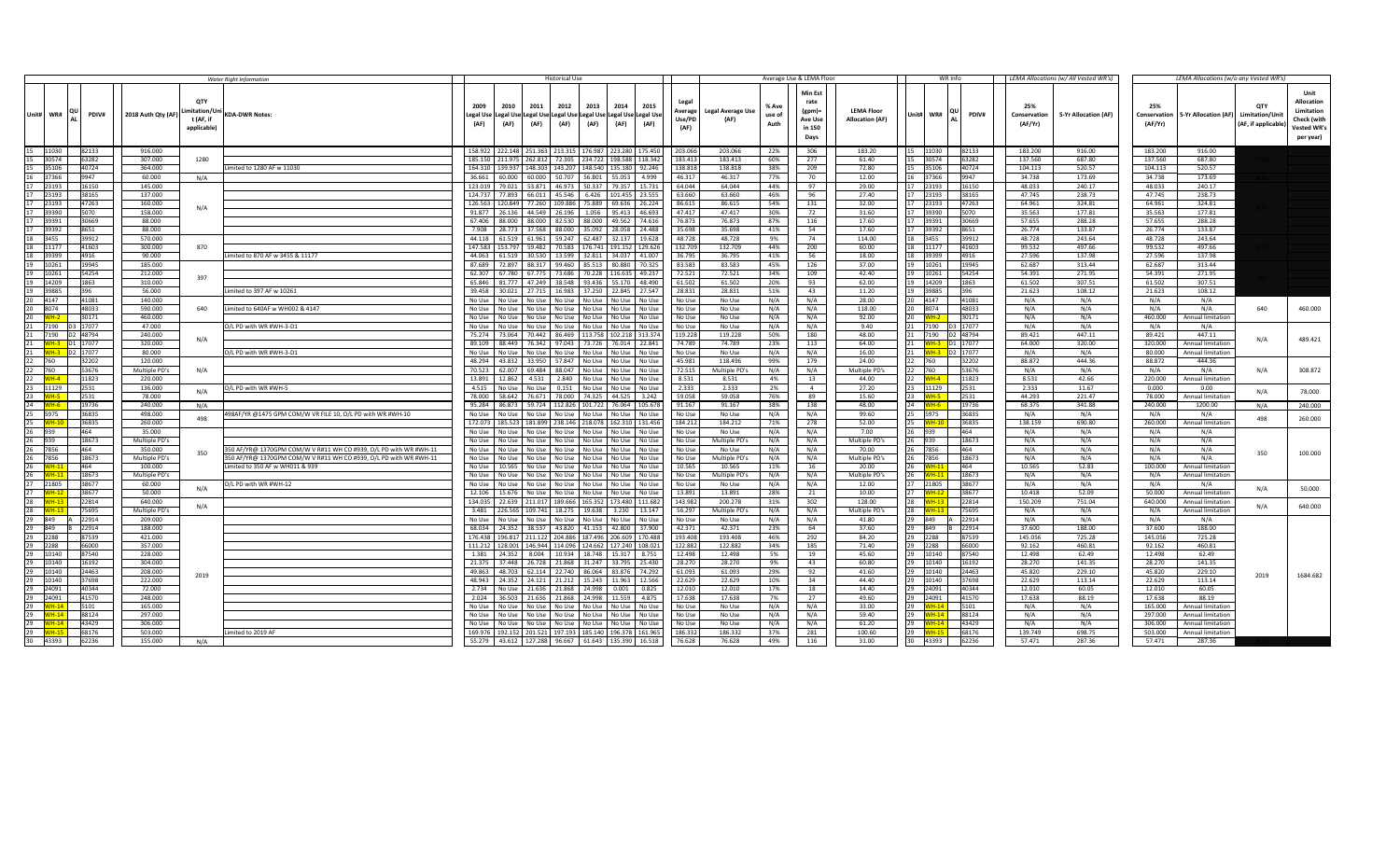|                                               |                                |                                                | <b>Water Right Information</b>                             |                  |              |                                                                                                                         | <b>Historical Use</b>     |              |                                |                                    |                                |                         | Average Use & LEMA Floor                                  |                                             |           | WR Info                             |                                | LEMA Allocations (w/ All Vested WR's) |                                | LEMA Allocations (w/o any Vested WR's) |                                                           |                                                                             |
|-----------------------------------------------|--------------------------------|------------------------------------------------|------------------------------------------------------------|------------------|--------------|-------------------------------------------------------------------------------------------------------------------------|---------------------------|--------------|--------------------------------|------------------------------------|--------------------------------|-------------------------|-----------------------------------------------------------|---------------------------------------------|-----------|-------------------------------------|--------------------------------|---------------------------------------|--------------------------------|----------------------------------------|-----------------------------------------------------------|-----------------------------------------------------------------------------|
| Unit# WR#<br>PDIV#                            | 2018 Auth Qty (AF)             | OTY<br>mitation/Un<br>t (AF. if<br>applicable) | <b>KDA-DWR Notes:</b>                                      | 2009<br>(AF)     | 2010<br>(AF) | 2011<br>Legal Use Legal Use Legal Use Legal Use Legal Use Legal Use Legal Use<br>(AF)                                   | 2012<br>2013<br>(AF) (AF) | 2014<br>(AF) | 2015<br>(AF)                   | Legal<br>Average<br>Use/PD<br>(AF) | Legal Average Use<br>(AF)      | % Ave<br>use of<br>Auth | Min Est<br>rate<br>$(gpm)$ =<br>Ave Use<br>in 150<br>Days | <b>LEMA Floor</b><br><b>Allocation (AF)</b> | Unit# WR# | PDIV#                               | 25%<br>Conservation<br>(AF/Yr) | 5-Yr Allocation (AF)                  | 25%<br>Conservation<br>(AF/Yr) | 5-Yr Allocation (AF)                   | <b>OT</b><br><b>Limitation/Unit</b><br>(AF, if applicable | Unit<br>Allocation<br>Limitation<br>Check (with<br>Vested WR's<br>per year) |
| 44206<br>64770<br>44206<br>65711              | Multiple PD's<br>Multiple PD's |                                                |                                                            | No Use           |              | No Use   No Use   No Use   No Use   No Use   No Use   No Use<br>No Use No Use No Use No Use                             |                           |              | No Use No Use                  | No Use<br>No Use                   | Multiple PD's<br>Multiple PD's | N/A<br>N/A              | N/A<br>N/A                                                | Multiple PD's<br>Multiple PD's              |           | 44206<br>64770<br>44206<br>65711    | N/A<br>N/A                     | N/A<br>N/A                            | N/A<br>N/A                     | N/A<br>N/A                             |                                                           |                                                                             |
| 44206<br>65712<br>31                          | Multiple PD's                  | N/A                                            |                                                            | No Use           |              | No Use No Use No Use No Use No Use No Use                                                                               |                           |              |                                | No Use                             | Multiple PD's                  | N/A                     | N/A                                                       | Multiple PD's                               |           | 65712<br>44206                      | N/A                            | N/A                                   | N/A                            | N/A                                    |                                                           |                                                                             |
| 44206<br>65713<br>31                          | 128,000                        |                                                |                                                            |                  |              | 106.062 17.385 86.621 135.507 104.856                                                                                   |                           |              | 48.080 21.200                  | 74.244                             | 74.244                         | 58%                     | 112                                                       | 25.60                                       |           | 44206<br>65713                      | 55.683                         | 278.42                                | 55.683                         | 278.42                                 |                                                           |                                                                             |
| 11254 D1 17161                                | 154.000                        | 235                                            |                                                            |                  |              | 45.021 59.107 58.462 14.892 4.394 No Use No Use                                                                         |                           |              |                                | 36.375                             | 36.375                         | 24%                     | 55                                                        | 30.80                                       |           | 11254 D1 17161                      | 30.800                         | 154.00                                | 30.800                         | 154.00                                 |                                                           |                                                                             |
| 32<br>23943<br>2849                           | 106,000                        |                                                | imited to 235 AF w 11254-D1                                |                  |              | 58.527 76.839 52.633 53.693 No Use 34.519 5.215                                                                         |                           |              |                                | 46.904                             | 46.904                         | 44%                     | 71                                                        | 21.20                                       |           | 23943<br>2849                       | 35.178                         | 175.89                                | 35.178                         | 175.89                                 |                                                           |                                                                             |
| 33<br>11254 D2 68028<br>34                    | 280.000                        | N/A                                            |                                                            |                  |              | 99.562   101.609   100.000   139.815   119.718   114.965   38.210                                                       |                           |              |                                | 101.983                            | 101.983                        | 36%                     | 154<br>N/A                                                | 56.00                                       |           | 33 11254 D2 68028                   | 76.487                         | 382.43<br>N/A                         | 76.487                         | 382.43<br>N/A                          |                                                           |                                                                             |
| 3488<br>10842<br>3488<br>21724                | 736.000<br>Multiple PD's       |                                                |                                                            | No Use           |              | No Use   No Use   No Use   No Use   No Use   No Use   No Use<br>No Use No Use                                           | No Use No Use             |              | No Use No Use                  | No Use<br>No Use                   | No Use<br>Multiple PD's        | N/A<br>N/A              | N/A                                                       | 147.20<br>Multiple PD's                     |           | 3488<br>10842<br>3488<br>21724      | N/A<br>N/A                     | N/A                                   | N/A<br>N/A                     | N/A                                    |                                                           |                                                                             |
| 3488<br>51058                                 | Multiple PD's                  |                                                |                                                            | No Use           |              | No Use No Use No Use No Use                                                                                             |                           |              | No Use No Use                  | No Use                             | Multiple PD's                  | N/A                     | N/A                                                       | Multiple PD's                               |           | 3488<br>51058                       | N/A                            | N/A                                   | N/A                            | N/A                                    |                                                           |                                                                             |
| 10842<br>34<br>9504                           | 1200.000                       | 1230                                           | Limited to 1230 with 3488                                  | No Use           |              | No Use No Use No Use No Use                                                                                             |                           |              | No Use No Use                  | No Use                             | No Use                         | N/A                     | N/A                                                       | 240.00                                      |           | 10842<br>9504                       | N/A                            | N/A                                   | N/A                            | N/A                                    |                                                           |                                                                             |
| 34<br>9504<br>21724                           | Multiple PD's                  |                                                | Limited to 1230 with 3488                                  | No Use           |              | No Use No Use                                                                                                           | No Use No Use             |              | No Use No Use                  | No Use                             | Multiple PD's                  | N/A                     | N/A                                                       | Multiple PD's                               |           | 9504<br>21724                       | N/A                            | N/A                                   | N/A                            | N/A                                    |                                                           |                                                                             |
| 34<br>9504<br>51058<br>34<br>15520 D1 9362    | Multiple PD's<br>115.000       |                                                | Limited to 1230 with 3488<br>Limited to 1200 w 3488 & 9504 | No Use           |              | No Use   No Use   No Use   No Use   No Use   No Use   No Use<br>No Use   No Use   No Use   No Use   No Use   No Use     |                           |              |                                | No Use<br>No Use                   | Multiple PD's<br>No Use        | N/A<br>N/A              | N/A<br>N/A                                                | Multiple PD's<br>23.00                      | 34 9504   | 51058<br>34 15520 D1 9362           | N/A<br>N/A                     | N/A<br>N/A                            | N/A<br>N/A                     | N/A<br>N/A                             |                                                           |                                                                             |
| 35<br>15520 D2 24546                          | 169,000                        |                                                |                                                            | No Use           |              | No Use   No Use   No Use   No Use   No Use   No Use                                                                     |                           |              |                                | No Use                             | No Use                         | N/A                     | N/A                                                       | 33.80                                       |           | 35 15520 D2 24546                   | N/A                            | N/A                                   | N/A                            | N/A                                    |                                                           |                                                                             |
| 35<br>15520 D2 38605                          | 153,000                        | N/A                                            |                                                            | No Lise          |              | No Use No Use                                                                                                           | No Use No Use             |              | No Use No Use                  | No Use                             | No Use                         | N/A                     | N/A                                                       | 30.60                                       |           | 15520 D2 38605                      | N/A                            | N/A                                   | N/A                            | N/A                                    |                                                           |                                                                             |
| 36<br>6560<br>65769                           | 400.000                        |                                                |                                                            | 60.767           |              | 75.780 71.104 83.649 60.060                                                                                             |                           |              | 40.224 52.214                  | 63.400                             | 63.400                         | 16%                     | 96                                                        | 80.00                                       |           | 65769<br>6560                       | 63.400                         | 317.00                                | 63.400                         | 317.00                                 |                                                           |                                                                             |
| 36<br>9059 D1 63107                           | 251,000                        | N/A                                            |                                                            | 49.357           |              | 41.942 66.464 72.917 85.541                                                                                             |                           |              | 32.317 25.637                  | 53.454                             | 53.454                         | 21%                     | 81                                                        | 50.20                                       |           | 9059 D1 63107                       | 50.200                         | 251.00                                | 50.200                         | 251.00                                 |                                                           |                                                                             |
| 36<br>10570 D1 63107<br>37<br>9059 D2 24054   | 21.000<br>352.000              |                                                |                                                            | No Use<br>No Use |              | No Use No Use No Use No Use No Use No Use<br>2.875 17.042 25.637 46.400                                                 |                           |              | 2.416 43.447                   | No Use<br>22.970                   | No Use<br>22.970               | N/A<br>7%               | N/A<br>35                                                 | 4.20<br>70.40                               |           | 10570 D1 63107<br>9059 D2 24054     | N/A<br>22.970                  | N/A<br>114.85                         | N/A<br>22.970                  | N/A<br>114.85                          |                                                           |                                                                             |
| 37<br>9059 D2 25133                           | 443.000                        |                                                |                                                            |                  |              | 21.146 74.874 79.393 267.047 59.754 44.748 16.572                                                                       |                           |              |                                | 80.505                             | 80.505                         | 18%                     | 121                                                       | 88.60                                       |           | 37 9059 D2 25133                    | 80.505                         | 402.52                                | 80.505                         | 402.52                                 |                                                           |                                                                             |
| 9059 D2 46460<br>37                           | 488,000                        |                                                |                                                            |                  |              | 259.547 263.752 312.460 62.901 305.835 286.284 238.809                                                                  |                           |              |                                | 247.084                            | 247.084                        | 51%                     | 373                                                       | 97.60                                       |           | 9059 D2 46460                       | 185.313                        | 926.57                                | 185.313                        | 926.57                                 |                                                           |                                                                             |
| 37<br>9059 D2 74351                           | 226.000                        |                                                |                                                            | 13.659           |              | 51.869 62.905 55.530 52.344 10.184 48.501                                                                               |                           |              |                                | 42.142                             | 42.142                         | 19%                     | 64                                                        | 45.20                                       |           | 37 9059 D2 74351                    | 42.142                         | 210.71                                | 42.142                         | 210.71                                 |                                                           |                                                                             |
| 37<br>10570 D2 24054                          | 30.000                         | 1892                                           |                                                            | No Use           |              | No Use No Use No Use No Use                                                                                             |                           |              | No Use No Use                  | No Use                             | No Use                         | N/A                     | N/A                                                       | 6.00                                        |           | 37 10570 D2 24054                   | N/A                            | N/A                                   | N/A                            | N/A                                    |                                                           |                                                                             |
| 37<br>10570 D2 25133<br>37<br>10570 D2 46460  | 37.000<br>41.000               |                                                |                                                            | No Use<br>No Use |              | No Use No Use No Use No Use<br>No Use No Use No Use No Use                                                              |                           |              | No Use No Use<br>No Use No Use | No Use<br>No Use                   | No Use<br>No Use               | N/A<br>N/A              | N/A<br>N/A                                                | 7.40<br>8.20                                |           | 10570 D2 25133<br>10570 D2 46460    | N/A<br>N/A                     | N/A<br>N/A                            | N/A<br>N/A                     | N/A<br>N/A                             |                                                           |                                                                             |
| 37<br>10570 D2 74351                          | 19,000                         |                                                |                                                            | No Use           |              | No Use No Use No Use No Use                                                                                             |                           |              | No Use No Use                  | No Use                             | No Use                         | N/A                     | N/A                                                       | 3.80                                        |           | 10570 D2 74351                      | N/A                            | N/A                                   | N/A                            | N/A                                    |                                                           |                                                                             |
| 37<br>23565<br>46460                          | 346,000                        |                                                | 1892AF/YR COM/W 9059 D2 & 10570 D2                         | No Use           |              | No Use No Use No Use No Use                                                                                             |                           |              | No Use No Use                  | No Use                             | No Use                         | N/A                     | N/A                                                       | 69.20                                       |           | 37 23565<br>46460                   | N/A                            | N/A                                   | N/A                            | N/A                                    |                                                           |                                                                             |
| 37<br>23565<br>74351                          | 7.000                          |                                                |                                                            |                  |              | No Use   No Use   No Use   No Use   No Use                                                                              |                           |              | No Use No Use                  | No Use                             | No Use                         | N/A                     | N/A                                                       | 1.40                                        |           | 23565<br>74351                      | N/A                            | N/A                                   | N/A                            | N/A                                    |                                                           |                                                                             |
| 38<br>2027<br>45077<br>38<br>10569 D1 45077   | 320.000<br>68,000              | N/A                                            |                                                            | No Use           |              | No Use No Use No Use No Use No Use No Use<br>No Use No Use No Use No Use No Use No Use No Use                           |                           |              |                                | No Use<br>No Use                   | No Use<br>No Use               | N/A<br>N/A              | N/A<br>N/A                                                | 64.00<br>13.60                              |           | 2027<br>45077<br>38 10569 D1 45077  | N/A<br>N/A                     | N/A<br>N/A                            | N/A<br>N/A                     | N/A<br>N/A                             |                                                           |                                                                             |
| 39<br>10569 D2 5467                           | 468.000                        |                                                |                                                            | 101.407          |              | 37.719 74.872 48.860 88.449                                                                                             |                           |              | 34.409 51.171                  | 62.412                             | 62.412                         | 13%                     | 94                                                        | 93.60                                       |           | 10569 D2 5467                       | 62.412                         | 312.06                                | 62.412                         | 312.06                                 |                                                           |                                                                             |
| 39<br>18193 D1 19681                          | 444.000                        | 468                                            | 468AF/YR COM/W #10569-D2                                   |                  |              | 83.140 28.572 94.068 47.817 78.616                                                                                      |                           |              | 38.644 54.630                  | 60.784                             | 60.784                         | 14%                     | 92                                                        | 88.80                                       |           | 18193 D1 19681                      | 60.784                         | 303.92                                | 60.784                         | 303.92                                 |                                                           |                                                                             |
| 40<br>1275<br>17877                           | 300,000                        |                                                |                                                            |                  |              | 153.352 179.772 62.280 33.422 97.231 109.786 83.224                                                                     |                           |              |                                | 102.724                            | 102.724                        | 34%                     | 155                                                       | 60.00                                       |           | 1275<br>17877                       | 77.043                         | 385.21                                | 77,043                         | 385.21                                 |                                                           |                                                                             |
| 40<br>6844 A2 63015                           | 229,000                        |                                                | O/L PD with WR #WH-7                                       | No Use           |              | No Use No Use No Use No Use                                                                                             |                           |              | No Use No Use                  | No Use                             | No Use                         | N/A                     | N/A                                                       | 45.80                                       |           | 6844 A2 63015                       | N/A                            | N/A                                   | N/A                            | N/A                                    |                                                           |                                                                             |
| 40<br>6844 A1 80105<br>10700 D2 1299          | 171.000<br>194.000             | N/A                                            | O/L PD with WR #WH-7                                       | No Use           |              | No Use No Use No Use No Use No Use No Use<br>107.216   129.272   120.374   117.690   99.250                             |                           |              | 88.735 62.156                  | No Use<br>103.528                  | No Use<br>103.528              | N/A<br>53%              | N/A<br>156                                                | 34.20<br>38.80                              |           | 40 6844 A1 80105<br>10700 D2 1299   | N/A<br>77.646                  | N/A<br>388.23                         | N/A<br>77.646                  | N/A<br>388.23                          | N/A                                                       | 564.688                                                                     |
| $\frac{40}{40}$<br>WH-7 D2 63015              | 273.000                        |                                                |                                                            |                  |              | 189.389   173.561   226.697   251.750   189.456   183.698   144.431                                                     |                           |              |                                | 194.140                            | 194.140                        | 71%                     | 293                                                       | 54.60                                       |           | 40 <mark>WH-7 </mark> D2 63015      | 145.605                        | 728.03                                | 273.000                        | Annual limitation                      |                                                           |                                                                             |
| 40<br><b>WH-7</b> D1 80105                    | 137.000                        |                                                |                                                            |                  |              | 49.463 51.265 29.450 87.760 75.595 67.177 50.322                                                                        |                           |              |                                | 58.719                             | 58.719                         | 43%                     | 89                                                        | 27.40                                       |           | 40 <mark>WH-7</mark> D1 80105       | 44.039                         | 220.20                                | 137.000                        | Annual limitation                      |                                                           |                                                                             |
| 41<br>845 D1 28535                            | 300.000                        | N/A                                            |                                                            |                  |              | 175.759 228.216 112.912 31.712 110.680 22.110 60.259                                                                    |                           |              |                                | 105.950                            | 105.950                        | 35%                     | 160                                                       | 60.00                                       | 41 845    | D1 28535                            | 79.462                         | 397.31                                | 79.462                         | 397.31                                 |                                                           |                                                                             |
| 42<br>D <sub>2</sub> 70560<br>845             | 930.000                        | 930                                            |                                                            |                  |              | 62.461 53.736 63.250 37.239 18.220 No Use No Use                                                                        |                           |              |                                | 46.981                             | 46,981                         | 5%                      | 71                                                        | 186.00                                      |           | D2 70560<br>845                     | 46.981                         | 234.91                                | 46.981                         | 234.91                                 |                                                           |                                                                             |
| 42<br>19934<br>42121<br>43<br>344<br>D1 25683 | 539.000<br>299.000             |                                                | imited to 930 w 845-D2                                     |                  |              | 76.465 77.903 37.318 34.113 18.229 No Use No Use<br>115.433   130.368   209.299   112.098   118.528   188.470   117.355 |                           |              |                                | 48.806<br>141.650                  | 48.806<br>141.650              | 9%<br>47%               | 74<br>214                                                 | 107.80<br>59.80                             |           | 19934<br>42121<br>D1 25683<br>344   | 48.806<br>106.238              | 244.03<br>531.19                      | 48.806<br>106.238              | 244.03<br>531.19                       |                                                           |                                                                             |
| 43<br>23260<br>11230                          | 181.000                        | N/A                                            |                                                            |                  |              | 23.810   130.370   145.284   181.000   132.222                                                                          |                           |              | 161.056 95.109                 | 124.122                            | 124.122                        | 69%                     | 187                                                       | 36.20                                       |           | 11230<br>23260                      | 93.091                         | 465.46                                | 93.091                         | 465.46                                 |                                                           |                                                                             |
| 44<br>344<br>D2 62033                         | 480.000                        |                                                |                                                            |                  |              | 196.143 127.935 244.590 230.906 132.135 197.393 100.834                                                                 |                           |              |                                | 175.705                            | 175.705                        | 37%                     | 265                                                       | 96.00                                       | 44 344    | D2 62033                            | 131.779                        | 658.89                                | 131.779                        | 658.89                                 |                                                           |                                                                             |
| 44<br>3815<br>8362                            | 483,000                        |                                                |                                                            |                  |              | 135.522 113.852 78.766 155.977 130.890 115.995 130.005                                                                  |                           |              |                                | 123.001                            | 123.001                        | 25%                     | 186                                                       | 96.60                                       |           | 3815<br>8362                        | 96.600                         | 483.00                                | 96,600                         | 483.00                                 |                                                           |                                                                             |
| 54132<br>44<br>3815                           | 441.000                        | 1229                                           |                                                            | 0.010            |              | 3.936 0.081 5.398 3.009                                                                                                 |                           | 3.050        | 2.695                          | 2.597                              | 2.597                          | 1%                      | $\overline{a}$                                            | 88.20                                       |           | 54132<br>3815                       | 2.597                          | 12.99                                 | 2.597                          | 12.99                                  |                                                           |                                                                             |
| 44<br>75473<br>3815<br>44<br>20408<br>18618   | 305.000<br>347.000             |                                                | 1229 AF w 3815                                             | 1.620            |              | 2.074 28.847 60.049 13.238<br>82.801 86.511 84.856 73.940 65.920 84.825 39.458                                          |                           | 10.068       | 8.104                          | 17.714<br>74.044                   | 17.714<br>74.044               | 6%<br>21%               | 27<br>112                                                 | 61.00<br>69.40                              |           | 3815<br>75473<br>20408<br>18618     | 17.714<br>69.400               | 88.57<br>347.00                       | 17.714<br>69.400               | 88.57<br>347.00                        |                                                           |                                                                             |
| 45<br>24785 D1 14493                          | 165.000                        | N/A                                            |                                                            |                  |              | No Use   No Use   No Use   No Use   No Use                                                                              |                           |              | No Use No Use                  | No Use                             | No Use                         | N/A                     | N/A                                                       | 33.00                                       |           | 24785 D1 14493                      | N/A                            | N/A                                   | N/A                            | N/A                                    |                                                           |                                                                             |
| 46<br>24785 D2 12316                          | 165.000                        | N/A                                            |                                                            |                  |              | No Use   No Use   No Use   No Use   No Use   No Use   No Use                                                            |                           |              |                                | No Use                             | No Use                         | N/A                     | N/A                                                       | 33.00                                       |           | 24785 D2 12316                      | N/A                            | N/A                                   | N/A                            | N/A                                    |                                                           |                                                                             |
| 24785 D3 32838                                | 201.000                        | N/A                                            |                                                            |                  |              | 20.559 66.572 153.976 92.919 90.831 159.121 140.81                                                                      |                           |              |                                | 03.541                             | 103.541                        | 52%                     | 156                                                       | 40.20                                       |           | 24785 D3 32838                      | 77.656                         | 388.28                                | 77.656                         | 388.28                                 |                                                           |                                                                             |
| 48<br>13810<br>74070                          | 320.000                        | N/A                                            |                                                            |                  |              | 24.156 37.225 38.647 39.134 40.574 33.134 28.763                                                                        |                           |              |                                | 34.519                             | 34.519                         | 11%                     | 52                                                        | 64.00                                       |           | 13810<br>74070                      | 34.519                         | 172.60                                | 34.519                         | 172.60                                 |                                                           |                                                                             |
| 14007<br>24459<br>48<br>49<br>19368<br>54348  | 110.000<br>220.000             | N/A                                            | MYFA 2013-2017 (550 AF)<br>MYFA 2014-2018 (901.403 AF      |                  |              | 110.000 110.000 110.000 110.000 5.463 110.000 85.871<br>220.000 38.600 108.561 220.000 79.428 203.633 62.758            |                           |              |                                | 91.619<br>133.283                  | 91.619<br>133.283              | 83%<br>61%              | 138<br>201                                                | 22.00<br>44.00                              |           | 14007<br>48 24459<br>54348<br>19368 | 68.714<br>99.962               | 343.57<br>499.81                      | 68.714<br>99.962               | 343.57<br>499.81                       |                                                           |                                                                             |
| 50<br>26374<br>1130                           | 120.000                        |                                                | 170 AF Auth w/ WR #13198                                   |                  |              | 97.000   132.196   170.000   152.420   170.000   170.000   142.730                                                      |                           |              |                                | 147.764                            | 147.764                        | 87%                     | 223                                                       | 24.00                                       |           | 26374<br>1130                       | 110.823                        | 554.11                                | 110.823                        | 554.11                                 |                                                           |                                                                             |
| 50<br>13198<br>26374                          | 50,000                         | N/A                                            |                                                            |                  |              | No Use No Use No Use No Use No Use No Use No Use                                                                        |                           |              |                                | No Use                             | No Use                         | N/A                     | N/A                                                       | 10.00                                       |           | 13198<br>26374                      | N/A                            | N/A                                   | N/A                            | N/A                                    |                                                           |                                                                             |
| 50 13198<br>75712                             | 249,000                        |                                                | TP 2011 (340 AF)/MYFA 2012-2016 (850 AF)                   |                  |              | 77.980 116.962 250.002 43.251 31.643 26.384 14.734                                                                      |                           |              |                                | 80.137                             | 80.137                         | 32%                     | 121                                                       | 49.80                                       |           | 75712<br>50 13198                   | 60.102                         | 300.51                                | 60.102                         | 300.51                                 |                                                           |                                                                             |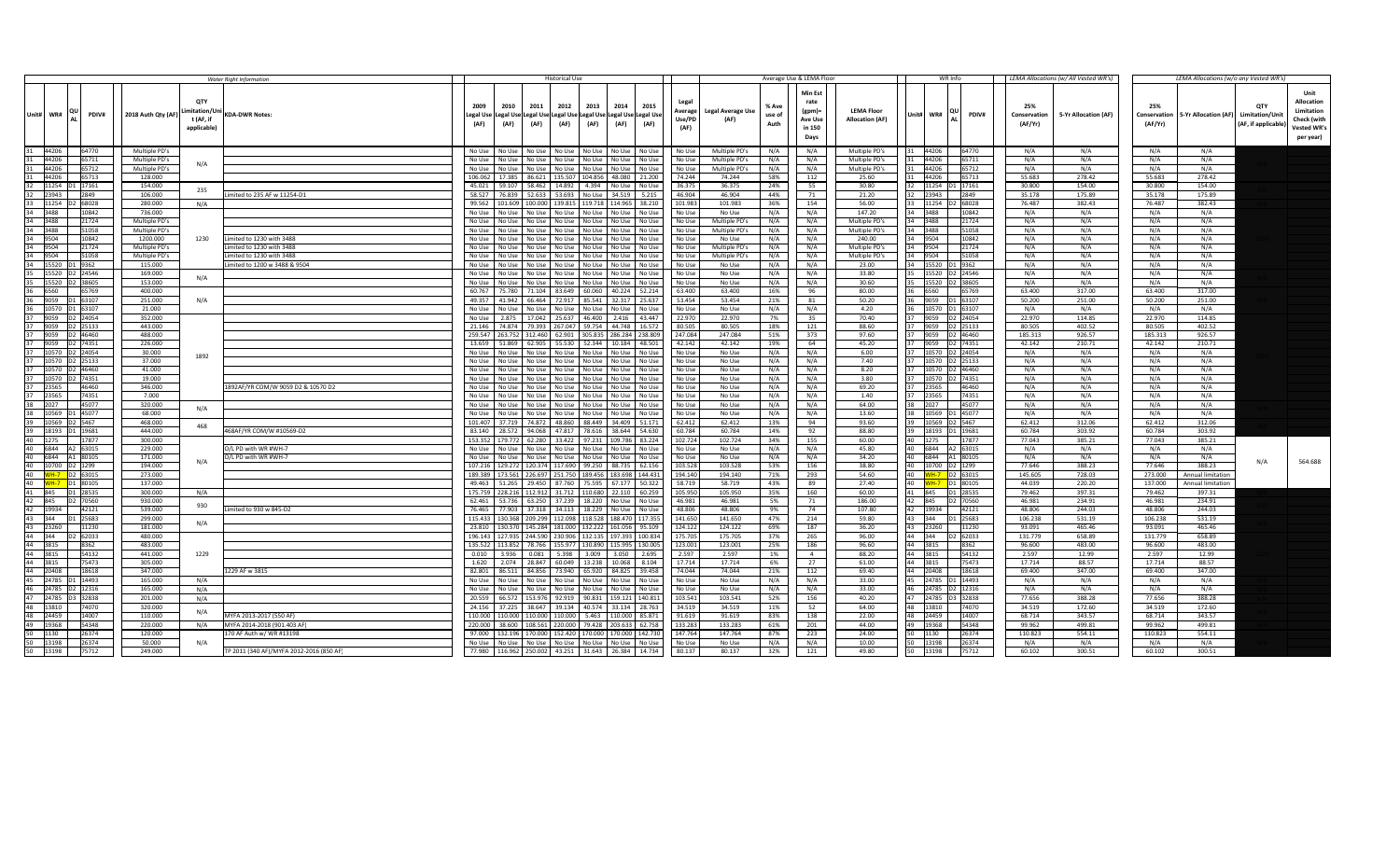|                                        |                          |                                                        | <b>Water Right Information</b>                                   | <b>Historical Use</b>                                                                                                                                 |                              |                                    |                                  |                         | Average Use & LEMA Floor                                      |                                             |                | <b>WR</b> Info                  |                                | <b>IFMA Allocations (w/ All Vested WR's)</b> |                                | <b>IFMA Allocations (w/o any Vested WR's</b> |                                                     |                                                                             |
|----------------------------------------|--------------------------|--------------------------------------------------------|------------------------------------------------------------------|-------------------------------------------------------------------------------------------------------------------------------------------------------|------------------------------|------------------------------------|----------------------------------|-------------------------|---------------------------------------------------------------|---------------------------------------------|----------------|---------------------------------|--------------------------------|----------------------------------------------|--------------------------------|----------------------------------------------|-----------------------------------------------------|-----------------------------------------------------------------------------|
| Unit# WR#<br><b>PDIV#</b>              | 2018 Auth Qty (AF)       | <b>OTY</b><br>mitation/Uni<br>t (AF, if<br>applicable) | <b>KDA-DWR Notes:</b>                                            | 2009<br>2010<br>2011<br>2012<br>2013<br>Legal Use Legal Use Legal Use Legal Use Legal Use Legal Use Legal Use<br>(AF)<br>(AF)<br>(AF)<br>(AF)<br>(AF) | 2014<br>2015<br>(AF)<br>(AF) | Legal<br>Average<br>Use/PD<br>(AF) | <b>Legal Average Use</b><br>(AF) | % Ave<br>use of<br>Auth | <b>Min Est</b><br>rate<br>(gpm)=<br>Ave Use<br>in 150<br>Days | <b>LEMA Floor</b><br><b>Allocation (AF)</b> | Unit# WR#      | PDIV#                           | 25%<br>Conservation<br>(AF/Yr) | 5-Yr Allocation (AF)                         | 25%<br>Conservation<br>(AF/Yr) | 5-Yr Allocation (AF)                         | OТ<br><b>Limitation/Unit</b><br>(AF, if applicable) | Unit<br>Allocation<br>Limitation<br>Check (with<br>Vested WR's<br>per year) |
| 8277 D1 22935                          | 216,000                  |                                                        | WR Divided in 2017                                               | 216.000 216.000 216.000 216.000 216.000 216.000 216.000                                                                                               |                              | 216,000                            | 216,000                          | 100%                    | 326                                                           | 43.20                                       |                | 8277 D1 22935                   | 162,000                        | 810.00                                       | 162,000                        | 810.00                                       |                                                     |                                                                             |
| 10960 D1 22935                         | 339.800                  |                                                        |                                                                  | 75.150 34.990 54.420 196.430 154.300 128.210 89.379                                                                                                   |                              | 104.697                            | 104.697                          | 31%                     | 158                                                           | 67.96                                       |                | 10960 D1 22935                  | 78.523                         | 392.61                                       | 78.523                         | 392.61                                       |                                                     |                                                                             |
| 8277 D1 51056<br>51                    | 216.000                  |                                                        | WR Divided in 2017                                               | 216.000 216.000 216.000 216.000 216.000 216.000 216.000                                                                                               |                              | 216.000                            | 216.000                          | 100%                    | 326                                                           | 43.20                                       |                | 8277 D1 51056                   | 162.000                        | 810.00                                       | 162.000                        | 810.00                                       |                                                     |                                                                             |
| 10960 D1 51056                         | 339,800                  | N/A                                                    |                                                                  | 20.450 14.000 128.160 79.210 84.550 101.350 0.300                                                                                                     |                              | 61.146                             | 61.146                           | 18%                     | 92                                                            | 67.96                                       |                | 10960 D1 51056                  | 61.146                         | 305.73                                       | 61.146                         | 305.73                                       |                                                     |                                                                             |
| 8277 D1 71623<br>10960 D1 71623        | 216.000<br>339,800       |                                                        | WR Divided in 2017                                               | 184.090 216.000 216.000 216.000 216.000 216.000 216.000<br>No Use   64.370   184.880   200.240   118.790                                              |                              | 211.441<br>115.887                 | 211.441<br>115.887               | 98%<br>34%              | 319                                                           | 43.20<br>67.96                              |                | 8277 D1 71623                   | 158.581                        | 792.91                                       | 158.581<br>86.915              | 792.91                                       |                                                     |                                                                             |
|                                        |                          |                                                        |                                                                  |                                                                                                                                                       | 78.160 48.880                |                                    |                                  |                         | 175                                                           |                                             |                | 10960 D1 71623                  | 86.915                         | 434.58                                       |                                | 434.58                                       |                                                     |                                                                             |
| 18681 D1 6983<br>51<br>18681 D1 41753  | 549.600<br>608,600       |                                                        |                                                                  | 331.526 316.896 379.330<br>386.094 334.061<br>170.409   189.742   235.692   197.252   152.429   248.504   76.588                                      | 408.883 295.322              | 350.302<br>181.517                 | 350.302<br>181.517               | 64%<br>30%              | 528<br>274                                                    | 109.92<br>121.72                            |                | 18681 D1 6983<br>18681 D1 41753 | 262.726<br>136.137             | 1313.63<br>680.69                            | 262.726<br>136.137             | 1313.63<br>680.69                            |                                                     |                                                                             |
| 52<br>26571<br>4971                    | 467.000                  |                                                        |                                                                  | 237.097 274.646 338.540 322.088 242.595                                                                                                               | 265.539 161.366              | 263.124                            | 263.124                          | 56%                     | 397                                                           | 93.40                                       | 4971           | 26571                           | 197.343                        | 986.72                                       | 197.343                        | 986.72                                       |                                                     |                                                                             |
| 39783<br>52<br>4971                    | Multiple PD's            |                                                        |                                                                  | No Use   No Use   No Use   No Use   No Use                                                                                                            | No Use No Use                | No Use                             | Multiple PD's                    | N/A                     | N/A                                                           | Multiple PD's                               | 4971           | 39783                           | N/A                            | N/A                                          | N/A                            | N/A                                          |                                                     |                                                                             |
| 26571<br>9877                          | 613.000                  | 613                                                    | 13AF/YR @ 2383GPM COM/W #4.971                                   | No Use No Use No Use No Use No Use                                                                                                                    | No Use No Use                | No Use                             | No Use                           | N/A                     | N/A                                                           | 122.60                                      | 9877           | 26571                           | N/A                            | N/A                                          | N/A                            | N/A                                          |                                                     |                                                                             |
| 39783<br>52<br>9877                    | Multiple PD's            |                                                        |                                                                  | No Use No Use No Use No Use No Use No Use No Use                                                                                                      |                              | No Use                             | Multiple PD's                    | N/A                     | N/A                                                           | Multiple PD's                               | 9877           | 39783                           | N/A                            | N/A                                          | N/A                            | N/A                                          |                                                     |                                                                             |
| 53<br>9910<br>10575                    | 636,000                  | $N/\Delta$                                             |                                                                  | 208.890   192.200   218.490   204.440   114.850   189.350   150.01                                                                                    |                              | 182.604                            | 182.604                          | 29%                     | 275                                                           | 127.20                                      | 9910           | 10575                           | 136.953                        | 684.77                                       | 136.953                        | 684.77                                       |                                                     |                                                                             |
| 15622<br>9920                          | 960.000                  |                                                        |                                                                  | 111.140 248.580 94.160<br>97.040 96.690                                                                                                               | 140.910 125.860              | 130.626                            | 461.293                          | 48%                     | 696                                                           | 192.00                                      | 9920           | 15622                           | 345.970                        | 1729.85                                      | 345.970                        | 1729.85                                      |                                                     |                                                                             |
| 28707<br>54<br>9920                    | Multiple PD's            |                                                        |                                                                  | 84.020 90.960<br>63.430<br>69.530 67.520                                                                                                              | 45.890 41.800                | 66.164                             | Multiple PD's                    | N/A                     | N/A                                                           | Multiple PD's                               | 9920           | 28707                           | N/A                            | N/A                                          | N/A                            | N/A                                          |                                                     |                                                                             |
| 34756<br>54<br>9920                    | Multiple PD's            |                                                        |                                                                  | 145.760 167.490 102.430<br>102.610 108.830                                                                                                            | 159.720 113.930              | 128.681                            | Multiple PD's                    | N/A                     | N/A                                                           | Multiple PD's                               | 9920           | 34756                           | N/A                            | N/A                                          | N/A                            | N/A                                          |                                                     |                                                                             |
| 54<br>9920<br>45793                    | Multiple PD's            |                                                        |                                                                  | 135.920 250.170 81.760 145.130 90.840                                                                                                                 | 97.240 149.690               | 135.821                            | Multiple PD's                    | N/A                     | N/A                                                           | Multiple PD's                               | 9920           | 45793                           | N/A                            | N/A                                          | N/A                            | N/A                                          |                                                     |                                                                             |
| 15622<br>10448                         | 1280.000                 |                                                        | 280AF/YR @ 4240 GPM COM/W APP 9920 ON LAND LISTED IN CERT        | No Use No Use No Use No Use No Use                                                                                                                    | No Use No Use                | No Use                             | No Use                           | N/A                     | N/A                                                           | 256.00                                      | 10448          | 15622                           | N/A                            | N/A                                          | N/A                            | N/A                                          |                                                     |                                                                             |
| 28707<br>54<br>10448                   | Multiple PD's            |                                                        | 280AF/YR @ 4240 GPM COM/W APP 9920 ON LAND LISTED IN CERT        | No Use No Use No Use No Use No Use                                                                                                                    | No Use No Use                | No Use                             | Multiple PD's                    | N/A                     | N/A                                                           | Multiple PD's                               | 10448          | 28707                           | N/A                            | N/A                                          | N/A                            | N/A                                          |                                                     |                                                                             |
| 34756<br>54<br>10448                   | Multiple PD's            | 1380                                                   | 280AF/YR @ 4240 GPM COM/W APP 9920 ON LAND LISTED IN CERT        | No Use No Use No Use<br>No Use No Use                                                                                                                 | No Use No Use                | No Use                             | Multiple PD's                    | N/A                     | N/A                                                           | Multiple PD's                               | 10448          | 34756                           | $N/\Delta$                     | N/A                                          | N/A                            | $N/\Delta$                                   |                                                     |                                                                             |
| 10448<br>45793                         | Multiple PD's            |                                                        | 280AF/YR @ 4240 GPM COM/W APP 9920 ON LAND LISTED IN CERT        | No Use No Use<br>No Use<br>No Use No Use                                                                                                              | No Use No Use                | No Use                             | Multiple PD's                    | N/A                     | N/A                                                           | Multiple PD's                               | 0448           | 45793                           | N/A                            | N/A                                          | N/A                            | N/A                                          |                                                     |                                                                             |
| 15622<br>54<br>14512                   | 1380.000                 |                                                        |                                                                  | No Use No Use<br>No Use No Use No Use                                                                                                                 | No Use No Use                | No Use                             | No Use                           | N/A                     | N/A                                                           | 276.00                                      | 14512          | 15622                           | N/A                            | N/A                                          | N/A                            | N/A                                          |                                                     |                                                                             |
| 28707<br>54<br>14512                   | Multiple PD's            |                                                        |                                                                  | No Use No Use No Use<br>No Use No Use                                                                                                                 | No Use No Use                | No Use                             | Multiple PD's                    | N/A                     | N/A                                                           | Multiple PD's                               | 14512          | 28707                           | N/A                            | N/A                                          | N/A                            | N/A                                          |                                                     |                                                                             |
| 34756<br>54<br>14512                   | Multiple PD's            |                                                        |                                                                  | No Use No Use No Use No Use No Use                                                                                                                    | No Use No Use                | No Use                             | Multiple PD's                    | N/A                     | N/A                                                           | Multiple PD's                               | 14512          | 34756                           | N/A                            | N/A                                          | N/A                            | N/A                                          |                                                     |                                                                             |
| 45793<br>14512                         | Multiple PD's            |                                                        |                                                                  | No Use No Use No Use No Use No Use                                                                                                                    | No Use No Use                | No Use                             | Multiple PD's                    | N/A                     | N/A                                                           | Multiple PD's                               | 14512          | 45793                           | N/A                            | N/A                                          | N/A                            | N/A                                          |                                                     |                                                                             |
| 48601<br>54<br>21645                   | 474.000                  |                                                        | 380AF/YR COM/W #9,920 & 10,448                                   | 92.560   160.300   183.070   199.880   251.200   174.590   154.030                                                                                    |                              | 173.661                            | 173.661                          | 37%                     | 262                                                           | 94.80                                       | 21645          | 48601                           | 130.246                        | 651.23                                       | 130.246                        | 651.23                                       |                                                     |                                                                             |
| 54<br>23853<br>27816                   | 320,000                  |                                                        | 380AF/YR COM/W #9.920, 10.448, 14.512 & 21.645                   | 39.520 41.980 64.580<br>68.970 77.460                                                                                                                 | 66.760 56.750                | 59.431                             | 59.431                           | 19%                     | 90                                                            | 64.00                                       | 23853          | 27816                           | 59.431                         | 297.16                                       | 59.431                         | 297.16                                       |                                                     |                                                                             |
| 7428<br>4391<br>8641<br>4391           | 467.000<br>Multiple PD's |                                                        |                                                                  | 122.590   148.430   151.420   215.680   168.000   133.000   108.000                                                                                   | 61,000 48,000                | 149.589<br>63.894                  | 213.483<br>Multiple PD's         | 46%<br>N/A              | 322<br>N/A                                                    | 93.40<br>Multiple PD's                      | 1391<br>4391   | 7428<br>8641                    | 160.112<br>N/A                 | 800.56<br>N/A                                | 160.112<br>N/A                 | 800.56<br>N/A                                |                                                     |                                                                             |
| 55<br>7428<br>55<br>10027              | 700.000                  | 700                                                    | 700AF/YR @1211GPM COM/W APP#4391 ON LAND LISTED IN CERT          | 45.250 55.410 60.600 106.000 71.000<br>No Use   No Use   No Use   No Use   No Use                                                                     | No Use No Use                | No Use                             | No Use                           | N/A                     | N/A                                                           | 140.00                                      | 10027          | 7428                            | N/A                            | N/A                                          | N/A                            | N/A                                          |                                                     |                                                                             |
| 10027<br>8641                          | Multiple PD's            |                                                        |                                                                  | No Use   No Use   No Use   No Use   No Use   No Use   No Use                                                                                          |                              | No Use                             | Multiple PD's                    | N/A                     | N/A                                                           | Multiple PD's                               | 10027          | 8641                            | N/A                            | N/A                                          | N/A                            | N/A                                          |                                                     |                                                                             |
| 55<br>1461<br>12209                    | 178,000                  |                                                        |                                                                  | 154.094   160.788   178.000   177.974   168.112   154.299   108.366                                                                                   |                              | 157.376                            | 157.376                          | 88%                     | 237                                                           | 35.60                                       | 12209          | 1461                            | 118.032                        | 590.16                                       | 118.032                        | 590.16                                       |                                                     |                                                                             |
| 10062<br>34959<br>56                   | 400.000                  | N/A                                                    |                                                                  | No Use   No Use   No Use   No Use   No Use                                                                                                            | No Use No Use                | No Use                             | No Use                           | N/A                     | N/A                                                           | 80.00                                       | 10062          | 34959                           | N/A                            | N/A                                          | N/A                            | N/A                                          |                                                     |                                                                             |
| 10063<br>40849                         | 400,000                  | N/A                                                    |                                                                  | No Use No Use No Use No Use No Use No Use No Use                                                                                                      |                              | No Hse                             | No Use                           | N/A                     | N/A                                                           | 80.00                                       | 10063          | 40849                           | N/A                            | N/A                                          | N/A                            | $N/\Delta$                                   |                                                     |                                                                             |
| 10076<br>12567                         | 304.000                  |                                                        |                                                                  | 51.010 18.360 29.680<br>52.720 20.290                                                                                                                 | 34.680 23.870                | 32.944                             | 32.944                           | 11%                     | 50                                                            | 60.80                                       | 10076          | 12567                           | 32.944                         | 164.72                                       | 32.944                         | 164.72                                       |                                                     |                                                                             |
| 11310<br>12567<br>58                   | 220.000                  |                                                        |                                                                  | No Use No Use No Use<br>No Use No Use                                                                                                                 | No Use No Use                | No Use                             | No Use                           | N/A                     | N/A                                                           | 44.00                                       | 1310           | 12567                           | N/A                            | N/A                                          | N/A                            | N/A                                          |                                                     |                                                                             |
| 12567<br>58 15556                      | Multiple PD's            | N/A                                                    |                                                                  | No Use   No Use   No Use   No Use   No Use                                                                                                            | No Use No Use                | No Use                             | Multiple PD's                    | N/A                     | N/A                                                           | Multiple PD's                               | 15556          | 12567                           | N/A                            | N/A                                          | N/A                            | N/A                                          |                                                     |                                                                             |
| 15556<br>30304<br>58                   | 466,000                  |                                                        |                                                                  | 68.260   27.260   79.110   61.480   26.450   42.930   40.610                                                                                          |                              | 49.443                             | 86.273                           | 19%                     | 130                                                           | 93.20                                       | 15556          | 30304                           | 86.273                         | 431.36                                       | 86.273                         | 431.36                                       |                                                     |                                                                             |
| 51098<br>58 15556                      | Multiple PD's            |                                                        |                                                                  | 39.410 22.970 37.040 43.280 23.300 38.250 53.560                                                                                                      |                              | 36,830                             | Multiple PD's                    | N/A                     | N/A                                                           | Multiple PD's                               | 15556          | 51098                           | N/A                            | N/A                                          | N/A                            | N/A                                          |                                                     |                                                                             |
| 59<br>3586<br>24545                    | Multiple PD's            |                                                        |                                                                  | No Use No Use No Use<br>No Use No Use                                                                                                                 | No Use No Use                | No Use                             | Multiple PD's                    | N/A                     | N/A                                                           | Multiple PD's                               | 3586           | 24545                           | N/A                            | N/A                                          | N/A                            | N/A                                          |                                                     |                                                                             |
| 31325<br>3586                          | 373.000                  |                                                        |                                                                  | 167.540   148.590   185.030   279.670   166.730                                                                                                       | 118.460 20.880               | 155.27:                            | 173.208                          | 46%                     | 261                                                           | 74.60                                       | 3586           | 31325                           | 129.906                        | 649.53                                       | 129.906                        | 649.53                                       |                                                     |                                                                             |
| 71207<br>3586<br>59                    | Multiple PD's            |                                                        |                                                                  | 1.105 28.580 21.212 23.130 21.740                                                                                                                     | 25.660 4.130                 | 17.937                             | Multiple PD's                    | N/A                     | N/A                                                           | Multiple PD's                               | 3586           | 71207                           | N/A                            | N/A                                          | N/A                            | N/A                                          |                                                     |                                                                             |
| 10088<br>24545<br>59                   | 441.000                  | 700                                                    | 680AF/YR @1475GPM COM/W #3.586                                   | No Use No Use No Use<br>No Use No Use                                                                                                                 | No Use No Use                | No Use                             | No Use                           | N/A                     | N/A                                                           | 88.20                                       | 10088          | 24545                           | N/A                            | N/A                                          | N/A                            | N/A                                          |                                                     |                                                                             |
| 31325<br>59<br>10088                   | 542.000                  |                                                        | 680AF/YR @1475GPM COM/W #3,586                                   | No Use   No Use   No Use   No Use   No Use   No Use   No Use                                                                                          |                              | No Use                             | No Use                           | N/A                     | N/A                                                           | 108.40                                      | 10088          | 31325                           | N/A                            | N/A                                          | N/A                            | N/A                                          |                                                     |                                                                             |
| 10088<br>71207<br>71207<br>59<br>12133 | 170.000<br>272,000       |                                                        | 680AF/YR @1475GPM COM/W #3,586<br>700AF/YR COM/W #3.586 & 10.088 | No Use   No Use   No Use<br>No Use No Use<br>No Use No Use No Use No Use No Use No Use No Use                                                         | No Use No Use                | No Use<br>No Use                   | No Use<br>No Use                 | N/A<br>N/A              | N/A<br>N/A                                                    | 34.00<br>54.40                              | 10088<br>12133 | 71207<br>71207                  | N/A<br>N/A                     | N/A<br>N/A                                   | N/A<br>N/A                     | N/A<br>N/A                                   |                                                     |                                                                             |
| 60<br>10095<br>36782                   | 320.000                  |                                                        |                                                                  | 110.850 13.090 120.930 92.300 106.070                                                                                                                 | 102.660 114.330              | 94.319                             | 175.707                          | 55%                     | 265                                                           | 64.00                                       | 10095          | 36782                           | 131.780                        | 658.90                                       | 131.780                        | 658.90                                       |                                                     |                                                                             |
| 51781<br>10095                         | Multiple PD's            | N/A                                                    |                                                                  | 74.630 97.630 76.760<br>162.250 46.880                                                                                                                | 43.390 68.180                | 81.389                             | Multiple PD's                    | N/A                     | N/A                                                           | Multiple PD's                               | 10095          | 51781                           | N/A                            | N/A                                          | N/A                            | N/A                                          |                                                     |                                                                             |
| 61<br>62251<br>10132                   | 216.000                  | N/A                                                    |                                                                  | 29.200 18.730 3.000                                                                                                                                   | 33.880 24.770 27.600 No Use  | 22.863                             | 22.863                           | 11%                     | 34                                                            | 43.20                                       | 10132          | 62251                           | 22.863                         | 114.32                                       | 22.863                         | 114.32                                       |                                                     |                                                                             |
| 30710<br>62 10141                      | 274.000                  | N/A                                                    |                                                                  | 134.400 36.030 136.830 147.330 123.090 157.620 27.660                                                                                                 |                              | 108,994                            | 108.994                          | 40%                     | 164                                                           | 54.80                                       | 10141          | 30710                           | 81.746                         | 408.73                                       | 81.746                         | 408.73                                       |                                                     |                                                                             |
| 20248<br>10172                         | 460.000                  | N/A                                                    |                                                                  | 115.080   133.340   148.320   143.170   120.940   124.940   77.820                                                                                    |                              | 123.373                            | 123.373                          | 27%                     | 186                                                           | 92.00                                       | 10172          | 20248                           | 92.530                         | 462.65                                       | 92.530                         | 462.65                                       |                                                     |                                                                             |
| 54330<br>10178                         | 170.000                  |                                                        |                                                                  | 86.710   101.240   80.890   116.090   104.720   101.400   60.610                                                                                      |                              | 93.094                             | 93.094                           | 55%                     | 140                                                           | 34.00                                       | 10178          | 54330                           | 69.821                         | 349.10                                       | 69.821                         | 349.10                                       |                                                     |                                                                             |
| 64<br>18966<br>28492                   | 147.000                  | N/A                                                    |                                                                  | 53.730 62.730 50.120<br>110.910 76.540                                                                                                                | 12.100 43.860                | 58.570                             | 58.570                           | 40%                     | 88                                                            | 29.40                                       | 18966          | 28492                           | 43.928                         | 219.64                                       | 43.928                         | 219.64                                       |                                                     |                                                                             |
| 10204<br>10585                         | 722.000                  |                                                        |                                                                  | No Use No Use No Use No Use No Use                                                                                                                    | No Use No Use                | No Use                             | No Use                           | N/A                     | N/A                                                           | 144.40                                      | 1204           | 10585                           | N/A                            | N/A                                          | N/A                            | N/A                                          |                                                     |                                                                             |
| 33529<br>10204                         | 591.000                  | N/A                                                    |                                                                  | No Use   No Use   No Use   No Use   No Use   No Use   No Use                                                                                          |                              | No Use                             | No Use                           | N/A                     | N/A                                                           | 118.20                                      | 0204           | 33529                           | N/A                            | N/A                                          | N/A                            | N/A                                          |                                                     |                                                                             |
| 48532<br>65<br>10204                   | 307.000                  |                                                        |                                                                  | No Use No Use No Use No Use No Use No Use No Use                                                                                                      |                              | No Use                             | No Use                           | N/A                     | N/A                                                           | 61.40                                       | 10204          | 48532                           | N/A                            | N/A                                          | N/A                            | N/A                                          |                                                     |                                                                             |
| 66<br>10219<br>77651                   | 320.000                  | N/A                                                    |                                                                  | 32.320   100.570   84.620   106.510   89.090   103.070   38.810                                                                                       |                              | 79.284                             | 79.284                           | 25%                     | 120                                                           | 64.00                                       | 10219          | 77651                           | 64.000                         | 320.00                                       | 64.000                         | 320.00                                       |                                                     |                                                                             |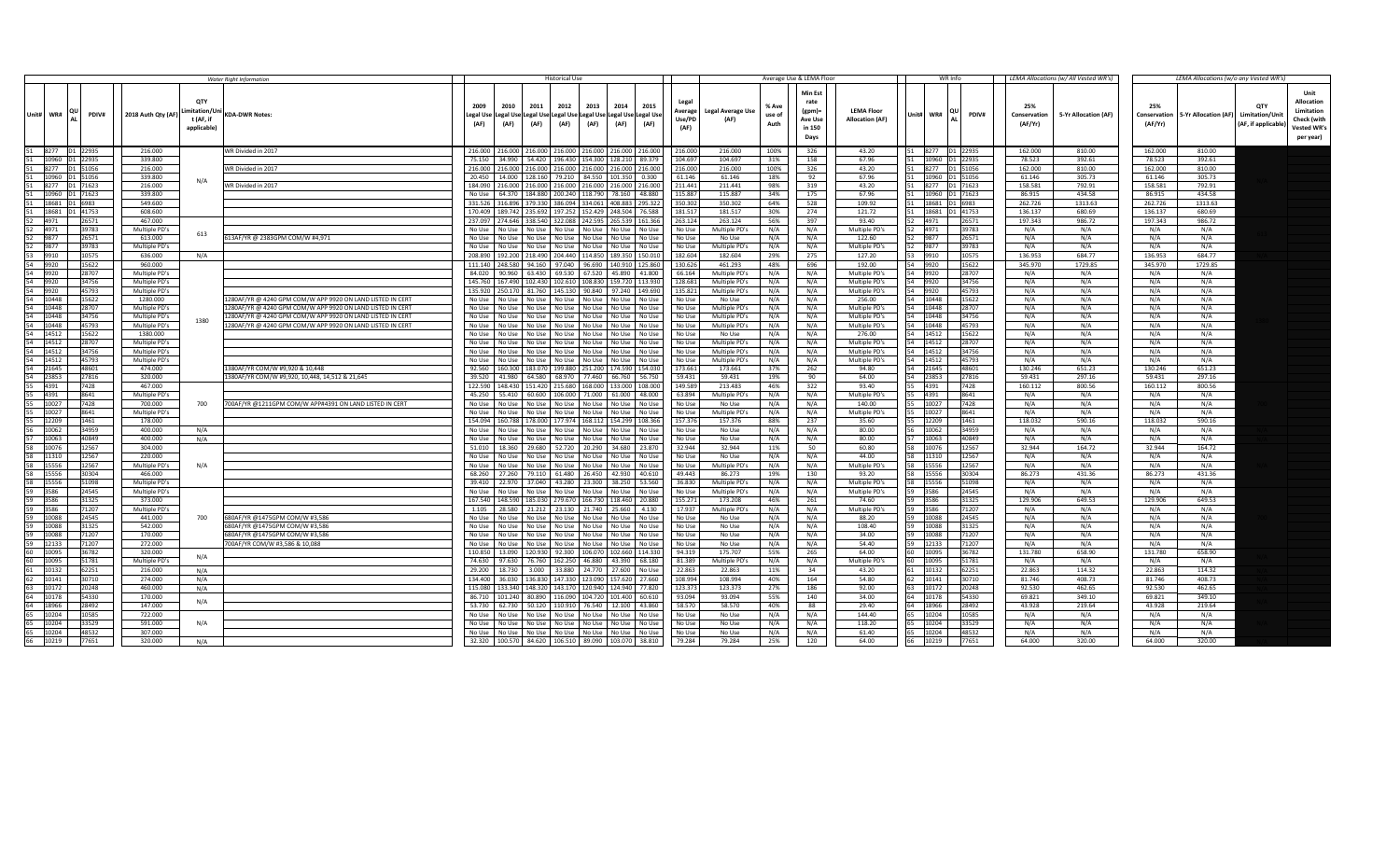|                      |                |                    |                                                        | <b>Water Right Information</b>                                  |              |                                                     | <b>Historical Use</b>   |                 |                                                                                                       |                           |                   |                         | Average Use & LEMA Floor                                            |                                             | WR Info                    |                                | LEMA Allocations (w/ All Vested WR's) |                                | LEMA Allocations (w/o any Vested WR's) |                                                     |                                                                             |
|----------------------|----------------|--------------------|--------------------------------------------------------|-----------------------------------------------------------------|--------------|-----------------------------------------------------|-------------------------|-----------------|-------------------------------------------------------------------------------------------------------|---------------------------|-------------------|-------------------------|---------------------------------------------------------------------|---------------------------------------------|----------------------------|--------------------------------|---------------------------------------|--------------------------------|----------------------------------------|-----------------------------------------------------|-----------------------------------------------------------------------------|
| Unit# WR#            | <b>PDIV#</b>   | 2018 Auth Qty (AF) | <b>OTY</b><br>imitation/Un<br>t (AF, if<br>applicable) | <b>KDA-DWR Notes:</b>                                           | 2009<br>(AF) | 2010<br>2011<br>(AF)<br>(AF)                        | 2012<br>(AF)            | 2013<br>(AF)    | 2014<br>2015<br>egal Use Legal Use Legal Use Legal Use Legal Use Legal Use Legal Use.<br>(AF)<br>(AF) | Average<br>Use/PD<br>(AF) | Legal Average Use | % Ave<br>use of<br>Auth | <b>Min Est</b><br>rate<br>(gpm)<br><b>Ave Use</b><br>in 150<br>Days | <b>LEMA Floor</b><br><b>Allocation (AF)</b> | Unit# WR#<br>PDIV#         | 25%<br>Conservation<br>(AF/Yr) | 5-Yr Allocation (AF)                  | 25%<br>Conservation<br>(AF/Yr) | 5-Yr Allocation (AF)                   | OTY<br><b>Limitation/Unit</b><br>(AF, if applicable | Unit<br>Allocation<br>Limitation<br>Check (with<br>Vested WR's<br>per year) |
| 67<br>5142           | 10156          | 432.000            |                                                        | <b>ROTATION 959AC MAX</b>                                       |              |                                                     |                         |                 | 136.800   158.370   153.750   140.330   124.510   125.660   63.590                                    | 129.00                    | 129.001           | 30%                     | 195                                                                 | 86.40                                       | 10156<br>5142              | 96.751                         | 483.76                                | 96.751                         | 483.76                                 |                                                     |                                                                             |
| 10228                | 65720          | 320,000            |                                                        | <b>ROTATION 959AC MAX</b>                                       | 39.850       |                                                     |                         |                 | 41.430 27.410 19.830 35.000 33.140 33.240                                                             | 32.843                    | 32.843            | 10%                     | 50                                                                  | 64.00                                       | 10228<br>65720             | 32.843                         | 164.21                                | 32.843                         | 164.21                                 |                                                     |                                                                             |
| 16960                | 20985          | 320,000            | N/A                                                    | ROTATION 959AC MAX                                              |              |                                                     |                         |                 | 82.360 86.837 82.085 91.591 61.311 55.520 35.000                                                      | 70.672                    | 70.672            | 22%                     | 107                                                                 | 64.00                                       | 20985<br>16960             | 64.000                         | 320.00                                | 64,000                         | 320.00                                 |                                                     |                                                                             |
| 67<br>25068          | 2563           | 138,000            |                                                        | OTATION 959AC MAX                                               |              |                                                     |                         |                 | 98.324   120.226   127.388   138.000   134.205   103.941   65.784                                     | 112.552                   | 112.552           | 82%                     | 170                                                                 | 27.60                                       | 2563<br>25068              | 84.414                         | 422.07                                | 84.414                         | 422.07                                 |                                                     |                                                                             |
| 25068                | 19785          | 153,000            |                                                        |                                                                 |              |                                                     |                         |                 | 50.804 60.271 57.901 65.819 55.994 116.825 38.458                                                     | 63.724                    | 63.724            | 42%                     | 96                                                                  | 30.60                                       | 25068<br>19785             | 47.793                         | 238.97                                | 47.793                         | 238.97                                 |                                                     |                                                                             |
| 68<br>10229          | 2153           | 418.000            | N/A                                                    |                                                                 |              |                                                     |                         |                 | 199.000   195.150   245.390   210.000   276.467   235.000   191.000                                   | 221.715                   | 221.715           | 53%                     | 334                                                                 | 83.60                                       | 2153<br>10229              | 166.286                        | 831.43                                | 166.286                        | 831.43                                 |                                                     |                                                                             |
| 69<br>10233          | 48578          | 495.000            | 606                                                    |                                                                 |              |                                                     |                         |                 | 21.210 69.970 62.600 20.940 90.530 57.760 39.690                                                      | 51.814                    | 51.814            | 10%                     | 78                                                                  | 99.00                                       | 10233<br>48578             | 51.814                         | 259.07                                | 51.814                         | 259.07                                 |                                                     |                                                                             |
| 69 23364             | 46193          | 218,000            |                                                        | 06 AF/YR COM/W #10233                                           |              |                                                     |                         |                 | 21.210 48.155 72.780 24.580 83.310 65.120 55.410                                                      | 52.938                    | 52.938            | 24%                     | 80                                                                  | 43.60                                       | 23364<br>46193             | 43.600                         | 218.00                                | 43.600                         | 218.00                                 |                                                     |                                                                             |
| $70 -$<br>2040       | 31682          | 157.000            |                                                        |                                                                 |              | No Use No Use No Use No Use No Use                  |                         |                 | No Use No Use                                                                                         | No Use                    | No Use            | N/A                     | N/A                                                                 | 31.40                                       | 31682<br>2040              | N/A                            | N/A                                   | N/A                            | N/A                                    |                                                     |                                                                             |
| 10236<br>70          | 10609          | 505.000            |                                                        |                                                                 |              |                                                     |                         |                 | 154.450   201.780   217.870   154.240   178.290   178.280   103.060                                   | 169.710                   | 169,710           | 34%                     | 256                                                                 | 101.00                                      | 10609<br>10236             | 127.283                        | 636.41                                | 127.283                        | 636.41                                 |                                                     |                                                                             |
| 70<br>10236          | 54943          | 604.000            | N/A                                                    |                                                                 |              |                                                     |                         |                 | 155.110   240.460   297.220   165.540   195.800   184.640   81.010                                    | 188,540                   | 188,540           | 31%                     | 284                                                                 | 120.80                                      | 54943<br>10236             | 141.405                        | 707.03                                | 141.405                        | 707.03                                 |                                                     |                                                                             |
| 70<br>16114          | 13460<br>24037 | 53,000<br>50.000   |                                                        |                                                                 |              | No Use No Use No Use No Use No Use                  |                         |                 | No Use No Use                                                                                         | No Use                    | No Use<br>No Use  | N/A<br>N/A              | N/A<br>N/A                                                          | 10.60<br>10.00                              | 16114<br>13460<br>24037    | N/A<br>N/A                     | N/A<br>N/A                            | N/A<br>N/A                     | N/A<br>N/A                             |                                                     |                                                                             |
| 70 16114<br>70 16114 | 26562          | 141.000            |                                                        |                                                                 |              | 42.000 33.840 65.810 71.320 50.290                  |                         |                 | No Use   No Use   No Use   No Use   No Use   No Use   No Use<br>43.090 26.680                         | No Use<br>47.576          | 47.576            | 34%                     | 72                                                                  | 28.20                                       | 16114<br>26562<br>70 16114 | 35.682                         | 178.41                                | 35.682                         | 178.41                                 |                                                     |                                                                             |
| 71 10251             | 45087          | 590.000            | N/A                                                    |                                                                 |              |                                                     |                         |                 | 146.050 205.510 186.780 266.780 260.090 185.230 142.400                                               | 198.977                   | 198.977           | 34%                     | 300                                                                 | 118.00                                      | 10251<br>45087             | 149.233                        | 746.16                                | 149.233                        | 746.16                                 |                                                     |                                                                             |
| 10275<br>72          | 50743          | 360,000            |                                                        |                                                                 |              |                                                     |                         |                 | No Use   No Use   No Use   No Use   No Use   No Use   No Use                                          | No Use                    | No Use            | N/A                     | N/A                                                                 | 72.00                                       | 50743<br>10275             | N/A                            | N/A                                   | N/A                            | N/A                                    |                                                     |                                                                             |
| 72 25253             | 31525          | 201.000            | 360                                                    | 60AF/YR COM/W #10275                                            |              |                                                     |                         |                 | 155.530 No Use 110.770 26.630 136.553 143.970 107.750                                                 | 113.534                   | 113.534           | 56%                     | 171                                                                 | 40.20                                       | 25253<br>31525             | 85.150                         | 425.75                                | 85.150                         | 425.75                                 |                                                     |                                                                             |
| 73 10276             | 20139          | 320.000            |                                                        |                                                                 |              |                                                     |                         |                 | 29.960 51.220 9.700 56.650 50.140 33.807 58.520                                                       | 41.428                    | 41.428            | 13%                     | 62                                                                  | 64.00                                       | 10276<br>20139             | 41.428                         | 207.14                                | 41.428                         | 207.14                                 |                                                     |                                                                             |
| 73 23371             | 53642          | 256.000            | 320                                                    | 20AF/YR COM/W #10276                                            |              |                                                     |                         |                 | 29.960   116.710   22.110   129.100   114.250   54.467   42.160                                       | 72.680                    | 72.680            | 28%                     | 110                                                                 | 51.20                                       | 53642<br>23371             | 54.510                         | 272.55                                | 54.510                         | 272.55                                 |                                                     |                                                                             |
| 74 250               | 52495          | 320.000            |                                                        |                                                                 |              |                                                     |                         |                 | 21.350 13.690 25.060 22.330 20.640 12.900 4.670                                                       | 17.234                    | 17.234            | 5%                      | 26                                                                  | 64.00                                       | 52495<br>250               | 17.234                         | 86.17                                 | 17.234                         | 86.17                                  |                                                     |                                                                             |
| 74 25192             | 51616          | 310,000            | 360                                                    | 60 AF/YR COM/W #250                                             |              |                                                     |                         |                 | 98.010   106.340   106.170   186.540   161.880   99.700   74.820                                      | 119.066                   | 119,066           | 38%                     | 180                                                                 | 62.00                                       | 25192<br>51616             | 89.299                         | 446.50                                | 89.299                         | 446.50                                 |                                                     |                                                                             |
| 75 10301             | 11904          | 292.000            | N/A                                                    |                                                                 |              | No Use 2.430                                        | No Use No Use No Use    |                 | No Use No Use                                                                                         | 2.430                     | 2.430             | 1%                      | $\overline{4}$                                                      | 58.40                                       | 11904<br>10301             | 2.430                          | 12.15                                 | 2.430                          | 12.15                                  |                                                     |                                                                             |
| 76 10313             | 28678          | 480,000            |                                                        |                                                                 |              | 16.690 86.540 63.330 80.970 93.780                  |                         |                 | 92.020 52.860                                                                                         | 69.456                    | 69.456            | 14%                     | 105                                                                 | 96.00                                       | 28678<br>10313             | 69.456                         | 347.28                                | 69.456                         | 347.28                                 |                                                     |                                                                             |
| 76 25246             | 50483          | 320.000            | 640                                                    | 540AF/YR COM/W 10313                                            |              |                                                     |                         |                 | 106.260   138.470   157.690   152.870   163.200   137.380   89.260                                    | 135.019                   | 135.019           | 42%                     | 204                                                                 | 64.00                                       | 50483<br>25246             | 101.264                        | 506.32                                | 101.264                        | 506.32                                 |                                                     |                                                                             |
| 77 10336             | 37491          | 320.000            |                                                        |                                                                 |              |                                                     |                         |                 | 64.540 77.340 40.360 25.110 35.660 73.790 45.950                                                      | 51.821                    | 51.821            | 16%                     | 78                                                                  | 64.00                                       | 37491<br>10336             | 51.821                         | 259.11                                | 51.821                         | 259.11                                 |                                                     |                                                                             |
| 15224                | 19510          | 390,000            |                                                        |                                                                 |              |                                                     |                         |                 | 151.840   150.270   114.420   117.130   144.900   129.300   91.480                                    | 128.477                   | 128,477           | 33%                     | 194                                                                 | 78.00                                       | 15224<br>19510             | 96.358                         | 481.79                                | 96.358                         | 481.79                                 |                                                     |                                                                             |
| 77<br>15224          | 49572          | 250.000            | N/A                                                    |                                                                 | 85.120       | 85,760                                              | 101.180 128.680 119.620 |                 | 108,680 78,970                                                                                        | 101.144                   | 101.144           | 40%                     | 153                                                                 | 50.00                                       | 15224<br>49572             | 75.858                         | 379.29                                | 75.858                         | 379.29                                 |                                                     |                                                                             |
| 25035<br>77          | 1587           | 237.000            |                                                        |                                                                 | 70.730       | 84.540                                              |                         |                 | 66.170 43.740 47.640 69.600 32.840                                                                    | 59.323                    | 59.323            | 25%                     | 89                                                                  | 47.40                                       | 25035<br>1587              | 47.400                         | 237.00                                | 47.400                         | 237.00                                 |                                                     |                                                                             |
| 77<br>25035          | 47534          | 208.000            |                                                        |                                                                 |              | 69,700 86,020                                       | 58.670 36.610 42.960    |                 | 52.990 62.170                                                                                         | 58.446                    | 58.446            | 28%                     | 88                                                                  | 41.60                                       | 47534<br>25035             | 43.834                         | 219.17                                | 43.834                         | 219.17                                 |                                                     |                                                                             |
| 78 10374             | 21543          | 887.000            | 960                                                    |                                                                 |              | No Use No Use                                       | No Use No Use No Use    |                 | No Use No Use                                                                                         | No Use                    | No Use            | N/A                     | N/A                                                                 | 177.40                                      | 21543<br>10374             | N/A                            | N/A                                   | N/A                            | N/A                                    |                                                     |                                                                             |
| 78 26303             | 8315           | 267.000            |                                                        | 60AF/YR COM/W #10.374                                           |              | No Use No Use No Use No Use No Use                  |                         |                 | No Use No Use                                                                                         | No Use                    | No Use            | N/A                     | N/A                                                                 | 53.40                                       | 26303<br>8315              | N/A                            | N/A                                   | N/A                            | N/A                                    |                                                     |                                                                             |
| 10387                | 21044          | 423.000            | N/A                                                    | OTATION 1338 ACRES MAX                                          |              | 31.320 27.230                                       | 32.150 34.640 47.590    |                 | 23.770 19.670                                                                                         | 30.910                    | 30,910            | 7%                      | 47                                                                  | 84.60                                       | 21044<br>10387             | 30.910                         | 154.55                                | 30.910                         | 154.55                                 |                                                     |                                                                             |
| 79 19041             | 23955          | 189,000            |                                                        | <b>ROTATION 1338 ACRES MAX</b>                                  |              | 43.560<br>28.590 26.790                             |                         | 38,440 54,380   | 35,600 30,730                                                                                         | 36,870                    | 36,870            | 20%                     | 56                                                                  | 37.80                                       | 23955<br>19041             | 36.870                         | 184.35                                | 36,870                         | 184.35                                 |                                                     |                                                                             |
| 80<br>8682           | 23561          | 320,000            |                                                        |                                                                 |              |                                                     |                         |                 | No Use   No Use   No Use   No Use   No Use   No Use   No Use                                          | No Use                    | No Use            | N/A                     | N/A                                                                 | 64.00                                       | 8682<br>23561              | N/A                            | N/A                                   | N/A                            | N/A                                    |                                                     |                                                                             |
| 80<br>9653           | 21093          | 220.000            |                                                        |                                                                 |              | 177.340 84.190<br>174.995                           |                         | 106.970 119.330 | 82.590 No Use                                                                                         | 124.236                   | 124.236           | 56%                     | 187                                                                 | 44.00                                       | 9653<br>21093              | 93.177                         | 465.88                                | 93.177                         | 465.88                                 |                                                     |                                                                             |
| 9653                 | 53967          | 180.000            | 1210                                                   |                                                                 |              | 102.940 124.620 100.240 72.860 41.390               |                         |                 | 42.570 No Use                                                                                         | 80,770                    | 80,770            | 45%                     | 122                                                                 | 36.00                                       | 53967<br>9653              | 60.578                         | 302.89                                | 60.578                         | 302.89                                 |                                                     |                                                                             |
| 80<br>10390<br>80    | 21093          | 502.000            |                                                        | 210AF/YR COM/W #8,682 & 9,653<br>1210AF/YR COM/W #8.682 & 9.653 |              | No Use No Use                                       | No Use No Use No Use    |                 | No Use No Use                                                                                         | No Use                    | No Use            | N/A<br>N/A              | N/A<br>N/A                                                          | 100.40<br>56.40                             | 21093<br>10390<br>53967    | N/A                            | N/A<br>N/A                            | N/A<br>N/A                     | N/A<br>N/A                             |                                                     |                                                                             |
| 10390<br>80<br>25027 | 53967<br>35291 | 282.000<br>292.000 |                                                        | 210AF/YR COM/W #8.682: 9.653 & 10.390                           |              | No Use No Use No Use No Use No Use<br>66.100 81.690 | 70,000 53,530 5,360     |                 | No Use No Use<br>0.110 No Use                                                                         | No Use<br>46.132          | No Use<br>46.132  | 16%                     | 70                                                                  | 58.40                                       | 10390<br>35291<br>25027    | N/A<br>46.132                  | 230.66                                | 46.132                         | 230.66                                 |                                                     |                                                                             |
| 81<br>10392          | 52161          | 220,000            | N/A                                                    |                                                                 |              |                                                     |                         |                 | No Use   No Use   No Use   No Use   No Use   No Use   No Use                                          | No Use                    | No Use            | N/A                     | N/A                                                                 | 44.00                                       | 52161<br>10392             | N/A                            | N/A                                   | N/A                            | N/A                                    |                                                     |                                                                             |
| 82 10395             | 2300           | 320.000            | N/A                                                    |                                                                 |              | No Use No Use No Use No Use No Use                  |                         |                 | No Use No Use                                                                                         | No Use                    | No Use            | N/A                     | N/A                                                                 | 64.00                                       | 2300<br>10395              | N/A                            | N/A                                   | N/A                            | N/A                                    |                                                     |                                                                             |
| 83 10428             | 17199          | 468,000            | N/A                                                    |                                                                 |              |                                                     |                         |                 | No Use   142.520   106.420   111.690   129.030   61.490   No Use                                      | 110.230                   | 110,230           | 24%                     | 166                                                                 | 93.60                                       | 10428<br>17199             | 93.600                         | 468.00                                | 93.600                         | 468.00                                 |                                                     |                                                                             |
| 84<br>10449          | 2950           | 167.000            |                                                        |                                                                 |              |                                                     |                         |                 | 99.391 55.295 111.845 38.505 22.648 45.446 22.000                                                     | 56.447                    | 71.189            | 43%                     | 107                                                                 | 33.40                                       | 10449<br>2950              | 53.392                         | 266.96                                | 53.392                         | 266.96                                 |                                                     |                                                                             |
| 10449<br>84          | 69793          | Multiple PD's      | N/A                                                    | tandby Well                                                     |              | 13.740 27.540                                       |                         |                 | 1.650 1.810 16.980 26.730 No Use                                                                      | 14.742                    | Multiple PD's     | N/A                     | N/A                                                                 | Multiple PD's                               | 10449<br>69793             | N/A                            | N/A                                   | N/A                            | N/A                                    |                                                     |                                                                             |
| 85<br>10463          | 20928          | 640.000            | N/A                                                    |                                                                 |              |                                                     |                         |                 | 127.310   126.510   72.530   154.500   147.890   145.500   86.870                                     | 123.016                   | 123.016           | 19%                     | 186                                                                 | 128.00                                      | 20928<br>10463             | 123.016                        | 615.08                                | 123.016                        | 615.08                                 |                                                     |                                                                             |
| 9441                 | 875            | 406.000            |                                                        |                                                                 |              | 85.570 94.140                                       | 78.680 96.640 88.340    |                 | 89.650 65.870                                                                                         | 85.556                    | 229.428           | 57%                     | 346                                                                 | 81.20                                       | 875<br>9441                | 172.071                        | 860.35                                | 172.071                        | 860.35                                 |                                                     |                                                                             |
| 9441                 | 12778          | Multiple PD's      |                                                        |                                                                 |              |                                                     |                         |                 | 152.630   102.490   180.060   213.940   134.695   131.457   91.833                                    | 143.872                   | Multiple PD's     | N/A                     | N/A                                                                 | Multiple PD's                               | 12778<br>9441              | N/A                            | N/A                                   | N/A                            | N/A                                    |                                                     |                                                                             |
| 10499                | 875            | 466.000            | 466                                                    | 66AF/YR @1635GPM COM/W #9441                                    |              |                                                     |                         |                 | No Use   No Use   No Use   No Use   No Use   No Use   No Use                                          | No Use                    | No Use            | N/A                     | N/A                                                                 | 93.20                                       | 875<br>10499               | N/A                            | N/A                                   | N/A                            | N/A                                    |                                                     |                                                                             |
| 86 10499             | 12778          | Multiple PD's      |                                                        | 466AF/YR @1635GPM COM/W #9441                                   |              |                                                     |                         |                 | No Use No Use No Use No Use No Use No Use No Use                                                      | No Use                    | Multiple PD's     | N/A                     | N/A                                                                 | Multiple PD's                               | 86 10499<br>12778          | N/A                            | N/A                                   | N/A                            | N/A                                    |                                                     |                                                                             |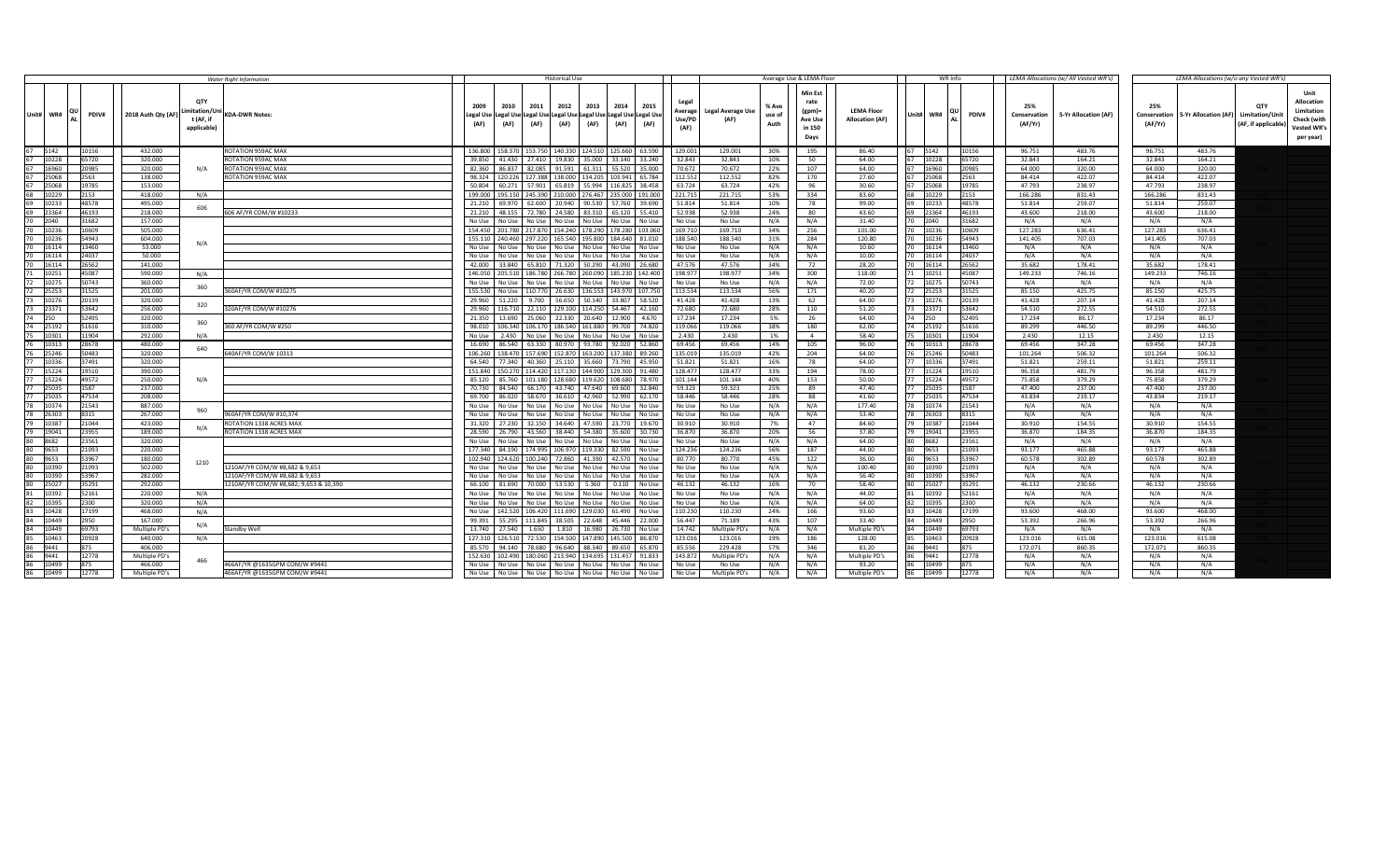|                               |                |                          |                                                | Water Right Information                               |                        | <b>Historical Use</b>                                                                                                                      |                                     |                                    |                           |                         | Average Use & LEMA Floor                                                |                                             |          | WR Info                 |                |                                | LEMA Allocations (w/ All Vested WR's) |                                | LEMA Allocations (w/o any Vested WR's) |                                                            |                                                                             |
|-------------------------------|----------------|--------------------------|------------------------------------------------|-------------------------------------------------------|------------------------|--------------------------------------------------------------------------------------------------------------------------------------------|-------------------------------------|------------------------------------|---------------------------|-------------------------|-------------------------------------------------------------------------|---------------------------------------------|----------|-------------------------|----------------|--------------------------------|---------------------------------------|--------------------------------|----------------------------------------|------------------------------------------------------------|-----------------------------------------------------------------------------|
| Unit# WR#                     | PDIV#          | 2018 Auth Qty (AF)       | QTY<br>mitation/Un<br>t (AF. if<br>applicable) | <b>KDA-DWR Notes:</b>                                 | 2010<br>2009<br>(AF)   | 2011<br>2012<br>2013<br>Legal Use  Legal Use Legal Use Legal Use Legal Use Legal Use Legal Use<br>(AF)   (AF)                              | 2014<br>2015<br>(AF) (AF) (AF) (AF) | Legal<br>Average<br>Use/PD<br>(AF) | Legal Average Use<br>(AF) | % Ave<br>use of<br>Auth | <b>Min Est</b><br>rate<br>$(gpm)$ =<br><b>Ave Use</b><br>in 150<br>Days | <b>LEMA Floor</b><br><b>Allocation (AF)</b> |          | Unit# WR#               | <b>PDIV#</b>   | 25%<br>Conservation<br>(AF/Yr) | 5-Yr Allocation (AF)                  | 25%<br>Conservation<br>(AF/Yr) | 5-Yr Allocation (AF)                   | <b>OT</b><br><b>Limitation/Unit</b><br>(AF, if applicable) | Unit<br>Allocation<br>Limitation<br>Check (with<br>Vested WR's<br>per year) |
| 10500                         | 22484          | 1173.000                 |                                                |                                                       |                        | 130.170 150.690 117.170 138.960 190.760 137.250 92.320                                                                                     |                                     | 136.76                             | 276.747                   | 24%                     | 417                                                                     | 234.60                                      |          | 10500                   | 22484          | 234.600                        | 1173.00                               | 234,600                        | 1173.00                                |                                                            |                                                                             |
| 87<br>10500                   | 78203          | Multiple PD's            |                                                |                                                       |                        | 180.120   186.800   123.030   169.580   109.410   133.890   77.080                                                                         |                                     | 139.987                            | Multiple PD's             | N/A                     | N/A                                                                     | Multiple PD's                               |          | 10500                   | 78203          | N/A                            | N/A                                   | N/A                            | N/A                                    |                                                            |                                                                             |
| 87<br>20443                   | 4544<br>14944  | 108.000                  |                                                | 73AF/YR (TOTAL QUANTITY UNDER THIS FILE)              | 19.120<br>16.000       | 15.760 17.310                                                                                                                              | 18.350 24.240 20.380 11.790         | 18.136<br>239.30                   | 18.136                    | 17%                     | 27                                                                      | 21.60                                       |          | 20443                   | 4544           | 18.136                         | 90.68                                 | 18.136                         | 90.68                                  |                                                            |                                                                             |
| 20443<br>87<br>20443          | 36062          | 316.000<br>211.000       | 973                                            |                                                       | 26.310<br>26.010       | 316.000 276.920 260.860 165.700 217.320 122.310<br>30.150<br>22.350<br>18.290                                                              | 35.390<br>10.750                    | 24.179                             | 239.301<br>24.179         | 76%<br>11%              | 361<br>36                                                               | 63.20<br>42.20                              |          | 20443<br>20443          | 14944<br>36062 | 179.476<br>24.179              | 897.38<br>120.89                      | 179.476<br>24.179              | 897.38<br>120.89                       |                                                            |                                                                             |
| 87<br>20443                   | 39539          | 143.000                  |                                                |                                                       | 28.870                 | 2.700 23.910<br>19.720 18.290                                                                                                              | 14.830 13.850                       | 17.453                             | 17.453                    | 12%                     | 26                                                                      | 28.60                                       |          | 20443                   | 39539          | 17.453                         | 87.26                                 | 17.453                         | 87.26                                  |                                                            |                                                                             |
| 20443                         | 78204          | 209,000                  |                                                |                                                       |                        | 209.000   209.000   155.260   206.770   149.950                                                                                            | 164,900 117,080                     | 173.13                             | 173.137                   | 83%                     | 261                                                                     | 41.80                                       |          | 20443                   | 78204          | 129.853                        | 649.26                                | 129.853                        | 649.26                                 |                                                            |                                                                             |
| 87<br>24071                   | 70018          | 207.000                  |                                                |                                                       |                        | 189.940   104.680   207.000   207.000   198.850   195.150   118.830                                                                        |                                     | 174.493                            | 174.493                   | 84%                     | 263                                                                     | 41.40                                       |          | 24071                   | 70018          | 130.870                        | 654.35                                | 130,870                        | 654.35                                 |                                                            |                                                                             |
| 88<br>10527                   | 43511          | 734.000                  | N/A                                            |                                                       |                        | 101.590   130.950   183.530   92.630   96.570                                                                                              | 45.830 42.840                       | 99.134                             | 99.134                    | 14%                     | 150                                                                     | 146.80                                      |          | 10527                   | 43511          | 99.134                         | 495.67                                | 99.134                         | 495.67                                 |                                                            |                                                                             |
| ls9<br>10571                  | 68062          | 315,000                  | N/A                                            |                                                       |                        | 236.680 247.330 166.300 136.580 251.180 189.510 46.250                                                                                     |                                     | 181.976                            | 181.976                   | 58%                     | 275                                                                     | 63.00                                       |          | 10571                   | 68062          | 136,482                        | 682.41                                | 136.482                        | 682.41                                 |                                                            |                                                                             |
| 89<br>21614                   | 68062          | 272.000                  |                                                |                                                       |                        | No Use   No Use   No Use   No Use   No Use   No Use   No Use                                                                               |                                     | No Use                             | No Use                    | N/A                     | N/A                                                                     | 54.40                                       |          | 21614                   | 68062          | N/A                            | N/A                                   | N/A                            | N/A                                    |                                                            |                                                                             |
| l90<br>9100                   | 37260          | 250.000                  |                                                |                                                       |                        | 22.838 92.276 84.126 82.440 52.960                                                                                                         | 18.274 48.420                       | 57.333                             | 57.333                    | 23%                     | 86                                                                      | 50.00                                       |          | 9100                    | 37260          | 50.000                         | 250.00                                | 50.000                         | 250.00                                 |                                                            |                                                                             |
| 10577                         | 24092          | 294.000                  | N/A                                            |                                                       |                        | 138.471   135.746   249.206   150.350   73.570   143.188   111.560                                                                         |                                     | 143.15                             | 143.156                   | 49%                     | 216                                                                     | 58.80                                       |          | 10577                   | 24092          | 107.367                        | 536.83                                | 107.367                        | 536.83                                 |                                                            |                                                                             |
| 90<br>15528                   | 77652          | 416,000                  |                                                |                                                       |                        | 130.759   171.086   251.972   199.640   197.530   186.320   149.222                                                                        |                                     | 183.790                            | 183,790                   | 44%                     | 277                                                                     | 83.20                                       |          | 15528                   | 77652          | 137.842                        | 689.21                                | 137.842                        | 689.21                                 |                                                            |                                                                             |
| 8671<br>10578                 | 76383<br>25723 | 690.000<br>133.000       |                                                | nited to 289 AF/YR with other PDIV's under WR #10578  | 65.974<br>53.596       | 75.443 91.155 57.966 78.509 127.462 123.447<br>72.150   106.423   64.894   109.152   99.900   100.100                                      |                                     | 88.565<br>86.602                   | 88.565<br>86.602          | 13%<br>65%              | 134<br>131                                                              | 138.00<br>26.60                             |          | 8671<br>10578           | 76383<br>25723 | 88.565<br>64.952               | 442.83<br>324.76                      | 88.565<br>64.952               | 442.83<br>324.76                       |                                                            |                                                                             |
| 10578                         | 34266          | 123.000                  | 289                                            | mited to 289 AF/YR with other PDIV's under WR #10578  | 76.630                 | 110.840 114.730 105.830 94.210                                                                                                             | 66.460 55.550                       | 89.179                             | 89.179                    | 73%                     | 135                                                                     | 24.60                                       |          | 10578                   | 34266          | 66.884                         | 334.42                                | 66.884                         | 334.42                                 |                                                            |                                                                             |
| 91<br>10578                   | 52696          | 69.000                   |                                                | imited to 289 AF/YR with other PDIV's under WR #10578 | 19.330 29.290 37.780   | 18.700 38.250                                                                                                                              | 41.910 46.440                       | 33.100                             | 33.100                    | 48%                     | 50                                                                      | 13.80                                       |          | 10578                   | 52696          | 24.825                         | 124.13                                | 24.825                         | 124.13                                 |                                                            |                                                                             |
| 10615                         | 16915          | 135.000                  | N/A                                            |                                                       |                        | 98.580 82.240 97.150 101.280 101.970 105.430 84.590                                                                                        |                                     | 95.891                             | 95.891                    | 71%                     | 145                                                                     | 27.00                                       |          | 10615                   | 16915          | 71.919                         | 359.59                                | 71.919                         | 359.59                                 |                                                            |                                                                             |
| 93<br>10627                   | 2479           | 452.000                  |                                                |                                                       |                        | 14.030 No Use No Use No Use No Use                                                                                                         | 53.570 23.310                       | 30.303                             | 30.303                    | 7%                      | 46                                                                      | 90.40                                       |          | 10627                   | 2479           | 30.303                         | 151.52                                | 30.303                         | 151.52                                 |                                                            |                                                                             |
| 93<br>19596                   | 36769          | 160.000                  | N/A                                            |                                                       |                        | 20.850 No Use No Use No Use No Use                                                                                                         | 52.390 18.650                       | 30.630                             | 30.630                    | 19%                     | 46                                                                      | 32.00                                       |          | 19596                   | 36769          | 30.630                         | 153.15                                | 30.630                         | 153.15                                 |                                                            |                                                                             |
| l93<br>22153                  | 1754           | 130.000                  |                                                |                                                       |                        | 33.520   No Use   No Use   No Use   No Use   37.251   28.081                                                                               |                                     | 32.951                             | 32.951                    | 25%                     | 50                                                                      | 26.00                                       |          | 22153                   | 1754           | 26.000                         | 130.00                                | 26.000                         | 130.00                                 |                                                            |                                                                             |
| 10628                         | 24002          | 212.000                  | N/A                                            |                                                       |                        | No Use   No Use   No Use   No Use   No Use   No Use   No Use                                                                               |                                     | No Use                             | No Use                    | N/A                     | N/A                                                                     | 42.40                                       |          | 10628                   | 24002          | N/A                            | N/A                                   | N/A                            | N/A                                    |                                                            |                                                                             |
| 95<br>10669                   | 2462           | 342.000                  | N/A                                            |                                                       |                        | No Use   No Use   No Use   No Use   No Use   No Use   No Use                                                                               |                                     | No Use                             | No Use                    | N/A                     | N/A                                                                     | 68.40                                       |          | 10669                   | 2462           | N/A                            | N/A                                   | N/A                            | N/A                                    |                                                            |                                                                             |
| 95<br>10669                   | 23755          | Multiple PD's            |                                                |                                                       |                        | No Use   No Use   No Use   No Use   No Use   No Use   No Use                                                                               |                                     | No Use                             | Multiple PD's             | N/A                     | N/A                                                                     | Multiple PD's                               |          | 10669                   | 23755          | N/A                            | N/A                                   | N/A                            | N/A                                    |                                                            |                                                                             |
| 96<br>10682<br>10700 D1 45691 | 35086          | 518.000<br>455,000       | N/A<br>N/A                                     |                                                       |                        | 199.170   193.400   224.180   237.510   272.180   187.370   127.360<br>No Use   No Use   No Use   No Use   No Use   No Use   No Use        |                                     | 205.88<br>No Use                   | 205.881<br>No Use         | 40%<br>N/A              | 311<br>N/A                                                              | 103.60<br>91.00                             |          | 10682<br>10700 D1 45691 | 35086          | 154.411<br>N/A                 | 772.06<br>N/A                         | 154.411<br>N/A                 | 772.06<br>N/A                          |                                                            |                                                                             |
| 98<br>10726                   | 14845          | 320.000                  | N/A                                            |                                                       |                        | 98.780 98.410 101.190 99.730 105.820 93.100 67.050                                                                                         |                                     | 94.869                             | 94.869                    | 30%                     | 143                                                                     | 64.00                                       |          | 10726                   | 14845          | 71.151                         | 355.76                                | 71.151                         | 355.76                                 |                                                            |                                                                             |
| 10727                         | 49601          | 262.000                  | N/A                                            |                                                       | 84.580 78.980 82.960   | 91.360 83.980                                                                                                                              | 64.430 49.250                       | 76.506                             | 76.506                    | 29%                     | 115                                                                     | 52.40                                       |          | 10727                   | 49601          | 57.379                         | 286.90                                | 57.379                         | 286.90                                 |                                                            |                                                                             |
| $100 -$<br>10735              | 53913          | 320,000                  | N/A                                            |                                                       |                        | No Use   No Use   No Use   No Use   No Use   No Use   No Use                                                                               |                                     | No Use                             | No Use                    | N/A                     | N/A                                                                     | 64.00                                       |          | 100 10735               | 53913          | N/A                            | N/A                                   | N/A                            | N/A                                    |                                                            |                                                                             |
| 101<br>10769                  | 22431          | 320,000                  | N/A                                            |                                                       |                        | No Use No Use No Use No Use No Use                                                                                                         | No Use No Use                       | No Use                             | No Use                    | N/A                     | N/A                                                                     | 64.00                                       |          | 01 10769                | 22431          | N/A                            | N/A                                   | N/A                            | N/A                                    |                                                            |                                                                             |
| 102 10791                     | 34235          | 378.000                  | N/A                                            |                                                       | 77.137 66.261 46.296   |                                                                                                                                            | 5.813 16.257 44.280 61.470          | 45.359                             | 45.359                    | 12%                     | 68                                                                      | 75.60                                       |          | 102 10791               | 34235          | 45.359                         | 226.79                                | 45.359                         | 226.79                                 |                                                            |                                                                             |
| 103 3846                      | 3166           | 590.000                  |                                                |                                                       |                        | No Use   No Use   No Use   No Use   No Use   No Use   No Use                                                                               |                                     | No Use                             | No Use                    | N/A                     | N/A                                                                     | 118.00                                      |          | 103 3846                | 3166           | N/A                            | N/A                                   | N/A                            | N/A                                    |                                                            |                                                                             |
| 103 10879                     | 14375          | 496.000                  | 1268                                           |                                                       |                        | No Use   No Use   No Use   No Use   No Use   No Use   No Use                                                                               |                                     | No Use                             | No Use                    | N/A                     | N/A                                                                     | 99.20                                       |          | 103 10879               | 14375          | N/A                            | N/A                                   | N/A                            | N/A                                    |                                                            |                                                                             |
| 103<br>10879                  | 24860          | 332.000                  |                                                |                                                       | No Use                 | No Use   No Use   No Use   No Use                                                                                                          | No Use No Use                       | No Use                             | No Use                    | N/A                     | N/A                                                                     | 66.40                                       |          | 103 10879               | 24860          | N/A                            | N/A                                   | N/A                            | N/A                                    |                                                            |                                                                             |
| 103<br>25190                  | 23673          | 230,000                  |                                                | 1268 AF/YR COM/W 3846 & 10879                         |                        | No Use   No Use   No Use   No Use   No Use   No Use   No Use                                                                               |                                     | No Use                             | No Use                    | N/A                     | N/A                                                                     | 46.00                                       |          | 03 25190                | 23673          | N/A                            | N/A                                   | N/A                            | N/A                                    |                                                            |                                                                             |
| 104 10888                     | 44978          | 261.000                  | $N/\Delta$                                     |                                                       |                        | 0.510 No Use No Use No Use No Use No Use No Use                                                                                            |                                     | 0.510                              | 0.510                     | 0%                      | $\overline{1}$                                                          | 52.20                                       |          | 04 10888                | 44978          | 0.510                          | 2.55                                  | 0.510                          | 2.55                                   |                                                            |                                                                             |
| 105<br>10892<br>105 18965     | 18066<br>35722 | 342.000<br>342,000       | N/A                                            |                                                       |                        | 159.800   157.180   176.840   161.900   174.100   187.900   165.800<br>148.400   124.200   151.900   157.200   141.400   167.900   123.100 |                                     | 169.074<br>144.871                 | 169.074<br>144.871        | 49%<br>42%              | 255<br>219                                                              | 68.40<br>68.40                              |          | 105 10892<br>105 18965  | 18066<br>35722 | 126.806<br>108.654             | 634.03<br>543.27                      | 126.806<br>108.654             | 634.03<br>543.27                       |                                                            |                                                                             |
| 106<br>10894                  | 11880          | 130,000                  | N/A                                            |                                                       | 15,320                 | 29,800 9.360<br>7.170 16.590                                                                                                               | No Use No Use                       | 15.648                             | 15.648                    | 12%                     | 24                                                                      | 26.00                                       |          | 06 10894                | 11880          | 15.648                         | 78.24                                 | 15.648                         | 78.24                                  |                                                            |                                                                             |
| 107<br>1320                   | 20392          | 179,000                  |                                                |                                                       | 107.000 130.000 92.000 | 24.000<br>89.000                                                                                                                           | 68,000 73,000                       | 83,286                             | 83.286                    | 47%                     | 126                                                                     | 35.80                                       | 107 1320 |                         | 20392          | 62.464                         | 312.32                                | 62.464                         | 312.32                                 |                                                            |                                                                             |
| 107<br>8139                   | 70143          | 333.000                  |                                                |                                                       | 64.000                 | 47.000 24.000<br>66.000<br>31.000                                                                                                          | 38.000<br>23.820                    | 41.974                             | 41.974                    | 13%                     | 63                                                                      | 66.60                                       |          | 8139                    | 70143          | 41.974                         | 209.87                                | 41.974                         | 209.87                                 |                                                            |                                                                             |
| 107<br>8139                   | 71284          | 387.000                  | 600                                            |                                                       |                        | 100.000 83.000 89.000 109.000 104.400                                                                                                      | 84,000 86,000                       | 93.629                             | 93.629                    | 24%                     | 141                                                                     | 77.40                                       |          | 8139                    | 71284          | 77,400                         | 387.00                                | 77,400                         | 387.00                                 |                                                            |                                                                             |
| 107<br>8893                   | 20392          | 480,000                  |                                                | 480AF w/ 1320                                         | No Use                 | No Use No Use No Use No Use                                                                                                                | No Use No Use                       | No Use                             | No Use                    | N/A                     | N/A                                                                     | 96.00                                       |          | 107 8893                | 20392          | N/A                            | N/A                                   | N/A                            | N/A                                    |                                                            |                                                                             |
| 107 10924                     | 20392          | 600.000                  |                                                | 600AF W/ 1320 & 8893                                  |                        | No Use   No Use   No Use   No Use   No Use   No Use   No Use                                                                               |                                     | No Use                             | No Use                    | N/A                     | N/A                                                                     | 120.00                                      |          | 107 10924               | 20392          | N/A                            | N/A                                   | N/A                            | N/A                                    |                                                            |                                                                             |
| 108<br>10965                  | 4743           | 320,000                  | N/A                                            |                                                       |                        | 86.160 81.750 114.640 90.000 59.000 79.000 72.560                                                                                          |                                     | 83.301                             | 83.301                    | 26%                     | 126                                                                     | 64.00                                       |          | 08 10965                | 4743           | 64.000                         | 320.00                                | 64,000                         | 320.00                                 |                                                            |                                                                             |
| 109<br>10975                  | 25684          | 319.000                  | N/A                                            |                                                       |                        | No Use No Use No Use No Use No Use                                                                                                         | No Use No Use                       | No Use                             | No Use                    | N/A                     | N/A                                                                     | 63.80                                       |          | 109 10975               | 25684          | N/A                            | N/A                                   | N/A                            | N/A                                    |                                                            |                                                                             |
| 109<br>10975                  | 41673          | 311.000                  |                                                |                                                       |                        | No Use   No Use   No Use   No Use   No Use   No Use   No Use                                                                               |                                     | No Use                             | No Use                    | N/A                     | N/A                                                                     | 62.20                                       |          | 09 10975                | 41673          | N/A                            | N/A                                   | N/A                            | N/A                                    |                                                            |                                                                             |
| 11000<br>110 11000            | 5080<br>31895  | 520,000<br>Multiple PD's | N/A                                            |                                                       | 35.000                 | 49,000 64,000<br>90,000 86,000<br>84.770   130.180   139.210   172.490   109.000   104.000   85.000                                        | 80,000 35,370                       | 62.767<br>117.807                  | 180.574<br>Multiple PD's  | 35%<br>N/A              | 272<br>N/A                                                              | 104.00<br>Multiple PD's                     |          | 1000<br>110 11000       | 5080<br>31895  | 135.431<br>N/A                 | 677.15<br>N/A                         | 135.431<br>N/A                 | 677.15<br>N/A                          |                                                            |                                                                             |
| 111 11002                     | 38280          | 189.000                  | N/A                                            |                                                       |                        | 163.510   153.570   62.000   63.000   137.000   106.000   92.000                                                                           |                                     | 111.011                            | 111.011                   | 59%                     | 167                                                                     | 37.80                                       |          | 11 11002                | 38280          | 83.259                         | 416.29                                | 83.259                         | 416.29                                 |                                                            |                                                                             |
| 112 11025                     | 48484          | 320.000                  | N/A                                            |                                                       |                        | 154.840   129.240   126.700   180.750   148.100   204.260   167.600                                                                        |                                     | 158.784                            | 158.784                   | 50%                     | 240                                                                     | 64.00                                       |          | 12 11025                | 48484          | 119.088                        | 595.44                                | 119.088                        | 595.44                                 |                                                            |                                                                             |
| 113 11043                     | 8001           | 640,000                  |                                                |                                                       |                        | 178.700   139.370   103.260   117.480   168.280   132.020   115.800                                                                        |                                     | 136.416                            | 136.416                   | 21%                     | 206                                                                     | 128.00                                      |          | 113 11043               | 8001           | 128,000                        | 640.00                                | 128,000                        | 640.00                                 |                                                            |                                                                             |
| 113 12521                     | 8001           | 640.000                  | 640                                            | 640 af w/ 11043                                       |                        | No Use No Use No Use No Use No Use No Use No Use                                                                                           |                                     | No Use                             | No Use                    | N/A                     | N/A                                                                     | 128.00                                      |          | 13 12521                | 8001           | N/A                            | N/A                                   | N/A                            | N/A                                    |                                                            |                                                                             |
| 113 17411                     | 42258          | 217.000                  |                                                | 540 com w 11043 12521                                 |                        | 107.690 83.980 79.450 58.750 18.420 0.950 13.170                                                                                           |                                     | 51.773                             | 51.773                    | 24%                     | 78                                                                      | 43.40                                       |          | 113 17411               | 42258          | 43,400                         | 217.00                                | 43,400                         | 217.00                                 |                                                            |                                                                             |
| 114 11051                     | 23796          | 470.000                  | N/A                                            |                                                       |                        | 197.760   111.810   176.510   164.590   225.920   76.000   49.370                                                                          |                                     | 143.137                            | 143.137                   | 30%                     | 216                                                                     | 94.00                                       |          | 114 11051               | 23796          | 107.353                        | 536.76                                | 107.353                        | 536.76                                 |                                                            |                                                                             |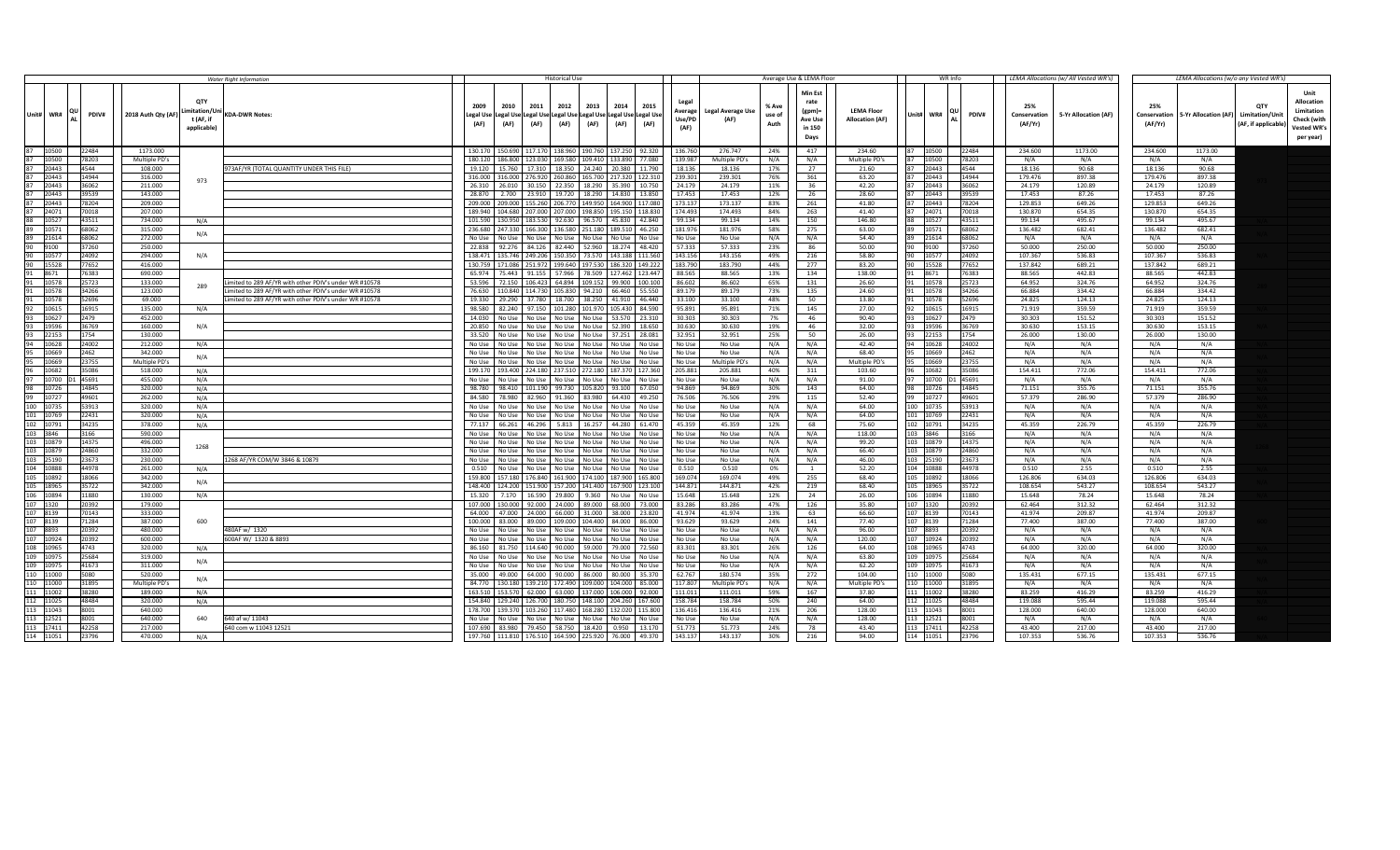|                        |                 |                          |                                                       | <b>Water Right Information</b>  |                                                                                                                  | <b>Historical Use</b> |      |                            |                                                    |                           |                         | Average Use & LEMA Floor                                  |                                             |                          | WR Info        |                                | LEMA Allocations (w/ All Vested WR's) |                                | <b>IFMA Allocations (w/o any Vested WR's</b> |                                                     |                                                                                    |
|------------------------|-----------------|--------------------------|-------------------------------------------------------|---------------------------------|------------------------------------------------------------------------------------------------------------------|-----------------------|------|----------------------------|----------------------------------------------------|---------------------------|-------------------------|-----------------------------------------------------------|---------------------------------------------|--------------------------|----------------|--------------------------------|---------------------------------------|--------------------------------|----------------------------------------------|-----------------------------------------------------|------------------------------------------------------------------------------------|
| Unit# WR#              | <b>PDIV#</b>    | 2018 Auth Qty (AF)       | <b>OTY</b><br>mitation/Un<br>t (AF, if<br>applicable) | <b>KDA-DWR Notes:</b>           | 2009<br>2010<br>Legal Use Legal Use Legal Use Legal Use Legal Use Legal Use Legal Use<br>(AF)<br>(AF)            | 2011<br>2012<br>(AF)  | 2013 | 2014<br>(AF)   (AF)   (AF) | Legal<br>2015<br>Average<br>Use/PD<br>(AF)<br>(AF) | Legal Average Use<br>(AF) | % Ave<br>use of<br>Auth | Min Est<br>rate<br>$(gpm)$ =<br>Ave Use<br>in 150<br>Days | <b>LEMA Floor</b><br><b>Allocation (AF)</b> | Unit# WR#                | <b>PDIV#</b>   | 25%<br>Conservation<br>(AF/Yr) | 5-Yr Allocation (AF)                  | 25%<br>Conservation<br>(AF/Yr) | 5-Yr Allocation (AF)                         | OTY<br><b>Limitation/Unit</b><br>(AF, if applicable | Unit<br><b>Allocation</b><br>Limitation<br>Check (with<br>Vested WR's<br>per year) |
| 115 11140              | 53623           | 464.000                  | N/A                                                   |                                 | 35.640   No Use   166.770   196.570   118.000   164.160   152.720                                                |                       |      |                            | 138.97                                             | 138.977                   | 30%                     | 210                                                       | 92.80                                       | 115 11140                | 53623          | 104.233                        | 521.16                                | 104.233                        | 521.16                                       |                                                     |                                                                                    |
| 116 3456               | 7528            | 640.000                  | N/A                                                   |                                 | 163.660   263.880   165.100   153.320   178.580   151.430   132.740                                              |                       |      |                            | 172.673                                            | 172.673                   | 27%                     | 260                                                       | 128.00                                      | 116 3456                 | 7528           | 129.505                        | 647.52                                | 129.505                        | 647.52                                       |                                                     |                                                                                    |
| 116 11176              | 19336           | 320.000                  |                                                       |                                 | 46.290 64.580 134.270 207.490 74.170 30.180 8.200                                                                |                       |      |                            | 80.740                                             | 80.740                    | 25%                     | 122                                                       | 64.00                                       | 116 11176                | 19336          | 64.000                         | 320.00                                | 64.000                         | 320.00                                       |                                                     |                                                                                    |
| 117 11204<br>118 11277 | 11583           | 242.000<br>627.000       | N/A                                                   |                                 | 107.670   108.590   98.620   128.600   119.320   90.410   62.730                                                 |                       |      |                            | 102.277                                            | 102.277                   | 42%<br>N/A              | 154<br>N/A                                                | 48.40                                       | 117 11204                | 11583          | 76.708                         | 383.54<br>N/A                         | 76.708                         | 383.54                                       |                                                     |                                                                                    |
| 118 11277              | 36335<br>44088  | Multiple PD's            |                                                       |                                 | No Use No Use No Use No Use No Use No Use No Use<br>No Use T No Use T No Use T No Use T No Use T No Use T No Use |                       |      |                            | No Use<br>No Use                                   | No Use<br>Multiple PD's   | N/A                     | N/A                                                       | 125.40<br>Multiple PD's                     | 18 11277<br>18 11277     | 36335<br>44088 | N/A<br>N/A                     | N/A                                   | N/A<br>N/A                     | N/A<br>N/A                                   |                                                     |                                                                                    |
| 118 24974              | 5618            | 204.000                  | N/A                                                   |                                 | 72.790 76.910 71.640 104.960 75.940 100.000 82.000                                                               |                       |      |                            | 83.463                                             | 83.463                    | 41%                     | 126                                                       | 40.80                                       | 18 24974                 | 5618           | 62.597                         | 312.99                                | 62.597                         | 312.99                                       |                                                     |                                                                                    |
| 118 24974              | 10709           | 396,000                  |                                                       |                                 | 92.980 99.680 89.170 133.400 96.620 157.000 77.000                                                               |                       |      |                            | 106.550                                            | 106.550                   | 27%                     | 161                                                       | 79.20                                       | 18 24974                 | 10709          | 79.913                         | 399.56                                | 79.913                         | 399.56                                       |                                                     |                                                                                    |
| 119 11332              | 42871           | 188.000                  |                                                       |                                 | No Use No Use No Use No Use No Use                                                                               |                       |      | No Use No Use              | No Use                                             | No Use                    | N/A                     | N/A                                                       | 37.60                                       | 119 11332                | 42871          | N/A                            | N/A                                   | N/A                            | N/A                                          |                                                     |                                                                                    |
| 119 25116              | 6146            | 118,000                  | 188                                                   | mit 188 a/f 11332               | 64.680   No Use   No Use   No Use   No Use   No Use   No Use                                                     |                       |      |                            | 64.680                                             | 64,680                    | 55%                     | 98                                                        | 23.60                                       | 19 25116                 | 6146           | 48.510                         | 242.55                                | 48.510                         | 242.55                                       |                                                     |                                                                                    |
| 120 11393              | 23916           | 558.000                  | N/A                                                   |                                 | 40.680 98.370 160.690 196.150 147.300 148.090 104.990                                                            |                       |      |                            | 128.039                                            | 128.039                   | 23%                     | 193                                                       | 111.60                                      | 120 11393                | 23916          | 111.600                        | 558.00                                | 111.600                        | 558.00                                       |                                                     |                                                                                    |
| 120 11393              | 80084           | 76.000                   |                                                       |                                 | No Use   No Use   No Use   No Use   No Use   No Use   No Use                                                     |                       |      |                            | No Use                                             | No Use                    | N/A                     | N/A                                                       | 15.20                                       | 120 11393                | 80084          | N/A                            | N/A                                   | N/A                            | N/A                                          |                                                     |                                                                                    |
| 121 4992               | 54113           | 320.000                  | N/A                                                   |                                 | 219.670   170.520   222.810   257.820   221.090   282.880   149.37                                               |                       |      |                            | 217.737                                            | 217.737                   | 68%                     | 328                                                       | 64.00                                       | 21 4992                  | 54113          | 163.303                        | 816.51                                | 163.303                        | 816.51                                       |                                                     |                                                                                    |
| 121 11396              | 60392           | 208,000                  |                                                       |                                 | 61.900 49.950 97.550 24.690 91.920                                                                               |                       |      | 79.650 65.040              | 67.243                                             | 67.243                    | 32%                     | 101                                                       | 41.60                                       | 121 11396                | 60392          | 50.432                         | 252.16                                | 50.432                         | 252.16                                       |                                                     |                                                                                    |
| 122 11410<br>122 25117 | 26167<br>46735  | 105.000<br>215.000       | N/A                                                   |                                 | 58.040 65.850 90.590 105.000 98.000<br>No Use 65.850 90.590 No Use 11.900                                        |                       |      | 90.000<br>25.000           | 83.640<br>78.000<br>25.120<br>43.692               | 83.640<br>43.692          | 80%<br>20%              | 126<br>66                                                 | 21.00<br>43.00                              | 122 11410<br>122 25117   | 26167<br>46735 | 62.730<br>43.000               | 313.65<br>215.00                      | 62.730<br>43.000               | 313.65<br>215.00                             |                                                     |                                                                                    |
| 123 11457              | 1278            | 215.000                  |                                                       |                                 | 20.330 24.750 20.370 28.390 32.760 4.570 11.740                                                                  |                       |      |                            | 20.416                                             | 20.416                    | 9%                      | 31                                                        | 43.00                                       | 123 11457                | 1278           | 20.416                         | 102.08                                | 20.416                         | 102.08                                       |                                                     |                                                                                    |
| 123 11457              | 25896           | 208,000                  | N/A                                                   |                                 | 34.560 42.070 34.640 46.340 28.920                                                                               |                       |      | 30.020                     | 32.857<br>13.450                                   | 32.857                    | 16%                     | 50                                                        | 41.60                                       | 123 11457                | 25896          | 32.857                         | 164.29                                | 32.857                         | 164.29                                       |                                                     |                                                                                    |
| 123 19593              | 1054            | 263.000                  |                                                       |                                 | 34.560 42.070 34.640 46.380 36.760                                                                               |                       |      | 18.980                     | 33.040<br>17.890                                   | 33,040                    | 13%                     | 50                                                        | 52.60                                       | 123 19593                | 1054           | 33,040                         | 165.20                                | 33,040                         | 165.20                                       |                                                     |                                                                                    |
| 124 3322               | 47100           | 480.000                  |                                                       |                                 | 53.690 No Use No Use No Use No Use                                                                               |                       |      | No Use No Use              | 53.690                                             | 53.690                    | 11%                     | 81                                                        | 96.00                                       | 124 3322                 | 47100          | 53.690                         | 268.45                                | 53.690                         | 268.45                                       |                                                     |                                                                                    |
| 124 11494              | 47100           | 640.000                  | 640                                                   |                                 | No Use No Use No Use No Use No Use                                                                               |                       |      | No Use                     | No Use<br>No Use                                   | No Use                    | N/A                     | N/A                                                       | 128.00                                      | 11494                    | 47100          | N/A                            | N/A                                   | N/A                            | N/A                                          |                                                     |                                                                                    |
| 124 17804              | 448             | 194.000                  |                                                       | m 640 w/11494                   | No Use   No Use   No Use   No Use   No Use   No Use   No Use                                                     |                       |      |                            | No Use                                             | No Use                    | N/A                     | N/A                                                       | 38.80                                       | 124 17804                | 448            | N/A                            | N/A                                   | N/A                            | N/A                                          |                                                     |                                                                                    |
| 125 8673               | 23463           | 466,000                  |                                                       |                                 | 136.310   144.150   97.850   72.940   41.750   No Use   No Use                                                   |                       |      |                            | 98,600                                             | 98,600                    | 21%                     | 149                                                       | 93.20                                       | 125 8673                 | 23463          | 93.200                         | 466.00                                | 93,200                         | 466.00                                       |                                                     |                                                                                    |
| 125 9433<br>125 11517  | 50036<br>2845   | 640.000<br>174.000       | 640                                                   |                                 | 60.870 No Use No Use No Use No Use<br>40.630 37.660 48.970 46.210 No Use No Use No Use                           |                       |      | No Use                     | 60.870<br>No Use<br>43.368                         | 60.870<br>43.368          | 10%<br>25%              | 92<br>65                                                  | 128.00<br>34.80                             | 125 9433<br>125 11517    | 50036<br>2845  | 60.870<br>34.800               | 304.35<br>174.00                      | 60.870<br>34.800               | 304.35<br>174.00                             |                                                     |                                                                                    |
| 125 25298              | 37234           | 230.000                  |                                                       | m 640 w/ 9433                   | 41.000 38.000 No Use No Use No Use No Use No Use                                                                 |                       |      |                            | 39.500                                             | 39,500                    | 17%                     | 60                                                        | 46.00                                       | 125 25298                | 37234          | 39.500                         | 197.50                                | 39,500                         | 197.50                                       |                                                     |                                                                                    |
| 126 5082               | 1678            | 226.000                  |                                                       |                                 | 73.980 41.370 67.690 70.180 67.840                                                                               |                       |      | 68.160                     | 63.090<br>52.410                                   | 63.090                    | 28%                     | 95                                                        | 45.20                                       | 126 5082                 | 1678           | 47.318                         | 236.59                                | 47.318                         | 236.59                                       |                                                     |                                                                                    |
| 126 6870               | 7066            | 320.000                  |                                                       |                                 | 6.490 21.140 24.850 19.620 40.970                                                                                |                       |      | 21.210                     | 21.343<br>15.120                                   | 21.343                    | 7%                      | 32                                                        | 64.00                                       | 126 6870                 | 7066           | 21.343                         | 106.71                                | 21.343                         | 106.71                                       |                                                     |                                                                                    |
| 126 11586              | 61469           | 225.000                  | N/A                                                   |                                 | 67.830 67.520 66.800 63.980 63.140                                                                               |                       |      | 63.640                     | 42.240<br>62.164                                   | 62.164                    | 28%                     | 94                                                        | 45.00                                       | 11586                    | 61469          | 46.623                         | 233.12                                | 46.623                         | 233.12                                       |                                                     |                                                                                    |
| 126 24855              | 23637           | 145,000                  |                                                       |                                 | 28.290 30.680 43.020 32.720 31.290                                                                               |                       |      | 63.260                     | 43.090<br>38.907                                   | 38.907                    | 27%                     | 59                                                        | 29.00                                       | 126 24855                | 23637          | 29.180                         | 145.90                                | 29.180                         | 145.90                                       |                                                     |                                                                                    |
| 127 11605              | 9090            | 464,000                  | N/A                                                   |                                 | 80.000 47.000 74.000 68.000 56.000 No Use No Use                                                                 |                       |      |                            | 65.000                                             | 65,000                    | 14%                     | 98                                                        | 92.80                                       | 127 11605                | 9090           | 65,000                         | 325.00                                | 65.000                         | 325.00                                       |                                                     |                                                                                    |
| 128 7773               | 54408           | 320,000                  | N/A                                                   |                                 | 143.000 210.000 153.000 215.000 165.000 165.000 123.000                                                          |                       |      |                            | 167.714                                            | 167.714                   | 52%                     | 253                                                       | 64.00                                       | 128 7773                 | 54408          | 125.786                        | 628.93                                | 125.786                        | 628.93                                       |                                                     |                                                                                    |
| 128 11607              | 54408           | 114.000                  |                                                       |                                 | No Use   No Use   No Use   No Use   No Use   No Use   No Use                                                     |                       |      |                            | No Use                                             | No Use                    | N/A                     | N/A                                                       | 22.80                                       | 128 11607                | 54408          | N/A                            | N/A                                   | N/A                            | N/A                                          |                                                     |                                                                                    |
| 129 11609<br>130 11626 | 23617<br>41020  | 175.000<br>110,000       | N/A                                                   |                                 | 92.710 93.260 108.430 116.410 60.440 90.000 67.000<br>No Use No Use 7.540 97.140 99.590 101.540 48.320           |                       |      |                            | 89.750<br>70.826                                   | 89.750<br>70.826          | 51%<br>64%              | 135                                                       | 35.00<br>22.00                              | 129 11609<br>130 11626 1 | 23617          | 67.313<br>53.120               | 336.56<br>265.60                      | 67.313<br>53.120               | 336.56<br>265.60                             |                                                     |                                                                                    |
| 131 11640              | 42881           | 200.000                  | N/A<br>N/A                                            |                                 | 83.000 83.670 122.980 122.910 116.110 106.610 177.790                                                            |                       |      |                            | 116.153                                            | 116.153                   | 58%                     | 107<br>175                                                | 40.00                                       | 131 11640                | 41020<br>42881 | 87.115                         | 435.57                                | 87.115                         | 435.57                                       |                                                     |                                                                                    |
| 132 11690              | 47856           | 220.000                  |                                                       |                                 | No Use   No Use   No Use   No Use   No Use   No Use   No Use                                                     |                       |      |                            | No Use                                             | No Use                    | N/A                     | N/A                                                       | 44.00                                       | 132 11690                | 47856          | N/A                            | N/A                                   | N/A                            | N/A                                          |                                                     |                                                                                    |
| 132 16893              | 48185           | 380.000                  | N/A                                                   |                                 | No Use No Use No Use No Use No Use No Use No Use                                                                 |                       |      |                            | No Use                                             | No Use                    | N/A                     | N/A                                                       | 76.00                                       | 132 16893                | 48185          | N/A                            | N/A                                   | N/A                            | N/A                                          |                                                     |                                                                                    |
| 133 11709              | 41375           | 320.000                  | N/A                                                   |                                 | 8.370   16.020   60.060   No Use   No Use   No Use   No Use                                                      |                       |      |                            | 28.150                                             | 28.150                    | 9%                      | 42                                                        | 64.00                                       | 133 11709                | 41375          | 28.150                         | 140.75                                | 28.150                         | 140.75                                       |                                                     |                                                                                    |
| 134 11718              | 38043           | 140.000                  |                                                       |                                 | No Use No Use No Use No Use No Use No Use No Use                                                                 |                       |      |                            | No Use                                             | No Use                    | N/A                     | N/A                                                       | 28.00                                       | 134 11718                | 38043          | N/A                            | N/A                                   | N/A                            | N/A                                          |                                                     |                                                                                    |
| 134 22243              | 38043           | 120.000                  | 389                                                   |                                 | No Use No Use No Use No Use No Use                                                                               |                       |      | No Use No Use              | No Use                                             | No Use                    | N/A                     | N/A                                                       | 24.00                                       | 134 22243                | 38043          | N/A                            | N/A                                   | N/A                            | N/A                                          |                                                     |                                                                                    |
| 134 27215              | 29011           | 220,000                  |                                                       | 889AF/YR COM/W #11,718 & 22,243 | No Use   No Use   No Use   No Use   No Use   No Use   No Use                                                     |                       |      |                            | No Use                                             | No Use                    | N/A                     | N/A                                                       | 44.00                                       | 134 27215                | 29011          | N/A                            | N/A                                   | N/A                            | N/A                                          |                                                     |                                                                                    |
| 135 11737              | 5838            | 264.000                  | $N/\Delta$                                            |                                 | 55.420 94.840 68.910 56.940 73.700                                                                               |                       |      | 83.290 18.110              | 64,459                                             | 64.459                    | 24%                     | 97                                                        | 52.80                                       | 135 11737                | 5838           | 52,800                         | 264.00                                | 52,800                         | 264.00                                       |                                                     |                                                                                    |
| 136 11742<br>136 11742 | 7821<br>86140   | 320.000<br>Multiple PD's | N/A                                                   |                                 | No Use No Use No Use No Use 43.170 133.440 62.420<br>No Use No Use No Use No Use 19.000 45.230 14.000            |                       |      |                            | 79.677<br>26.077                                   | 105.753<br>Multiple PD's  | 33%<br>N/A              | 160<br>N/A                                                | 64.00<br>Multiple PD's                      | 136 11742<br>136 11742   | 7821<br>86140  | 79.315<br>$N/\Delta$           | 396.58<br>N/A                         | 79.315<br>N/A                  | 396.58<br>N/A                                |                                                     |                                                                                    |
| 137 7211               | 64771           | 480,000                  |                                                       |                                 | 13.140 No Use 2.400 32.670 114.740 103.450 52.970                                                                |                       |      |                            | 53,228                                             | 53.228                    | 11%                     | 80                                                        | 96.00                                       | 137 7211                 | 64771          | 53.228                         | 266.14                                | 53.228                         | 266.14                                       |                                                     |                                                                                    |
| 137 11769              | 64771           | 640,000                  | 640                                                   | 640 AF/@ 790 GPM COM/W #7211    | No Use No Use No Use No Use No Use No Use No Use                                                                 |                       |      |                            | No Use                                             | No Use                    | N/A                     | N/A                                                       | 128.00                                      | 137 11769                | 64771          | N/A                            | N/A                                   | N/A                            | N/A                                          |                                                     |                                                                                    |
| 138 11782              | 15982           | 300,000                  | N/A                                                   |                                 | 113.730 55.650 34.660 73.700 82.490 71.000 62.600                                                                |                       |      |                            | 70.547                                             | 70.547                    | 24%                     | 106                                                       | 60.00                                       | 138 11782 1              | 15982          | 60,000                         | 300.00                                | 60,000                         | 300.00                                       |                                                     |                                                                                    |
| 139 1462               | 3325            | 400,000                  |                                                       |                                 | 10.000 No Use No Use No Use No Use                                                                               |                       |      | No Use                     | No Use<br>10,000                                   | 143.453                   | 36%                     | 216                                                       | 80.00                                       | 139 1462                 | 3325           | 107.589                        | 537.95                                | 107.589                        | 537.95                                       |                                                     |                                                                                    |
| 139 1462               | 12983           | Multiple PD's            |                                                       |                                 | 212.400 99.430 No Use 55.680 166.300 No Use No Use                                                               |                       |      |                            | 133.453                                            | Multiple PD's             | N/A                     | N/A                                                       | Multiple PD's                               | 139 1462                 | 12983          | N/A                            | N/A                                   | N/A                            | N/A                                          |                                                     |                                                                                    |
| 139 11793              | 3325            | 493.000                  |                                                       | m to 493 w/1462                 | No Use No Use No Use No Use No Use No Use No Use                                                                 |                       |      |                            | No Use                                             | No Use                    | N/A                     | N/A                                                       | 98.60                                       | 139 11793                | 3325           | N/A                            | N/A                                   | N/A                            | N/A                                          |                                                     |                                                                                    |
| 139 11793              | 12983           | Multiple PD's            | 493                                                   |                                 | No Use No Use No Use No Use No Use No Use                                                                        |                       |      |                            | No Use<br>No Use                                   | Multiple PD's             | N/A                     | N/A                                                       | Multiple PD's                               | 139 11793                | 12983          | N/A                            | N/A                                   | N/A                            | N/A                                          |                                                     |                                                                                    |
| 139 13295              | 3325<br>12983   | 143.000<br>114.000       |                                                       | lim to 493 w/1462               | No Use No Use No Use No Use No Use No Use<br>No Use No Use No Use No Use No Use                                  |                       |      |                            | No Use<br>No Use                                   | No Use                    | N/A<br>N/A              | N/A<br>N/A                                                | 28.60                                       | 39 13295<br>139 13295    | 3325<br>12983  | N/A<br>N/A                     | N/A<br>N/A                            | N/A<br>N/A                     | N/A<br>N/A                                   |                                                     |                                                                                    |
| 139 13295<br>139 13295 | 14123           | 306,000                  |                                                       | lim to 493 w/1462               | 13.040   16.760   No Use   No Use   39.000   No Use   No Use                                                     |                       |      | No Use                     | No Use<br>No Use<br>22.933                         | No Use<br>22.933          | 7%                      | 35                                                        | 22.80<br>61.20                              | 139 13295                | 14123          | 22.933                         | 114.67                                | 22.933                         | 114.67                                       |                                                     |                                                                                    |
| 140 4342               | 69567           | 451.000                  |                                                       |                                 | 122.210   138.340   126.120   202.160   136.800   107.090   113.480                                              |                       |      |                            | 135.171                                            | 135.171                   | 30%                     | 204                                                       | 90.20                                       | 140 4342                 | 69567          | 101.379                        | 506.89                                | 101.379                        | 506.89                                       |                                                     |                                                                                    |
|                        | 140 11824 43581 | 309,000                  |                                                       |                                 | 95.520 96.250 93.470 160.630 101.340 83.060 91.670                                                               |                       |      |                            | 103.134                                            | 103.134                   | 33%                     | 156                                                       | 61.80                                       | 140 11824                | 43581          | 77.351                         | 386.75                                | 77.351                         | 386.75                                       |                                                     |                                                                                    |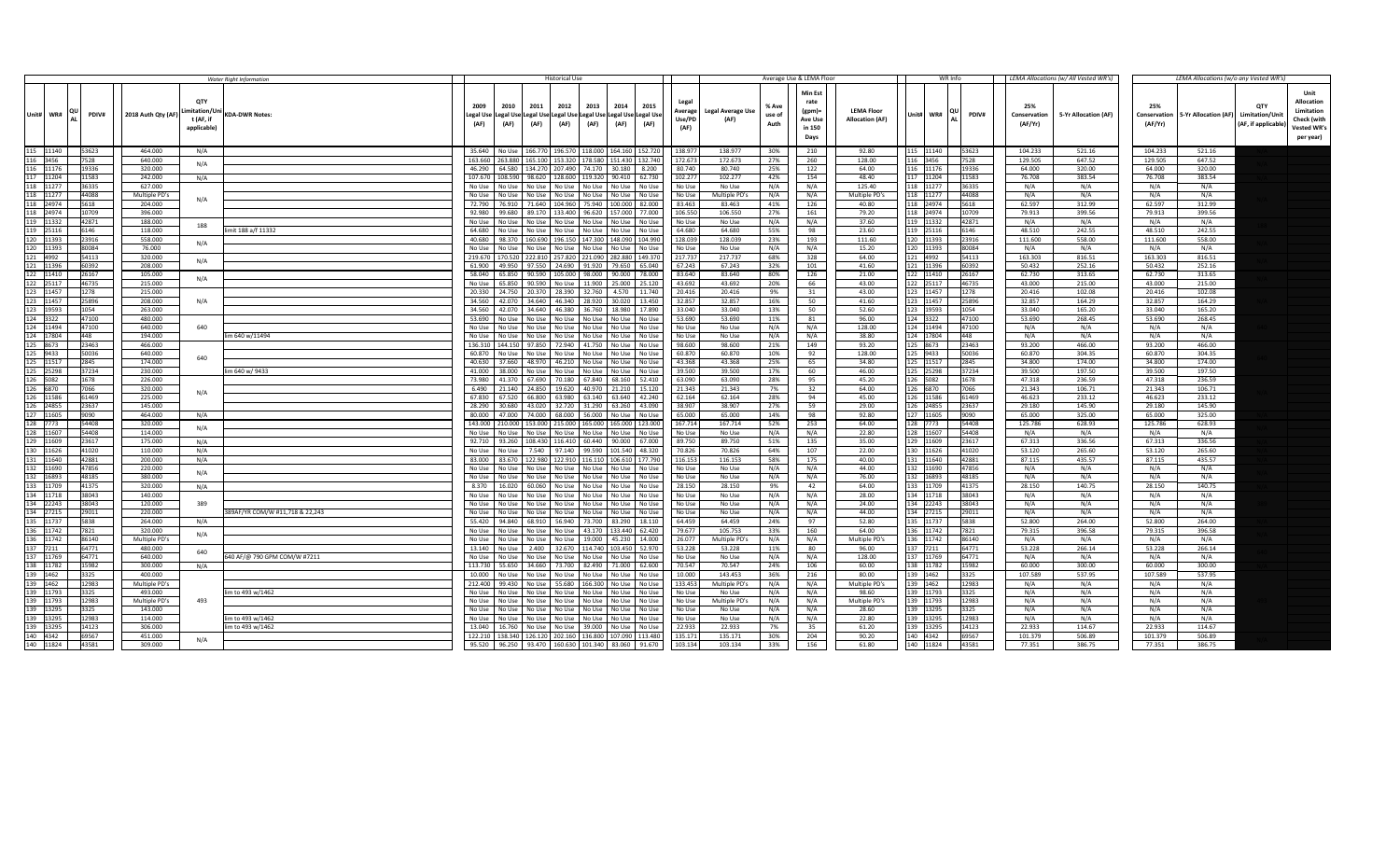|                                          |                                                                        | <b>Water Right Information</b> |              |                                    | <b>Historical Use</b>     |                                                                                                                              |                                    |                           |                         | Average Use & LEMA Floor                                     |                                             | WR Info                |                |                                | LEMA Allocations (w/ All Vested WR's) |                                | <b>IFMA Allocations (w/o any Vested WR's</b> |                           |                                                                             |
|------------------------------------------|------------------------------------------------------------------------|--------------------------------|--------------|------------------------------------|---------------------------|------------------------------------------------------------------------------------------------------------------------------|------------------------------------|---------------------------|-------------------------|--------------------------------------------------------------|---------------------------------------------|------------------------|----------------|--------------------------------|---------------------------------------|--------------------------------|----------------------------------------------|---------------------------|-----------------------------------------------------------------------------|
| Unit# WR#<br><b>PDIV#</b>                | OTY<br>imitation/Uni<br>2018 Auth Qty (AF)<br>t (AF, if<br>applicable) | <b>KDA-DWR Notes:</b>          | 2009<br>(AF) | 2010<br>2011<br>(AF)               | 2012<br>2013<br>(AF) (AF) | 2014<br>2015<br>egal Use Legal Use Legal Use Legal Use Legal Use Legal Use Legal Use<br>(AF) (AF)<br>(AF)                    | Legal<br>Average<br>Use/PD<br>(AF) | Legal Average Use<br>(AF) | % Ave<br>use of<br>Auth | Min Est<br>rate<br>(gpm)<br><b>Ave Use</b><br>in 150<br>Days | <b>LEMA Floor</b><br><b>Allocation (AF)</b> | Unit# WR#              | PDIV#          | 25%<br>Conservation<br>(AF/Yr) | 5-Yr Allocation (AF)                  | 25%<br>Conservation<br>(AF/Yr) | 5-Yr Allocation (AF) Limitation/Unit         | OTY<br>(AF, if applicable | Unit<br>Allocation<br>Limitation<br>Check (with<br>Vested WR's<br>per year) |
| 141 8485<br>72600                        | 446,000                                                                |                                |              |                                    |                           | 23.210 50.120 55.350 57.800 22.340 71.970 51.420                                                                             | 47.459                             | 47.459                    | 11%                     | 72                                                           | 89.20                                       | 141 8485               | 72600          | 47.459                         | 237.29                                | 47.459                         | 237.29                                       |                           |                                                                             |
| 77977<br>141 8485                        | 514.000<br>N/A                                                         |                                |              |                                    |                           | 67.000 52.180 82.470 56.570 37.760 75.830 84.740                                                                             | 65.221                             | 65.221                    | 13%                     | 98                                                           | 102.80                                      | 141 8485               | 77977          | 65.221                         | 326.11                                | 65.221                         | 326.11                                       |                           |                                                                             |
| 141 11878<br>72600<br>141 11878<br>77977 | 142,000<br>163,000                                                     |                                |              |                                    |                           | No Use No Use No Use No Use No Use No Use No Use<br>No Use No Use No Use No Use No Use No Use No Use                         | No Use<br>No Use                   | No Use<br>No Use          | N/A<br>N/A              | N/A<br>N/A                                                   | 28.40<br>32.60                              | 141 11878<br>141 11878 | 72600<br>77977 | N/A<br>N/A                     | N/A<br>N/A                            | N/A<br>N/A                     | N/A<br>N/A                                   |                           |                                                                             |
| 42305<br>142 11959                       | 179,000<br>N/A                                                         |                                |              |                                    |                           | No Use No Use No Use No Use No Use No Use No Use                                                                             | No Hse                             | No Use                    | N/A                     | N/A                                                          | 35.80                                       | 142 11959              | 42305          | N/A                            | N/A                                   | N/A                            | N/A                                          |                           |                                                                             |
| 143 7192<br>1214                         | 438.000                                                                | 312 max B4 land rotation       |              |                                    |                           | 94.860 36.880 45.000 48.170 21.370 43.000 24.290                                                                             | 44.796                             | 44.796                    | 10%                     | 68                                                           | 87.60                                       | 143 7192               | 1214           | 44.796                         | 223.98                                | 44.796                         | 223.98                                       |                           |                                                                             |
| 143 8628<br>1214                         | 624.000<br>624                                                         | lim 624 w/ 7192                |              |                                    |                           | No Use No Use No Use No Use No Use No Use No Use                                                                             | No Use                             | No Use                    | N/A                     | N/A                                                          | 124.80                                      | 143 8628               | 1214           | N/A                            | N/A                                   | N/A                            | N/A                                          |                           |                                                                             |
| 143 12000<br>42900                       | 339.000                                                                | m 624 w/ 7192                  |              |                                    |                           | 111.540   151.050   123.070   126.630   129.560   118.260   85.100                                                           | 120.744                            | 120.744                   | 36%                     | 182                                                          | 67.80                                       | 143 12000              | 42900          | 90.558                         | 452.79                                | 90.558                         | 452.79                                       |                           |                                                                             |
| 144 12001<br>44537                       | 351.000<br>N/A                                                         |                                |              |                                    |                           | 111.950 146.020 88.410 96.520 111.960 19.030 No Use                                                                          | 95.648                             | 95.648                    | 27%                     | 144                                                          | 70.20                                       | 144 12001              | 44537          | 71.736                         | 358.68                                | 71.736                         | 358.68                                       |                           |                                                                             |
| 145 12005<br>7396                        | 320.000<br>N/A                                                         |                                |              |                                    |                           | 243.590 206.650 204.990 208.380 174.820 180.766 135.210                                                                      | 193.487                            | 193.487                   | 60%                     | 292                                                          | 64.00                                       | 145 12005              | 7396           | 145.115                        | 725.57                                | 145.115                        | 725.57                                       |                           |                                                                             |
| 146 1070<br>32135                        | 755,000                                                                |                                |              |                                    |                           | 89.000 111.000 100.000 78.000 44.810 80.010 109.000                                                                          | 87.403                             | 87,403                    | 12%                     | 132                                                          | 151.00                                      | 146 1070               | 32135          | 87.403                         | 437.01                                | 87.403                         | 437.01                                       |                           |                                                                             |
| 61341<br>146 7813                        | 320.000<br>N/A                                                         |                                |              |                                    |                           | 136.000 152.000 136.000 143.000 123.000 77.000 78.000                                                                        | 120.714                            | 120.714                   | 38%                     | 182                                                          | 64.00                                       | 146 7813               | 61341          | 90.536                         | 452.68                                | 90.536                         | 452.68                                       |                           |                                                                             |
| 146 12006<br>42643                       | 169,000                                                                |                                |              |                                    |                           | 145,000   169,000   169,000   169,000   169,000   127,000   75,380                                                           | 146,197                            | 146.197                   | 87%                     | 221                                                          | 33.80                                       | 146 12006              | 42643          | 109.648                        | 548.24                                | 109.648                        | 548.24                                       |                           |                                                                             |
| 147 12013<br>10252<br>147 25369<br>52755 | 300.000<br>246<br>126,000                                              | mit 246 w/ 12013               |              |                                    |                           | 14.220   14.220   No Use   No Use   No Use   No Use   No Use<br>10.590 11.690 No Use No Use No Use No Use No Use             | 14.220<br>11.140                   | 14.220<br>11.140          | 5%<br>9%                | 21<br>17                                                     | 60.00<br>25.20                              | 147 12013<br>147 25369 | 10252<br>52755 | 14.220<br>11.140               | 71.10<br>55.70                        | 14.220<br>11.140               | 71.10<br>55.70                               |                           |                                                                             |
| 148 12029<br>50326                       | 291.000<br>N/A                                                         |                                |              |                                    |                           | No Use No Use No Use No Use No Use No Use No Use                                                                             | No Use                             | No Use                    | N/A                     | N/A                                                          | 58.20                                       | 148 12029              | 50326          | N/A                            | N/A                                   | N/A                            | N/A                                          |                           |                                                                             |
| 149 12174<br>27745                       | 320,000<br>N/A                                                         |                                |              |                                    |                           | 4.930 52.760 160.270 119.320 123.050 116.970 61.700                                                                          | 91.286                             | 91.286                    | 29%                     | 138                                                          | 64.00                                       | 149 12174              | 27745          | 68.464                         | 342.32                                | 68.464                         | 342.32                                       |                           |                                                                             |
| 150 12227<br>49191                       | 360.000<br>N/A                                                         |                                |              |                                    |                           | 91.610 92.140 70.000 97.000 89.690 97.750 86.390                                                                             | 89.226                             | 89.226                    | 25%                     | 135                                                          | 72.00                                       | 150 12227              | 49191          | 72.000                         | 360.00                                | 72.000                         | 360.00                                       |                           |                                                                             |
| 151 12250<br>47489                       | 310,000<br>N/A                                                         |                                |              |                                    |                           | 202.180 99.870 33.120 125.270 103.160 91.380 28.740                                                                          | 97.674                             | 97.674                    | 32%                     | 147                                                          | 62.00                                       | 151 12250              | 47489          | 73.256                         | 366.28                                | 73.256                         | 366.28                                       |                           |                                                                             |
| 152 12280<br>22737                       | 366.000<br>N/A                                                         |                                |              |                                    |                           | 118.340   177.380   144.370   159.980   125.910   126.230   126.370                                                          | 139.797                            | 139.797                   | 38%                     | 211                                                          | 73.20                                       | 152 12280              | 22737          | 104.848                        | 524.24                                | 104.848                        | 524.24                                       |                           |                                                                             |
| 153 12305<br>53806                       | 149.000<br>N/A                                                         |                                |              |                                    |                           | No Use   No Use   No Use   No Use   No Use   No Use   No Use                                                                 | No Use                             | No Use                    | N/A                     | N/A                                                          | 29.80                                       | 153 12305              | 53806          | N/A                            | N/A                                   | N/A                            | N/A                                          |                           |                                                                             |
| 154 12306<br>42535                       | 191.000<br>N/A                                                         |                                |              |                                    |                           | No Use No Use No Use No Use No Use No Use No Use                                                                             | No Use                             | No Use                    | N/A                     | N/A                                                          | 38.20                                       | 154 12306              | 42535          | N/A                            | N/A                                   | N/A                            | N/A                                          |                           |                                                                             |
| 155 1323<br>2454                         | 640,000                                                                |                                |              |                                    |                           | 140.000 96.000 171.000 372.000 143.230 274.580 306.890                                                                       | 214.814                            | 283.881                   | 44%                     | 428                                                          | 128.00                                      | 155 1323               | 2454           | 212.911                        | 1064.56                               | 212.911                        | 1064.56                                      |                           |                                                                             |
| 44249<br>155 1323                        | Multiple PD's<br>N/A                                                   |                                |              |                                    |                           | 87.000 62.470 38.000 62.000 72.000 99.000 63.000                                                                             | 69.067                             | Multiple PD's             | N/A                     | N/A                                                          | Multiple PD's                               | 155 1323               | 44249          | N/A                            | N/A                                   | N/A                            | N/A                                          |                           |                                                                             |
| 2454<br>155 12346<br>44249               | 69,000                                                                 |                                |              |                                    |                           | No Use No Use No Use No Use No Use No Use No Use                                                                             | No Use                             | No Use                    | N/A                     | N/A<br>N/A                                                   | 13.80                                       | 155 12346              | 2454<br>44249  | N/A                            | N/A                                   | N/A                            | N/A                                          |                           |                                                                             |
| 155 12346<br>156 12392<br>25006          | 91.000<br>320.000                                                      |                                |              | 85.490 80.850                      |                           | No Use   No Use   No Use   No Use   No Use   No Use   No Use<br>75.010 96.970 74.140 67.840 53.060                           | No Use<br>76.194                   | No Use<br>76.194          | N/A<br>24%              | 115                                                          | 18.20<br>64.00                              | 155 12346<br>156 12392 | 25006          | N/A<br>64.000                  | N/A<br>320.00                         | N/A<br>64.000                  | N/A<br>320.00                                |                           |                                                                             |
| 157 12441<br>2804                        | N/A<br>254.000                                                         |                                |              |                                    |                           | No Use   No Use   No Use   No Use   No Use   No Use   No Use                                                                 | No Use                             | No Use                    | N/A                     | N/A                                                          | 50.80                                       | 157 12441              | 2804           | N/A                            | N/A                                   | N/A                            | N/A                                          |                           |                                                                             |
| 157 12441<br>19446                       | N/A<br>110.000                                                         |                                |              |                                    |                           | No Use   No Use   No Use   No Use   No Use   No Use   No Use                                                                 | No Use                             | No Use                    | N/A                     | N/A                                                          | 22.00                                       | 157 12441              | 19446          | N/A                            | N/A                                   | N/A                            | N/A                                          |                           |                                                                             |
| 158 3086<br>14923                        | 320,000                                                                |                                |              |                                    |                           | 33.300 43.270 35.700 31.070 51.930 25.260 19.460                                                                             | 34.284                             | 34,284                    | 11%                     | 52                                                           | 64.00                                       | 158 3086               | 14923          | 34.284                         | 171.42                                | 34.284                         | 171.42                                       |                           |                                                                             |
| 50974<br>158 9347                        | 281.000                                                                |                                |              |                                    |                           | 37.740 49.040 40.460 62.190 48.660 49.340 38.850                                                                             | 46.611                             | 46.611                    | 17%                     | 70                                                           | 56.20                                       | 158 9347               | 50974          | 46.611                         | 233.06                                | 46.611                         | 233.06                                       |                           |                                                                             |
| 63706<br>158 9849                        | 640<br>203.000                                                         | 640AF/YR COM/W #3,086, 9,347   |              |                                    |                           | 17.760 23.080 19.040 29.500 27.140 28.630 18.570                                                                             | 23.389                             | 23,389                    | 12%                     | 35                                                           | 40.60                                       | 158 9849               | 63706          | 23.389                         | 116.94                                | 23.389                         | 116.94                                       |                           |                                                                             |
| 158 12455 D2 14070                       | 180,000                                                                | 540AF COM/W #3086, 9347 9849   |              |                                    |                           | 33.300 43.270 35.700 47.870 50.650 45.360 26.890                                                                             | 40.434                             | 40.434                    | 22%                     | 61                                                           | 36.00                                       | 158 12455 D2 14070     |                | 36,000                         | 180.00                                | 36.000                         | 180.00                                       |                           |                                                                             |
| 159 4688<br>46058                        | Multiple PD's                                                          |                                |              |                                    |                           | No Use   No Use   No Use   No Use   No Use   No Use   No Use                                                                 | No Use                             | Multiple PD's             | N/A                     | N/A                                                          | Multiple PD's                               | 159 4688               | 46058          | N/A                            | N/A                                   | N/A                            | N/A                                          |                           |                                                                             |
| 159 4688<br>64711                        | Multiple PD's                                                          |                                |              |                                    |                           | No Use No Use No Use No Use No Use No Use No Use                                                                             | No Use                             | Multiple PD's             | N/A                     | N/A                                                          | Multiple PD's                               | 159 4688               | 64711          | N/A                            | N/A                                   | N/A                            | N/A                                          |                           |                                                                             |
| 159 4688<br>64712<br>159 8700<br>46058   | 526.000<br>Multiple PD's<br>640                                        |                                |              |                                    |                           | 91.040   115.720   107.620   132.180   134.970   119.200   58.510<br>No Use No Use No Use No Use No Use No Use No Use        | 108.463<br>No Use                  | 108.463<br>Multiple PD's  | 21%<br>N/A              | 164<br>N/A                                                   | 105.20<br>Multiple PD's                     | 159 4688<br>159 8700   | 64712<br>46058 | 105.200<br>N/A                 | 526.00<br>N/A                         | 105.200<br>N/A                 | 526.00<br>N/A                                |                           |                                                                             |
| 64711<br>159 8700                        | Multiple PD's                                                          |                                |              |                                    |                           | No Use   No Use   No Use   No Use   No Use   No Use   No Use                                                                 | No Use                             | Multiple PD's             | N/A                     | N/A                                                          | Multiple PD's                               | 159 8700               | 64711          | N/A                            | N/A                                   | N/A                            | N/A                                          |                           |                                                                             |
| 159 8700<br>64712                        | 543.000                                                                | geo center lim 635 af w/4688   |              |                                    |                           | No Use No Use No Use No Use No Use No Use No Use                                                                             | No Use                             | No Use                    | N/A                     | N/A                                                          | 108.60                                      | 59 8700                | 64712          | N/A                            | N/A                                   | N/A                            | N/A                                          |                           |                                                                             |
| 159 12455<br>9799                        | 317.000                                                                | m 640 af w/ 4688               |              |                                    |                           | 74.600   97.470   93.160   113.660   134.130   62.120   39.310                                                               | 87.779                             | 87.779                    | 28%                     | 132                                                          | 63.40                                       | 159 12455 D1 9799      |                | 65.834                         | 329.17                                | 65.834                         | 329.17                                       |                           |                                                                             |
| 160 12482<br>28628                       | 165,000<br>N/A                                                         |                                |              |                                    |                           | 165.000   165.000   145.000   158.000   146.000   128.000   136.000                                                          | 149.000                            | 149,000                   | 90%                     | 225                                                          | 33.00                                       | 160 12482              | 28628          | 111.750                        | 558.75                                | 111,750                        | 558.75                                       |                           |                                                                             |
| 49401<br>160 12482                       | 83.000                                                                 |                                |              | No Use No Use 65.740 67.000 62.000 |                           | 59.000 58.000                                                                                                                | 62.348                             | 62.348                    | 75%                     | 94                                                           | 16.60                                       | 160 12482              | 49401          | 46.761                         | 233.81                                | 46.761                         | 233.81                                       |                           |                                                                             |
| 161 12610<br>44314                       | 360.000<br>360                                                         |                                |              |                                    |                           | No Use No Use No Use No Use No Use No Use No Use                                                                             | No Use                             | No Use                    | N/A                     | N/A                                                          | 72.00                                       | 161 12610              | 44314          | N/A                            | N/A                                   | N/A                            | N/A                                          |                           |                                                                             |
| 46065<br>161 23427                       | 66,000                                                                 | 60AF/YR COM/W #12.610          |              |                                    |                           | No Use   No Use   No Use   No Use   No Use   No Use   No Use                                                                 | No Use                             | No Use                    | N/A                     | N/A                                                          | 13.20<br>60.40                              | 161 23427              | 46065          | N/A                            | N/A                                   | N/A                            | N/A                                          |                           |                                                                             |
| 162 12623<br>27526<br>40970              | 302.000<br>N/A                                                         |                                |              |                                    |                           | 101.000   101.000   75.570   92.000   79.000   42.000   42.000                                                               | 76.081                             | 76.081                    | 25%<br>N/A              | 115<br>N/A                                                   | 192.00                                      | 162 12623              | 27526          | 60.400                         | 302.00                                | 60.400                         | 302.00                                       |                           |                                                                             |
| 163 7572<br>43382<br>163 7572            | 960.000<br>Multiple PD's                                               |                                |              |                                    |                           | No Use   No Use   No Use   No Use   No Use   No Use   No Use<br>No Use   No Use   No Use   No Use   No Use   No Use   No Use | No Use<br>No Use                   | No Use<br>Multiple PD's   | N/A                     | N/A                                                          | Multiple PD's                               | 163 7572<br>163 7572   | 40970<br>43382 | N/A<br>N/A                     | N/A<br>N/A                            | N/A<br>N/A                     | N/A<br>N/A                                   |                           |                                                                             |
| 46347<br>163 7572                        | N/A<br>Multiple PD's                                                   |                                |              |                                    |                           | No Use   No Use   No Use   No Use   No Use   No Use   No Use                                                                 | No Use                             | Multiple PD's             | N/A                     | N/A                                                          | Multiple PD's                               | 163 7572               | 46347          | N/A                            | N/A                                   | N/A                            | N/A                                          |                           |                                                                             |
| 163 12732<br>43382                       | 173.000                                                                |                                |              |                                    |                           | No Use   No Use   No Use   No Use   No Use   No Use   No Use                                                                 | No Use                             | No Use                    | N/A                     | N/A                                                          | 34.60                                       | 163 12732              | 43382          | N/A                            | N/A                                   | N/A                            | N/A                                          |                           |                                                                             |
| 164 12757<br>299                         | 383.000<br>N/A                                                         |                                |              |                                    |                           | 123.880 115.560 109.350 77.170 0.690 No Use No Use                                                                           | 85.330                             | 85.330                    | 22%                     | 129                                                          | 76.60                                       | 164 12757              | 299            | 76,600                         | 383.00                                | 76,600                         | 383.00                                       |                           |                                                                             |
| 164 12757<br>14463                       | 257.000                                                                |                                |              |                                    |                           | 76.000 70.000 68.000 80.000 52.740 No Use No Use                                                                             | 69.348                             | 69.348                    | 27%                     | 105                                                          | 51.40                                       | 164 12757              | 14463          | 52.011                         | 260.06                                | 52.011                         | 260.06                                       |                           |                                                                             |
| 165 12758<br>34637                       | 192.000<br>N/A                                                         |                                |              |                                    |                           | 73.000 41.000 136.000 197.000 190.000 143.000 No Use                                                                         | 130,000                            | 130.000                   | 68%                     | 196                                                          | 38.40                                       | 165 12758              | 34637          | 97.500                         | 487.50                                | 97.500                         | 487.50                                       | N/A                       |                                                                             |
| 166 12761<br>2840                        | 284.000<br>N/A                                                         |                                |              |                                    |                           | No Use   No Use   No Use   No Use   No Use   No Use   No Use                                                                 | No Use                             | No Use                    | N/A                     | N/A                                                          | 56.80                                       | 166 12761              | 2840           | N/A                            | N/A                                   | N/A                            | N/A                                          |                           |                                                                             |
| 166 12761<br>5658<br>167 12794<br>2891   | 272,000<br>426.000                                                     | 54 land rotation max 480 ac    |              |                                    |                           | No Use   No Use   No Use   No Use   No Use   No Use   No Use<br>215.000 244.000 271.000 273.000 211.000 229.000 160.000      | No Use<br>229.000                  | No Use<br>229.000         | N/A<br>54%              | N/A<br>345                                                   | 54.40<br>85.20                              | 66 12761<br>167 12794  | 5658<br>2891   | N/A<br>171.750                 | N/A<br>858.75                         | N/A<br>171.750                 | N/A<br>858.75                                |                           |                                                                             |
| 167 12794<br>76255                       | 534.000<br>960                                                         |                                |              |                                    |                           | No Use 93.000 61.000 19.000 78.000 73.000 28.000                                                                             | 58.667                             | 58.667                    | 11%                     | 89                                                           | 106.80                                      | 167 12794              | 76255          | 58.667                         | 293.33                                | 58.667                         | 293.33                                       |                           |                                                                             |
| 167 25191<br>83880                       | 238.000                                                                | Limitation 960 af              |              |                                    |                           | 83.770   126.790   132.790   52.000   50.000   30.000   16.000                                                               | 70.193                             | 70.193                    | 29%                     | 106                                                          | 47.60                                       | 167 25191              | 83880          | 52.645                         | 263.22                                | 52.645                         | 263.22                                       |                           |                                                                             |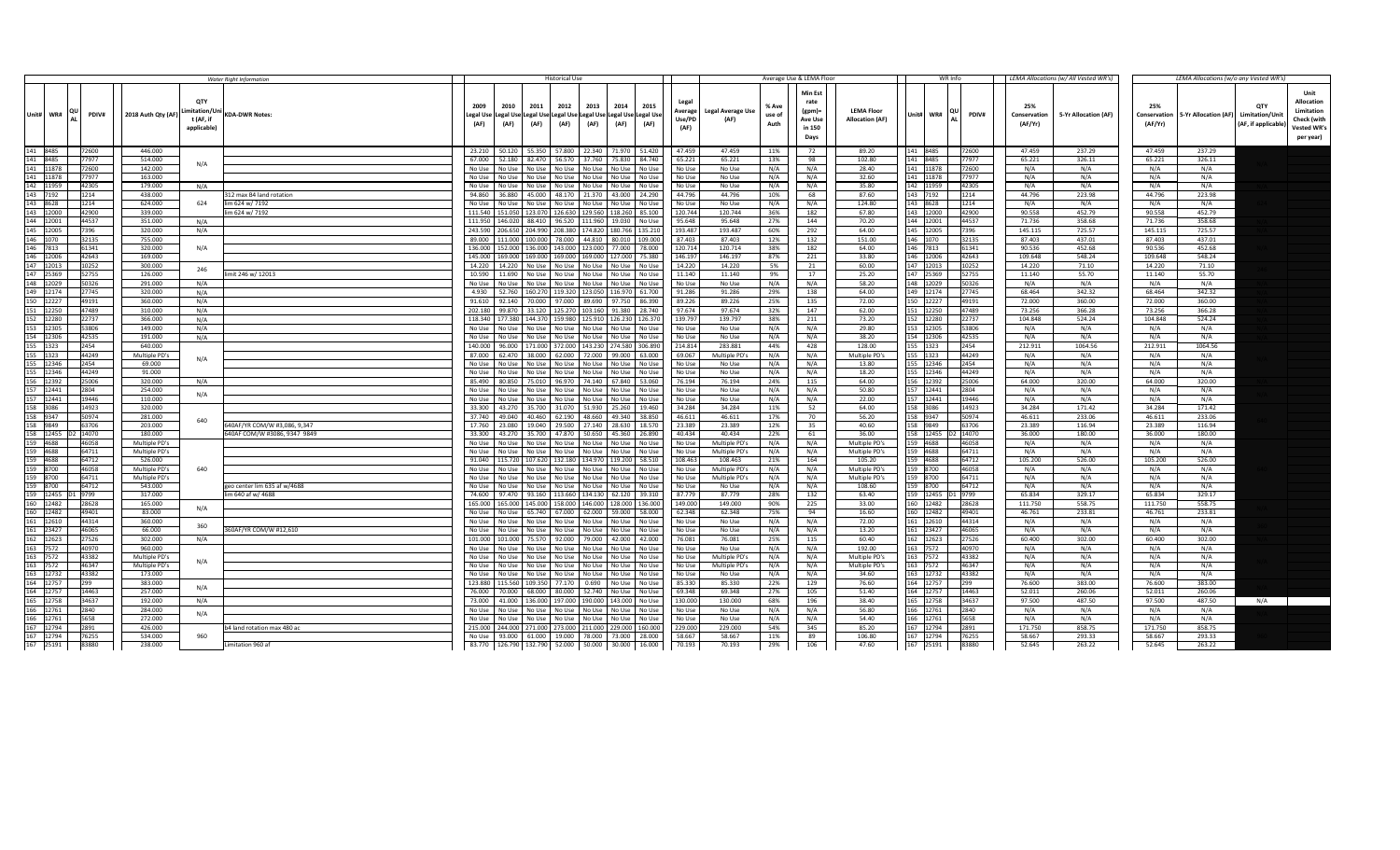|                        |                |                                |                                                 | Water Right Information          |              |                                    | <b>Historical Use</b> |      |                                                                                                                         |                                    |                                |                         | Average Use & LEMA Floor                                                |                                             | WR Info                                  |                                | LEMA Allocations (w/ All Vested WR's) |                    | LEMA Allocations (w/o any Vested WR's) |                                                     |                                                                             |
|------------------------|----------------|--------------------------------|-------------------------------------------------|----------------------------------|--------------|------------------------------------|-----------------------|------|-------------------------------------------------------------------------------------------------------------------------|------------------------------------|--------------------------------|-------------------------|-------------------------------------------------------------------------|---------------------------------------------|------------------------------------------|--------------------------------|---------------------------------------|--------------------|----------------------------------------|-----------------------------------------------------|-----------------------------------------------------------------------------|
| Unit# WR#              | <b>PDIV#</b>   | 2018 Auth Qty (AF)             | QTY<br>mitation/Uni<br>t (AF. if<br>applicable) | <b>KDA-DWR Notes:</b>            | 2009<br>(AF) | 2010<br>2011<br>(AF) I             | 2012<br>$(AF)$ $(AF)$ | 2013 | 2014<br>2015<br>egal Use Legal Use Legal Use Legal Use Legal Use Legal Use Legal Use<br>(AF) (AF)<br>(AF)               | Legal<br>Average<br>Use/PD<br>(AF) | <b>Legal Average Use</b>       | % Ave<br>use of<br>Auth | <b>Min Est</b><br>rate<br>$(gpm)$ =<br><b>Ave Use</b><br>in 150<br>Days | <b>LEMA Floor</b><br><b>Allocation (AF)</b> | Unit# WR#<br><b>PDIV#</b>                | 25%<br>Conservation<br>(AF/Yr) | 5-Yr Allocation (AF)                  | 25%<br>(AF/Yr)     | Conservation 5-Yr Allocation (AF)      | OTY<br><b>Limitation/Unit</b><br>(AF, if applicable | Unit<br>Allocation<br>Limitation<br>Check (with<br>Vested WR's<br>per year) |
| 168 12855              | 5872           | 295.000                        | N/A                                             |                                  |              |                                    |                       |      | 101.260 111.330 99.210 110.910 97.010 82.110 83.210                                                                     | 97.863                             | 97.863                         | 33%                     | 148                                                                     | 59.00                                       | 168 12855<br>5872                        | 73.397                         | 366.99                                | 73.397             | 366.99                                 |                                                     |                                                                             |
| 169 12918              | 17446          | 320.000                        |                                                 |                                  |              |                                    |                       |      | 93.200   133.000   91.280   148.000   148.000   113.000   77.000                                                        | 114.783                            | 114.783                        | 36%                     | 173                                                                     | 64.00                                       | 17446<br>169 12918                       | 86.087                         | 430.44                                | 86.087             | 430.44                                 |                                                     |                                                                             |
| 169 12918              | 51225          | 104.000                        | N/A                                             |                                  |              |                                    |                       |      | 50.120 65.960 69.600 55.000 62.000 42.000 32.000                                                                        | 53.811                             | 53.811                         | 52%                     | 81                                                                      | 20.80                                       | 169 12918<br>51225                       | 40.359                         | 201.79                                | 40.359             | 201.79                                 |                                                     |                                                                             |
| 169 17065              | 21779          | 216,000                        |                                                 |                                  |              |                                    |                       |      | 63.850 76.130 75.310 71.000 68.000 53.000 41.000                                                                        | 64.041                             | 64.041                         | 30%                     | 97                                                                      | 43.20                                       | 169 17065<br>21779                       | 48.031                         | 240.16                                | 48.031             | 240.16                                 |                                                     |                                                                             |
| 170 4854<br>170 12934  | 46859          | 320,000                        | N/A                                             |                                  |              |                                    |                       |      | 171.640 172.790 225.880 224.630 243.970 230.520 219.53                                                                  | 212.709                            | 212.709<br>316.269             | 66%                     | 321<br>477                                                              | 64.00                                       | 70 4854<br>46859<br>2606                 | 159.531                        | 797.66                                | 159.531            | 797.66                                 |                                                     |                                                                             |
| 170 18895              | 2606<br>5425   | 600.000<br>320.000             |                                                 |                                  |              |                                    |                       |      | 232.620 314.800 252.900 411.140 395.050 277.220 330.150<br>206.460 211.230 241.530 251.070 248.680 251.710 172.100      | 316.269<br>226.111                 | 226.111                        | 53%<br>71%              | 341                                                                     | 120.00<br>64.00                             | 170 12934<br>170 18895<br>5425           | 237.201<br>169.584             | 1186.01<br>847.92                     | 237.201<br>169.584 | 1186.01<br>847.92                      |                                                     |                                                                             |
| 171 13048              | 1554           | 320,000                        |                                                 |                                  |              |                                    |                       |      | 172.160 258.550 194.700 205.930 130.560 80.590 165.090                                                                  | 172.511                            | 172.511                        | 54%                     | 260                                                                     | 64.00                                       | 171 13048<br>1554                        | 129.384                        | 646.92                                | 129.384            | 646.92                                 |                                                     |                                                                             |
| 171 13048              | 23807          | 320.000                        | N/A                                             |                                  |              |                                    |                       |      | 171.150   202.190   191.960   286.000   170.730   143.400   122.220                                                     | 183.950                            | 183.950                        | 57%                     | 278                                                                     | 64.00                                       | 171 13048<br>23807                       | 137.963                        | 689.81                                | 137.963            | 689.81                                 |                                                     |                                                                             |
| 172 13104              | 40406          | 410,000                        | N/A                                             |                                  |              |                                    |                       |      | 97.210   106.040   94.680   96.290   85.640   131.230   68.690                                                          | 97.111                             | 97.111                         | 24%                     | 146                                                                     | 82.00                                       | 40406<br>72 13104                        | 82.000                         | 410.00                                | 82.000             | 410.00                                 |                                                     |                                                                             |
| 173 13105              | 29834          | 537,000                        | N/A                                             |                                  |              |                                    |                       |      | 31.160 94.160 34.820 151.000 119.000 96.000 50.000                                                                      | 96.591                             | 96.591                         | 18%                     | 146                                                                     | 107.40                                      | 29834<br>173 13105                       | 96.591                         | 482.96                                | 96.591             | 482.96                                 |                                                     |                                                                             |
| 174 13140              | 41812          | 320.000                        | N/A                                             |                                  |              |                                    |                       |      | 112.460 113.330 125.920 142.840 79.400 134.690 115.980                                                                  | 117.803                            | 117.803                        | 37%                     | 178                                                                     | 64.00                                       | 74 13140<br>41812                        | 88.352                         | 441.76                                | 88.352             | 441.76                                 |                                                     |                                                                             |
| 175 4469               | 10903          | 1128.000                       |                                                 |                                  |              | 36.000 49.000 42.000 No Use No Use |                       |      | No Use No Use                                                                                                           | 42.333                             | 221.000                        | 20%                     | 333                                                                     | 225.60                                      | 75 4469<br>10903                         | 221.000                        | 1105.00                               | 221.000            | 1105.00                                |                                                     |                                                                             |
| 175 4469               | 16018          | Multiple PD's                  |                                                 |                                  |              |                                    |                       |      | 84.000   114.000   99.000   No Use   No Use   No Use   No Use                                                           | 99,000                             | Multiple PD's                  | N/A                     | N/A                                                                     | Multiple PD's                               | 175 4469<br>16018                        | N/A                            | $N/\Delta$                            | N/A                | N/A                                    |                                                     |                                                                             |
| 175 4469               | 62364          | Multiple PD's                  |                                                 |                                  |              |                                    |                       |      | 69.000 91.000 79.000 No Use No Use No Use No Use                                                                        | 79.667                             | Multiple PD's                  | N/A                     | N/A                                                                     | Multiple PD's                               | 62364<br>75 4469                         | N/A                            | N/A                                   | N/A                | N/A                                    |                                                     |                                                                             |
| 175 9061               | 10903          | 140.000                        | N/A                                             |                                  |              |                                    |                       |      | No Use No Use No Use No Use No Use No Use No Use                                                                        | No Use                             | No Use                         | N/A                     | N/A                                                                     | 28.00                                       | 175 9061<br>10903                        | N/A                            | N/A                                   | N/A                | N/A                                    |                                                     |                                                                             |
| 175 9061<br>175 9061   | 16018<br>62364 | Multiple PD's<br>Multiple PD's |                                                 |                                  |              | No Use No Use No Use No Use No Use |                       |      | No Use No Use                                                                                                           | No Use                             | Multiple PD's<br>Multiple PD's | N/A<br>N/A              | N/A<br>N/A                                                              | Multiple PD's<br>Multiple PD's              | 175 9061<br>16018<br>62364               | N/A<br>N/A                     | N/A<br>N/A                            | N/A<br>N/A         | N/A<br>N/A                             |                                                     |                                                                             |
| 175 13272              | 22549          | 320,000                        |                                                 |                                  |              | 74.000 95.000 83.000 No Use No Use |                       |      | No Use   No Use   No Use   No Use   No Use   No Use   No Use<br>No Use No Use                                           | No Use<br>84.000                   | 84,000                         | 26%                     | 127                                                                     | 64.00                                       | 75 9061<br>75 13272<br>22549             | 64.000                         | 320.00                                | 64.000             | 320.00                                 |                                                     |                                                                             |
| 175 19008              | 25801          | 116.000                        |                                                 |                                  |              | No Use No Use No Use No Use No Use |                       |      | No Use No Use                                                                                                           | No Use                             | No Use                         | N/A                     | N/A                                                                     | 23.20                                       | 25801<br>175 19008                       | N/A                            | N/A                                   | N/A                | N/A                                    |                                                     |                                                                             |
| 176 13304              | 47945          | 320.000                        |                                                 |                                  |              |                                    |                       |      | 81.490 69.720 95.550 109.490 85.650 85.700 72.030                                                                       | 85.661                             | 85.661                         | 27%                     | 129                                                                     | 64.00                                       | 47945<br>76 13304                        | 64.246                         | 321.23                                | 64.246             | 321.23                                 |                                                     |                                                                             |
| 176 13471              | 39032          | 360.000                        | N/A                                             |                                  |              |                                    |                       |      | 80.000   112.000   145.000   179.000   139.000   117.000   109.000                                                      | 125.857                            | 125.857                        | 35%                     | 190                                                                     | 72.00                                       | 76 13471<br>39032                        | 94.393                         | 471.96                                | 94.393             | 471.96                                 |                                                     |                                                                             |
| 176 13902              | 41859          | 320.000                        |                                                 |                                  |              |                                    |                       |      | 73.000 110.000 121.000 174.000 141.000 125.000 99.000                                                                   | 120.429                            | 120.429                        | 38%                     | 182                                                                     | 64.00                                       | 41859<br>76 13902                        | 90.321                         | 451.61                                | 90.321             | 451.61                                 |                                                     |                                                                             |
| 177 13402              | 44560          | 620,000                        | N/A                                             |                                  |              |                                    |                       |      | 152.430 212.130 190.250 278.040 290.540 161.150 102.860                                                                 | 198,200                            | 198,200                        | 32%                     | 299                                                                     | 124.00                                      | 77 13402<br>44560                        | 148.650                        | 743.25                                | 148.650            | 743.25                                 |                                                     |                                                                             |
| 177 13976              | 46273          | 320.000                        |                                                 |                                  |              |                                    |                       |      | 76.120   117.510   95.080   119.090   133.910   75.480   51.190                                                         | 95.483                             | 95.483                         | 30%                     | 144                                                                     | 64.00                                       | 177 13976<br>46273                       | 71.612                         | 358.06                                | 71.612             | 358.06                                 |                                                     |                                                                             |
| 178 13457              | 53816          | 320.000                        | N/A                                             |                                  |              |                                    |                       |      | 147.780 179.430 160.110 203.560 180.160 159.990 116.000                                                                 | 163.861                            | 163.861                        | 51%                     | 247                                                                     | 64.00                                       | 53816<br>13457                           | 122.896                        | 614.48                                | 122.896            | 614.48                                 |                                                     |                                                                             |
| 179 13470              | 50528          | 640.000                        | N/A                                             |                                  |              |                                    |                       |      | 179.040 171.450 162.000 223.000 184.000 130.000 62.900                                                                  | 158,913                            | 158.913                        | 25%                     | 240                                                                     | 128.00                                      | 50528<br>13470                           | 128.000                        | 640.00                                | 128.000            | 640.00                                 |                                                     |                                                                             |
| 180 8376               | 563            | 213,000                        |                                                 |                                  |              |                                    |                       |      | No Use   No Use   No Use   No Use   No Use   No Use   No Use                                                            | No Use                             | No Use                         | N/A                     | N/A                                                                     | 42.60                                       | 80 8376<br>563                           | N/A                            | N/A                                   | N/A                | N/A                                    |                                                     |                                                                             |
| 180 13531<br>180 13531 | 30778<br>53227 | 372.000<br>565,000             | N/A                                             |                                  |              |                                    |                       |      | No Use   No Use   No Use   No Use   No Use   No Use   No Use<br>No Use No Use No Use No Use No Use No Use No Use        | No Use<br>No Use                   | No Use<br><b>No lise</b>       | N/A<br>N/A              | N/A<br>N/A                                                              | 74.40<br>113.00                             | 30778<br>180 13531<br>53227<br>180 13531 | N/A<br>N/A                     | N/A<br>$N/\Delta$                     | N/A<br>N/A         | N/A<br>N/A                             |                                                     |                                                                             |
| 181 13547              | 2057           | 243.000                        |                                                 |                                  |              |                                    |                       |      | No Use No Use No Use No Use No Use No Use No Use                                                                        | No Use                             | No Use                         | N/A                     | N/A                                                                     | 48.60                                       | 2057<br>13547                            | N/A                            | N/A                                   | N/A                | N/A                                    |                                                     |                                                                             |
| 181 13547              | 46705          | 272.000                        | N/A                                             |                                  |              | No Use No Use No Use No Use No Use |                       |      | No Use No Use                                                                                                           | No Use                             | No Use                         | N/A                     | N/A                                                                     | 54.40                                       | 181 13547<br>46705                       | N/A                            | N/A                                   | N/A                | N/A                                    |                                                     |                                                                             |
| 182 13612              | 27995          | 144,000                        |                                                 |                                  |              |                                    |                       |      | No Use   No Use   No Use   No Use   No Use   No Use   No Use                                                            | No Use                             | No Use                         | N/A                     | N/A                                                                     | 28.80                                       | 27995<br>182 13612                       | N/A                            | N/A                                   | N/A                | N/A                                    |                                                     |                                                                             |
| 182 13612              | 44016          | 48.000                         | N/A                                             |                                  |              |                                    |                       |      | No Use   No Use   No Use   No Use   No Use   No Use   No Use                                                            | No Use                             | No Use                         | N/A                     | N/A                                                                     | 9.60                                        | 182 13612<br>44016                       | N/A                            | N/A                                   | N/A                | N/A                                    |                                                     |                                                                             |
| 183 6860               | 31572          | 80.000                         |                                                 |                                  |              | No Use 80.000 74.381 81.405 38.868 |                       |      | 66.078 50.000                                                                                                           | 65.122                             | 65.122                         | 81%                     | 98                                                                      | 16.00                                       | 183 6860<br>31572                        | 48.842                         | 244.21                                | 48.842             | 244.21                                 |                                                     |                                                                             |
| 183 13656              | 31572          | 19.000                         | N/A                                             |                                  |              |                                    |                       |      | No Use No Use No Use No Use No Use No Use No Use                                                                        | No Use                             | No Use                         | N/A                     | N/A                                                                     | 3.80                                        | 31572<br>13656                           | N/A                            | N/A                                   | N/A                | N/A                                    |                                                     |                                                                             |
| 183 13656              | 33312          | 58,000                         |                                                 |                                  |              |                                    |                       |      | 26.100   No Use   58.000   No Use   49.600   34.830   4.800                                                             | 34.666                             | 34.666                         | 60%                     | 52                                                                      | 11.60                                       | 183 13656<br>33312                       | 26.000                         | 130.00                                | 26,000             | 130.00                                 |                                                     |                                                                             |
| 184 13713              | 29124          | 314.000                        |                                                 |                                  |              |                                    |                       |      | 166.540 249.250 151.510 145.750 118.030 108.020 130.010                                                                 | 152.730                            | 152.730                        | 49%                     | 230                                                                     | 62.80                                       | 29124<br>13713                           | 114.548                        | 572.74                                | 114.548            | 572.74                                 |                                                     |                                                                             |
| 184 13713<br>184 21502 | 49114<br>33376 | 320,000<br>182,000             | N/A                                             |                                  |              |                                    |                       |      | 122.850   162.030   156.590   221.020   205.630   167.790   163.760<br>38.580 55.970 28.380 16.970 46.600 47.850 44.490 | 171.381<br>39.834                  | 171.381<br>39.834              | 54%<br>22%              | 259<br>60                                                               | 64.00<br>36.40                              | 184 13713<br>49114<br>184 21502<br>33376 | 128.536<br>36,400              | 642.68<br>182.00                      | 128,536<br>36,400  | 642.68<br>182.00                       |                                                     |                                                                             |
| 185 13714              | 10565          | 320.000                        | N/A                                             |                                  |              |                                    |                       |      | 106.300 92.890 70.360 39.594 52.526 13.940 79.630                                                                       | 65.034                             | 65.034                         | 20%                     | 98                                                                      | 64.00                                       | 185 13714<br>10565                       | 64.000                         | 320.00                                | 64,000             | 320.00                                 |                                                     |                                                                             |
| 186 13717              | 40780          | 320,000                        | N/A                                             |                                  |              |                                    |                       |      | 75.580 65.160 82.860 45.165 31.165 21.528 No Use                                                                        | 53.576                             | 53.576                         | 17%                     | 81                                                                      | 64.00                                       | 40780<br>86 13717                        | 53.576                         | 267.88                                | 53.576             | 267.88                                 |                                                     |                                                                             |
| 187 13749 D2 52382     |                | 386,000                        |                                                 |                                  |              |                                    |                       |      | 63.980 88.270 113.030 89.980 99.570 81.950 69.970                                                                       | 86.679                             | 86.679                         | 22%                     | 131                                                                     | 77.20                                       | 187 13749 D2 52382                       | 77.200                         | 386.00                                | 77.200             | 386.00                                 |                                                     |                                                                             |
| 187 20232              | 47181          | 272.000                        | N/A                                             |                                  |              |                                    |                       |      | 56.977   109.980   107.830   28.090   73.490   72.740   74.370                                                          | 74.782                             | 74.782                         | 27%                     | 113                                                                     | 54.40                                       | 87 20232<br>47181                        | 56.087                         | 280.43                                | 56.087             | 280.43                                 |                                                     |                                                                             |
| 188 13749 D1 8684      |                | 222.000                        |                                                 |                                  |              |                                    |                       |      | No Use No Use No Use No Use No Use No Use No Use                                                                        | No Use                             | No Use                         | N/A                     | N/A                                                                     | 44.40                                       | 188 13749 D1 8684                        | N/A                            | N/A                                   | N/A                | N/A                                    |                                                     |                                                                             |
| 188 13749 D1 17283     |                | 244.000                        | N/A                                             |                                  |              |                                    |                       |      | No Use   No Use   No Use   No Use   No Use   No Use   No Use                                                            | No Use                             | No Use                         | N/A                     | N/A                                                                     | 48.80                                       | 188 13749 D1 17283                       | N/A                            | N/A                                   | N/A                | N/A                                    |                                                     |                                                                             |
| 189 13766              | 13677          | 219,000                        |                                                 |                                  |              |                                    |                       |      | 95.560 98.560 83.330 111.470 56.670 80.660 46.240                                                                       | 81.784                             | 81.784                         | 37%                     | 123                                                                     | 43.80                                       | 13766<br>13677                           | 61.338                         | 306.69                                | 61.338             | 306.69                                 |                                                     |                                                                             |
| 189 24028              | 36623          | 221.000                        | 640                                             |                                  |              |                                    |                       |      | 125.080 140.880 114.650 126.240 112.260 99.980 93.160                                                                   | 116,036                            | 116.036                        | 53%                     | 175                                                                     | 44.20                                       | 189 24028<br>36623                       | 87.027                         | 435.13                                | 87.027             | 435.13                                 |                                                     |                                                                             |
| 189 24792              | 11374          | 207.000                        |                                                 | 540AF/YR COM/ W #13,766 & 24,024 |              |                                    |                       |      | 13.820 24.780 44.845 35.000 11.770 43.340 47.450<br>42.820 47.360 56.000 24.880 19.250 23.330 18.790                    | 31.572<br>33,204                   | 31.572<br>33.204               | 15%                     | 48<br>50                                                                | 41.40                                       | 189 24792<br>11374<br>33842              | 31.572                         | 157.86                                | 31.572<br>24.903   | 157.86                                 |                                                     |                                                                             |
| 190 13787<br>190 13787 | 33842<br>39293 | 56,000<br>80.000               | N/A                                             |                                  |              |                                    |                       |      | 42.030 47.060 55.970 57.440 45.500 46.910 38.200                                                                        | 47.587                             | 47.587                         | 59%<br>59%              | 72                                                                      | 11.20<br>16.00                              | 190 13787<br>190 13787<br>39293          | 24.903<br>35.690               | 124.52<br>178.45                      | 35.690             | 124.52<br>178.45                       |                                                     |                                                                             |
| 190 13787              | 44786          | 118.000                        |                                                 |                                  |              |                                    |                       |      | 42.950 47.380 56.430 94.870 74.760 85.680 64.010                                                                        | 66.583                             | 66.583                         | 56%                     | 100                                                                     | 23.60                                       | 44786<br>190 13787                       | 49.937                         | 249.69                                | 49.937             | 249.69                                 |                                                     |                                                                             |
| 191 4143               | 63430          | 600,000                        |                                                 |                                  |              |                                    |                       |      | 87.830 91.390 108.930 95.220 71.790 180.740 73.610                                                                      | 101.359                            | 101.359                        | 17%                     | 153                                                                     | 120.00                                      | 63430<br>91 4143                         | 101.359                        | 506.79                                | 101.359            | 506.79                                 |                                                     |                                                                             |
| 191 13805              | 32410          | 181.000                        | N/A                                             |                                  |              |                                    |                       |      | 51.300 39.050 47.080 54.120 28.640 51.130 49.959                                                                        | 45.897                             | 45.897                         | 25%                     | 69                                                                      | 36.20                                       | 191 13805<br>32410                       | 36.200                         | 181.00                                | 36.200             | 181.00                                 |                                                     |                                                                             |
| 192 13820              | 49425          | 284.000                        | N/A                                             |                                  |              |                                    |                       |      | 54.600 32.140 35.109 41.455 36.630 33.370 21.450                                                                        | 36.393                             | 36.393                         | 13%                     | 55                                                                      | 56.80                                       | 49425<br>92 13820                        | 36.393                         | 181.97                                | 36.393             | 181.97                                 |                                                     |                                                                             |
| 194 13854              | 12929          | 320,000                        | N/A                                             |                                  |              |                                    |                       |      | 150.120 22.303 105.778 84.950 70.130 120.080 53.300                                                                     | 86,666                             | 86,666                         | 27%                     | 131                                                                     | 64.00                                       | 194 13854<br>12929                       | 64.999                         | 325.00                                | 64.999             | 325.00                                 |                                                     |                                                                             |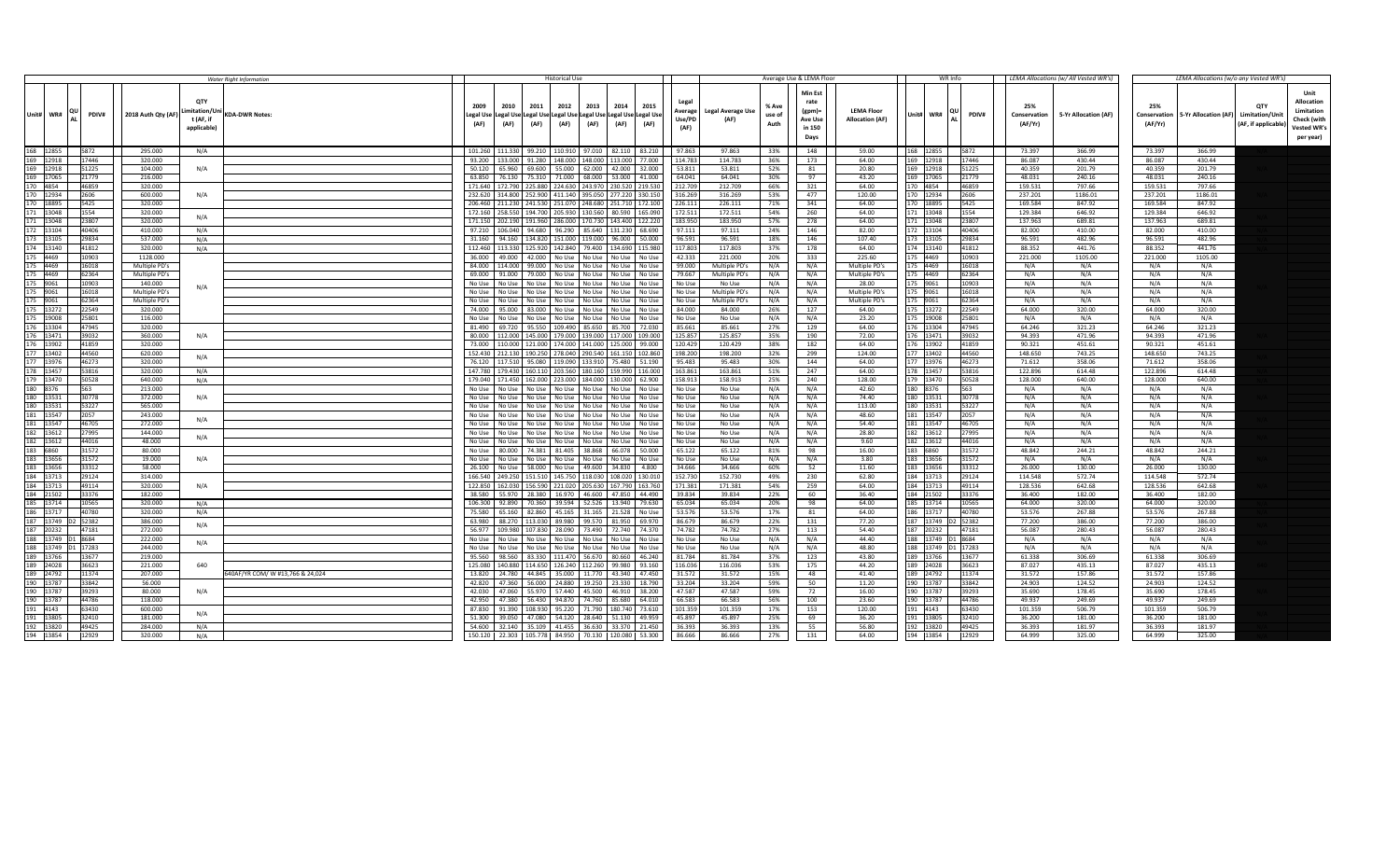|                           |                |                    |                                                | <b>Water Right Information</b>                                                         | <b>Historical Use</b>                                                                                                              |      |                                     |                                   |                                  |                         | Average Use & LEMA Floor                                         |                                             | WR Info                                  |                                | LEMA Allocations (w/ All Vested WR's) |                                | LEMA Allocations (w/o any Vested WR's) |                                                                                                                                           |
|---------------------------|----------------|--------------------|------------------------------------------------|----------------------------------------------------------------------------------------|------------------------------------------------------------------------------------------------------------------------------------|------|-------------------------------------|-----------------------------------|----------------------------------|-------------------------|------------------------------------------------------------------|---------------------------------------------|------------------------------------------|--------------------------------|---------------------------------------|--------------------------------|----------------------------------------|-------------------------------------------------------------------------------------------------------------------------------------------|
| Unit# WR#                 | PDIV#          | 2018 Auth Qty (AF) | OTY<br>mitation/Un<br>t (AF. if<br>applicable) | <b>KDA-DWR Notes:</b>                                                                  | 2012<br>2009<br>2010<br>2011<br>Legal Use  Legal Use Legal Use Legal Use Legal Use Legal Use Legal Use<br>(AF)<br>(AF)<br>(AF)     | 2013 | 2014<br>2015<br>(AF) (AF) (AF) (AF) | Lega<br>Average<br>Use/PD<br>(AF) | <b>Legal Average Use</b><br>(AF) | % Ave<br>use of<br>Auth | Min Est<br>rate<br>$(gpm)$ =<br><b>Ave Use</b><br>in 150<br>Days | <b>LEMA Floor</b><br><b>Allocation (AF)</b> | Unit# WR#<br>PDIV#                       | 25%<br>Conservation<br>(AF/Yr) | 5-Yr Allocation (AF)                  | 25%<br>Conservation<br>(AF/Yr) | 5-Yr Allocation (AF)                   | Unit<br>Allocation<br><b>OT</b><br>Limitation<br><b>Limitation/Unit</b><br>Check (with<br>(AF, if applicable)<br>Vested WR's<br>per year) |
| 195 8980                  | 26353          | 250,000            | N/A                                            |                                                                                        | 24.160 19.330 No Use No Use No Use No Use<br>21.130                                                                                |      |                                     | 21.540                            | 21.540                           | 9%                      | 32                                                               | 50.00                                       | 195 8980<br>26353                        | 21.540                         | 107.70                                | 21.540                         | 107.70                                 |                                                                                                                                           |
| 195 13919                 | 37661          | 123,000            |                                                |                                                                                        | 76.730 90.640 9.290 97.500 92.070 85.280 No Use                                                                                    |      |                                     | 75.252                            | 75.252                           | 61%                     | 114                                                              | 24.60                                       | 37661<br>195 13919                       | 56.439                         | 282.19                                | 56.439                         | 282.19                                 |                                                                                                                                           |
| 196 13977                 | 35093          | 203.000            | N/A                                            |                                                                                        | No Use   No Use   No Use   No Use   No Use   No Use   No Use                                                                       |      |                                     | No Use                            | No Use                           | N/A                     | N/A                                                              | 40.60                                       | 196 13977<br>35093                       | N/A                            | N/A                                   | N/A                            | N/A                                    |                                                                                                                                           |
| 197 14016<br>198 4194     | 4918<br>11204  | 88,000<br>159.000  | N/A                                            |                                                                                        | No Use No Use No Use No Use No Use No Use No Use<br>54.200 83.190 82.040 62.330 45.150 25.950 22.440                               |      |                                     | No Use<br>53.614                  | No Use<br>53.614                 | N/A<br>34%              | N/A<br>81                                                        | 17.60<br>31.80                              | 197 14016<br>4918<br>11204<br>98 4194    | N/A<br>40.211                  | N/A<br>201.05                         | N/A<br>40.211                  | N/A<br>201.05                          |                                                                                                                                           |
| 198 14132                 | 54042          | 161.000            | N/A                                            |                                                                                        | 102.720 145.480 124.670 109.210 83.740 49.810<br>82.580                                                                            |      |                                     | 99.744                            | 99.744                           | 62%                     | 150                                                              | 32.20                                       | 98 14132<br>54042                        | 74.808                         | 374.04                                | 74.808                         | 374.04                                 |                                                                                                                                           |
| 198 14132                 | 85427          | Multiple PD's      |                                                |                                                                                        | No Use   No Use   No Use   No Use   No Use   No Use   No Use                                                                       |      |                                     | No Use                            | Multiple PD's                    | N/A                     | N/A                                                              | Multiple PD's                               | 85427<br>198 14132                       | N/A                            | N/A                                   | N/A                            | N/A                                    |                                                                                                                                           |
| 199 14257                 | 15638          | 312.000            | N/A                                            |                                                                                        | 16.580   19.350   52.770   22.800   44.530   No Use   No Use                                                                       |      |                                     | 31.206                            | 31.206                           | 10%                     | 47                                                               | 62.40                                       | 199 14257<br>15638                       | 31.206                         | 156.03                                | 31.206                         | 156.03                                 |                                                                                                                                           |
| 200 14258 D2 54929        |                | 152.000            | N/A                                            |                                                                                        | 28.040 123.090 116.320 150.800 142.630 77.826 115.070                                                                              |      |                                     | 107.683                           | 107.682                          | 71%                     | 162                                                              | 30.40                                       | 200 14258 D2 54929                       | 80.762                         | 403.81                                | 80.762                         | 403.81                                 |                                                                                                                                           |
| 201 14258 D1 34517        |                | 160,000            | N/A                                            |                                                                                        | 78.950 74.030 112.190 96.140 136.140 64.370 No Use                                                                                 |      |                                     | 93.637                            | 93.637                           | 59%                     | 141                                                              | 32.00                                       | 201 14258 D1 34517                       | 70.228                         | 351.14                                | 70.228                         | 351.14                                 |                                                                                                                                           |
| 202 14376                 | 38541          | 212.000            | N/A                                            |                                                                                        | 75.190 47.900 No Use No Use No Use No Use No Use                                                                                   |      |                                     | 61.545                            | 61.545                           | 29%                     | 93                                                               | 42.40                                       | 02 14376<br>38541                        | 46.159                         | 230.79                                | 46.159                         | 230.79                                 |                                                                                                                                           |
| 203 14462                 | 6906           | 306.000            | N/A                                            |                                                                                        | 90.990   141.380   150.840   131.030   122.750   86.790<br>85.360                                                                  |      |                                     | 115.591                           | 115.591                          | 38%                     | 174                                                              | 61.20                                       | 203 14462<br>6906                        | 86.694                         | 433.47                                | 86.694                         | 433.47                                 |                                                                                                                                           |
| 203 14462                 | 38912          | 334.000            |                                                |                                                                                        | 84.700 90.040 141.610 151.700 141.570 127.500 91.390                                                                               |      |                                     | 118.359                           | 118.359                          | 35%                     | 179                                                              | 66.80                                       | 203 14462<br>38912                       | 88.769                         | 443.84                                | 88.769                         | 443.84                                 |                                                                                                                                           |
| 204 6805                  | 67710          | 640,000            | N/A                                            |                                                                                        | 95.190 114.390 98.810 94.000 128.490 92.510<br>79.450                                                                              |      |                                     | 100.406                           | 100.406                          | 16%                     | 151                                                              | 128.00                                      | 04 6805<br>67710                         | 100.406                        | 502.03                                | 100.406                        | 502.03                                 |                                                                                                                                           |
| 204 14470                 | 4750           | 234.000            |                                                |                                                                                        | 64.880<br>54.960 78.300 87.780 82.720 65.260 33.680                                                                                |      |                                     | 66.797                            | 66.797                           | 29%                     | 101                                                              | 46.80                                       | 204 14470<br>4750                        | 50.098                         | 250.49                                | 50.098                         | 250.49                                 |                                                                                                                                           |
| 205 14514                 | 11617          | 312.000            | N/A                                            |                                                                                        | 99.310   No Use   97.294   37.771   No Use   161.283   118.105                                                                     |      |                                     | 102.75                            | 102.753                          | 33%                     | 155                                                              | 62.40                                       | 11617<br>205 14514                       | 77.065                         | 385.32                                | 77.065                         | 385.32                                 |                                                                                                                                           |
| 206 8085<br>206 14555     | 29425<br>47274 | 280.000<br>199.000 | 320                                            | 320AF/year with 25289, 14555, 8085Overlap<br>320AF/year with 25289, 14555, 8085Overlap | No Use   No Use   No Use   No Use   No Use   No Use   No Use<br>No Use No Use No Use No Use<br>No Use                              |      | No Use No Use                       | No Use<br>No Use                  | No Use<br>No Use                 | N/A<br>N/A              | N/A<br>N/A                                                       | 56.00<br>39.80                              | 29425<br>106 18085<br>06 14555<br>47274  | N/A<br>N/A                     | N/A<br>N/A                            | N/A<br>N/A                     | N/A<br>N/A                             |                                                                                                                                           |
| 206 25289                 | 36649          | 134.000            |                                                | 320AF/vear with 25289, 14555, 8085Overlap                                              | No Use No Use No Use No Use No Use No Use No Use                                                                                   |      |                                     | No Use                            | No Use                           | N/A                     | N/A                                                              | 26.80                                       | 206 25289<br>36649                       | N/A                            | N/A                                   | N/A                            | N/A                                    |                                                                                                                                           |
| 208 14589                 | 32126          | 260,000            |                                                |                                                                                        | 86.890   100.550   99.930   107.730   86.910   64.480   78.356                                                                     |      |                                     | 89.264                            | 89.264                           | 34%                     | 135                                                              | 52.00                                       | 08 14589<br>32126                        | 66.948                         | 334.74                                | 66,948                         | 334.74                                 |                                                                                                                                           |
| 208 17875                 | 36499          | 149.000            | N/A                                            |                                                                                        | 47.850<br>36.410 49.820 64.200 52.820                                                                                              |      | 49.070 50.890                       | 50.151                            | 50.151                           | 34%                     | 76                                                               | 29.80                                       | 36499<br>208 17875                       | 37.614                         | 188.07                                | 37.614                         | 188.07                                 |                                                                                                                                           |
| 209 14693                 | 28859          | 320.000            | N/A                                            |                                                                                        | 78.550 81.200 77.373 67.790 No Use No Use No Use                                                                                   |      |                                     | 76.228                            | 76.228                           | 24%                     | 115                                                              | 64.00                                       | 09 14693<br>28859                        | 64,000                         | 320.00                                | 64.000                         | 320.00                                 |                                                                                                                                           |
| 210 14695                 | 38704          | 222,000            |                                                |                                                                                        | No Use No Use No Use No Use No Use No Use<br>No Lise                                                                               |      |                                     | No Use                            | No Lise                          | N/A                     | N/A                                                              | 44.40                                       | 38704<br>210 14695                       | N/A                            | N/A                                   | N/A                            | N/A                                    |                                                                                                                                           |
| 210 14695                 | 88441          | 221.000            | 940                                            |                                                                                        | 3.540 1.750 6.340 20.320<br>No Use                                                                                                 |      | 122.470 2.150                       | 26.095                            | 26.095                           | 12%                     | 39                                                               | 44.20                                       | 10 14695<br>88441                        | 26.095                         | 130.48                                | 26.095                         | 130.48                                 |                                                                                                                                           |
| 210 14695                 | 85958          | 241.000            |                                                |                                                                                        | No Use   No Use   No Use   No Use   No Use   No Use   No Use                                                                       |      |                                     | No Use                            | No Use                           | N/A                     | N/A                                                              | 48.20                                       | 210 14695<br>85958                       | N/A                            | N/A                                   | N/A                            | N/A                                    |                                                                                                                                           |
| 210 24312                 | 5153           | 265.000            |                                                | 940AF/YR COM/W 14,695                                                                  | 3.850 2.670 9.270 11.240 15.040 4.550<br>No Use                                                                                    |      |                                     | 7.770                             | 7.770                            | 3%                      | 12                                                               | 53.00                                       | 210 24312<br>5153                        | 7.770                          | 38.85                                 | 7.770                          | 38.85                                  |                                                                                                                                           |
| 211 14718                 | 51861          | 320.000            | N/A                                            |                                                                                        | 120.310   179.300   68.200   145.900   137.170   118.030   74.700                                                                  |      |                                     | 120.516                           | 120.516                          | 38%                     | 182                                                              | 64.00                                       | 211 14718<br>51861                       | 90.387                         | 451.93                                | 90.387                         | 451.93                                 |                                                                                                                                           |
| 212 14836                 | 16792          | 160.000            | N/A                                            |                                                                                        | 139.030 106.300 143.650 160.000 160.000 67.909 46.279                                                                              |      |                                     | 117.59                            | 117.595                          | 73%                     | 177                                                              | 32.00                                       | 212 14836<br>16792                       | 88.197                         | 440.98                                | 88.197                         | 440.98                                 |                                                                                                                                           |
| 213 14976<br>214 14986    | 28716<br>43801 | 320.000<br>167.000 | N/A                                            |                                                                                        | 96.710   102.120   122.950   127.550   138.710   131.120   105.940<br>No Use   No Use   No Use   No Use   No Use   No Use   No Use |      |                                     | 117.87<br>No Use                  | 117.871<br>No Use                | 37%<br>N/A              | 178<br>N/A                                                       | 64.00<br>33.40                              | 213 14976<br>28716<br>43801<br>214 14986 | 88.404<br>N/A                  | 442.02<br>N/A                         | 88.404<br>N/A                  | 442.02<br>N/A                          |                                                                                                                                           |
| 214 24887                 | 7695           | 52.000             | 192                                            | 192AF/YR COM/W #14986                                                                  | No Use   No Use   No Use   No Use   No Use   No Use   No Use                                                                       |      |                                     | No Use                            | No Use                           | N/A                     | N/A                                                              | 10.40                                       | $\sqrt{14}$ 24887<br>7695                | N/A                            | N/A                                   | N/A                            | N/A                                    |                                                                                                                                           |
| 215 7453                  | 54230          | 320,000            |                                                |                                                                                        | No Use No Use No Use No Use No Use No Use<br>No Lise                                                                               |      |                                     | <b>No lise</b>                    | No Use                           | N/A                     | N/A                                                              | 64.00                                       | 215 7453<br>54230                        | N/A                            | N/A                                   | N/A                            | N/A                                    |                                                                                                                                           |
| 215<br>15006              | 54230          | 87,000             | N/A                                            |                                                                                        | No Use No Use No Use No Use No Use No Use<br>No Use                                                                                |      |                                     | No Use                            | No Use                           | N/A                     | N/A                                                              | 17.40                                       | 54230<br>215 15006                       | N/A                            | N/A                                   | N/A                            | N/A                                    |                                                                                                                                           |
| 215 25357                 | 49040          | 233.000            |                                                |                                                                                        | 89.000 83.960 91.000 109.000 131.000 31.000 49.000                                                                                 |      |                                     | 83.423                            | 83.423                           | 36%                     | 126                                                              | 46.60                                       | 215 25357<br>49040                       | 62.567                         | 312.84                                | 62.567                         | 312.84                                 |                                                                                                                                           |
| 216 1276                  | 8058           | 450,000            |                                                | 450AF/YR COM/W #15007 WELL ID 01. LIMITED TO 885GPM COM/W #1276                        | No Use No Use No Use No Use No Use No Use No Use                                                                                   |      |                                     | No Use                            | No Use                           | N/A                     | N/A                                                              | 90.00                                       | 8058<br>216 1276                         | N/A                            | N/A                                   | N/A                            | N/A                                    |                                                                                                                                           |
| 216 15007                 | 8058           | 111.000            | 450                                            | 450AF/YR COM/W #1276                                                                   | No Use   No Use   No Use   No Use   No Use   No Use<br>No Use                                                                      |      |                                     | No Use                            | No Use                           | N/A                     | N/A                                                              | 22.20                                       | 216 15007<br>8058                        | N/A                            | N/A                                   | N/A                            | N/A                                    |                                                                                                                                           |
| 216 15007                 | 53977          | 174,000            |                                                | 450AF/YR COM/W #1276                                                                   | No Use No Use No Use No Use No Use No Use No Use                                                                                   |      |                                     | No Use                            | No Use                           | N/A                     | N/A                                                              | 34.80                                       | 216 15007<br>53977                       | N/A                            | N/A                                   | N/A                            | N/A                                    |                                                                                                                                           |
| 217 15056                 | 29757          | 310,000            | N/A                                            |                                                                                        | 134.040   187.380   158.280   182.630   182.480   130.640   83.120                                                                 |      |                                     | 151.224                           | 151.224                          | 49%                     | 228                                                              | 62.00                                       | 29757<br>217 15056                       | 113.418                        | 567.09                                | 113.418                        | 567.09                                 |                                                                                                                                           |
| 218 7260<br>218 15252     | 62119<br>8565  | 294.000<br>346.000 | N/A                                            |                                                                                        | 105.090 92.860 107.090 96.700 121.020 110.780 85.830<br>69.460<br>52.320 62.430 31.570 72.790                                      |      | 87.160 52.770                       | 102.767<br>61.214                 | 102.767<br>61.214                | 35%<br>18%              | 155<br>92                                                        | 58.80<br>69.20                              | 62119<br>218 7260<br>8565<br>218 15252   | 77.075<br>61.214               | 385.38<br>306.07                      | 77.075<br>61.214               | 385.38<br>306.07                       |                                                                                                                                           |
| 219 7630                  | 23101          | 743,000            |                                                | 280AF per year with 15258 & 21937                                                      | 74.820 89.430 79.160 66.520<br>43.270                                                                                              |      | 95.180 70.490                       | 74.124                            | 74.124                           | 10%                     | 112                                                              | 148.60                                      | 219 7630<br>23101                        | 74.124                         | 370.62                                | 74.124                         | 370.62                                 |                                                                                                                                           |
| 219<br>7630               | 38311          | 290,000            |                                                | 280AF per year with 15258 & 21937                                                      | 99.760 119.240 91.100 129.770<br>86.510                                                                                            |      | 132.390 92.970                      | 107.391                           | 107.391                          | 37%                     | 162                                                              | 58.00                                       | 38311<br>219 7630                        | 80.544                         | 402.72                                | 80.544                         | 402.72                                 |                                                                                                                                           |
| 219 15259                 | 31904          | 277.000            | 1280                                           | 1280AF per year with 7630                                                              | 64.820   102.600   97.000   83.000   113.000   88.000   50.000                                                                     |      |                                     | 85.489                            | 85.489                           | 31%                     | 129                                                              | 55.40                                       | 219 15259<br>31904                       | 64.116                         | 320.58                                | 64.116                         | 320.58                                 |                                                                                                                                           |
| 219 21937                 | 18730          | 365,000            |                                                | 1280AF per year with 7630 & 15258                                                      | 116.260   141.580   157.980   145.760   115.620   95.580   96.190                                                                  |      |                                     | 124.139                           | 124.139                          | 34%                     | 187                                                              | 73.00                                       | 219 21937<br>18730                       | 93.104                         | 465.52                                | 93.104                         | 465.52                                 |                                                                                                                                           |
| 219 21937                 | 52528          | 305.000            |                                                | 1280AF per year with 7630 & 15258                                                      | 106.120 155.860 106.060 115.610 106.290 71.270<br>93.830                                                                           |      |                                     | 107.863                           | 107.863                          | 35%                     | 163                                                              | 61.00                                       | 219 21937<br>52528                       | 80.897                         | 404.49                                | 80.897                         | 404.49                                 |                                                                                                                                           |
| 220 280                   | 79511          | 80,000             |                                                |                                                                                        | No Use No Use 4.502 17.776 19.680 21.240 16.530                                                                                    |      |                                     | 15,946                            | 15.946                           | 20%                     | 24                                                               | 16.00                                       | 79511<br>220 280                         | 15.946                         | 79.73                                 | 15.946                         | 79.73                                  |                                                                                                                                           |
| 220 989                   | 34090          | 320,000            |                                                |                                                                                        | 60.980 99.140 99.730 85.540<br>61.960                                                                                              |      | 72.100 54.045                       | 76.214                            | 76.214                           | 24%                     | 115                                                              | 64.00                                       | 34090<br>220 989                         | 64.000                         | 320.00                                | 64.000                         | 320.00                                 |                                                                                                                                           |
| 220 8326                  | 36305          | 320.000            | N/A                                            |                                                                                        | 79.650 123.080 101.650 62.420<br>70.820                                                                                            |      | 56,800 48,431                       | 77.550                            | 77.550                           | 24%                     | 117                                                              | 64.00                                       | 220 8326<br>36305                        | 64.000                         | 320.00                                | 64.000                         | 320.00                                 |                                                                                                                                           |
| 220 15304<br>220<br>15304 | 34441<br>36305 | 372.000<br>83,000  |                                                |                                                                                        | 41.460 55.440 56.560 39.960<br>36.610<br>No Use I<br>No Use No Use No Use No Use No Use No Use                                     |      | 75.500 58.482                       | 52.002<br>No Use                  | 52.002<br>No Use                 | 14%<br>N/A              | 78<br>N/A                                                        | 74.40<br>16.60                              | 220 15304<br>34441<br>220 15304<br>36305 | 52.002<br>N/A                  | 260.01<br>N/A                         | 52.002<br>N/A                  | 260.01<br>N/A                          |                                                                                                                                           |
| 220 15304                 | 79511          | 60,000             |                                                |                                                                                        | No Use   No Use   No Use   No Use   No Use   No Use<br>Nollse                                                                      |      |                                     | No Use                            | No Use                           | N/A                     | N/A                                                              | 12.00                                       | 20 15304<br>79511                        | N/A                            | N/A                                   | N/A                            | N/A                                    |                                                                                                                                           |
| 221 1599                  | 31956          | 385.000            |                                                | 1080AF/YR @1973GPM COM/W #15373& 4052                                                  | No Use No Use No Use No Use<br>No Use                                                                                              |      | No Use No Use                       | No Use                            | No Use                           | N/A                     | N/A                                                              | 77.00                                       | 31956<br>21 1599                         | N/A                            | N/A                                   | N/A                            | N/A                                    |                                                                                                                                           |
| 221<br>4052               | 11353          | 188.000            |                                                | 080AF/YR @1973GPM COM/W #1599 & 15373                                                  | No Use<br>No Use   No Use   No Use   No Use                                                                                        |      | No Use No Use                       | No Use                            | No Use                           | N/A                     | N/A                                                              | 37.60                                       | 11353<br>21 4052                         | N/A                            | N/A                                   | N/A                            | N/A                                    |                                                                                                                                           |
| 221 4052                  | 31956          | Multiple PD's      | 1080                                           | 1080AF/YR @1973GPM COM/W #1599 & 15373                                                 | No Use<br>No Use   No Use   No Use   No Use   No Use   No Use                                                                      |      |                                     | No Use                            | Multiple PD's                    | N/A                     | N/A                                                              | Multiple PD's                               | 31956<br>221 4052                        | N/A                            | N/A                                   | N/A                            | N/A                                    |                                                                                                                                           |
| 221 15373                 | 959            | 555.000            |                                                | ID02 LIMIT TO 343AF/YR COM/W #1599 & 4052; 1080AF/YR COM/W #1599 & 4052                | No Use No Use No Use No Use No Use No Use<br>No Use                                                                                |      |                                     | No Use                            | No Use                           | N/A                     | N/A                                                              | 111.00                                      | 21 15373<br>959                          | N/A                            | N/A                                   | N/A                            | N/A                                    |                                                                                                                                           |
| 221 15373                 | 11353          | 343.000            |                                                | ID02 LIMIT TO 343AF/YR COM/W #1599 & 4052; 1080AF/YR COM/W #1599 & 4052                | No Use   No Use   No Use   No Use   No Use   No Use   No Use                                                                       |      |                                     | No Use                            | No Use                           | N/A                     | N/A                                                              | 68.60                                       | 221 15373<br>11353                       | N/A                            | $N/\Delta$                            | N/A                            | N/A                                    |                                                                                                                                           |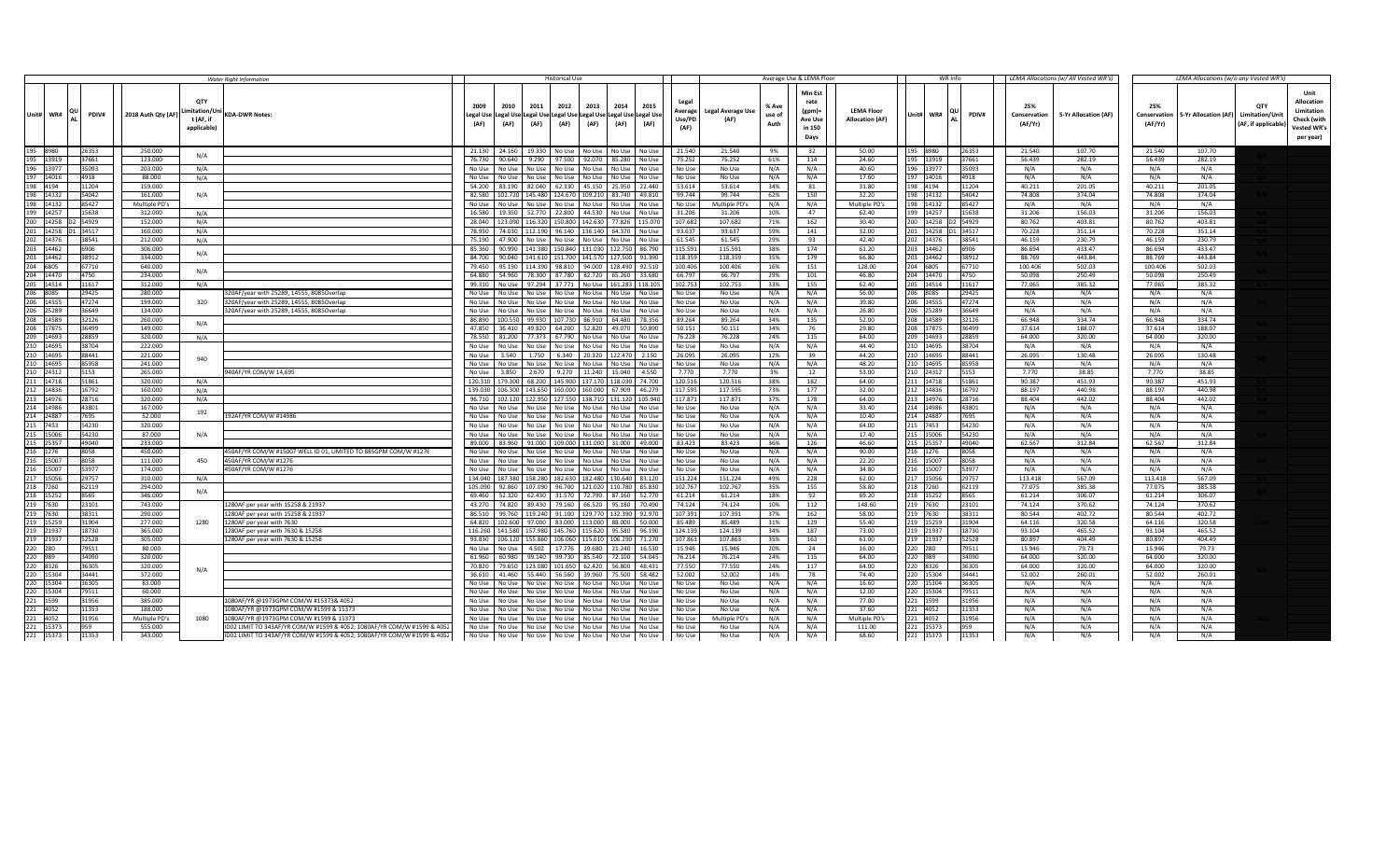|                        |                |                    |                                                       | <b>Water Right Information</b>                                   |                                                                                                                                          | <b>Historical Use</b>        |      |                   |                                                    |                           |                         | Average Use & LEMA Floor                                      |                                             |                        | WR Info        |       |                                | LEMA Allocations (w/ All Vested WR's) |                                | LEMA Allocations (w/o any Vested WR's) |                                                      |                                                                                           |
|------------------------|----------------|--------------------|-------------------------------------------------------|------------------------------------------------------------------|------------------------------------------------------------------------------------------------------------------------------------------|------------------------------|------|-------------------|----------------------------------------------------|---------------------------|-------------------------|---------------------------------------------------------------|---------------------------------------------|------------------------|----------------|-------|--------------------------------|---------------------------------------|--------------------------------|----------------------------------------|------------------------------------------------------|-------------------------------------------------------------------------------------------|
| Unit# WR#              | PDIV#          | 2018 Auth Qty (AF) | <b>OTY</b><br>mitation/Ur<br>t (AF. if<br>applicable) | <b>KDA-DWR Notes:</b>                                            | 2009<br>2010<br>Legal Use Legal Use Legal Use Legal Use Legal Use Legal Use Legal Use<br>(AF)<br>(AF)                                    | 2011<br>2012<br>(AF)<br>(AF) | 2013 | 2014<br>(AF) (AF) | Legal<br>2015<br>Average<br>Use/PD<br>(AF)<br>(AF) | Legal Average Use<br>(AF) | % Ave<br>use of<br>Auth | Min Est<br>rate<br>(gpm)=<br><b>Ave Use</b><br>in 150<br>Days | <b>LEMA Floor</b><br><b>Allocation (AF)</b> | Unit# WR#              |                | PDIV# | 25%<br>Conservation<br>(AF/Yr) | 5-Yr Allocation (AF)                  | 25%<br>Conservation<br>(AF/Yr) | 5-Yr Allocation (AF)                   | OTY<br><b>Limitation/Unit</b><br>(AF, if applicable) | Unit<br><b>Allocation</b><br>Limitation<br>Check (with<br><b>Vested WR's</b><br>per year) |
| 222 15392<br>222 15392 | 24384          | 232.000            | N/A                                                   |                                                                  | 12.046   61.530   26.044   No Use   No Use   No Use   No Use                                                                             |                              |      |                   | 33,207                                             | 33,207<br>56,549          | 14%                     | 50                                                            | 46.40                                       | 222 15392              | 24384          |       | 33,207<br>56.549               | 166.03                                | 33,207<br>56.549               | 166.03                                 |                                                      |                                                                                           |
| 222 15392              | 26008<br>54809 | 383.000<br>218,000 |                                                       |                                                                  | 37.796 98.423 51.670 73.342 21.512 No Use No Use<br>17.276 36.511 27.976 36.164 5.688 No Use No Use                                      |                              |      |                   | 56.549<br>24.723                                   | 24.723                    | 15%<br>11%              | 85<br>37                                                      | 76.60<br>43.60                              | 222 15392<br>222 15392 | 26008<br>54809 |       | 24.723                         | 282.74<br>123.62                      | 24.723                         | 282.74<br>123.62                       |                                                      |                                                                                           |
| 223 15436              | 52435          | 295.000            | N/A                                                   |                                                                  | 119.990   126.800   135.830   134.660   119.940   131.970   80.160                                                                       |                              |      |                   | 121.336                                            | 121.336                   | 41%                     | 183                                                           | 59.00                                       | 223 15436              | 52435          |       | 91.002                         | 455.01                                | 91.002                         | 455.01                                 |                                                      |                                                                                           |
| 224 15448              | 35641          | 96.000             |                                                       |                                                                  | No Use   No Use   No Use   No Use   No Use   No Use   No Use                                                                             |                              |      |                   | No Use                                             | No Use                    | N/A                     | N/A                                                           | 19.20                                       | 24 15448               | 35641          |       | N/A                            | N/A                                   | N/A                            | N/A                                    |                                                      |                                                                                           |
| 224 15448              | 49459          | 96.000             | N/A                                                   |                                                                  | No Use   No Use   No Use   No Use   No Use   No Use   No Use                                                                             |                              |      |                   | No Use                                             | No Use                    | N/A                     | N/A                                                           | 19.20                                       | 224 15448              | 49459          |       | N/A                            | N/A                                   | N/A                            | N/A                                    |                                                      |                                                                                           |
| 225 15525              | 41389          | 168.000            | N/A                                                   |                                                                  | No Use   No Use   No Use   No Use   No Use   No Use   No Use                                                                             |                              |      |                   | No Use                                             | No Use                    | N/A                     | N/A                                                           | 33.60                                       | 225 15525              | 41389          |       | N/A                            | N/A                                   | N/A                            | N/A                                    |                                                      |                                                                                           |
| 226 15741              | 29002          | 320.000            | N/A                                                   |                                                                  | 192.790   187.460   171.010   184.800   184.240   155.820   98.850                                                                       |                              |      |                   | 167.85                                             | 167.853                   | 52%                     | 253                                                           | 64.00                                       | 226 15741              | 29002          |       | 125.890                        | 629.45                                | 125.890                        | 629.45                                 |                                                      |                                                                                           |
| 227 15909              | 20324          | 504.000            | N/A                                                   |                                                                  | 128.500   153.110   151.320   188.650   164.780   158.758   9.050                                                                        |                              |      |                   | 136.31                                             | 136.310                   | 27%                     | 206                                                           | 100.80                                      | 227 15909              | 20324          |       | 102.232                        | 511.16                                | 102.232                        | 511.16                                 |                                                      |                                                                                           |
| 228 16011              | 41880          | 372,000            | N/A                                                   |                                                                  | No Use   No Use   No Use   No Use   No Use   No Use   No Use                                                                             |                              |      |                   | No Lise                                            | <b>No lise</b>            | N/A                     | N/A                                                           | 74.40                                       | 228 16011              | 41880          |       | $N/\Delta$                     | N/A                                   | N/A                            | N/A                                    |                                                      |                                                                                           |
| 229 16113              | 3172           | 102.000            |                                                       |                                                                  | No Use No Use No Use No Use No Use                                                                                                       |                              |      | No Use No Use     | No Use                                             | No Use                    | N/A                     | N/A                                                           | 20.40                                       | 29 16113               | 3172           |       | N/A                            | N/A                                   | N/A                            | N/A                                    |                                                      |                                                                                           |
| 229 16113              | 5602           | 126.000            |                                                       |                                                                  | No Use   No Use   No Use   No Use   No Use                                                                                               |                              |      | No Use No Use     | No Use                                             | No Use                    | N/A                     | N/A                                                           | 25.20                                       | 229 16113              | 5602           |       | N/A                            | N/A                                   | N/A                            | N/A                                    |                                                      |                                                                                           |
| 229 16113              | 17385          | 119.000            | N/A                                                   |                                                                  | No Use   No Use   No Use   No Use   No Use   No Use   No Use                                                                             |                              |      |                   | No Use                                             | No Use                    | N/A                     | N/A                                                           | 23.80                                       | 229 16113              | 17385          |       | N/A                            | N/A                                   | N/A                            | N/A                                    |                                                      |                                                                                           |
| 229 16113              | 19616          | 84,000             |                                                       |                                                                  | No Use No Use No Use No Use No Use No Use No Use                                                                                         |                              |      |                   | No Use                                             | No Use                    | N/A                     | N/A                                                           | 16.80                                       | 229 16113 1            | 19616          |       | N/A                            | N/A                                   | N/A                            | N/A                                    |                                                      |                                                                                           |
| 229 16113              | 35814          | 69,000             |                                                       |                                                                  | No Use No Use No Use No Use No Use No Use No Use                                                                                         |                              |      |                   | No Use                                             | No Use                    | N/A                     | N/A                                                           | 13.80                                       | 229 16113              | 35814          |       | N/A                            | N/A                                   | N/A                            | N/A                                    |                                                      |                                                                                           |
| 230 16250              | 30961          | 130.000            | $N/\Delta$                                            |                                                                  | No Use   No Use   No Use   No Use   No Use   No Use   No Use                                                                             |                              |      |                   | No Use                                             | No Use                    | N/A                     | N/A                                                           | 26.00                                       | 30 16250               | 30961          |       | N/A                            | N/A                                   | N/A                            | N/A                                    |                                                      |                                                                                           |
| 231 16257              | 32635          | 238.000            | N/A                                                   |                                                                  | 10.010 76.570 30.280 56.960 46.320 73.960 40.390                                                                                         |                              |      |                   | 47.784                                             | 47.784                    | 20%                     | 72                                                            | 47.60                                       | 31 16257               | 32635          |       | 47.600                         | 238.00                                | 47.600                         | 238.00                                 |                                                      |                                                                                           |
| 232 16306<br>232 16306 | 21752<br>28632 | 235.000<br>391,000 | N/A                                                   |                                                                  | 42.470 53.500 71.460 70.410 76.770<br>104.790 119.670 155.650 154.690 167.460 178.880 124.730                                            |                              |      | 39.020 26.860     | 54.356<br>143.69                                   | 54.356<br>143.696         | 23%<br>37%              | 82<br>217                                                     | 47.00<br>78.20                              | 232 16306<br>232 16306 | 21752<br>28632 |       | 47.000<br>107,772              | 235.00<br>538.86                      | 47.000<br>107,772              | 235.00<br>538.86                       |                                                      |                                                                                           |
| 233 16311              | 26501          | 320,000            | N/A                                                   |                                                                  | No Use No Use No Use No Use No Use No Use No Use                                                                                         |                              |      |                   | No Use                                             | No Use                    | N/A                     | N/A                                                           | 64.00                                       | 233 16311              | 26501          |       | N/A                            | N/A                                   | N/A                            | N/A                                    |                                                      |                                                                                           |
| 234 16351              | 7968           | 133.000            | N/A                                                   |                                                                  | No Use   No Use   No Use   No Use   No Use   No Use   No Use                                                                             |                              |      |                   | No Use                                             | No Use                    | N/A                     | N/A                                                           | 26.60                                       | 234 16351              | 7968           |       | N/A                            | N/A                                   | N/A                            | N/A                                    |                                                      |                                                                                           |
| 235 16396              | 23296          | 102.000            | N/A                                                   |                                                                  | No Use   No Use   No Use   No Use   No Use   No Use   No Use                                                                             |                              |      |                   | No Use                                             | No Use                    | N/A                     | N/A                                                           | 20.40                                       | 35 16396               | 23296          |       | N/A                            | N/A                                   | N/A                            | N/A                                    |                                                      |                                                                                           |
| 236 16411              | 21349          | 164.000            | N/A                                                   |                                                                  | No Use   No Use   No Use   No Use   No Use                                                                                               |                              |      | No Use   No Use   | No Use                                             | No Use                    | N/A                     | N/A                                                           | 32.80                                       | 36 16411               | 21349          |       | N/A                            | N/A                                   | N/A                            | N/A                                    |                                                      |                                                                                           |
| 237 16430              | 42594          | 120.000            |                                                       | 280 AF/YR auth w/ WR #16431                                      | 116.030   123.590   137.440   133.260   145.060   126.530   77.660                                                                       |                              |      |                   | 122.796                                            | 122,796                   | 44%                     | 185                                                           | 24.00                                       | 237 16430              | 42594          |       | 92.097                         | 460.48                                | 92.097                         | 460.48                                 |                                                      |                                                                                           |
| 237 16431              | 42594          | 160.000            | N/A                                                   |                                                                  | No Use   No Use   No Use   No Use   No Use   No Use   No Use                                                                             |                              |      |                   | No Use                                             | No Use                    | N/A                     | N/A                                                           | 32.00                                       | $37$ 16431             | 42594          |       | N/A                            | N/A                                   | N/A                            | N/A                                    |                                                      |                                                                                           |
| 238 4130               | 53045          | 348.000            |                                                       | OOAF/YR COM/W ANY OTHER WATER RIGHT 8145                         | 186.770 212.340 182.980 212.860 179.550 160.200 17.390                                                                                   |                              |      |                   | 164.584                                            | 164.584                   | 47%                     | 248                                                           | 69.60                                       | 238 4130               | 53045          |       | 123.438                        | 617.19                                | 123.438                        | 617.19                                 |                                                      |                                                                                           |
| 238 8145               | 53045          | 400.000            | 400                                                   | 400AF/YR COM/W ANY OTHER WATER RIGHT @1008GPM ON LAND/CERT #4130 | No Use   No Use   No Use   No Use   No Use   No Use   No Use                                                                             |                              |      |                   | No Use                                             | No Use                    | N/A                     | N/A                                                           | 80.00                                       | 238 8145               | 53045          |       | N/A                            | N/A                                   | N/A                            | $N/\Delta$                             |                                                      |                                                                                           |
| 238 16444              | 23733          | 378.000            |                                                       |                                                                  | 176.290 18.456 172.730 237.590 178.580 142.580 149.560                                                                                   |                              |      |                   | 153.684                                            | 153.684                   | 41%                     | 232                                                           | 75.60                                       | 238 16444              | 23733          |       | 115.263                        | 576.31                                | 115.263                        | 576.31                                 |                                                      |                                                                                           |
| 239 16514              | 18672          | 381.000            |                                                       | 540AF/YR - MULTI YEAR                                            | 41.100 44.250 64.670 112.810 19.510 100.340 56.440                                                                                       |                              |      |                   | 62.731                                             | 62.731                    | 16%                     | 95                                                            | 76.20                                       | 239 16514              | 18672          |       | 62.731                         | 313.66                                | 62.731                         | 313.66                                 |                                                      |                                                                                           |
| 239 16514              | 33511          | 342.000            | 640                                                   | 640AF/YR - MULTI YEAR                                            | 5.770 No Use 31.820 55.360 198.230 208.280 225.570                                                                                       |                              |      |                   | 120.838                                            | 120.838                   | 35%                     | 182                                                           | 68.40                                       | 239 16514              | 33511          |       | 90.629                         | 453.14                                | 90.629                         | 453.14                                 |                                                      |                                                                                           |
| 239 16514              | 50849          | 295.000            |                                                       | 540AF/YR - MULTI YEAR                                            | 61.850 61.990 100.990 107.340 46.640 28.080 25.010                                                                                       |                              |      |                   | 61.700                                             | 61.700                    | 21%                     | 93                                                            | 59.00                                       | 16514                  | 50849          |       | 59.000                         | 295.00                                | 59.000                         | 295.00                                 |                                                      |                                                                                           |
| 240 16556              | 30339          | 350.000            | N/A                                                   |                                                                  | No Use   No Use   No Use   113.230   55.400   43.570   No Use                                                                            |                              |      |                   | 70.733                                             | 70.733                    | 20%                     | 107                                                           | 70.00                                       | 240 16556              | 30339          |       | 70.000                         | 350.00                                | 70.000                         | 350.00                                 |                                                      |                                                                                           |
| 241 16666              | 19819          | 160,000            | N/A                                                   | 5 year allocation 565AF 2017-2021                                | 160.000   160.000   158.480   153.890   158.100   157.960   100.250                                                                      |                              |      |                   | 149,811                                            | 149,811                   | 94%                     | 226                                                           | 32.00                                       | 241 16666              | 19819          |       | 112.359                        | 561.79                                | 112.359                        | 561.79                                 |                                                      |                                                                                           |
| 242 16795              | 47635          | 640,000            | 640                                                   | 40AF/YR COM/W #28828                                             | 169.470   169.430   71.850   171.890   177.590   104.500   107.370                                                                       |                              |      |                   | 138.871                                            | 138,871                   | 22%                     | 209                                                           | 128.00                                      | 42 16795               | 47635          |       | 128,000                        | 640.00                                | 128.000                        | 640.00                                 |                                                      |                                                                                           |
| 242 28828<br>243 16934 | 22208<br>23058 | 320.000<br>320,000 |                                                       | 540AF/YR COM/W #16,795                                           | 171.240   139.090   126.450   132.450   137.060   97.270   60.690<br>142.240   161.760   177.860   192.400   148.820   149.890   120.790 |                              |      |                   | 123.464<br>156.251                                 | 123.464<br>156,251        | 39%<br>49%              | 186<br>236                                                    | 64.00<br>64.00                              | 242 28828<br>243 16934 | 22208<br>23058 |       | 92.598<br>117.189              | 462.99<br>585.94                      | 92.598<br>117.189              | 462.99<br>585.94                       |                                                      |                                                                                           |
| 244 17049              | 1335           | 320,000            | N/A<br>N/A                                            |                                                                  | 222.920   192.570   255.820   218.410   261.960   272.180   214.430                                                                      |                              |      |                   | 234.041                                            | 234.041                   | 73%                     | 353                                                           | 64.00                                       | 44 17049               | 1335           |       | 175.531                        | 877.66                                | 175.531                        | 877.66                                 |                                                      |                                                                                           |
| 245 7548               | 81189          | 502.000            |                                                       |                                                                  | 215.920 129.170 96.090 166.757 101.684 41.918 No Use                                                                                     |                              |      |                   | 125.257                                            | 125,257                   | 25%                     | 189                                                           | 100.40                                      | 245 7548               | 81189          |       | 100.400                        | 502.00                                | 100,400                        | 502.00                                 |                                                      |                                                                                           |
| 245 17076              | 6387           | 218.000            | N/A                                                   |                                                                  | 22.180   No Use   No Use   No Use   No Use   No Use   No Use                                                                             |                              |      |                   | 22.180                                             | 22.180                    | 10%                     | 33                                                            | 43.60                                       | 245<br>17076           | 6387           |       | 22.180                         | 110.90                                | 22.180                         | 110.90                                 |                                                      |                                                                                           |
| 245 21150              | 20053          | 372.000            |                                                       |                                                                  | 138.270 No Use No Use No Use 13.610 134.540 71.530                                                                                       |                              |      |                   | 89.488                                             | 89.488                    | 24%                     | 135                                                           | 74.40                                       | 45 21150               | 20053          |       | 74,400                         | 372.00                                | 74,400                         | 372.00                                 |                                                      |                                                                                           |
| 246 17088              | 16475          | 248.000            | N/A                                                   |                                                                  | No Use   No Use   No Use   No Use   No Use   No Use   No Use                                                                             |                              |      |                   | No Use                                             | No Use                    | N/A                     | N/A                                                           | 49.60                                       | 246 17088              | 16475          |       | N/A                            | N/A                                   | N/A                            | N/A                                    |                                                      |                                                                                           |
| 247 17117              | 53570          | 500,000            | N/A                                                   |                                                                  | 115.320 39.840 124.690 176.390 14.400 170.140 128.490                                                                                    |                              |      |                   | 109.896                                            | 109.896                   | 22%                     | 166                                                           | 100.00                                      | 247 17117              | 53570          |       | 100.000                        | 500.00                                | 100.000                        | 500.00                                 |                                                      |                                                                                           |
| 248 17265              | 7590           | 359.000            | N/A                                                   |                                                                  | 87.350 89.990 84.460 63.600 199.400 170.060 72.990                                                                                       |                              |      |                   | 109.69                                             | 109.693                   | 31%                     | 165                                                           | 71.80                                       | 248 17265              | 7590           |       | 82.270                         | 411.35                                | 82.270                         | 411.35                                 |                                                      |                                                                                           |
| 249 8914               | 41801          | 320.000            |                                                       | 61AF combined with ID1-17274                                     | 117.580 119.890 108.400 103.390 78.380 58.980 21.549                                                                                     |                              |      |                   | 86.881                                             | 86,881                    | 27%                     | 131                                                           | 64.00                                       | 249 8914               | 41801          |       | 65.161                         | 325.80                                | 65.161                         | 325.80                                 |                                                      |                                                                                           |
| 249 17274              | 32534          | 279.000            | 361                                                   | 1264GPM @361AF ON IDO1 COM/W 8914                                | 104.320 119.990 116.570 126.360 87.579 125.350 39.680                                                                                    |                              |      |                   | 102.836                                            | 102.836                   | 37%                     | 155                                                           | 55.80                                       | 249 17274              | 32534          |       | 77.127                         | 385.63                                | 77.127                         | 385.63                                 |                                                      |                                                                                           |
| 249 17274              | 41801          | 267.000            |                                                       | 264GPM @361AF ON IDO1 COM/W 8914                                 | No Use   No Use   No Use   No Use   No Use   No Use   No Use                                                                             |                              |      |                   | No Use                                             | No Use                    | N/A                     | N/A                                                           | 53.40                                       | 249 17274              | 41801          |       | N/A                            | N/A                                   | N/A                            | N/A                                    |                                                      |                                                                                           |
| 250 17427              | 35261          | 233,000            | N/A                                                   |                                                                  | 130.110   142.540   152.710   172.960   105.630   No Use   No Use                                                                        |                              |      |                   | 140.790                                            | 140 790                   | 60%                     | 212                                                           | 46.60                                       | 250 17427              | 35261          |       | 105.593                        | 527.96                                | 105.593                        | 527.96                                 |                                                      |                                                                                           |
| 251 1339               | 13400          | 300,000            |                                                       |                                                                  | 183.730   148.806   214.337   243.823   180.766   157.123   118.431                                                                      |                              |      |                   | 178.145                                            | 178.145                   | 59%                     | 269                                                           | 60.00                                       | 1339                   | 13400          |       | 133.609                        | 668.04                                | 133.609                        | 668.04                                 |                                                      |                                                                                           |
| 251 17550              | 13400          | 561.000            | N/A                                                   |                                                                  | No Use   No Use   No Use   No Use   No Use   No Use   No Use                                                                             |                              |      |                   | No Use                                             | No Use                    | N/A                     | N/A                                                           | 112.20                                      | 251 17550              | 13400          |       | N/A                            | N/A                                   | N/A                            | N/A                                    |                                                      |                                                                                           |
| 251 17550              | 23646          | 379.000            |                                                       |                                                                  | 107.710   113.100   127.860   162.150   120.921   133.379   95.893                                                                       |                              |      |                   | 123.002                                            | 123.002                   | 32%                     | 186                                                           | 75.80                                       | 251 17550              | 23646          |       | 92.251                         | 461.26                                | 92.251                         | 461.26                                 |                                                      |                                                                                           |
| 252 17572<br>253 17590 | 29835          | 320,000<br>40,000  | $N/\Delta$                                            |                                                                  | No Use No Use No Use No Use No Use No Use No Use                                                                                         |                              |      |                   | No Use<br>No Use                                   | No Use<br>No Use          | N/A                     | N/A<br>N/A                                                    | 64.00<br>8.00                               | 252 17572<br>253 17590 | 29835          |       | N/A                            | N/A<br>N/A                            | N/A<br>N/A                     | N/A<br>N/A                             |                                                      |                                                                                           |
| 254 17592              | 413<br>47830   | 260,000            | N/A<br>N/A                                            |                                                                  | No Use   No Use   No Use   No Use   No Use   No Use   No Use<br>No Use   No Use   No Use   No Use   No Use   No Use   No Use             |                              |      |                   | No Use                                             | No Use                    | N/A<br>N/A              | N/A                                                           | 52.00                                       | 254 17592              | 413<br>47830   |       | N/A<br>N/A                     | N/A                                   | N/A                            | N/A                                    |                                                      |                                                                                           |
| 255 2655               | 74325          | 320.000            |                                                       | 20AF/YR 17612                                                    | 43.780 286.000 30.530 32.550 22.890 81.350 74.120                                                                                        |                              |      |                   | 81.603                                             | 81.603                    | 26%                     | 123                                                           | 64.00                                       | 255 2655               | 74325          |       | 64.000                         | 320.00                                | 64.000                         | 320.00                                 |                                                      |                                                                                           |
| 255 17612              | 44966          | 165.000            | 320                                                   | 320AF/YR COM/W #2655                                             | 17.510 57.450 16.350 68.870 24.450 52.870 34.990                                                                                         |                              |      |                   | 38.927                                             | 38.927                    | 24%                     | 59                                                            | 33.00                                       | 255 17612              | 44966          |       | 33.000                         | 165.00                                | 33.000                         | 165.00                                 |                                                      |                                                                                           |
|                        |                |                    |                                                       |                                                                  |                                                                                                                                          |                              |      |                   |                                                    |                           |                         |                                                               |                                             |                        |                |       |                                |                                       |                                |                                        |                                                      |                                                                                           |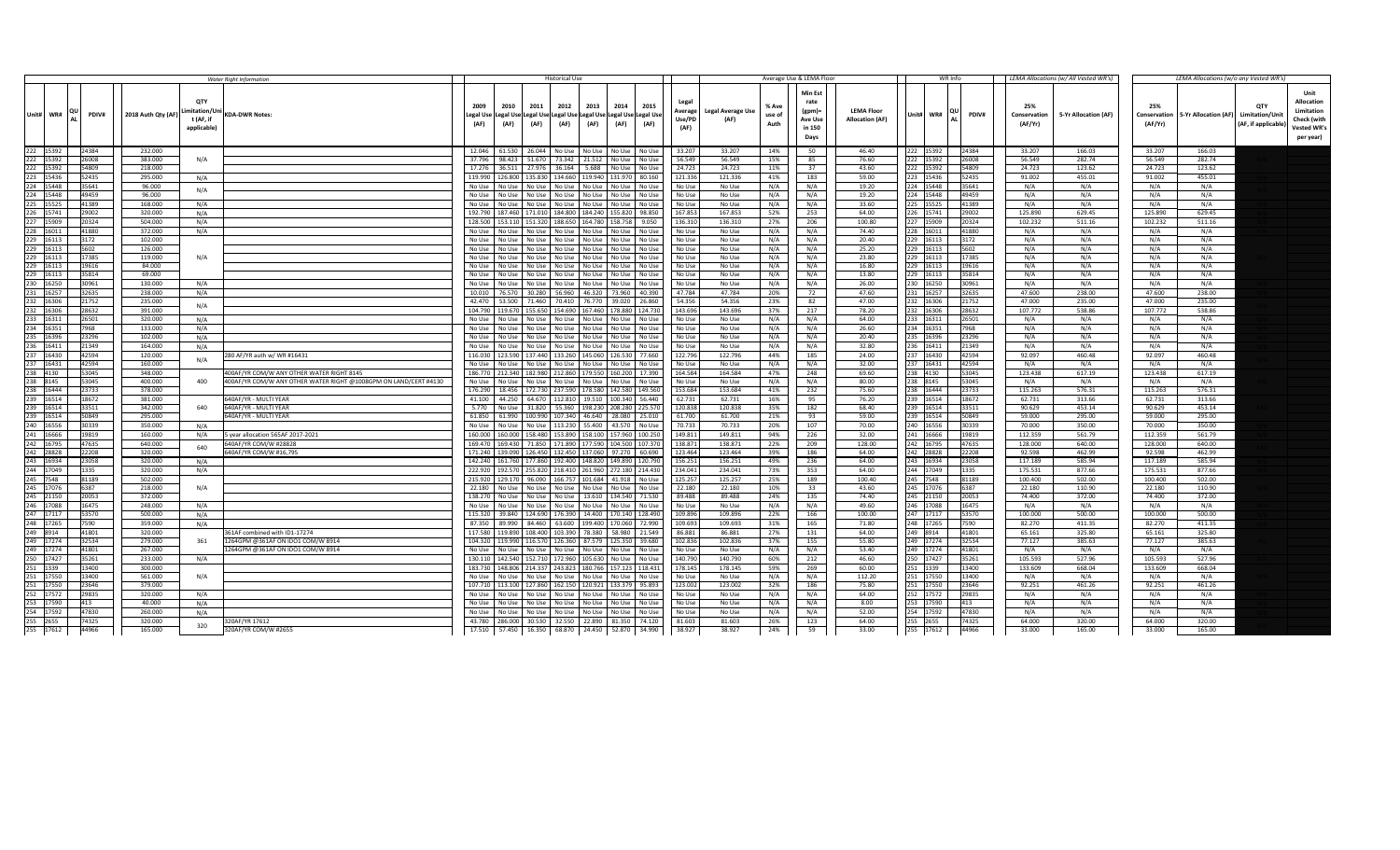|                                                          |                    |                                                 | Water Right Information                               |              |      |                      | <b>Historical Use</b> |                                                     |                                                                                                                            |              |                                    |                                  |                         | Average Use & LEMA Floor                                  |                                             |          | WR Info                                            |                |                                | LEMA Allocations (w/ All Vested WR's) |                   | LEMA Allocations (w/o any Vested WR's             |                                                                                                                 |
|----------------------------------------------------------|--------------------|-------------------------------------------------|-------------------------------------------------------|--------------|------|----------------------|-----------------------|-----------------------------------------------------|----------------------------------------------------------------------------------------------------------------------------|--------------|------------------------------------|----------------------------------|-------------------------|-----------------------------------------------------------|---------------------------------------------|----------|----------------------------------------------------|----------------|--------------------------------|---------------------------------------|-------------------|---------------------------------------------------|-----------------------------------------------------------------------------------------------------------------|
| Unit# WR# $\begin{bmatrix} QU \\ 0I \end{bmatrix}$ PDIV# | 2018 Auth Qty (AF) | OTY<br>imitation/Un<br>t (AF, if<br>applicable) | <b>KDA-DWR Notes:</b>                                 | 2009<br>(AF) | 2010 | 2011<br>(AF)<br>(AF) |                       | 2012<br>2013<br>(AF)<br>(AF)                        | 2014<br>Legal Use Legal Use Legal Use Legal Use Legal Use Legal Use Legal Use<br>(AF)                                      | 2015<br>(AF) | Legal<br>Average<br>Use/PD<br>(AF) | <b>Legal Average Use</b><br>(AF) | % Ave<br>use of<br>Auth | Min Est<br>rate<br>$(gpm)$ =<br>Ave Use<br>in 150<br>Days | <b>LEMA Floor</b><br><b>Allocation (AF)</b> |          | Unit# WR# $\begin{bmatrix} QU \\ AI \end{bmatrix}$ | <b>PDIV#</b>   | 25%<br>Conservation<br>(AF/Yr) | 5-Yr Allocation (AF)                  | 25%<br>(AF/Yr)    | Conservation 5-Yr Allocation (AF) Limitation/Unit | Unit<br><b>Allocation</b><br>OTY<br>Limitation<br>Check (with<br>(AF, if applicable<br>/ested WR's<br>per year) |
| 256 17691<br>13112                                       | 157.000            |                                                 |                                                       |              |      |                      |                       |                                                     | No Use   No Use   No Use   No Use   No Use   No Use   No Use                                                               |              | No Use                             | No Hse                           | N/A                     | N/A                                                       | 31.40                                       |          | 256 17691                                          | 13112          | N/A                            | N/A                                   | N/A               | N/A                                               |                                                                                                                 |
| 256 17691<br>41763                                       | 155,000            | N/A                                             |                                                       |              |      |                      |                       |                                                     | No Use No Use No Use No Use No Use No Use No Use                                                                           |              | No Use                             | No Use                           | N/A                     | N/A                                                       | 31.00                                       |          | 256 17691                                          | 41763          | N/A                            | N/A                                   | N/A               | N/A                                               |                                                                                                                 |
| 256 21683<br>31288                                       | 125,000            |                                                 |                                                       |              |      |                      |                       |                                                     | No Use No Use No Use No Use No Use No Use No Use                                                                           |              | No Use                             | No Use                           | N/A                     | N/A                                                       | 25.00                                       |          | 256 21683                                          | 31288          | N/A                            | N/A                                   | N/A               | N/A                                               |                                                                                                                 |
| 257 17821<br>75693                                       | 320,000            | N/A                                             |                                                       |              |      |                      |                       |                                                     | No Use No Use No Use No Use No Use No Use No Use                                                                           |              | No Use                             | No Use                           | N/A                     | N/A                                                       | 64.00                                       |          | 257 17821                                          | 75693          | N/A                            | N/A                                   | N/A               | N/A                                               |                                                                                                                 |
| 258 17927<br>9174                                        | 480,000            | N/A                                             |                                                       |              |      |                      |                       |                                                     | 121.730 162.530 146.840 169.450 142.730 171.070 117.080                                                                    |              | 147.347                            | 147.347                          | 31%                     | 222                                                       | 96.00                                       |          | 258 17927                                          | 9174           | 110.510                        | 552.55                                | 110.510           | 552.55                                            |                                                                                                                 |
| 5543<br>3804                                             | 452.000            |                                                 | imited to 934AF/year when combined with 17984 & 20592 |              |      |                      |                       |                                                     | 33.470 31.760 9.940 1.860 23.360 22.700 26.880                                                                             |              | 21.424                             | 21.424                           | 5%                      | 32                                                        | 90.40                                       |          | 559 5543                                           | 3804           | 21.424                         | 107.12                                | 21.424            | 107.12                                            |                                                                                                                 |
| 259 17984<br>62899                                       | 236.000            | 934                                             | Limited to 934AF/year when combined with 5543 & 20592 |              |      |                      |                       |                                                     | 188.400   211.620   211.610   187.280   177.590   143.470   126.860                                                        |              | 178.119                            | 178.119                          | 75%                     | 269                                                       | 47.20                                       |          | 259 17984                                          | 62899          | 133.589                        | 667.94<br>770.67                      | 133.589           | 667.94                                            |                                                                                                                 |
| 259 20592<br>87539<br>260 5687<br>42923                  | 270.000<br>404.000 |                                                 | imited to 934AF/year when combined with 5543 & 17984  |              |      |                      |                       |                                                     | 186.290 219.260 259.770 270.000 205.170 165.720 132.380<br>73.550 73.220 No Use 67.018 42.348 55.753 No Use                |              | 205.513<br>62.378                  | 205.513<br>62.378                | 76%<br>15%              | 310<br>94                                                 | 54.00<br>80.80                              |          | 259 20592<br>260 5687                              | 87539<br>42923 | 154.135<br>62.378              | 311.89                                | 154.135<br>62.378 | 770.67<br>311.89                                  |                                                                                                                 |
| 13151<br>260 18005                                       | 156.000            | N/A                                             |                                                       |              |      |                      |                       |                                                     | No Use No Use No Use No Use No Use No Use No Use                                                                           |              | No Use                             | No Use                           | N/A                     | N/A                                                       | 31.20                                       |          | 260 18005                                          | 13151          | N/A                            | N/A                                   | N/A               | N/A                                               |                                                                                                                 |
| 261 18051<br>43916                                       | 310.000            | N/A                                             |                                                       |              |      |                      |                       |                                                     | No Use No Use No Use No Use No Use No Use No Use                                                                           |              | No Use                             | No Use                           | N/A                     | N/A                                                       | 62.00                                       |          | 261 18051                                          | 43916          | N/A                            | N/A                                   | N/A               | N/A                                               |                                                                                                                 |
| 262 18069<br>3024                                        | 424.000            | N/A                                             |                                                       |              |      |                      |                       |                                                     | 194.350   211.350   220.420   261.990   233.900   230.960   126.580                                                        |              | 211.364                            | 211.364                          | 50%                     | 319                                                       | 84.80                                       |          | 262 18069                                          | 3024           | 158.523                        | 792.62                                | 158.523           | 792.62                                            |                                                                                                                 |
| 28091<br>263 967                                         | 200,000            | N/A                                             |                                                       |              |      |                      |                       |                                                     | No Use No Use No Use No Use No Use No Use No Use                                                                           |              | No Use                             | No Use                           | N/A                     | N/A                                                       | 40.00                                       | 263 967  |                                                    | 28091          | N/A                            | N/A                                   | N/A               | N/A                                               |                                                                                                                 |
| 23901<br>263 18131                                       | 407.000            |                                                 |                                                       |              |      |                      |                       |                                                     | No Use No Use No Use No Use No Use No Use No Use                                                                           |              | No Use                             | No Use                           | N/A                     | N/A                                                       | 81.40                                       |          | 263 18131                                          | 23901          | N/A                            | N/A                                   | N/A               | N/A                                               |                                                                                                                 |
| 264 18161<br>44919                                       | 221.000            | N/A                                             |                                                       |              |      |                      |                       |                                                     | 110.290 90.840 86.920 144.480 82.120 107.450 95.400                                                                        |              | 102.500                            | 102.500                          | 46%                     | 155                                                       | 44.20                                       |          | 264 18161                                          | 44919          | 76.875                         | 384.38                                | 76.875            | 384.38                                            |                                                                                                                 |
| 67092<br>265 2364                                        | 339,000            |                                                 |                                                       |              |      |                      |                       |                                                     | 127.880 156.140 165.290 159.270 101.930 127.080 108.680                                                                    |              | 135.181                            | 135.181                          | 40%                     | 204                                                       | 67.80                                       |          | 265 2364                                           | 67092          | 101.386                        | 506.93                                | 101.386           | 506.93                                            |                                                                                                                 |
| 82629<br>265 2936<br>8939                                | 149,000<br>142.000 | N/A                                             |                                                       |              |      |                      |                       |                                                     | 14.030 13.610 6.490 8.160 10.210 10.770 10.390<br>23.120 14.970 17.510 16.050 36.780 30.140 25.660                         |              | 10.523                             | 10.523<br>23.461                 | 7%                      | 16<br>35                                                  | 29.80<br>28.40                              | 265 2936 |                                                    | 82629<br>8939  | 10.523                         | 52.61                                 | 10.523            | 52.61                                             |                                                                                                                 |
| 265 18231<br>266 5866<br>13859                           | 444.000            |                                                 |                                                       |              |      |                      |                       |                                                     | 21.140 No Use 42.070 62.500 116.770 53.000 79.000                                                                          |              | 23.461<br>62.413                   | 62.413                           | 17%<br>14%              | 94                                                        | 88.80                                       |          | 265 18231<br>266 5866                              | 13859          | 23.461<br>62.413               | 117.31<br>312.07                      | 23.461<br>62.413  | 117.31<br>312.07                                  |                                                                                                                 |
| 266 9421<br>13859                                        | Multiple PD's      |                                                 | 46AF W/5866                                           |              |      |                      |                       |                                                     | No Use   No Use   No Use   No Use   No Use   No Use   No Use                                                               |              | No Use                             | Multiple PD's                    | N/A                     | N/A                                                       | Multiple PD's                               |          | 9421                                               | 13859          | N/A                            | N/A                                   | N/A               | N/A                                               |                                                                                                                 |
| 28844<br>266 9421                                        | 646,000            | 646                                             | 646AF W/5866                                          |              |      |                      |                       | 12.000 No Use 65.000 106.890 77.000                 | 24,000 71,000                                                                                                              |              | 59.315                             | 59.315                           | 9%                      | 89                                                        | 129.20                                      | 266 9421 |                                                    | 28844          | 59.315                         | 296.58                                | 59.315            | 296.58                                            |                                                                                                                 |
| 1513<br>266<br>18244                                     | 339.000            |                                                 |                                                       |              |      |                      |                       |                                                     | 11.320 No Use 44.110 66.330 60.220 44.000 59.000                                                                           |              | 47.497                             | 47.497                           | 14%                     | 72                                                        | 67.80                                       |          | 66 18244                                           | 1513           | 47.497                         | 237.48                                | 47.497            | 237.48                                            |                                                                                                                 |
| 33857<br>267 18284                                       | 103,000            |                                                 |                                                       |              |      |                      |                       | No Use No Use No Use No Use No Use                  | No Use No Use                                                                                                              |              | No Use                             | No Use                           | N/A                     | N/A                                                       | 20.60                                       |          | 267 18284                                          | 33857          | N/A                            | N/A                                   | N/A               | N/A                                               |                                                                                                                 |
| 267 18284<br>44808                                       | 52.000             | N/A                                             |                                                       |              |      |                      |                       |                                                     | No Use   No Use   No Use   No Use   No Use   No Use                                                                        |              | No Use                             | No Use                           | N/A                     | N/A                                                       | 10.40                                       |          | 267 18284                                          | 44808          | N/A                            | N/A                                   | N/A               | N/A                                               |                                                                                                                 |
| 267 18284<br>47705                                       | 161.000            |                                                 |                                                       |              |      |                      |                       |                                                     | No Use No Use No Use No Use No Use No Use No Use                                                                           |              | No Use                             | No Use                           | N/A                     | N/A<br>N/A                                                | 32.20                                       |          | 267 18284                                          | 47705          | N/A                            | N/A                                   | N/A               | N/A                                               |                                                                                                                 |
| 27076<br>268 18285<br>42413<br>269 18316                 | 148,000<br>308,000 | N/A<br>N/A                                      |                                                       |              |      |                      |                       |                                                     | No Use   No Use   No Use   No Use   No Use   No Use<br>183.890   134.310   185.420   193.340   227.720   215.000   127.000 |              | No Use<br>180.954                  | No Use<br>180.954                | N/A<br>59%              | 273                                                       | 29.60<br>61.60                              |          | 268 18285<br>269 18316                             | 27076<br>42413 | N/A<br>135.716                 | N/A<br>678.58                         | N/A<br>135.716    | N/A<br>678.58                                     |                                                                                                                 |
| 28090<br>270 3211                                        | 340.000            |                                                 |                                                       |              |      |                      |                       |                                                     | 104.650 59.660 97.980 93.250 85.820 49.320 72.690                                                                          |              | 80.481                             | 80.481                           | 24%                     | 121                                                       | 68.00                                       |          | 270 3211                                           | 28090          | 68.000                         | 340.00                                | 68.000            | 340.00                                            |                                                                                                                 |
| 270 18384<br>35859                                       | 126,000            | N/A                                             |                                                       |              |      |                      |                       |                                                     | 75.720 68.840 30.930 15.010 54.080 50.490 41.100                                                                           |              | 48.024                             | 48.024                           | 38%                     | 72                                                        | 25.20                                       |          | 270 18384                                          | 35859          | 36.018                         | 180.09                                | 36.018            | 180.09                                            |                                                                                                                 |
| 25826<br>18417                                           | 263.000            |                                                 |                                                       |              |      |                      |                       |                                                     | 177.980 179.150 203.180 172.910 148.320 137.000 111.000                                                                    |              | 161.363                            | 161.363                          | 61%                     | 243                                                       | 52.60                                       |          | 271 18417                                          | 25826          | 121.022                        | 605.11                                | 121.022           | 605.11                                            |                                                                                                                 |
| 52152<br>271 18417                                       | 377.000            | N/A                                             |                                                       |              |      |                      |                       |                                                     | 212.790 204.170 198.190 180.420 166.830 161.000 122.000                                                                    |              | 177,914                            | 177.914                          | 47%                     | 268                                                       | 75.40                                       |          | 271 18417                                          | 52152          | 133.436                        | 667.18                                | 133.436           | 667.18                                            |                                                                                                                 |
| 44518<br>272 9774                                        | 480.000            | 454                                             |                                                       |              |      |                      |                       | No Use   No Use   No Use   No Use   No Use          | No Use No Use                                                                                                              |              | No Use                             | No Use                           | N/A                     | N/A                                                       | 96.00                                       | 272 9774 |                                                    | 44518          | N/A                            | N/A                                   | N/A               | N/A                                               |                                                                                                                 |
| 272 18512<br>8385                                        | 200.000            |                                                 | 54 AF/W 9774                                          |              |      |                      |                       |                                                     | No Use   No Use   No Use   No Use   No Use   No Use   No Use                                                               |              | No Use                             | No Use<br>No Use                 | N/A                     | N/A<br>N/A                                                | 40.00<br>41.00                              |          | 272 18512                                          | 8385<br>44762  | N/A                            | N/A                                   | N/A               | N/A<br>N/A                                        |                                                                                                                 |
| 273 18513<br>44762                                       | 205.000            | N/A                                             |                                                       |              |      |                      |                       | No Use   No Use   No Use   No Use   No Use          | No Use No Use<br>No Use No Use No Use No Use No Use No Use No Use                                                          |              | No Use                             | No Use                           | N/A<br>N/A              | N/A                                                       | 40.60                                       |          | 273 18513                                          | 26132          | N/A                            | N/A<br>N/A                            | N/A<br>N/A        | N/A                                               |                                                                                                                 |
| 26132<br>274 18628<br>275 18742<br>3936                  | 203.000<br>259,000 | N/A<br>N/A                                      |                                                       |              |      |                      |                       |                                                     | 103.600   189.610   256.340   259.000   244.410   109.310   193.000                                                        |              | No Use<br>193.610                  | 193.610                          | 75%                     | 292                                                       | 51.80                                       |          | 274   18628<br>275 18742                           | 3936           | N/A<br>145.208                 | 726.04                                | 145.208           | 726.04                                            |                                                                                                                 |
| 51908<br>276 18793                                       | 90.000             | N/A                                             | <b>CRP</b>                                            |              |      |                      |                       |                                                     | No Use   No Use   No Use   No Use   No Use   No Use   No Use                                                               |              | No Use                             | No Use                           | N/A                     | N/A                                                       | 18.00                                       |          | 276 18793                                          | 51908          | N/A                            | N/A                                   | N/A               | N/A                                               |                                                                                                                 |
| 277 19044<br>28926                                       | 190.000            |                                                 |                                                       |              |      |                      |                       |                                                     | 68.980 No Use No Use No Use No Use No Use No Use                                                                           |              | 68,980                             | 68,980                           | 36%                     | 104                                                       | 38.00                                       |          | 277 19044                                          | 28926          | 51.735                         | 258.68                                | 51.735            | 258.68                                            |                                                                                                                 |
| 43146<br>277 19044                                       | 107,000            | N/A                                             |                                                       |              |      |                      |                       |                                                     | 33.250 No Use No Use No Use No Use No Use No Use                                                                           |              | 33,250                             | 33.250                           | 31%                     | 50                                                        | 21.40                                       |          | 277 19044                                          | 43146          | 24.938                         | 124.69                                | 24.938            | 124.69                                            |                                                                                                                 |
| 278 19301<br>14597                                       | 109,000            | N/A                                             |                                                       |              |      |                      |                       |                                                     | No Use No Use No Use No Use No Use No Use No Use                                                                           |              | No Use                             | No Use                           | N/A                     | N/A                                                       | 21.80                                       |          | 278 19301                                          | 14597          | N/A                            | N/A                                   | N/A               | N/A                                               |                                                                                                                 |
| 278 19301<br>34549                                       | 90.000             |                                                 |                                                       |              |      |                      |                       | No Use No Use No Use No Use No Use                  | No Use No Use                                                                                                              |              | No Use                             | No Use                           | N/A                     | N/A                                                       | 18.00                                       |          | 278 19301                                          | 34549          | N/A                            | N/A                                   | N/A               | N/A                                               |                                                                                                                 |
| 5546<br>9639                                             | 211.000            | $N/\Delta$                                      |                                                       |              |      |                      |                       | No Use No Use No Use No Use No Use                  | No Use No Use                                                                                                              |              | No Use                             | No Use                           | N/A                     | N/A                                                       | 42.20                                       |          | 279 9639                                           | 5546           | N/A                            | N/A                                   | N/A               | N/A                                               |                                                                                                                 |
| 28457<br>279 9639<br>7799<br>279 19511                   | 269,000<br>144.000 |                                                 |                                                       |              |      | 2.000 2.000 1.000    |                       | 1.000 No Use<br>49.620 29.820 124.670 99.610 85.410 | No Use No Use<br>No Use No Use                                                                                             |              | 1.500<br>77.826                    | 1.500<br>77.826                  | 1%<br>54%               | $\overline{2}$<br>117                                     | 53.80<br>28.80                              |          | 279 9639<br>279 19511                              | 28457<br>7799  | 1.500<br>58.370                | 7.50<br>291.85                        | 1.500<br>58.370   | 7.50<br>291.85                                    |                                                                                                                 |
| 280 3128<br>17273                                        | 281.000            |                                                 |                                                       |              |      |                      |                       | No Use   No Use   No Use   No Use   No Use          | No Use No Use                                                                                                              |              | No Use                             | No Use                           | N/A                     | N/A                                                       | 56.20                                       | 280      | 3128                                               | 17273          | N/A                            | N/A                                   | N/A               | N/A                                               |                                                                                                                 |
| 280 3585<br>14788                                        | 320.000            |                                                 |                                                       |              |      |                      |                       | No Use   No Use   No Use   No Use   No Use          | No Use No Use                                                                                                              |              | No Use                             | No Use                           | N/A                     | N/A                                                       | 64.00                                       | 280.     | 3585                                               | 14788          | N/A                            | N/A                                   | N/A               | N/A                                               |                                                                                                                 |
| 280 19691<br>90                                          | 106,000            |                                                 | 69 AF W/ 3128 & 3585                                  |              |      |                      |                       | No Use No Use No Use No Use No Use                  | No Use No Use                                                                                                              |              | No Use                             | No Use                           | N/A                     | N/A                                                       | 21.20                                       | 280      | 19691                                              | 90             | N/A                            | N/A                                   | N/A               | N/A                                               |                                                                                                                 |
| 31470<br>280 19691                                       | 181.000            | 1044                                            | 869 AF W/ 3128 &3585                                  |              |      |                      |                       | No Use   No Use   No Use   No Use   No Use          | No Use No Use                                                                                                              |              | No Use                             | No Use                           | N/A                     | N/A                                                       | 36.20                                       |          | 280 19691                                          | 31470          | N/A                            | N/A                                   | N/A               | N/A                                               |                                                                                                                 |
| 280 19691<br>33671                                       | 63.000             |                                                 | 869 AF W/ 3128 &3585                                  |              |      |                      |                       |                                                     | No Use No Use No Use No Use No Use No Use No Use                                                                           |              | No Use                             | No Use                           | N/A                     | N/A                                                       | 12.60                                       |          | 280 19691                                          | 33671          | N/A                            | N/A                                   | N/A               | N/A                                               |                                                                                                                 |
| 22016<br>280 25101                                       | 226.000            |                                                 | 1044 AF W/ 3128.3585.19691                            |              |      |                      |                       | No Use   No Use   No Use   No Use   No Use          | No Use No Use                                                                                                              |              | No Use                             | No Use                           | N/A                     | N/A                                                       | 45.20                                       |          | 280 25101                                          | 22016          | N/A                            | N/A                                   | N/A               | N/A                                               |                                                                                                                 |
| 7355<br>281 4801<br>34220<br>281 19704                   | 574.000<br>265.000 | 604                                             | 640 AF W/4801                                         |              |      |                      |                       |                                                     | No Use 113.130 80.010 88.090 68.940 30.450 13.290<br>No Use 45.960 61.180 61.660 68.940 23.110 32.750                      |              | 65.652<br>48.933                   | 65.652<br>48.933                 | 11%<br>18%              | 99<br>74                                                  | 114.80<br>53.00                             |          | 281 4801<br>281 19704                              | 7355<br>34220  | 65.652<br>48.933               | 328.26<br>244.67                      | 65.652<br>48.933  | 328.26<br>244.67                                  |                                                                                                                 |
|                                                          |                    |                                                 |                                                       |              |      |                      |                       |                                                     |                                                                                                                            |              |                                    |                                  |                         |                                                           |                                             |          |                                                    |                |                                |                                       |                   |                                                   |                                                                                                                 |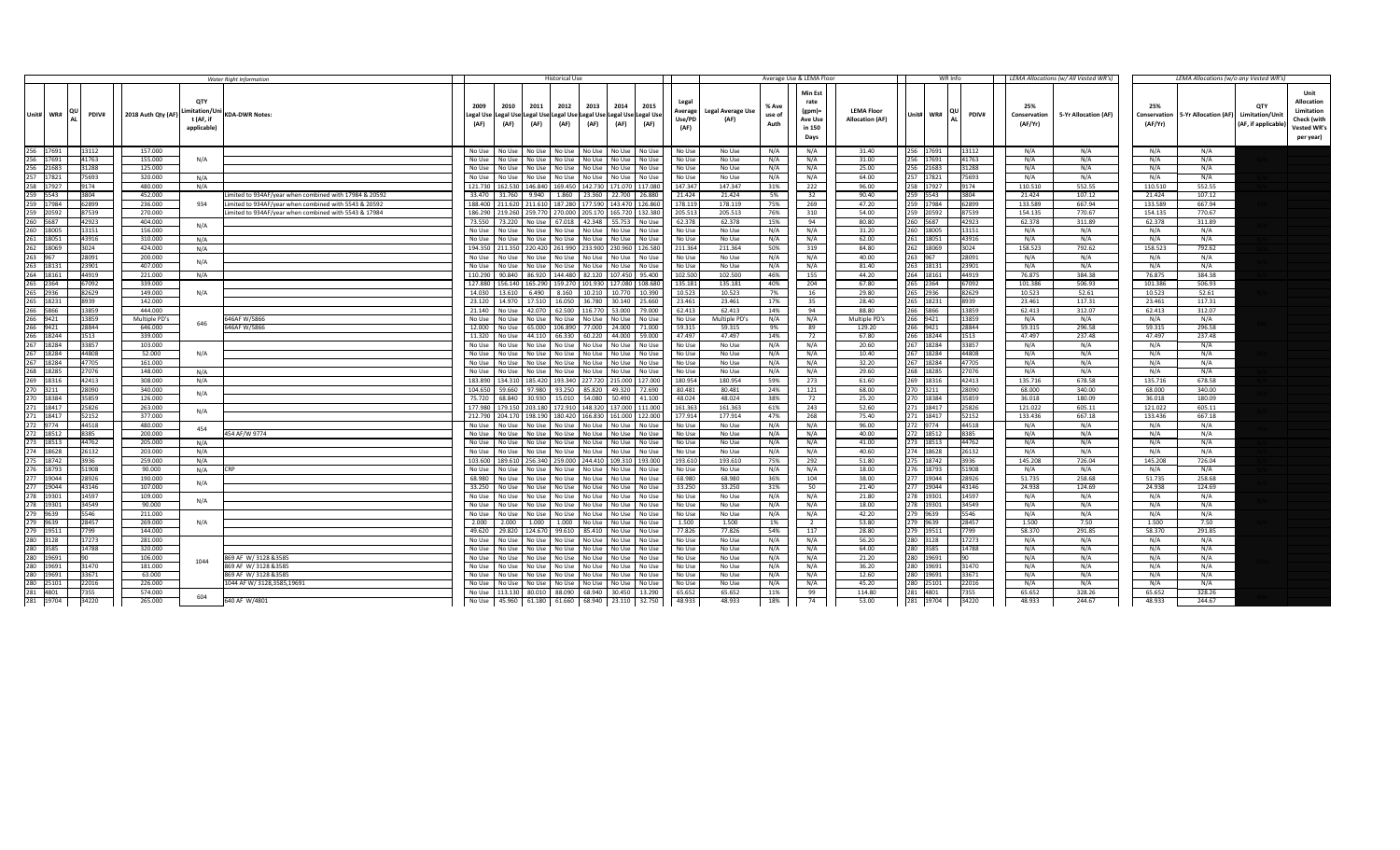|                        | <b>Water Right Information</b> |                          |                                                 | <b>Historical Use</b>           |                                                                                                                              |                              |      |                       | Average Use & LEMA Floor                           |  |                                  |                         |                                                              |                                             | WR Info                |                | LEMA Allocations (w/ All Vested WR's) | LEMA Allocations (w/o any Vested WR's) |                   |                                   |                                              |                                                                            |
|------------------------|--------------------------------|--------------------------|-------------------------------------------------|---------------------------------|------------------------------------------------------------------------------------------------------------------------------|------------------------------|------|-----------------------|----------------------------------------------------|--|----------------------------------|-------------------------|--------------------------------------------------------------|---------------------------------------------|------------------------|----------------|---------------------------------------|----------------------------------------|-------------------|-----------------------------------|----------------------------------------------|----------------------------------------------------------------------------|
| Unit# WR#              | <b>PDIV#</b>                   | 2018 Auth Qty (AF)       | OTY<br>mitation/Uni<br>t (AF, if<br>applicable) | <b>KDA-DWR Notes:</b>           | 2009<br>2010<br>Legal Use Legal Use Legal Use Legal Use Legal Use Legal Use Legal Use<br>(AF)<br>(AF)                        | 2011<br>2012<br>(AF)<br>(AF) | 2013 | 2014<br>$(AF)$ $(AF)$ | Legal<br>2015<br>Average<br>Use/PD<br>(AF)<br>(AF) |  | <b>Legal Average Use</b><br>(AF) | % Ave<br>use of<br>Auth | Min Est<br>rate<br>(gpm)<br><b>Ave Use</b><br>in 150<br>Days | <b>LEMA Floor</b><br><b>Allocation (AF)</b> | Unit# WR#              | <b>PDIV#</b>   | 25%<br>Conservation<br>(AF/Yr)        | 5-Yr Allocation (AF)                   | 25%<br>(AF/Yr)    | Conservation 5-Yr Allocation (AF) | QTY<br>Limitation/Unit<br>(AF, if applicable | Unit<br>Allocation<br>Limitation<br>Check (with<br>ested WR's<br>per year) |
| 282 2830<br>282 2830   | 12105<br>23092                 | Multiple PD's<br>619.000 |                                                 |                                 | No Use   No Use   No Use   No Use   No Use   No Use   No Use<br>28.090 254.790 268.310 257.480 90.600 93.400 98.120          |                              |      |                       | No Use<br>177.256                                  |  | Multiple PD's<br>242.602         | N/A<br>39%              | N/A<br>366                                                   | Multiple PD's<br>123.80                     | 282 2830<br>282 2830   | 12105<br>23092 | N/A<br>181.952                        | N/A<br>909.76                          | N/A<br>181.952    | N/A<br>909.76                     |                                              |                                                                            |
| 282 2830               | 29836                          | Multiple PD's            |                                                 |                                 | 79.560 115.640 75.340 58.370 46.930                                                                                          |                              |      | 16.240 No Use         | 65.347                                             |  | Multiple PD's                    | N/A                     | N/A                                                          | Multiple PD's                               | 282 2830               | 29836          | N/A                                   | N/A                                    | N/A               | N/A                               |                                              |                                                                            |
| 282 9454               | 12105                          | 960,000                  | 960                                             | 960AF W/2830                    | No Use No Use No Use No Use No Use No Use No Use                                                                             |                              |      |                       | No Use                                             |  | No Use                           | N/A                     | N/A                                                          | 192.00                                      | 282 9454               | 12105          | N/A                                   | N/A                                    | N/A               | N/A                               |                                              |                                                                            |
| 282 9454               | 23092                          | Multiple PD's            |                                                 | 960AF W/ 2830                   | No Use   No Use   No Use   No Use   No Use   No Use   No Use                                                                 |                              |      |                       | No Use                                             |  | Multiple PD's                    | N/A                     | N/A                                                          | Multiple PD's                               | 282 9454               | 23092          | N/A                                   | N/A                                    | N/A               | N/A                               |                                              |                                                                            |
| 282 9454               | 29836                          | Multiple PD's            |                                                 | 60AF W/ 2830                    | No Use No Use No Use No Use No Use No Use No Use                                                                             |                              |      |                       | No Use                                             |  | Multiple PD's                    | N/A                     | N/A                                                          | Multiple PD's                               | 282 9454               | 29836          | N/A                                   | N/A                                    | N/A               | N/A                               |                                              |                                                                            |
| 282 19707              | 19443                          | 167,000                  |                                                 | 060AF W/2830, 9454              | No Use 80.870 71.370 69.360 44.370 29.370 35.150                                                                             |                              |      |                       | 55.082                                             |  | 55.082                           | 33%                     | 83                                                           | 33.40                                       | 282 19707              | 19443          | 41.311                                | 206.56                                 | 41.311            | 206.56                            |                                              |                                                                            |
| 283 7346               | 7694                           | 1134.000                 |                                                 |                                 | No Use No Use No Use No Use No Use No Use No Use                                                                             |                              |      |                       | No Use                                             |  | No Use                           | N/A                     | N/A                                                          | 226.80                                      | 283 7346               | 7694           | N/A                                   | N/A                                    | N/A               | $N/\Delta$                        |                                              |                                                                            |
| 283 7346               | 34528                          | Multiple PD's            |                                                 |                                 | No Use   No Use   No Use   No Use   No Use   No Use   No Use                                                                 |                              |      |                       | No Use                                             |  | Multiple PD's                    | N/A                     | N/A                                                          | Multiple PD's                               | 283 7346               | 34528          | N/A                                   | N/A                                    | N/A               | N/A                               |                                              |                                                                            |
| 283 7346               | 50285                          | Multiple PD's            | 1400                                            |                                 | No Use   No Use   No Use   No Use   No Use   No Use   No Use                                                                 |                              |      |                       | No Use                                             |  | Multiple PD's                    | N/A                     | N/A                                                          | Multiple PD's                               | 283 7346               | 50285          | N/A                                   | N/A                                    | N/A               | N/A                               |                                              |                                                                            |
| 283 19869              | 1222                           | 249.000                  |                                                 | 1400 AF W/ 7346                 | No Use 57.064 61.134 249.000 14.103 42.360 27.593                                                                            |                              |      |                       | 75.209                                             |  | 75.209                           | 30%                     | 113                                                          | 49.80                                       | 283 19869              | 1222           | 56.407                                | 282.03                                 | 56,407            | 282.03                            |                                              |                                                                            |
| 283 19869              | 14300<br>45687                 | 247.000<br>134,000       |                                                 | 1400 AF W/7346                  | 100.540 130.370 139.480 74.546 90.483 152.320 49.811                                                                         |                              |      |                       | 105.364<br>55,000                                  |  | 105.364                          | 43%                     | 159                                                          | 49.40<br>26.80                              | 283 19869              | 14300<br>45687 | 79.023                                | 395.12<br>206.25                       | 79.023            | 395.12                            |                                              |                                                                            |
| 284 20046<br>285 5686  | 28078                          | 412.000                  | N/A                                             |                                 | 55.000 No Use 55.000 No Use No Use 55.000 No Use<br>133.720 134.400 153.630 57.570 149.570 161.220 128.890                   |                              |      |                       | 131.286                                            |  | 55,000<br>131.286                | 41%<br>32%              | 83<br>198                                                    | 82.40                                       | 284 20046<br>285 5686  | 28078          | 41.250<br>98.464                      | 492.32                                 | 41.250<br>98.464  | 206.25<br>492.32                  |                                              |                                                                            |
| 285 20071              | 32661                          | 372.000                  |                                                 | 304 Af w/5686                   | 155.470   154.410   171.770   133.800   171.400   161.300   154.670                                                          |                              |      |                       | 157.546                                            |  | 157.546                          | 42%                     | 238                                                          | 74.40                                       | 285 20071              | 32661          | 118.159                               | 590.80                                 | 118.159           | 590.80                            |                                              |                                                                            |
| 285 20071              | 49466                          | 102.000                  | 804                                             | 804 AF w/5686                   | 20.500 6.110 34.250 24.000 34.000 43.000 27.000                                                                              |                              |      |                       | 26.980                                             |  | 26.980                           | 26%                     | 41                                                           | 20.40                                       | 285 20071              | 49466          | 20.400                                | 102.00                                 | 20.400            | 102.00                            |                                              |                                                                            |
| 285<br>20630           | 38902                          | 113.000                  |                                                 | 804 AF w/ 5686 & 20071          | 18.830 18.240 20.590 16.240 26.500 32.540 15.360                                                                             |                              |      |                       | 21.186                                             |  | 21.186                           | 19%                     | 32                                                           | 22.60                                       | 285 20630              | 38902          | 21.186                                | 105.93                                 | 21.186            | 105.93                            |                                              |                                                                            |
| 286 808                | 14639                          | 640,000                  |                                                 |                                 | 48.140   195.250   71.540   32.550   88.000   48.830   137.000                                                               |                              |      |                       | 88.759                                             |  | 88.759                           | 14%                     | 134                                                          | 128.00                                      | 286 808                | 14639          | 88.759                                | 443.79                                 | 88.759            | 443.79                            |                                              |                                                                            |
| 286 20166              | 11022                          | 320,000                  | 640                                             | 640AF W/808                     | 48.140   195.250   71.540   24.420   124.230   87.830   95.270                                                               |                              |      |                       | 92.383                                             |  | 92.383                           | 29%                     | 139                                                          | 64.00                                       | 286 20166              | 11022          | 69.287                                | 346.44                                 | 69.287            | 346.44                            |                                              |                                                                            |
| 287 20167              | 17549                          | 320,000                  | N/A                                             |                                 | 186.800 147.830 184.630 171.820 151.270 152.260 80.860                                                                       |                              |      |                       | 153.639                                            |  | 153.639                          | 48%                     | 232                                                          | 64.00                                       | 287 20167              | 17549          | 115.229                               | 576.14                                 | 115.229           | 576.14                            |                                              |                                                                            |
| 288 352                | 3902                           | 640.000                  | 640                                             |                                 | 74.050   136.630   295.040   293.940   228.530   126.210   116.100                                                           |                              |      |                       | 181.500                                            |  | 181.500                          | 28%                     | 274                                                          | 128.00                                      | 288 352                | 3902           | 136.125                               | 680.63                                 | 136.125           | 680.63                            |                                              |                                                                            |
| 288 20289              | 40343                          | 256,000                  |                                                 | 40AF w/352                      | 74.050 136.630 256.000 256.000 158.540 121.730 106.600                                                                       |                              |      |                       | 158.507                                            |  | 158 507                          | 62%                     | 239                                                          | 51.20                                       | 288 20289              | 40343          | 118.880                               | 594.40                                 | 118,880           | 594 40                            |                                              |                                                                            |
| 289 3725               | 34289                          | 640,000                  |                                                 |                                 | 164.670   192.290   243.910   215.740   160.590   129.190   163.620                                                          |                              |      |                       | 181.430                                            |  | 181.430                          | 28%                     | 274                                                          | 128.00                                      | 289 3725               | 34289          | 136.073                               | 680.36                                 | 136.073           | 680.36                            |                                              |                                                                            |
| 289 8758               | 34289<br>78588                 | 268,000<br>367.000       | 908                                             | 08AF/YR COM/W #3725 & 8758      | No Use No Use No Use No Use No Use No Use No Use                                                                             |                              |      |                       | No Use                                             |  | No Use<br>150.194                | N/A                     | N/A                                                          | 53.60<br>73.40                              | 289 8758               | 34289<br>78588 | N/A                                   | N/A<br>563.23                          | N/A<br>112.646    | N/A<br>563.23                     |                                              |                                                                            |
| 289 20356<br>290 20425 | 324                            | 132,000                  | N/A                                             |                                 | 79.880 58.050 134.670 254.490 186.730 116.210 221.330<br>104.820 119.450 132.000 101.600 49.370 106.060 44.370               |                              |      |                       | 150.194<br>93.953                                  |  | 93.953                           | 41%<br>71%              | 227<br>142                                                   | 26.40                                       | 289 20356<br>290 20425 | 324            | 112.646<br>70.465                     | 352.32                                 | 70.465            | 352.32                            |                                              |                                                                            |
| 20642                  | 28305                          | 320,000                  | N/A                                             |                                 | 66.360 123.010 136.200 190.740 137.000 137.000 107.000                                                                       |                              |      |                       | 128.187                                            |  | 128.187                          | 40%                     | 193                                                          | 64.00                                       | 291 20642              | 28305          | 96,140                                | 480.70                                 | 96.140            | 480.70                            |                                              |                                                                            |
| 292 2692               | 46405                          | 540.000                  |                                                 |                                 | No Use   No Use   No Use   No Use   No Use   No Use   No Use                                                                 |                              |      |                       | No Use                                             |  | No Use                           | N/A                     | N/A                                                          | 108.00                                      | 292 2692               | 46405          | N/A                                   | N/A                                    | N/A               | N/A                               |                                              |                                                                            |
| 292 20651              | 17558                          | 146,000                  | 540                                             | 540 AF w/ 2692                  | No Use   No Use   No Use   No Use   No Use   No Use   No Use                                                                 |                              |      |                       | No Use                                             |  | No Use                           | N/A                     | N/A                                                          | 29.20                                       | 292 20651              | 17558          | N/A                                   | N/A                                    | N/A               | N/A                               |                                              |                                                                            |
| 293 3782               | 24353                          | 350.000                  |                                                 |                                 | No Use No Use No Use No Use No Use No Use No Use                                                                             |                              |      |                       | No Use                                             |  | No Use                           | N/A                     | N/A                                                          | 70.00                                       | 293 3782               | 24353          | N/A                                   | N/A                                    | N/A               | N/A                               |                                              |                                                                            |
| 293 4550               | 28500                          | 160.000                  | 350                                             | 50AF w/3782                     | 160.000 No Use No Use No Use No Use No Use No Use                                                                            |                              |      |                       | 160.000                                            |  | 160,000                          | 100%                    | 241                                                          | 32.00                                       | 293 4550               | 28500          | 120,000                               | 600.00                                 | 120.000           | 600.00                            |                                              |                                                                            |
| 293 20714              | 16431                          | 300.000                  |                                                 | 350AF w/3782 & 4550             | 101.150 No Use No Use No Use No Use No Use No Use                                                                            |                              |      |                       | 101.150                                            |  | 101.150                          | 34%                     | 153                                                          | 60.00                                       | 293 20714              | 16431          | 75.863                                | 379.31                                 | 75.863            | 379.31                            |                                              |                                                                            |
| 293 24310              | 48000                          | 168,000                  |                                                 |                                 | 83.140   No Use   No Use   No Use   No Use   No Use   No Use                                                                 |                              |      |                       | 83.140                                             |  | 83.140                           | 49%                     | 125                                                          | 33.60                                       | 293 24310              | 48000          | 62.355                                | 311.78                                 | 62.355            | 311.78                            |                                              |                                                                            |
| 294 5386<br>294 20752  | 41154<br>40625                 | 488.000<br>265,000       | N/A                                             |                                 | 358.040   121.960   130.200   189.050   165.390   121.330   186.98<br>39.490 38.820 54.090 59.310 49.610 46.480 61.840       |                              |      |                       | 181.850<br>49,949                                  |  | 181.850<br>49.949                | 37%<br>19%              | 274<br>75                                                    | 97.60<br>53.00                              | 294 5386<br>294 20752  | 41154<br>40625 | 136.388<br>49.949                     | 681.94<br>249.74                       | 136.388<br>49.949 | 681.94<br>249.74                  |                                              |                                                                            |
| 295 21010              | 16364                          | 290,000                  | N/A                                             |                                 | 55.800 47.180 46.200 65.200 72.490 66.680 23.320                                                                             |                              |      |                       | 53.839                                             |  | 53.839                           | 19%                     | 81                                                           | 58.00                                       | 295 21010              | 16364          | 53.839                                | 269.19                                 | 53.839            | 269.19                            |                                              |                                                                            |
| 8833                   | 17209                          | 323.000                  |                                                 |                                 | No Use No Use No Use 56.380 31.140 23.500 86.350                                                                             |                              |      |                       | 49.343                                             |  | 49.343                           | 15%                     | 74                                                           | 64.60                                       | 296 8833               | 17209          | 49.343                                | 246.71                                 | 49.343            | 246.71                            |                                              |                                                                            |
| 296 8833               | 19632                          | 232.000                  |                                                 |                                 | No Use   No Use   No Use   No Use   No Use   No Use   No Use                                                                 |                              |      |                       | No Use                                             |  | No Use                           | N/A                     | N/A                                                          | 46.40                                       | 296 8833               | 19632          | N/A                                   | N/A                                    | N/A               | N/A                               |                                              |                                                                            |
| 296<br>8833            | 40164                          | 175.000                  |                                                 |                                 | 462.000 160.470 208.480 32.600 22.340 17.900 18.620                                                                          |                              |      |                       | 131.773                                            |  | 131.773                          | 75%                     | 199                                                          | 35.00                                       | 296 8833               | 40164          | 98.830                                | 494.15                                 | 98.830            | 494.15                            |                                              |                                                                            |
| 8833                   | 50074                          | 232.000                  |                                                 |                                 | No Use No Use No Use 108.220 90.360                                                                                          |                              |      | 59.360                | 75.500<br>83.360                                   |  | 83.360                           | 36%                     | 126                                                          | 46.40                                       | 296 8833               | 50074          | 62.520                                | 312.60                                 | 62.520            | 312.60                            |                                              |                                                                            |
| 296 21297              | 19632                          | 3.000                    | 992                                             | 92 AF w/8833                    | No Use   No Use   No Use   No Use   No Use   No Use   No Use                                                                 |                              |      |                       | No Use                                             |  | No Use                           | N/A                     | N/A                                                          | 0.60                                        | 296 21297              | 19632          | N/A                                   | N/A                                    | N/A               | N/A                               |                                              |                                                                            |
| 296 21297              | 31366                          | 108,000                  |                                                 | 992 AF w/8833                   | No Use   No Use   No Use   16.710   2.610   No Use   No Use                                                                  |                              |      |                       | 9.660                                              |  | 9.660                            | 9%                      | 15                                                           | 21.60                                       | 296 21297              | 31366          | 9.660                                 | 48.30                                  | 9.660             | 48.30                             |                                              |                                                                            |
| 296 21297              | 33615                          | 73,000                   |                                                 | 992 AF w/8833                   | No Use   No Use   No Use   73.000   51.870   35.370   43.420                                                                 |                              |      |                       | 50.915                                             |  | 50.915                           | 70%                     | 77                                                           | 14.60                                       | 296 21297              | 33615          | 38.186                                | 190.93                                 | 38.186            | 190.93                            |                                              |                                                                            |
| 296 21297<br>296 21297 | 40164<br>50074                 | 287.000<br>56,000        |                                                 | 992 AF w/ 8833<br>992 AF w/8833 | No Use   No Use   No Use   No Use   No Use   No Use   No Use<br>No Use   No Use   No Use   No Use   No Use   No Use   No Use |                              |      |                       | No Use<br>No Use                                   |  | No Use<br>No Use                 | N/A<br>N/A              | N/A<br>N/A                                                   | 57.40<br>11.20                              | 296 21297<br>296 21297 | 40164<br>50074 | N/A<br>N/A                            | N/A<br>N/A                             | N/A<br>N/A        | N/A<br>N/A                        |                                              |                                                                            |
| 296 22684              | 31720                          | 235.000                  |                                                 | 992 AF w/21297                  | No Use No Use No Use 41,000 54,870 24,200 34,270                                                                             |                              |      |                       | 38.585                                             |  | 38.585                           | 16%                     | 58                                                           | 47.00                                       | 296 22684              | 31720          | 38.585                                | 192.93                                 | 38.585            | 192.93                            |                                              |                                                                            |
| 297 9637               | 47364                          | 260,000                  |                                                 |                                 | 87.190 112.790 118.930 139.250 78.100 90.200 49.500                                                                          |                              |      |                       | 96.566                                             |  | 96.566                           | 37%                     | 146                                                          | 52.00                                       | 297 9637               | 47364          | 72.424                                | 362.12                                 | 72.424            | 362.12                            |                                              |                                                                            |
| 297 21545              | 36766                          | 270.000                  | N/A                                             |                                 | 87.740 70.170 78.630 103.810 84.770 110.700 42.000                                                                           |                              |      |                       | 82.546                                             |  | 82.546                           | 31%                     | 125                                                          | 54.00                                       | 297 21545              | 36766          | 61.909                                | 309.55                                 | 61.909            | 309.55                            |                                              |                                                                            |
| 298 7959               | 44672                          | 1026.000                 | 1026                                            |                                 | 109.380 148.490 198.420 262.950 237.580 305.310 200.800                                                                      |                              |      |                       | 208.99                                             |  | 208.990                          | 20%                     | 315                                                          | 205.20                                      | 298 7959               | 44672          | 205.200                               | 1026.00                                | 205.200           | 1026.00                           |                                              |                                                                            |
| 298 22279              | 37735                          | 330.000                  |                                                 | 026AF w/7958                    | 133.310   180.670   242.500   243.400   189.810   330.000   330.000                                                          |                              |      |                       | 235.670                                            |  | 235.670                          | 71%                     | 356                                                          | 66.00                                       | 298 22279              | 37735          | 176.753                               | 883.76                                 | 176.753           | 883.76                            |                                              |                                                                            |
| 299 4958               | 22333                          | 800,000                  | N/A                                             |                                 | 37.940   17.160   11.620   No Use   No Use   No Use   No Use                                                                 |                              |      |                       | 22.240                                             |  | 22,240                           | 3%                      | 34                                                           | 160.00                                      | 299 4958               | 22333          | 22.240                                | 111.20                                 | 22.240            | 111.20                            |                                              |                                                                            |
| 299 22280              | 5687                           | 309,000                  |                                                 |                                 | 89.000 85.000 110.000 84.000 106.000 117.000 49.000                                                                          |                              |      |                       | 91.429                                             |  | 91.429                           | 30%                     | 138                                                          | 61.80                                       | 299 22280              | 5687           | 68.571                                | 342.86                                 | 68.571            | 342.86                            |                                              |                                                                            |
| 300 22622              | 37537                          | 384.000                  | 320                                             |                                 | 147.000 130.650 52.250 82.440 47.590 No Use 66.260                                                                           |                              |      |                       | 87.698                                             |  | 87.698                           | 23%                     | 132                                                          | 76.80                                       | 300 22622              | 37537          | 76.800                                | 384.00                                 | 76.800            | 384.00                            |                                              |                                                                            |
| 300 26246<br>301 22677 | 38260<br>4742                  | 320.000<br>320.000       |                                                 | 320AF w 22622                   | 207.540 197.480 167.160 85.000 54.000 63.000 16.000<br>181.430 119.620 133.980 197.010 147.990 160.470 131.160               |                              |      |                       | 112.883<br>153.094                                 |  | 112.883<br>153.094               | 35%<br>48%              | 170<br>231                                                   | 64.00<br>64.00                              | 300 26246<br>301 22677 | 38260<br>4742  | 84.662<br>114.821                     | 423.31<br>574.10                       | 84.662<br>114.821 | 423.31<br>574.10                  |                                              |                                                                            |
| 301 22678              | 22750                          | 215,000                  | N/A                                             |                                 | 105.060 79.790 86.370 90.310 67.970 78.170 63.780                                                                            |                              |      |                       | 81.636                                             |  | 81.636                           | 38%                     | 123                                                          | 43.00                                       | 301 22678              | 22750          | 61.227                                | 306.13                                 | 61.227            | 306.13                            |                                              |                                                                            |
| 302 22743              | 38755                          | 400.000                  | N/A                                             |                                 | No Use No Use No Use No Use No Use No Use No Use                                                                             |                              |      |                       | No Use                                             |  | No Use                           | N/A                     | N/A                                                          | 80.00                                       | 302 22743              | 38755          | N/A                                   | N/A                                    | N/A               | N/A                               |                                              |                                                                            |
| 303 22789              | 8570                           | 520.000                  | N/A                                             |                                 | 183.411   198.270   163.800   248.950   308.020   225.000   156.000                                                          |                              |      |                       | 211.922                                            |  | 211.922                          | 41%                     | 320                                                          | 104.00                                      | 303 22789              | 8570           | 158.941                               | 794.71                                 | 158.941           | 794.71                            |                                              |                                                                            |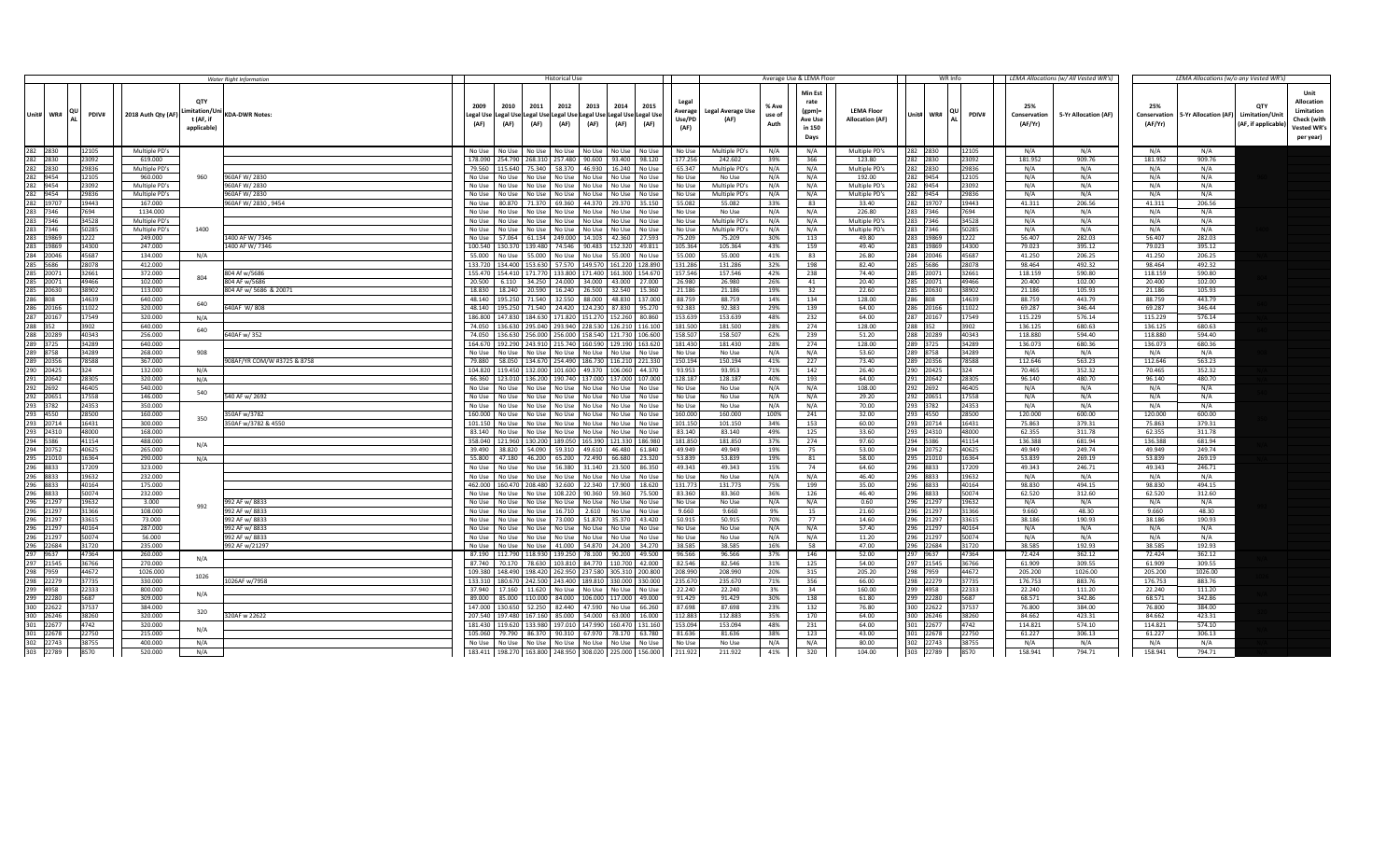|                        | <b>Water Right Information</b> |                |                          |                                                |                                                                                 | <b>Historical Use</b> |              |              |                                                                                                                              |                   |                                |              | Average Use & LEMA Floor           |                                  |                         |                                                           |                                             |                        | WR Info        |                                | LEMA Allocations (w/ All Vested WR's) | LEMA Allocations (w/o any Vested WR's) |                      |                                                                                                                              |  |  |
|------------------------|--------------------------------|----------------|--------------------------|------------------------------------------------|---------------------------------------------------------------------------------|-----------------------|--------------|--------------|------------------------------------------------------------------------------------------------------------------------------|-------------------|--------------------------------|--------------|------------------------------------|----------------------------------|-------------------------|-----------------------------------------------------------|---------------------------------------------|------------------------|----------------|--------------------------------|---------------------------------------|----------------------------------------|----------------------|------------------------------------------------------------------------------------------------------------------------------|--|--|
| Unit# WR#              |                                | PDIV#          | 2018 Auth Qty (AF)       | OTY<br>mitation/Un<br>t (AF. if<br>applicable) | <b>KDA-DWR Notes:</b>                                                           | 2009<br>(AF)          | 2010<br>(AF) | 2011<br>(AF) | 2012<br>Legal Use Legal Use Legal Use Legal Use Legal Use Legal Use Legal Use                                                | 2013<br>(AF) (AF) | 2014<br>(AF)                   | 2015<br>(AF) | Legal<br>Average<br>Use/PD<br>(AF) | <b>Legal Average Use</b><br>(AF) | % Ave<br>use of<br>Auth | Min Est<br>rate<br>$(gpm)$ =<br>Ave Use<br>in 150<br>Days | <b>LEMA Floor</b><br><b>Allocation (AF)</b> | Unit# WR#              | PDIV#          | 25%<br>Conservation<br>(AF/Yr) | 5-Yr Allocation (AF)                  | 25%<br>Conservation<br>(AF/Yr)         | 5-Yr Allocation (AF) | Unit<br>Allocation<br>OTY<br>Limitation<br>Limitation/Unit<br>Check (with<br>(AF, if applicable)<br>Vested WR's<br>per year) |  |  |
| 304 22951              |                                | 27055          | 301.000                  | 960                                            | 960AF w/ 9800                                                                   |                       |              |              | 85.820   94.630   69.750   59.770   No Use   No Use   No Use                                                                 |                   |                                |              | 77.493                             | 77.493                           | 26%                     | 117                                                       | 60.20                                       | 04 22951               | 27055          | 60.200                         | 301.00                                | 60.200                                 | 301.00               |                                                                                                                              |  |  |
| 305 23107<br>306 23326 |                                | 25119<br>36877 | 47.000<br>320,000        | N/A                                            |                                                                                 |                       |              |              | No Use   No Use   No Use   No Use   No Use   No Use   No Use<br>36.190 200.740 100.350 186.970 54.000 128.000 No Use         |                   |                                |              | No Use<br>117.708                  | No Use<br>117,708                | N/A<br>37%              | N/A<br>178                                                | 9.40<br>64.00                               | 305 23107<br>306 23326 | 25119<br>36877 | N/A<br>88.281                  | N/A<br>441.41                         | N/A<br>88.281                          | N/A<br>441.41        |                                                                                                                              |  |  |
| 307 23377              |                                | 33538          | 88.000                   | N/A<br>N/A                                     |                                                                                 |                       |              |              | 19.210   36.100   53.790   50.650   19.970   No Use   0.630                                                                  |                   |                                |              | 30.058                             | 30.058                           | 34%                     | 45                                                        | 17.60                                       | 307 23377              | 33538          | 22.544                         | 112.72                                | 22.544                                 | 112.72               |                                                                                                                              |  |  |
| 308 9608               |                                | 8124           | 572.000                  |                                                |                                                                                 |                       |              |              | 98.360 80.500 68.780 116.220 93.700                                                                                          |                   | 91.190 70.140                  |              | 88.413                             | 88.413                           | 15%                     | 133                                                       | 114.40                                      | 308 9608               | 8124           | 88.413                         | 442.06                                | 88.413                                 | 442.06               |                                                                                                                              |  |  |
| 308 23385              |                                | 17803          | 119,000                  | 572                                            | 572 AF w/ 9608                                                                  |                       |              |              | 35.800 30.210 25.970 37.790 24.540 28.400 21.260                                                                             |                   |                                |              | 29.139                             | 29.139                           | 24%                     | 44                                                        | 23.80                                       | 08 23385               | 17803          | 23,800                         | 119.00                                | 23,800                                 | 119.00               |                                                                                                                              |  |  |
| 309 321                |                                | 60396          | 762.000                  |                                                |                                                                                 |                       |              |              | 37.990 69.860 78.400 68.930 42.060 57.810 47.760                                                                             |                   |                                |              | 57.544                             | 57.544                           | 8%                      | 87                                                        | 152.40                                      | 309 321                | 60396          | 57.544                         | 287.72                                | 57.544                                 | 287.72               |                                                                                                                              |  |  |
| 309 9267               |                                | 80064          | 290.000                  | 762                                            | im 762AF w/321                                                                  | 2.320                 |              |              | 3.310 1.710 31.200 46.370                                                                                                    |                   | 39.750 23.150                  |              | 21.116                             | 21.116                           | 7%                      | 32                                                        | 58.00                                       | 9 9267                 | 80064          | 21.116                         | 105.58                                | 21.116                                 | 105.58               |                                                                                                                              |  |  |
| 309 23564              |                                | 70071          | 177.000                  |                                                | 762 AF w/ 321 & 9267                                                            |                       |              |              | 79.070 177.000 95.660 91.650 95.070                                                                                          |                   | 73.890                         | 77.340       | 98.526                             | 98.526                           | 56%                     | 149                                                       | 35.40                                       | 09 23564               | 70071          | 73.894                         | 369.47                                | 73.894                                 | 369.47               |                                                                                                                              |  |  |
| 309 25282              |                                | 46174          | 194.000                  |                                                | 762 AF w/ 321, 9267 & 23564                                                     |                       |              |              | 59.300 66.790 74.400 75.900 87.390 85.420 62.090                                                                             |                   |                                |              | 73.041                             | 73.041                           | 38%                     | 110                                                       | 38.80                                       | 09 25282               | 46174          | 54.781                         | 273.91                                | 54.781                                 | 273.91               |                                                                                                                              |  |  |
| 310 23897              |                                | 23021          | 262.000                  | N/A                                            |                                                                                 |                       |              |              | No Use No Use No Use No Use No Use No Use No Use                                                                             |                   |                                |              | No Use                             | No Use                           | N/A                     | N/A                                                       | 52.40                                       | 310 23897              | 23021          | N/A                            | N/A                                   | N/A                                    | N/A                  |                                                                                                                              |  |  |
| 311 23898<br>312 23973 |                                | 50816<br>27024 | 230.000<br>442,000       | N/A<br>N/A                                     |                                                                                 |                       |              |              | No Use   No Use   No Use   No Use   No Use   No Use<br>45,000 No Use No Use No Use No Use No Use No Use                      |                   |                                |              | No Use<br>45,000                   | No Use<br>45,000                 | N/A<br>10%              | N/A<br>68                                                 | 46.00<br>88.40                              | 311 23898<br>312 23973 | 50816<br>27024 | N/A<br>45.000                  | N/A<br>225.00                         | N/A<br>45,000                          | N/A<br>225.00        |                                                                                                                              |  |  |
| 313 1229               |                                | 36212          | 240.000                  |                                                |                                                                                 |                       |              |              | 58.400   152.460   171.900   135.400   124.790   128.420   122.910                                                           |                   |                                |              | 27.754                             | 127.754                          | 53%                     | 193                                                       | 48.00                                       | 13 1229                | 36212          | 95.816                         | 479.08                                | 95.816                                 | 479.08               |                                                                                                                              |  |  |
| 313 6286               |                                | 36212          | 600.000                  | 640                                            | 600 AF w/ 1229                                                                  |                       |              |              | No Use No Use No Use No Use No Use No Use No Use                                                                             |                   |                                |              | No Use                             | No Use                           | N/A                     | N/A                                                       | 120.00                                      | 313 6286               | 36212          | N/A                            | N/A                                   | N/A                                    | N/A                  |                                                                                                                              |  |  |
| 313 24029              |                                | 34060          | 196.000                  |                                                | 640Af w 1229 & 6285                                                             |                       |              |              | 19.990 53.030 82.230 98.840 90.540 82.570 75.590                                                                             |                   |                                |              | 71.827                             | 71.827                           | 37%                     | 108                                                       | 39.20                                       | 313 24029              | 34060          | 53.870                         | 269.35                                | 53.870                                 | 269.35               |                                                                                                                              |  |  |
| 314 1337               |                                | 54780          | 640,000                  |                                                |                                                                                 |                       |              |              | 1.900 No Use No Use No Use No Use No Use No Use                                                                              |                   |                                |              | 1.900                              | 1.900                            | 0%                      | $\overline{3}$                                            | 128.00                                      | 314 1337               | 54780          | 1.900                          | 9.50                                  | 1.900                                  | 9.50                 |                                                                                                                              |  |  |
| 314 5733               |                                | 54780          | 160.000                  | N/A                                            |                                                                                 |                       |              |              | No Use No Use No Use No Use No Use No Use No Use                                                                             |                   |                                |              | No Use                             | No Use                           | N/A                     | N/A                                                       | 32.00                                       | 314 5733               | 54780          | N/A                            | N/A                                   | N/A                                    | N/A                  |                                                                                                                              |  |  |
| 314 9809               |                                | 20916          | 533.000                  |                                                | 880AF w/ 1337 & 5733                                                            |                       |              |              | 73.890   100.350   105.500   148.180   132.750   68.820   55.460                                                             |                   |                                |              | 97.850                             | 97.850                           | 18%                     | 148                                                       | 106.60                                      | 314 9809               | 20916          | 97.850                         | 489.25                                | 97.850                                 | 489.25               |                                                                                                                              |  |  |
| 314 24157              |                                | 17440          | 423,000                  |                                                | 916 Af w/ 1337, 5733 & 24157                                                    |                       |              |              | 107.430   142.900   151.720   217.400   193.320   145.920   104.250                                                          |                   |                                |              | 151.849                            | 151.849                          | 36%                     | 229                                                       | 84.60                                       | 314 24157              | 17440          | 113.886                        | 569.43                                | 113,886                                | 569.43               |                                                                                                                              |  |  |
| 315 24158<br>316 24311 |                                | 36291          | 167,600                  | $N/\Delta$                                     |                                                                                 |                       |              |              | 48.900 No Use 36.700 90.120 43.120 70.370 66.400                                                                             |                   |                                |              | 59.268                             | 59.268                           | 35%<br>N/A              | 89<br>N/A                                                 | 33.52                                       | 315 24158              | 36291          | 44.451                         | 222.26                                | 44.451                                 | 222.26               |                                                                                                                              |  |  |
| 316 24311              |                                | 91<br>47332    | 248.000<br>235.000       | 456                                            | 456 Af w Multi year<br>456 Af w Multi year                                      |                       |              |              | No Use   No Use   No Use   No Use   No Use   No Use   No Use<br>No Use   No Use   No Use   No Use   No Use   No Use   No Use |                   |                                |              | No Use<br>No Use                   | No Use<br>No Use                 | N/A                     | N/A                                                       | 49.60<br>47.00                              | 16 24311<br>316 24311  | 91<br>47332    | N/A<br>N/A                     | N/A<br>N/A                            | N/A<br>N/A                             | N/A<br>N/A           |                                                                                                                              |  |  |
| 317 871                |                                | 23225          | 185.000                  |                                                | WRCP                                                                            |                       |              |              | No Use No Use No Use No Use No Use No Use No Use                                                                             |                   |                                |              | No Use                             | No Use                           | N/A                     | N/A                                                       | 37.00                                       | 17 871                 | 23225          | N/A                            | N/A                                   | N/A                                    | N/A                  |                                                                                                                              |  |  |
| 317 24767              |                                | 30431          | 135.000                  | N/A                                            | <b>WRCP</b>                                                                     |                       |              |              | No Use No Use No Use No Use No Use No Use No Use                                                                             |                   |                                |              | No Use                             | No Use                           | N/A                     | N/A                                                       | 27.00                                       | 317 24767              | 30431          | N/A                            | N/A                                   | N/A                                    | N/A                  |                                                                                                                              |  |  |
| 318 8904               |                                | 20517          | 88.000                   |                                                | <b>WRCP</b>                                                                     |                       |              |              | No Use   No Use   No Use   No Use   No Use   No Use                                                                          |                   |                                |              | No Use                             | No Use                           | N/A                     | N/A                                                       | 17.60                                       | 318 8904               | 20517          | N/A                            | N/A                                   | N/A                                    | N/A                  |                                                                                                                              |  |  |
| 318 8904               |                                | 54979          | 107.000                  | N/A                                            | <b>WRCP</b>                                                                     |                       |              |              | No Use   No Use   No Use   No Use   No Use   No Use   No Use                                                                 |                   |                                |              | No Use                             | No Use                           | N/A                     | N/A                                                       | 21.40                                       | 318 8904               | 54979          | N/A                            | N/A                                   | N/A                                    | N/A                  |                                                                                                                              |  |  |
| 318 24784              |                                | 44444          | 115,000                  |                                                | <b>WRCP</b>                                                                     | No Use                |              |              | No Use No Use No Use No Use                                                                                                  |                   | No Use No Use                  |              | No Use                             | No Use                           | N/A                     | N/A                                                       | 23.00                                       | 318 24784              | 44444          | N/A                            | N/A                                   | N/A                                    | N/A                  |                                                                                                                              |  |  |
| 319 8352               |                                | 33574          | 304,000                  |                                                |                                                                                 |                       |              |              | 106.980 51.580 63.660 191.630 120.000 126.000 116.000                                                                        |                   |                                |              | 110.836                            | 110.836                          | 36%                     | 167                                                       | 60.80                                       | 319 8352               | 33574          | 83.127                         | 415.63                                | 83.127                                 | 415.63               |                                                                                                                              |  |  |
| 319 9505<br>319 9558   |                                | 33574<br>1552  | 490.000<br>300.000       | 820                                            | 490 AF w/any WR land included on Cert                                           | 91.730                |              |              | No Use   No Use   No Use   No Use   No Use  <br>36.090 34.610 188.360 55.000                                                 |                   | No Use No Use<br>31,000 44,000 |              | No Use<br>68.684                   | No Use<br>68.684                 | N/A<br>23%              | N/A<br>104                                                | 98.00<br>60.00                              | 319 9505<br>319 9558   | 33574<br>1552  | N/A<br>60.000                  | N/A<br>300.00                         | N/A<br>60.000                          | N/A<br>300.00        |                                                                                                                              |  |  |
| 319 24787              |                                | 1552           | 255.000                  |                                                | on Sec 5 820AF w/ 8352,9505 &9558                                               |                       |              |              | No Use   No Use   No Use   No Use   No Use   No Use   No Use                                                                 |                   |                                |              | No Use                             | No Use                           | N/A                     | N/A                                                       | 51.00                                       | 19 24787               | 1552           | N/A                            | N/A                                   | N/A                                    | N/A                  |                                                                                                                              |  |  |
| 319 24787              |                                | 33903          | 556.000                  |                                                |                                                                                 |                       |              |              | 116.710 50.170 40.620 185.090 108.000 43.000 82.000                                                                          |                   |                                |              | 89.370                             | 89.370                           | 16%                     | 135                                                       | 111.20                                      | 19 24787               | 33903          | 89.370                         | 446.85                                | 89.370                                 | 446.85               |                                                                                                                              |  |  |
| 320 1870               |                                | 78507          | 400.000                  |                                                |                                                                                 |                       |              |              | No Use No Use 71.000 41.000 92.000 66.606 59.000                                                                             |                   |                                |              | 65.921                             | 65.921                           | 16%                     | 99                                                        | 80.00                                       | 320 1870               | 78507          | 65.921                         | 329.61                                | 65.921                                 | 329.61               |                                                                                                                              |  |  |
| 320<br>3993            |                                | 78508          | 378.000                  |                                                | 480 AF w/ 1870                                                                  | No Use                |              |              | No Use 49.000 25.000 83.000                                                                                                  |                   | 37.930 47.000                  |              | 48.386                             | 48.386                           | 13%                     | 73                                                        | 75.60                                       | 120 3993               | 78508          | 48.386                         | 241.93                                | 48.386                                 | 241.93               |                                                                                                                              |  |  |
| 320 24805              |                                | 51246          | Multiple PD's            |                                                |                                                                                 |                       |              |              | No Use   No Use   No Use   No Use   No Use   No Use   No Use                                                                 |                   |                                |              | No Use                             | Multiple PD's                    | N/A                     | N/A                                                       | Multiple PD's                               | 20 24805               | 51246          | N/A                            | N/A                                   | N/A                                    | N/A                  |                                                                                                                              |  |  |
| 320 24805              |                                | 77969          | 185.000                  |                                                | 496AF w/ 1870 & 3993                                                            |                       |              |              | No Use   2.140   82.000   81.000   134.000   109.160   72.000                                                                |                   |                                |              | 80.050                             | 80.050                           | 43%                     | 121                                                       | 37.00                                       | 20 24805               | 77969          | 60.038                         | 300.19                                | 60.038                                 | 300.19               |                                                                                                                              |  |  |
| 321 6823<br>321 25007  |                                | 46181<br>1937  | 700.000<br>110.000       | N/A                                            |                                                                                 | 65.290                |              |              | 27.510 7.620 29.000 14.580 5.000 No Use No Use<br>18.090 41.560 51.920 33.820                                                |                   | No Use No Use                  |              | 16.742<br>42.136                   | 16.742<br>42.136                 | 2%<br>38%               | 25<br>64                                                  | 140.00<br>22.00                             | 321 6823<br>21 25007   | 46181<br>1937  | 16.742<br>31.602               | 83.71<br>158.01                       | 16.742<br>31.602                       | 83.71<br>158.01      |                                                                                                                              |  |  |
| 321 25007              |                                | 41192          | 127.000                  |                                                |                                                                                 |                       |              |              | No Use No Use No Use No Use No Use                                                                                           |                   | No Use No Use                  |              | No Use                             | No Use                           | N/A                     | N/A                                                       | 25.40                                       | 21 25007               | 41192          | N/A                            | N/A                                   | N/A                                    | N/A                  |                                                                                                                              |  |  |
| 322 664                |                                | 66366          | 800.000                  |                                                |                                                                                 |                       |              |              | 201.170 257.590 203.970 223.270 201.520 175.800 151.750                                                                      |                   |                                |              | 202.153                            | 202.153                          | 25%                     | 305                                                       | 160.00                                      | 322 664                | 66366          | 160.000                        | 800.00                                | 160.000                                | 800.00               |                                                                                                                              |  |  |
| 322 6815               |                                | 19049          | 339,000                  |                                                |                                                                                 |                       |              |              | 119.150 149.470 187.510 135.100 109.840 108.190 104.770                                                                      |                   |                                |              | 130.576                            | 130.576                          | 39%                     | 197                                                       | 67.80                                       | 322 6815               | 19049          | 97.932                         | 489.66                                | 97.932                                 | 489.66               |                                                                                                                              |  |  |
| 322 8799               |                                | 50558          | 640.000                  | N/A                                            |                                                                                 |                       |              |              | 133.400 137.160 149.880 257.100 157.880 181.900 158.220                                                                      |                   |                                |              | 167.934                            | 167.934                          | 26%                     | 253                                                       | 128.00                                      | 322 8799               | 50558          | 128.000                        | 640.00                                | 128.000                                | 640.00               |                                                                                                                              |  |  |
| 322 14568              |                                | 37787          | 424.000                  |                                                |                                                                                 |                       |              |              | 367.460 418.060 283.280 285.260 339.900                                                                                      |                   | 249.320 211.800                |              | 307.869                            | 307.869                          | 73%                     | 464                                                       | 84.80                                       | 14568                  | 37787          | 230.901                        | 1154.51                               | 230.901                                | 1154.51              |                                                                                                                              |  |  |
| 322 25033<br>322 25033 |                                | 22530<br>43157 | 151.000<br>428,000       |                                                |                                                                                 |                       |              |              | 49.950 21.180 33.000 10.000 46.030<br>342.160 417.280 226.490 211.910 278.550 262.560 239.200                                |                   | 58.000 123.000                 |              | 48.737<br>282.593                  | 48.737<br>282.593                | 32%<br>66%              | 74<br>426                                                 | 30.20<br>85.60                              | 22 25033<br>322 25033  | 22530<br>43157 | 36.553<br>211.945              | 182.76<br>1059.72                     | 36.553<br>211.945                      | 182.76<br>1059.72    |                                                                                                                              |  |  |
| 323 7819               |                                | 43678          | 320.000                  |                                                |                                                                                 |                       |              |              | 121.720 129.410 161.100 159.830 169.960 167.340 122.900                                                                      |                   |                                |              | 147,466                            | 147.466                          | 46%                     | 222                                                       | 64.00                                       | 323 7819               | 43678          | 110.599                        | 553.00                                | 110.599                                | 553.00               |                                                                                                                              |  |  |
| 323 25064              |                                | 15013          | 320.000                  | N/A                                            |                                                                                 |                       |              |              | 96.720 45.920 No Use No Use No Use No Use No Use                                                                             |                   |                                |              | 71.320                             | 71.320                           | 22%                     | 108                                                       | 64.00                                       | 323 25064              | 15013          | 64.000                         | 320.00                                | 64.000                                 | 320.00               |                                                                                                                              |  |  |
| 324 25115              |                                | 22269          | 88,000                   | $N/\Delta$                                     | <b>WRCP</b>                                                                     |                       |              |              | No Use No Use No Use No Use No Use No Use No Use                                                                             |                   |                                |              | No Use                             | No Use                           | N/A                     | N/A                                                       | 17.60                                       | 324 25115              | 22269          | N/A                            | N/A                                   | N/A                                    | N/A                  |                                                                                                                              |  |  |
| 325 7190               |                                | D1 47063       | 290.000                  | N/A                                            |                                                                                 |                       |              |              | 180.539 214.329 239.176 263.868 262.383 233.941 189.134                                                                      |                   |                                |              | 226.196                            | 226.196                          | 78%                     | 341                                                       | 58.00                                       | 325 7190               | 47063          | 169.647                        | 848.23                                | 169.647                                | 848.23               |                                                                                                                              |  |  |
| 325 7190               |                                | D1 53228       | 110.000                  | N/A                                            |                                                                                 |                       |              |              | 81.492 83.941 95.610 102.075 96.548 82.532 68.910                                                                            |                   |                                |              | 87.301                             | 87.301                           | 79%                     | 132                                                       | 22.00                                       | 325 7190               | 53228          | 65.476                         | 327.38                                | 65.476                                 | 327.38               |                                                                                                                              |  |  |
| 325 25118              |                                | 47414          | 109.000                  | N/A                                            |                                                                                 |                       |              |              | 23.770 36.830 21.400 No Use No Use No Use No Use                                                                             |                   |                                |              | 27.333                             | 27.333                           | 25%                     | 41                                                        | 21.80                                       | 325 25118              | 47414          | 21.800                         | 109.00                                | 21.800                                 | 109.00               |                                                                                                                              |  |  |
| 326 25163              |                                | 49743          | 320.000                  | N/A                                            |                                                                                 |                       |              |              | No Use   No Use   No Use   No Use   No Use   No Use   No Use                                                                 |                   |                                |              | No Use                             | No Use                           | N/A                     | N/A                                                       | 64.00                                       | 326 25163              | 49743          | N/A                            | N/A                                   | N/A                                    | N/A                  |                                                                                                                              |  |  |
| 328 3590               |                                | 41599          | 403.000                  |                                                |                                                                                 |                       |              |              | 4.850 3.030 4.710 53.460 38.460 36.760 36.320                                                                                |                   |                                |              | 25.370                             | 25.370                           | 6%                      | 38                                                        | 80.60                                       | 328 3590               | 41599          | 25.370                         | 126.85                                | 25.370                                 | 126.85               |                                                                                                                              |  |  |
| 328 7247<br>328 7247   |                                | 34170<br>41599 | 640.000<br>Multiple PD's |                                                | 60 AF/YR @ 1861 GPM COM/W APP NO 3590<br>960 AF/YR @ 1861 GPM COM/W APP NO 3590 | No Use                |              |              | 94.930   134.180   158.040   156.370   148.610  <br>No Use No Use No Use No Use                                              |                   | 88,500 80,760<br>No Use No Use |              | 123.056<br>No Use                  | 123.056<br>Multiple PD's         | 19%<br>N/A              | 186<br>N/A                                                | 128.00<br>Multiple PD's                     | 28 7247<br>328 7247    | 34170<br>41599 | 123.056<br>N/A                 | 615.28<br>N/A                         | 123.056<br>N/A                         | 615.28<br>N/A        |                                                                                                                              |  |  |
| 328 8257               |                                | 41599          | 237.000                  | 960                                            |                                                                                 | No Use                |              |              | No Use No Use No Use No Use                                                                                                  |                   | No Use No Use                  |              | No Use                             | No Use                           | N/A                     | N/A                                                       | 47.40                                       | 28 8257                | 41599          | N/A                            | N/A                                   | N/A                                    | N/A                  |                                                                                                                              |  |  |
| 328 25299              |                                | 29342          | 427.000                  |                                                | 640AF/YR COM/W #3590 & 8257                                                     |                       |              |              | 134.340   153.200   162.160   293.550   145.220   174.970   166.580                                                          |                   |                                |              | 175.71                             | 175.717                          | 41%                     | 265                                                       | 85.40                                       | 328 25299              | 29342          | 131.788                        | 658.94                                | 131.788                                | 658.94               |                                                                                                                              |  |  |
| 328 25300              |                                | 8974           | 455.000                  |                                                | 640AF/YR COM/W #7247                                                            |                       |              |              | 156.050 41.080 30.580 66.260 69.570 63.230 25.370                                                                            |                   |                                |              | 64.591                             | 64.591                           | 14%                     | 97                                                        | 91.00                                       | 328 25300              | 8974           | 64.591                         | 322.96                                | 64.591                                 | 322.96               |                                                                                                                              |  |  |
| 329 3118               |                                | 17850          | 320.000                  |                                                | Partial PU O/L with WR #3120                                                    | No Use                |              |              | No Use No Use No Use No Use                                                                                                  |                   | No Use No Use                  |              | No Use                             | No Use                           | N/A                     | N/A                                                       | 64.00                                       | 329 3118               | 17850          | N/A                            | N/A                                   | N/A                                    | N/A                  |                                                                                                                              |  |  |
| 329 3120               |                                | 48269          | 480.000                  |                                                | 640AF/YR COM/W #3118                                                            |                       |              |              | 70.620 73.220 75.830 38.530 31.510 18.260 21.920                                                                             |                   |                                |              | 47.127                             | 47.127                           | 10%                     | 71                                                        | 96.00                                       | 329 3120               | 48269          | 47.127                         | 235.64                                | 47.127                                 | 235.64               |                                                                                                                              |  |  |
| 329 25304              |                                | 50252          | 155.000                  |                                                | 320AF/YR COM/W #3120, Partial PU O/L with WR #3120                              |                       |              |              | 70.726 72.653 92.324 46.837 84.777 83.591 61.520                                                                             |                   |                                |              | 73.204                             | 73.204                           | 47%                     | 110                                                       | 31.00                                       | 329 25304              | 50252          | 54.903                         | 274.52                                | 54.903                                 | 274.52               |                                                                                                                              |  |  |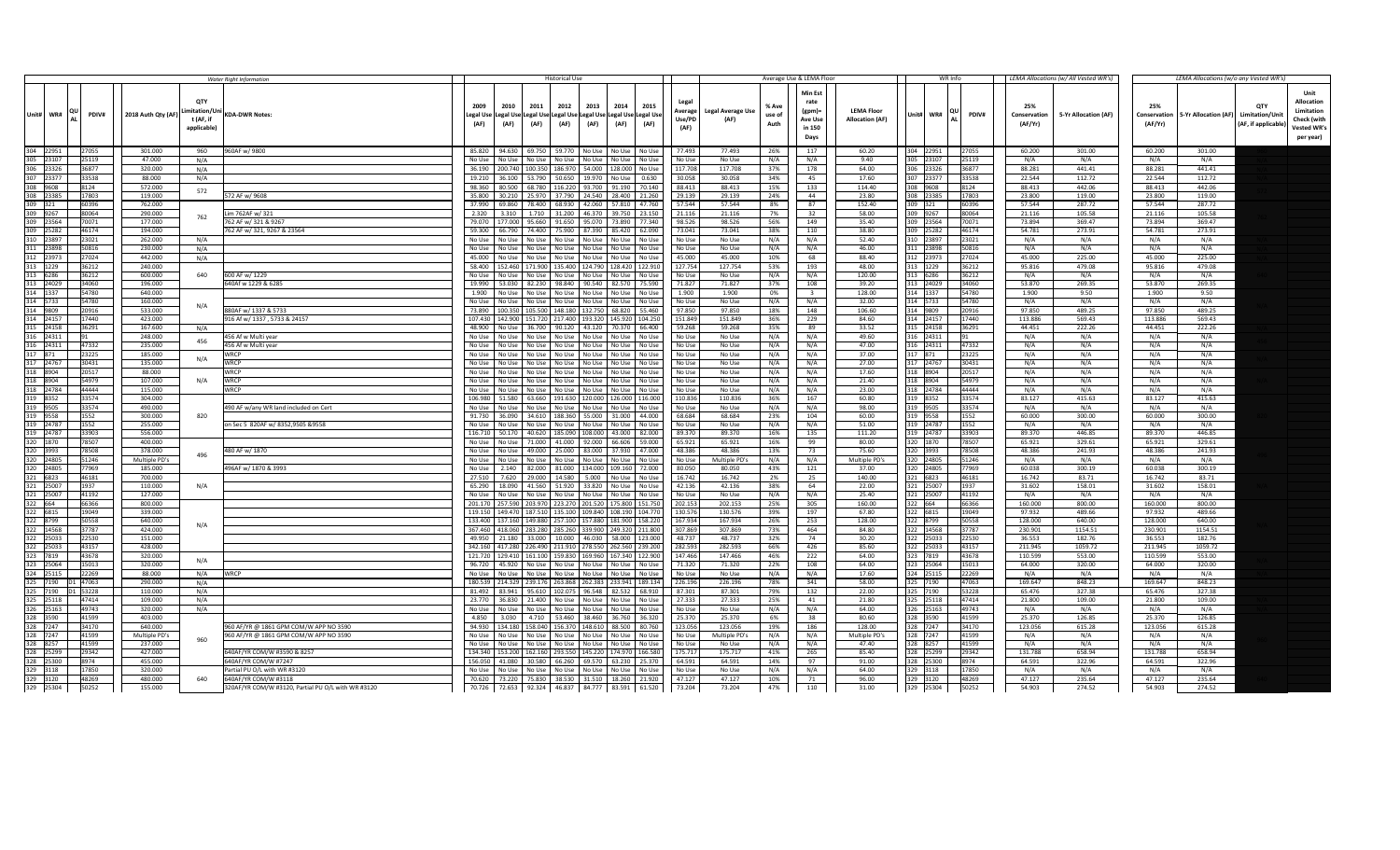|                       | <b>Water Right Information</b> |                |                               |                                                 |                                      |                  | <b>Historical Use</b> |                             |               |                                                                                                           |               | Average Use & LEMA Floor                            |                                     |                         |                                                                  |                                                      |                       | WR Info               |                                          | LEMA Allocations (w/ All Vested WR's) | LEMA Allocations (w/o any Vested WR's)   |                                                |                                  |                                                                                           |  |
|-----------------------|--------------------------------|----------------|-------------------------------|-------------------------------------------------|--------------------------------------|------------------|-----------------------|-----------------------------|---------------|-----------------------------------------------------------------------------------------------------------|---------------|-----------------------------------------------------|-------------------------------------|-------------------------|------------------------------------------------------------------|------------------------------------------------------|-----------------------|-----------------------|------------------------------------------|---------------------------------------|------------------------------------------|------------------------------------------------|----------------------------------|-------------------------------------------------------------------------------------------|--|
| Unit# WR#<br>330 1334 |                                | <b>PDIV#</b>   | 2018 Auth Qty (AF)<br>314.000 | QTY<br>mitation/Uni<br>t (AF, if<br>applicable) | <b>KDA-DWR Notes:</b>                | 2009<br>(AF)     | 2010                  | 2011<br>$(AF)$ $(AF)$       | 2012          | 2013<br>Legal Use Legal Use Legal Use Legal Use Legal Use Legal Use Legal Use<br>(AF) (AF) (AF) (AF)      | 2014 2015     | Legal<br><b>Average</b><br>Use/PD<br>(AF)<br>98.790 | Legal Average Use<br>(AF)<br>98.790 | % Ave<br>use of<br>Auth | <b>Min Est</b><br>rate<br>$(gpm)$ =<br>Ave Use<br>in 150<br>Days | <b>LEMA Floor</b><br><b>Allocation (AF)</b><br>62.80 | Unit# WR#<br>330 1334 | <b>PDIV#</b><br>37795 | 25%<br>Conservation<br>(AF/Yr)<br>74.093 | 5-Yr Allocation (AF)<br>370.46        | 25%<br>Conservation<br>(AF/Yr)<br>74.093 | 5-Yr Allocation (AF) Limitation/Unit<br>370.46 | <b>OT</b><br>(AF, if applicable) | Unit<br><b>Allocation</b><br>Limitation<br>Check (with<br><b>Vested WR's</b><br>per year) |  |
| 330 4861              |                                | 37795<br>37795 | 220.000                       | $N/\Delta$                                      |                                      | No Use           |                       |                             |               | 98.790   No Use   No Use   No Use   No Use   No Use   No Use<br>No Use No Use No Use No Use No Use No Use |               | No Use                                              | No Use                              | 31%<br>N/A              | 149<br>N/A                                                       | 44.00                                                | 330 4861              | 37795                 | N/A                                      | N/A                                   | N/A                                      | N/A                                            |                                  |                                                                                           |  |
| 330 25358             |                                | 21846          | 100,000                       |                                                 |                                      | <b>No Lise</b>   |                       |                             |               | No Use No Use No Use No Use No Use No Use                                                                 |               | No Use                                              | No Use                              | N/A                     | N/A                                                              | 20.00                                                | 330 25358             | 21846                 | N/A                                      | N/A                                   | N/A                                      | N/A                                            |                                  |                                                                                           |  |
| 331 4800              |                                | 47361          | 495.000                       |                                                 |                                      |                  |                       |                             |               | 156.480   155.040   147.810   130.850   119.880   110.510   167.280                                       |               | 141.121                                             | 141.121                             | 29%                     | 213                                                              | 99.00                                                | 331 4800              | 47361                 | 105.841                                  | 529.21                                | 105.841                                  | 529.21                                         |                                  |                                                                                           |  |
| 331 25570             |                                | 40334          | 224.000                       | 495                                             | 95 AF w/ 4800                        |                  |                       |                             |               | 138.590 148.040 159.460 183.640 148.040 151.240 180.270                                                   |               | 158.469                                             | 158.469                             | 71%                     | 239                                                              | 44.80                                                | 331 25570             | 40334                 | 118.851                                  | 594.26                                | 118.851                                  | 594.26                                         |                                  |                                                                                           |  |
| 332 25892             |                                | 52235          | 294.000                       | N/A                                             |                                      |                  |                       |                             |               | No Use   No Use   No Use   No Use   No Use   No Use   No Use                                              |               | No Use                                              | No Use                              | N/A                     | N/A                                                              | 58.80                                                | 332 25892             | 52235                 | N/A                                      | N/A                                   | N/A                                      | N/A                                            |                                  |                                                                                           |  |
| 333 26244             |                                | 20576          | 259.000                       | N/A                                             |                                      |                  |                       |                             |               | 73.530 75.420 86.020 97.590 83.690 80.890 50.300                                                          |               | 78.206                                              | 78.206                              | 30%                     | 118                                                              | 51.80                                                | 333 26244             | 20576                 | 58.654                                   | 293.27                                | 58.654                                   | 293.27                                         |                                  |                                                                                           |  |
| 334 26307             |                                | 52571          | 179,000                       | N/A                                             |                                      | No Use           |                       |                             |               | No Use No Use No Use No Use No Use No Use                                                                 |               | No Use                                              | No Use                              | N/A                     | N/A                                                              | 35.80                                                | 334 26307             | 52571                 | N/A                                      | N/A                                   | N/A                                      | N/A                                            |                                  |                                                                                           |  |
| 335 26530             |                                | 40271          | 213.000                       | N/A                                             |                                      |                  |                       |                             |               | 164.780 29.230 89.520 181.780 73.650 175.450 45.520                                                       |               | 108.561                                             | 108.561                             | 51%                     | 164                                                              | 42.60                                                | 335 26530             | 40271                 | 81.421                                   | 407.11                                | 81.421                                   | 407.11                                         |                                  |                                                                                           |  |
| 336 27096             |                                | 27572          | 124,000                       | N/A                                             |                                      |                  |                       |                             |               | No Use   No Use   No Use   No Use   No Use   No Use   No Use                                              |               | No Use                                              | No Use                              | N/A                     | N/A                                                              | 24.80                                                | 336 27096             | 27572                 | N/A                                      | N/A                                   | N/A                                      | N/A                                            |                                  |                                                                                           |  |
| 337 27302             |                                | 67136          | 257.000                       | N/A                                             | otation 190AC max.                   |                  |                       |                             |               | 196.370 226.780 209.830 235.050 213.930 195.150 122.710                                                   |               | 99.974                                              | 199.974                             | 78%                     | 302                                                              | 51.40                                                | 337 27302             | 67136                 | 149.981                                  | 749.90                                | 149.981                                  | 749.90                                         |                                  |                                                                                           |  |
| 338 29537             |                                | 15249          | 89,000                        | N/A                                             |                                      |                  |                       |                             |               | No Use No Use No Use No Use No Use No Use No Use                                                          |               | No Use                                              | No Use                              | N/A                     | N/A                                                              | 17.80                                                | 338 29537             | 15249                 | N/A                                      | N/A                                   | N/A                                      | N/A                                            |                                  |                                                                                           |  |
| 339 30146             |                                | 39441          | 86.000                        |                                                 |                                      |                  |                       |                             |               | No Use   No Use   No Use   No Use   No Use   No Use   No Use                                              |               | No Use                                              | No Use                              | N/A                     | N/A                                                              | 17.20                                                | 339 30146             | 39441                 | N/A                                      | N/A                                   | N/A                                      | N/A                                            |                                  |                                                                                           |  |
| 339 30146             |                                | 48181          | 105.000                       | N/A                                             |                                      |                  |                       |                             |               | No Use   No Use   No Use   No Use   No Use   No Use   No Use                                              |               | No Use                                              | No Use                              | N/A                     | N/A                                                              | 21.00                                                | 39 30146              | 48181                 | N/A                                      | N/A                                   | N/A                                      | N/A                                            |                                  |                                                                                           |  |
| 340 30246             |                                | 13938          | 50.000                        | N/A                                             |                                      |                  |                       |                             |               | No Use   No Use   No Use   No Use   No Use   No Use   No Use                                              |               | No Use                                              | No Use                              | N/A                     | N/A                                                              | 10.00                                                | 340 30246             | 13938                 | N/A                                      | N/A                                   | N/A                                      | N/A                                            |                                  |                                                                                           |  |
| 341 182               |                                | 29667          | 640.000                       | N/A                                             |                                      |                  |                       |                             |               | No Use No Use No Use No Use No Use No Use No Use                                                          |               | No Use                                              | No Use                              | N/A                     | N/A                                                              | 128.00                                               | 341 182               | 29667                 | N/A                                      | N/A                                   | N/A                                      | N/A                                            |                                  |                                                                                           |  |
| 341 182               |                                | 52674          | Multiple PD's                 |                                                 |                                      |                  |                       |                             |               | No Use No Use No Use No Use No Use No Use No Use                                                          |               | No Use                                              | Multiple PD's                       | N/A                     | N/A                                                              | Multiple PD's                                        | 341   182             | 52674                 | N/A                                      | N/A                                   | N/A                                      | N/A                                            |                                  |                                                                                           |  |
| 342 199               |                                | 7849           | 400.000                       | N/A                                             |                                      | 30.550           |                       |                             |               | 45.810 89.470 75.900 70.960 120.010 15.880                                                                |               | 64.083                                              | 64.083                              | 16%                     | 97                                                               | 80.00                                                | 342 199               | 7849                  | 64.083                                   | 320.41                                | 64.083                                   | 320.41                                         |                                  |                                                                                           |  |
| 343 208               |                                | 64772          | 320.000                       | N/A                                             |                                      |                  |                       |                             |               | 130.160   177.380   139.730   150.330   170.600   142.640   98.610                                        |               | 144.20                                              | 144.207                             | 45%                     | 218                                                              | 64.00                                                | 343 208               | 64772                 | 108.155                                  | 540.78                                | 108.155                                  | 540.78                                         |                                  |                                                                                           |  |
| 344 241               |                                | 25981          | 132,000                       | N/A                                             |                                      |                  |                       |                             |               | No Use   No Use   No Use   No Use   No Use   No Use   No Use                                              |               | No Use                                              | No Use                              | N/A                     | N/A                                                              | 26.40                                                | 344 241               | 25981                 | N/A                                      | N/A                                   | N/A                                      | N/A                                            |                                  |                                                                                           |  |
| 345 247               |                                | 88214          | 320.000                       | N/A                                             |                                      | 35.160           |                       |                             |               | 40.760   19.240   116.120   99.390   80.780   37.160                                                      |               | 61.230                                              | 61.230                              | 19%                     | 92                                                               | 64.00                                                | 345 247               | 88214                 | 61.230                                   | 306.15                                | 61.230                                   | 306.15                                         |                                  |                                                                                           |  |
| 346 342               |                                | 11117          | 290,000                       |                                                 |                                      |                  |                       |                             |               | 0.120   19.320   12.040   46.320   39.900   44.730   39.840                                               |               | 28.896                                              | 72.973                              | 25%                     | 110                                                              | 58.00                                                | 346 342               | 11117                 | 58,000                                   | 290.00                                | 58,000                                   | 290.00                                         |                                  |                                                                                           |  |
| 346 342               |                                | 65340          | Multiple PD's                 | N/A                                             |                                      | 61.940           |                       |                             |               | 29.520 47.730 33.010 46.590 45.990 43.760                                                                 |               | 44.077                                              | Multiple PD's                       | N/A                     | N/A                                                              | Multiple PD's                                        | 46 342                | 65340                 | N/A                                      | N/A                                   | N/A                                      | N/A                                            |                                  |                                                                                           |  |
| 346 342               |                                | 65341          | Multiple PD's                 |                                                 |                                      |                  |                       |                             |               | No Use   No Use   No Use   No Use   No Use   No Use   No Use                                              |               | No Use                                              | Multiple PD's                       | N/A                     | N/A                                                              | Multiple PD's                                        | 46 342                | 65341                 | N/A                                      | N/A                                   | N/A                                      | N/A                                            |                                  |                                                                                           |  |
| 347 367               |                                | 20390          | 65,000                        | N/A                                             |                                      |                  |                       |                             |               | No Use   No Use   No Use   No Use   No Use   No Use   No Use                                              |               | No Use                                              | No Use                              | N/A                     | N/A                                                              | 13.00                                                | 347 367               | 20390                 | N/A                                      | N/A                                   | N/A                                      | N/A                                            |                                  |                                                                                           |  |
| 348 403               |                                | 64390          | 240.000                       | N/A                                             |                                      | 82.120           |                       | 56.630 97.800 75.850 88.580 |               |                                                                                                           | 89.630 63.360 | 79.139                                              | 79.139                              | 33%                     | 119                                                              | 48.00                                                | 348 403               | 64390                 | 59.354                                   | 296.77                                | 59.354                                   | 296.77                                         |                                  |                                                                                           |  |
| 349 566               |                                | 7536           | 320.000                       |                                                 |                                      | 60.020<br>63.310 |                       | 60.090 41.860               | 62.360 47.630 |                                                                                                           | 39.950 37.050 | 49.851                                              | 49.851<br>46.556                    | 16%                     | 75                                                               | 64.00                                                | 349 566               | 7536                  | 49.851                                   | 249.26                                | 49.851                                   | 249.26                                         |                                  |                                                                                           |  |
| 349 566<br>349 7973   |                                | 23519<br>6408  | 320.000<br>320.000            | N/A                                             |                                      | 75.170           |                       | 63.380 37.400 33.000 50.820 |               | 74.680 43.220 33.000 6.000 28.400 19.980                                                                  | 40.240 37.740 | 46.556<br>40.064                                    | 40.064                              | 15%<br>13%              | 70<br>60                                                         | 64.00<br>64.00                                       | 349 566<br>349 7973   | 23519<br>6408         | 46.556<br>40.064                         | 232.78<br>200.32                      | 46.556<br>40.064                         | 232.78<br>200.32                               |                                  |                                                                                           |  |
| 349 7973              |                                | 21202          | 320,000                       |                                                 |                                      |                  |                       |                             |               | 80.230 80.100 46.280 66.120 106.020 32.300 36.460                                                         |               | 63,930                                              | 63.930                              | 20%                     | 96                                                               | 64.00                                                | 349 7973              | 21202                 | 63.930                                   | 319.65                                | 63.930                                   | 319.65                                         |                                  |                                                                                           |  |
| 350 854               |                                | 68771          | 633.000                       |                                                 |                                      |                  |                       |                             |               | 271.420 267.340 278.230 317.660 290.650 261.930 219.510                                                   |               | 272.391                                             | 272.391                             | 43%                     | 411                                                              | 126.60                                               | 350 854               | 68771                 | 204.294                                  | 1021.47                               | 204.294                                  | 1021.47                                        |                                  |                                                                                           |  |
| 350 6824              |                                | 30806          | 1185.000                      | 1185                                            | // WR 869 limited to 1185 AF         | 71.750           |                       |                             |               | 188.620 72.750 100.940 72.620 75.560 66.250                                                               |               | 92.641                                              | 92.641                              | 8%                      | 140                                                              | 237.00                                               | 50 6824               | 30806                 | 92.641                                   | 463.21                                | 92.641                                   | 463.21                                         |                                  |                                                                                           |  |
| 350 6824              |                                | 68771          | Multiple PD's                 |                                                 |                                      |                  |                       |                             |               | No Use   No Use   No Use   No Use   No Use   No Use   No Use                                              |               | No Use                                              | Multiple PD's                       | N/A                     | N/A                                                              | Multiple PD's                                        | 350 6824              | 68771                 | N/A                                      | N/A                                   | N/A                                      | N/A                                            |                                  |                                                                                           |  |
| 351 1074              |                                | 30971          | 520,000                       | N/A                                             |                                      |                  |                       |                             |               | No Use   No Use   No Use   No Use   No Use   No Use   No Use                                              |               | No Use                                              | No Use                              | N/A                     | N/A                                                              | 104.00                                               | 351 1074              | 30971                 | N/A                                      | N/A                                   | N/A                                      | N/A                                            |                                  |                                                                                           |  |
| 352 1084              |                                | 42393          | 293.000                       | N/A                                             |                                      |                  |                       |                             |               | No Use   No Use   No Use   No Use   No Use   No Use   No Use                                              |               | No Use                                              | No Use                              | N/A                     | N/A                                                              | 58.60                                                | 352 1084              | 42393                 | N/A                                      | N/A                                   | N/A                                      | N/A                                            |                                  |                                                                                           |  |
| 353 1114              |                                | 9849           | 320.000                       | N/A                                             |                                      |                  |                       |                             |               | No Use   No Use   No Use   No Use   No Use   No Use   No Use                                              |               | No Use                                              | No Use                              | N/A                     | N/A                                                              | 64.00                                                | 353 1114              | 9849                  | N/A                                      | N/A                                   | N/A                                      | N/A                                            |                                  |                                                                                           |  |
| 353 1114              |                                | 39560          | Multiple PD's                 |                                                 |                                      |                  |                       |                             |               | No Use   No Use   No Use   No Use   No Use   No Use   No Use                                              |               | No Use                                              | Multiple PD's                       | N/A                     | N/A                                                              | Multiple PD's                                        | 53 1114               | 39560                 | N/A                                      | N/A                                   | N/A                                      | N/A                                            |                                  |                                                                                           |  |
| 354 1205              |                                | 25238          | 313.000                       | N/A                                             |                                      | 4.210            |                       |                             |               | 16.110 21.000 258.590 No Use No Use No Use                                                                |               | 74.978                                              | 74.978                              | 24%                     | 113                                                              | 62.60                                                | 354 1205              | 25238                 | 62.600                                   | 313.00                                | 62.600                                   | 313.00                                         |                                  |                                                                                           |  |
| 354 9431              |                                | 49881          | 247.000                       |                                                 |                                      |                  |                       |                             |               | 76.600   132.880   195.870   202.900   150.480   167.800   24.010                                         |               | 135.79                                              | 135.791                             | 55%                     | 205                                                              | 49.40                                                | 54 9431               | 49881                 | 101.844                                  | 509.22                                | 101.844                                  | 509.22                                         |                                  |                                                                                           |  |
| 355 1319              |                                | 41493          | 520,000                       | N/A                                             |                                      |                  |                       |                             |               | 33.870 99.430 No Use No Use No Use No Use No Use                                                          |               | 66.650                                              | 66.650                              | 13%                     | 101                                                              | 104.00                                               | 55 1319               | 41493                 | 66.650                                   | 333.25                                | 66,650                                   | 333.25                                         |                                  |                                                                                           |  |
| 355 1319              |                                | 78585          | Multiple PD's                 |                                                 |                                      |                  |                       |                             |               | No Use No Use No Use No Use No Use No Use No Use                                                          |               | No Use                                              | Multiple PD's                       | N/A                     | N/A                                                              | Multiple PD's                                        | 355 1319              | 78585                 | N/A                                      | N/A                                   | N/A                                      | N/A                                            |                                  |                                                                                           |  |
| 356 1324              |                                | 4783           | 150.000                       | N/A                                             |                                      |                  |                       |                             |               | 90.090 56.380 97.500 52.020 114.520 104.230 73.080                                                        |               | 83.974                                              | 83.974                              | 56%                     | 127                                                              | 30.00                                                | 356 1324              | 4783                  | 62.981                                   | 314.90                                | 62.981                                   | 314.90                                         |                                  |                                                                                           |  |
| 357 1357              |                                | 42852          | 320,000                       | N/A                                             |                                      |                  |                       |                             |               | No Use No Use No Use No Use No Use No Use No Use                                                          |               | No Use                                              | No Use                              | N/A                     | N/A                                                              | 64.00                                                | 57 1357               | 42852                 | N/A                                      | N/A                                   | N/A                                      | N/A                                            |                                  |                                                                                           |  |
| 358 1358<br>358 7470  |                                | 44782<br>25656 | 527.000<br>411.000            | 640                                             | / WR1358 limited to 640 AF           | 30.460<br>No Use |                       |                             |               | 22.590 26.680 34.220 18.620 39.600 12.480<br>No Use No Use No Use No Use No Use No Use                    |               | 26.379<br>No Use                                    | 26.379<br>No Use                    | 5%<br>N/A               | 40<br>N/A                                                        | 105.40<br>82.20                                      | 358 1358<br>358 7470  | 44782<br>25656        | 26.379<br>N/A                            | 131.89<br>N/A                         | 26.379<br>N/A                            | 131.89<br>N/A                                  |                                  |                                                                                           |  |
|                       |                                |                |                               |                                                 |                                      |                  |                       |                             |               |                                                                                                           |               |                                                     |                                     |                         |                                                                  |                                                      |                       |                       |                                          |                                       |                                          |                                                |                                  |                                                                                           |  |
| 359 1433<br>359 1433  |                                | 43369<br>44636 | 334.000<br>Multiple PD's      | N/A                                             |                                      | No Use           |                       |                             |               | No Use   No Use   No Use   No Use   No Use   No Use   No Use<br>No Use No Use No Use No Use No Use No Use |               | No Use<br>No Use                                    | No Use<br>Multiple PD's             | N/A<br>N/A              | N/A<br>N/A                                                       | 66.80<br>Multiple PD's                               | 59 1433<br>359 1433   | 43369<br>44636        | N/A<br>N/A                               | N/A<br>N/A                            | N/A<br>N/A                               | N/A<br>N/A                                     |                                  |                                                                                           |  |
| 360 1553              |                                | 67712          | 480,000                       | N/A                                             |                                      | 11.110           |                       |                             |               | 29.120 67.300 16.670 46.470 69.750 3.970                                                                  |               | 34.913                                              | 34.913                              | 7%                      | 53                                                               | 96.00                                                | 60 1553               | 67712                 | 34.913                                   | 174.56                                | 34.913                                   | 174.56                                         |                                  |                                                                                           |  |
| 361 1685              |                                | 81874          | 320.000                       |                                                 |                                      |                  |                       |                             |               | 61.870   52.620   55.010   109.590   272.700   17.050   87.740                                            |               | 93.797                                              | 93.797                              | 29%                     | 141                                                              | 64.00                                                | 361 1685              | 81874                 | 70.348                                   | 351.74                                | 70.348                                   | 351.74                                         |                                  |                                                                                           |  |
| 361 8047              |                                | 78659          | 320,000                       | N/A                                             |                                      |                  |                       |                             |               | 110.480 116.000 107.170 137.270 122.360 109.960 90.940                                                    |               | 113.454                                             | 113,454                             | 35%                     | 171                                                              | 64.00                                                | 8047                  | 78659                 | 85.091                                   | 425.45                                | 85.091                                   | 425.45                                         |                                  |                                                                                           |  |
| 362 1965              |                                | 28743          | 640.000                       |                                                 |                                      |                  |                       |                             |               | 42.280   No Use   No Use   No Use   No Use   4.680   0.120                                                |               | 15.693                                              | 15.693                              | 2%                      | 24                                                               | 128.00                                               | 362 1965              | 28743                 | 15.693                                   | 78.47                                 | 15.693                                   | 78.47                                          |                                  |                                                                                           |  |
| 362 2877              |                                | D2 14434       | 516.000                       | 1252                                            |                                      | 23.400           |                       |                             |               | No Use No Use No Use No Use 7.040 11.650                                                                  |               | 14.030                                              | 14.030                              | 3%                      | 21                                                               | 103.20                                               | 62 2877 D2 14434      |                       | 14.030                                   | 70.15                                 | 14.030                                   | 70.15                                          |                                  |                                                                                           |  |
| 362 7363              |                                | 3042           | 445.000                       |                                                 | 252AF/YR COM/W #1965 & #2877-D2/CERT |                  |                       |                             |               | 232.500   No Use   No Use   No Use   No Use   234.320   131.990                                           |               | 199.60                                              | 199.603                             | 45%                     | 301                                                              | 89.00                                                | 52 7363               | 3042                  | 149.703                                  | 748.51                                | 149.703                                  | 748.51                                         |                                  |                                                                                           |  |
| 363 1998              |                                | 46680          | 72.000                        | N/A                                             |                                      | No Use           |                       |                             |               | No Use   No Use   No Use   No Use   No Use   No Use                                                       |               | No Use                                              | No Use                              | N/A                     | N/A                                                              | 14.40                                                | 63 1998               | 46680                 | N/A                                      | N/A                                   | N/A                                      | N/A                                            |                                  |                                                                                           |  |
| 364 1999              |                                | 24248          | 640,000                       | N/A                                             |                                      |                  |                       |                             |               | 181,900 59,520 203,420 139,820 54,730 128,890 59,400                                                      |               | 118,240                                             | 118,240                             | 18%                     | 178                                                              | 128.00                                               | 364 1999              | 24248                 | 118,240                                  | 591.20                                | 118,240                                  | 591.20                                         |                                  |                                                                                           |  |
| 364 7331              |                                | 23040          | 295.000                       |                                                 |                                      |                  |                       |                             |               | 137.940 35.280 146.070 97.540 37.480 41.980 19.430                                                        |               | 73.674                                              | 73.674                              | 25%                     | 111                                                              | 59.00                                                | 364 7331              | 23040                 | 59,000                                   | 295.00                                | 59.000                                   | 295.00                                         |                                  |                                                                                           |  |
| 365 2218              |                                | 21180          | 280.000                       | N/A                                             |                                      |                  |                       |                             |               | No Use No Use No Use No Use No Use No Use No Use                                                          |               | No Use                                              | No Use                              | N/A                     | N/A                                                              | 56.00                                                | 365 2218              | 21180                 | N/A                                      | N/A                                   | N/A                                      | N/A                                            |                                  |                                                                                           |  |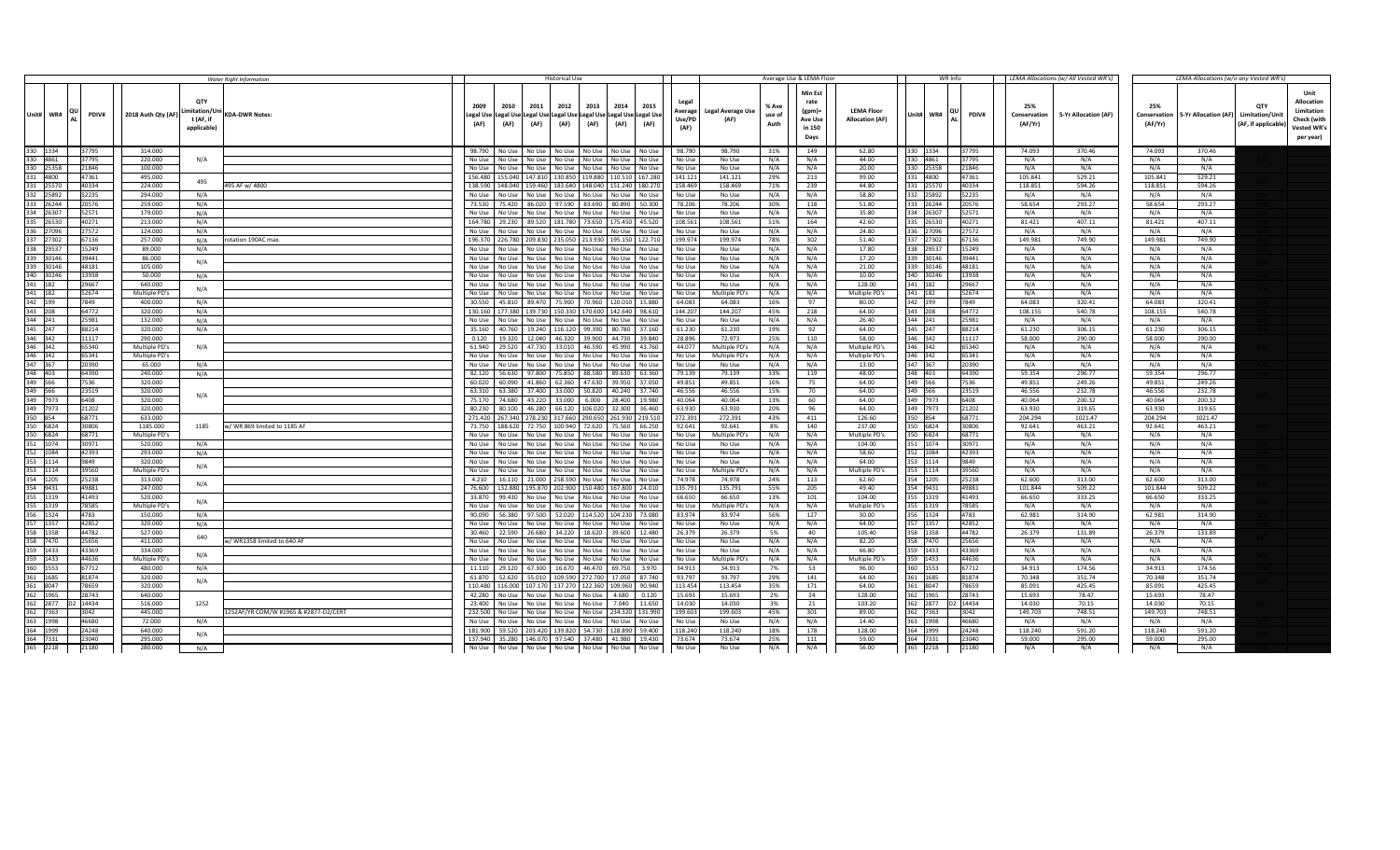| Unit<br>Min Est<br>OTY<br><b>Allocation</b><br>Legal<br>rate<br>2010<br>2011<br>2012<br>2013<br>2014<br>2009<br>2015<br>% Ave<br>25%<br>25%<br>QTY<br>$(gpm)$ =<br><b>LEMA Floor</b><br>.imitation/Uni<br>Average<br><b>Legal Average Use</b><br>Limitation<br>Unit# $WR#$<br>Unit# $WR#$ $\left  \begin{array}{c} 4C \\ 4L \end{array} \right $<br>2018 Auth Qty (AF)<br><b>KDA-DWR Notes:</b><br>Legal Use Legal Use Legal Use Legal Use Legal Use Legal Use Legal Use<br>5-Yr Allocation (AF)<br>Conservation 5-Yr Allocation (AF)<br><b>PDIV#</b><br>use of<br>Conservation<br><b>Limitation/Unit</b><br><b>PDIV#</b><br>Use/PD<br><b>Allocation (AF)</b><br>t (AF, if<br>(AF)<br><b>Ave Use</b><br>Check (with<br>(AF)<br>(AF)<br>(AF)<br>(AF)  <br>(AF)<br>(AF)<br>(AF/Yr)<br>(AF/Yr)<br>(AF, if applicable<br>(AF)<br>Auth<br>applicable)<br>(AF)<br>Vested WR's<br>in 150<br>Days<br>per year)<br>480.000<br>96.00<br>366 2311<br>29278<br>N/A<br>No Use   No Use   No Use   No Use   No Use   No Use   No Use<br>No Use<br>No Use<br>N/A<br>N/A<br>366 2311<br>29278<br>N/A<br>N/A<br>N/A<br>N/A<br>N/A<br>N/A<br>96.00<br>N/A<br>N/A<br>367 2316<br>24084<br>480,000<br>N/A<br>No Use   No Use   No Use   No Use   No Use   No Use   No Use<br>No Use<br>No Use<br>367 2316<br>24084<br>N/A<br>N/A<br>137<br>320,000<br>N/A<br>80.000   103.000   100.000   76.000   95.000   117.000   67.000<br>91.143<br>91.143<br>28%<br>64.00<br>368 2369<br>39522<br>68.357<br>341.79<br>68.357<br>39522<br>341.79<br>368 2369<br>320,000<br>206.290 181.540 24.490 125.580 1.810 32.220 72.070<br>92,000<br>92.000<br>29%<br>139<br>64.00<br>69,000<br>345.00<br>345.00<br>N/A<br>369 2454<br>2075<br>69,000<br>369 2454<br>2075<br>22482<br>620,000<br>N/A<br>157.490 171.000 261.840 268.740 153.000 134.130 93.790<br>177.141<br>177.141<br>29%<br>267<br>124.00<br>22482<br>132.856<br>664.28<br>132.856<br>370 2591<br>370 2591<br>664.28<br>No Use   No Use   2.770   3.770   No Use   No Use   No Use<br>55015<br>314.000<br>3.270<br>3.270<br>1%<br>62.80<br>371 2643<br>55015<br>3.270<br>16.35<br>3.270<br>16.35<br>371 2643<br>N/A<br>- 5<br>72372<br>327.000<br>7.000 No Use 11.000 39.000 17.000 36.000 37.000<br>24.500<br>24.500<br>7%<br>37<br>65.40<br>72372<br>24.500<br>122.50<br>24,500<br>122.50<br>372 2776<br>372 2776<br>47123<br>320.000<br>73.000 78.000 72.000 96.000 74.000 144.000 146.000<br>97.571<br>30%<br>147<br>64.00<br>47123<br>365.89<br>372 3065<br>950<br>950AF/YR COM/W #2776 & 3065<br>97.571<br>372 3065<br>73.179<br>73.179<br>365.89<br>72357<br>320.000<br>52.000 51.000 59.000 66.000 57.000 43.000 41.000<br>52.714<br>52.714<br>16%<br>80<br>64.00<br>372 5087<br>72357<br>52.714<br>263.57<br>52.714<br>263.57<br>372 5087<br>D1 60701<br>516.000<br>104.760 142.970 120.790 143.430 89.740 79.590 44.220<br>103.643<br>103.643<br>20%<br>156<br>103.20<br>373 2877<br>D1 60701<br>103.200<br>516.00<br>103.200<br>516.00<br>373 2877<br>N/A<br>37662<br>528.000<br>No Use   No Use   No Use   58.480   61.120   59.820   40.520<br>54.985<br>54.985<br>10%<br>83<br>105.60<br>373 7412<br>37662<br>54.985<br>274.93<br>54.985<br>274.93<br>373 7412<br>N/A<br>7704<br>440.000<br>No Use No Use No Use No Use No Use No Use No Use<br>No Use<br>No Use<br>N/A<br>88.00<br>374 3025<br>7704<br>N/A<br>N/A<br>N/A<br>374 3025<br>N/A<br>N/A<br>240<br>375 3047<br>38475<br>634.000<br>N/A<br>43.360   107.320   193.430   261.380   226.550   171.330   108.020<br>158,770<br>158,770<br>25%<br>126.80<br>375 3047<br>38475<br>126.800<br>634.00<br>126,800<br>634.00<br>247<br>142.810 No Use 169.890 220.540 191.471 139.920 116.620<br>163.542<br>59%<br>47718<br>279.000<br>N/A<br>163.542<br>55.80<br>47718<br>122.656<br>613.28<br>122.656<br>613.28<br>376 3094<br>376 3094<br>N/A<br>N/A<br>N/A<br>377 3119<br>26315<br>229.000<br>N/A<br>No Use   No Use   No Use   No Use   No Use   No Use<br>No Use<br>No Use<br>45.80<br>377 3119<br>26315<br>N/A<br>N/A<br>N/A<br>No Use   No Use   No Use   No Use   No Use   No Use   No Use<br>N/A<br>N/A<br>29086<br>545.000<br>No Use<br>No Use<br>N/A<br>109.00<br>29086<br>N/A<br>N/A<br>N/A<br>378 3313<br>378 3313<br>N/A<br>38403<br>Multiple PD's<br>No Use No Use No Use No Use No Use No Use No Use<br>No Use<br>Multiple PD's<br>N/A<br>N/A<br>Multiple PD's<br>378 3313<br>38403<br>N/A<br>N/A<br>N/A<br>378 3313<br>N/A<br>10504<br>470,000<br>180.690   161.810   192.540   228.370   185.800   187.130   145.800<br>39%<br>276<br>94.00<br>10504<br>137.372<br>686.86<br>137.372<br>686.86<br>379 3331<br>500 AF for 2 WRs<br>183.163<br>183.163<br>379 3331<br>No Use   No Use   No Use   No Use   No Use  <br>N/A<br>N/A<br>10504<br>379 9345<br>10504<br>Multiple PD's<br>No Use No Use<br>No Use<br>Multiple PD's<br>Multiple PD's<br>379 9345<br>N/A<br>N/A<br>N/A<br>N/A<br>600<br>25736<br>600,000<br>96.250 85.040 108.870 131.150 118.560 72.210 78.840<br>98.703<br>16%<br>149<br>120.00<br>25736<br>98.703<br>493.51<br>98.703<br>493.51<br>379 9345<br>98.703<br>379 9345<br>191.130   191.130   252.030   236.040   217.060   196.570   183.310<br>316<br>380 3443<br>68896<br>406.000<br>209.610<br>209.610<br>52%<br>81.20<br>380 3443<br>68896<br>157.208<br>786.04<br>157.208<br>786.04<br>N/A<br>41911<br>331.000<br>No Use No Use No Use No Use No Use No Use No Use<br>No Use<br>No Use<br>N/A<br>N/A<br>66.20<br>41911<br>N/A<br>N/A<br>381 3685<br>N/A<br>381 3685<br>N/A<br>N/A<br>320,000<br>No Use No Use No Use No Use No Use No Use No Use<br>No Use<br>N/A<br>N/A<br>64.00<br>10875<br>N/A<br>N/A<br>382 3745<br>10875<br>N/A<br>No Use<br>382 3745<br>N/A<br>N/A<br>3887<br>Multiple PD's<br>No Use No Use No Use No Use No Use No Use No Use<br>No Use<br>Multiple PD's<br>N/A<br>N/A<br>Multiple PD's<br>383 3769<br>N/A<br>N/A<br>N/A<br>N/A<br>383 3769<br>3887<br>N/A<br>No Use   No Use   163.510   153.880   179.270   No Use   No Use<br>383 3769<br>42207<br>538.000<br>31%<br>250<br>383 3769<br>42207<br>124.165<br>620.83<br>124.165<br>165.553<br>165.553<br>107.60<br>620.83<br>384 3897<br>38005<br>421.000<br>No Use   No Use   67.170   78.290   68.360   No Use   No Use<br>71.273<br>108<br>38005<br>71.273<br>17%<br>84.20<br>71.273<br>356.37<br>71.273<br>384 3897<br>356.37<br>N/A<br>N/A<br>44984<br>384 3897<br>44984<br>Multiple PD's<br>No Use No Use No Use No Use No Use<br>No Use<br>Multiple PD's<br>N/A<br>Multiple PD's<br>384 3897<br>N/A<br>N/A<br>N/A<br>N/A<br>No Use No Use<br>10123<br>No Use No Use No Use No Use No Use<br>Multiple PD's<br>N/A<br>N/A<br>Multiple PD's<br>10123<br>N/A<br>N/A<br>385 4156<br>Multiple PD's<br>No Use No Use<br>No Use<br>385 4156<br>N/A<br>N/A<br>32029<br>No Use   No Use   No Use   No Use   No Use<br>N/A<br>N/A<br>32029<br>385 4156<br>Multiple PD's<br>N/A<br>No Use No Use<br>No Use<br>Multiple PD's<br>Multiple PD's<br>385 4156<br>N/A<br>N/A<br>N/A<br>N/A<br>46157<br>320,000<br>8.040   13.250   No Use   No Use   No Use   No Use   No Use<br>16<br>53.23<br>385 4156<br>10.645<br>10.645<br>3%<br>64.00<br>385 4156<br>46157<br>10.645<br>10.645<br>53.23<br>34518<br>320,000<br>108.460   116.340   125.720   96.560   170.650   No Use   No Use<br>123.546<br>123.546<br>39%<br>186<br>64.00<br>386 4172<br>34518<br>92.660<br>463.30<br>92.660<br>463.30<br>386 4172<br>N/A<br>139.840 168.670 149.440 184.970 171.740 184.550 126.640<br>50%<br>243<br>64.00<br>603.13<br>387 4341<br>74783<br>320,000<br>N/A<br>160.836<br>160.836<br>387 4341<br>74783<br>120.627<br>120.627<br>603.13<br>388 4711<br>26451<br>460,000<br>No Use No Use No Use No Use No Use No Use No Use<br>No Use<br>No Use<br>N/A<br>N/A<br>92.00<br>26451<br>N/A<br>N/A<br>N/A<br>N/A<br>388 4711<br>N/A<br>74349<br>23.150 38.120 32.650 35.070 19.340 37.730 17.080<br>29,020<br>29.020<br>8%<br>44<br>74349<br>145.10<br>29.020<br>145.10<br>389 4732<br>385,000<br>77.00<br>389 4732<br>29.020<br>N/A<br>116.710 94.880 100.030 73.750 48.340 51.000 1.180<br>255.000<br>69.413<br>27%<br>105<br>86347<br>52.060<br>260.30<br>52.060<br>389 4732<br>86347<br>69.413<br>51.00<br>389 4732<br>260.30<br>248.000<br>103.330   148.020   87.140   159.520   132.810   128.300   85.820<br>120,706<br>182<br>49.60<br>43064<br>120.706<br>49%<br>43064<br>90.529<br>452.65<br>90.529<br>452.65<br>390 4762<br>390 4762<br>67.900   114.900   121.700   127.000   133.000   123.000   84.000<br>20511<br>390 7270<br>20511<br>631.000<br>110.214<br>110.214<br>17%<br>166<br>126.20<br>390 7270<br>110.214<br>551.07<br>110.214<br>551.07<br>N/A<br>37774<br>Multiple PD's<br>No Use No Use No Use No Use No Use No Use No Use<br>No Use<br>Multiple PD's<br>N/A<br>N/A<br>Multiple PD's<br>390 7270<br>37774<br>N/A<br>N/A<br>N/A<br>390 7270<br>N/A<br>85.027<br>27%<br>128<br>9273<br>311.000<br>59.670   116.590   114.210   106.030   78.390   69.900   50.400<br>85.027<br>62.20<br>9273<br>63.770<br>318.85<br>63.770<br>318.85<br>390 8622<br>390 8622<br>49402<br>640,000<br>No Use   No Use   No Use   No Use   No Use   No Use   No Use<br>N/A<br>N/A<br>128.00<br>49402<br>N/A<br>N/A<br>N/A<br>391 4771<br>N/A<br>No Use<br>No Use<br>391 4771<br>N/A<br>173.830   183.980   216.960   219.040   209.360   184.410   134.280<br>64582<br>440,000<br>188,837<br>188.837<br>285<br>88.00<br>64582<br>141.628<br>708.14<br>141.628<br>392 4839<br>43%<br>392 4839<br>708.14<br>34442<br>31.290   No Use   No Use   No Use   No Use   No Use   No Use<br>14%<br>47<br>34442<br>392 9149<br>221.000<br>4839 and 9149 limited to 440 AF<br>31.290<br>31.290<br>44.20<br>392 9149<br>31.290<br>156.45<br>31.290<br>156.45<br>440<br>N/A<br>64582<br>440.000<br>No Use No Use No Use No Use No Use No Use No Use<br>N/A<br>88.00<br>64582<br>N/A<br>392 9149<br>No Use<br>No Use<br>392 9149<br>N/A<br>N/A<br>N/A<br>49056<br>17%<br>144<br>393 4867<br>560,000<br>92.070   103.400   110.510   102.970   88.440   110.560   62.070<br>95.717<br>95.717<br>49056<br>95.717<br>478.59<br>N/A<br>112.00<br>95.717<br>478.59<br>393 4867<br>N/A<br>N/A<br>394 4969<br>40415<br>269.000<br>No Use   No Use   No Use   No Use   No Use   No Use<br>No Use<br>53.80<br>394 4969<br>40415<br>N/A<br>N/A<br>N/A<br>N/A<br>N/A<br>No Use<br>43143<br>320,000<br>112.360 90.750 90.140 72.730 65.920 32.430 No Use<br>77.388<br>77.388<br>24%<br>117<br>64.00<br>43143<br>64,000<br>320.00<br>64,000<br>320.00<br>395 5141<br>N/A<br>395 5141<br>145.910   143.620   410.000   280.540   188.810   213.000   190.000<br>224.554<br>55%<br>339<br>82.00<br>26524<br>842.08<br>5203<br>26524<br>410.000<br>224.554<br>168.416<br>168,416<br>842.08<br>396 5203<br>N/A<br>5354<br>320,000<br>No Use No Use No Use No Use No Use No Use No Use<br>No Use<br>No Use<br>N/A<br>N/A<br>64.00<br>396 5678<br>5354<br>N/A<br>N/A<br>N/A<br>N/A<br>396 5678<br>131.090   137.040   140.740   130.290   140.670   120.720   92.570<br>40%<br>192<br>478.46<br>397 5354<br>8407<br>320,000<br>N/A<br>127.589<br>127.589<br>64.00<br>397 5354<br>8407<br>95.691<br>478.46<br>95.691<br>361.000<br>18.540 43.620 51.000 39.450 0.260 17.860 0.280<br>24.430<br>24,430<br>7%<br>37<br>72.20<br>24.430<br>122.15<br>24.430<br>6673<br>N/A<br>398 5568<br>6673<br>398 5568<br>122.15<br>109.000 134.000 135.000 176.000 97.000 120.000 75.000<br>120.857<br>182<br>63.00<br>51390<br>315.000<br>120.857<br>38%<br>399 5702<br>51390<br>90.643<br>453.21<br>90.643<br>453.21<br>399 5702<br>N/A<br>No Use 32.245 2.290 25.840 13.420 12.460 0.680<br>72307<br>175.000<br>14.489<br>14.489<br>22<br>35.00<br>72307<br>14.489<br>72.45<br>14.489<br>399 8979  <br>8%<br>399 8979<br>72.45<br>244.000<br>No Use No Use No Use No Use No Use No Use No Use<br>No Use<br>N/A<br>N/A<br>48.80<br>54558<br>N/A<br>400 6095<br>54558<br>N/A<br>No Use<br>400 6095<br>N/A<br>N/A<br>N/A<br>No Use No Use No Use No Use No Use No Use No Use<br>401 6206  <br>15614<br>600,000<br>No Use<br>No Use<br>N/A<br>N/A<br>120.00<br>401 6206<br>15614<br>N/A<br>N/A<br>N/A<br>N/A<br>$N/\Delta$ | <b>Water Right Information</b> |  |  | <b>Historical Use</b> |  |  |  |  | Average Use & LEMA Floor |  |  |  |  | WR Info | LEMA Allocations (w/ All Vested WR's) | LEMA Allocations (w/o any Vested WR's) |  |  |
|---------------------------------------------------------------------------------------------------------------------------------------------------------------------------------------------------------------------------------------------------------------------------------------------------------------------------------------------------------------------------------------------------------------------------------------------------------------------------------------------------------------------------------------------------------------------------------------------------------------------------------------------------------------------------------------------------------------------------------------------------------------------------------------------------------------------------------------------------------------------------------------------------------------------------------------------------------------------------------------------------------------------------------------------------------------------------------------------------------------------------------------------------------------------------------------------------------------------------------------------------------------------------------------------------------------------------------------------------------------------------------------------------------------------------------------------------------------------------------------------------------------------------------------------------------------------------------------------------------------------------------------------------------------------------------------------------------------------------------------------------------------------------------------------------------------------------------------------------------------------------------------------------------------------------------------------------------------------------------------------------------------------------------------------------------------------------------------------------------------------------------------------------------------------------------------------------------------------------------------------------------------------------------------------------------------------------------------------------------------------------------------------------------------------------------------------------------------------------------------------------------------------------------------------------------------------------------------------------------------------------------------------------------------------------------------------------------------------------------------------------------------------------------------------------------------------------------------------------------------------------------------------------------------------------------------------------------------------------------------------------------------------------------------------------------------------------------------------------------------------------------------------------------------------------------------------------------------------------------------------------------------------------------------------------------------------------------------------------------------------------------------------------------------------------------------------------------------------------------------------------------------------------------------------------------------------------------------------------------------------------------------------------------------------------------------------------------------------------------------------------------------------------------------------------------------------------------------------------------------------------------------------------------------------------------------------------------------------------------------------------------------------------------------------------------------------------------------------------------------------------------------------------------------------------------------------------------------------------------------------------------------------------------------------------------------------------------------------------------------------------------------------------------------------------------------------------------------------------------------------------------------------------------------------------------------------------------------------------------------------------------------------------------------------------------------------------------------------------------------------------------------------------------------------------------------------------------------------------------------------------------------------------------------------------------------------------------------------------------------------------------------------------------------------------------------------------------------------------------------------------------------------------------------------------------------------------------------------------------------------------------------------------------------------------------------------------------------------------------------------------------------------------------------------------------------------------------------------------------------------------------------------------------------------------------------------------------------------------------------------------------------------------------------------------------------------------------------------------------------------------------------------------------------------------------------------------------------------------------------------------------------------------------------------------------------------------------------------------------------------------------------------------------------------------------------------------------------------------------------------------------------------------------------------------------------------------------------------------------------------------------------------------------------------------------------------------------------------------------------------------------------------------------------------------------------------------------------------------------------------------------------------------------------------------------------------------------------------------------------------------------------------------------------------------------------------------------------------------------------------------------------------------------------------------------------------------------------------------------------------------------------------------------------------------------------------------------------------------------------------------------------------------------------------------------------------------------------------------------------------------------------------------------------------------------------------------------------------------------------------------------------------------------------------------------------------------------------------------------------------------------------------------------------------------------------------------------------------------------------------------------------------------------------------------------------------------------------------------------------------------------------------------------------------------------------------------------------------------------------------------------------------------------------------------------------------------------------------------------------------------------------------------------------------------------------------------------------------------------------------------------------------------------------------------------------------------------------------------------------------------------------------------------------------------------------------------------------------------------------------------------------------------------------------------------------------------------------------------------------------------------------------------------------------------------------------------------------------------------------------------------------------------------------------------------------------------------------------------------------------------------------------------------------------------------------------------------------------------------------------------------------------------------------------------------------------------------------------------------------------------------------------------------------------------------------------------------------------------------------------------------------------------------------------------------------------------------------------------------------------------------------------------------------------------------------------------------------------------------------------------------------------------------------------------------------------------------------------------------------------------------------------------------------------------------------------------------------------------------------------------------------------------------------------------------------------------------------------------------------------------------------------------------------------------------------------------------------------------------------------------------------------------------------------------------------------------------------------------------------------------------------------------------------------------------------------------------------------------------------------------------------------------------------------------------------------------------------------------------------------------------------------------------------------------------------------------------------------------------------------------------------------------------------------------------------------------------------------------------------------------------------------------------------------------------------------------------------------------------------------------------------------------------------------------------------------------------------------------------------------------------------------------------------------------------------------------------------------------------------------------------------------------------------------------------------------------------------------------------------------------------------------------------------------------------------------------------------------------------------------------------------------------------------------------------------------------------------------------------------------------------------------------------------------------------------------------------------------------------------------------------------------------------------------------------------------------------------------------------------------------------------------------------------------------------------------------------------------------------------------------------------------------------------------------------------------------------------------------------------------------------------------------------------------------------------------------------------------------------------------------------------------------------------------------------------------------------------------------------------------------------------------------------------------------------------------------------------------------------------------------------------------------------------------------------------------------------------------------------------------------------------------------------------------------|--------------------------------|--|--|-----------------------|--|--|--|--|--------------------------|--|--|--|--|---------|---------------------------------------|----------------------------------------|--|--|
|                                                                                                                                                                                                                                                                                                                                                                                                                                                                                                                                                                                                                                                                                                                                                                                                                                                                                                                                                                                                                                                                                                                                                                                                                                                                                                                                                                                                                                                                                                                                                                                                                                                                                                                                                                                                                                                                                                                                                                                                                                                                                                                                                                                                                                                                                                                                                                                                                                                                                                                                                                                                                                                                                                                                                                                                                                                                                                                                                                                                                                                                                                                                                                                                                                                                                                                                                                                                                                                                                                                                                                                                                                                                                                                                                                                                                                                                                                                                                                                                                                                                                                                                                                                                                                                                                                                                                                                                                                                                                                                                                                                                                                                                                                                                                                                                                                                                                                                                                                                                                                                                                                                                                                                                                                                                                                                                                                                                                                                                                                                                                                                                                                                                                                                                                                                                                                                                                                                                                                                                                                                                                                                                                                                                                                                                                                                                                                                                                                                                                                                                                                                                                                                                                                                                                                                                                                                                                                                                                                                                                                                                                                                                                                                                                                                                                                                                                                                                                                                                                                                                                                                                                                                                                                                                                                                                                                                                                                                                                                                                                                                                                                                                                                                                                                                                                                                                                                                                                                                                                                                                                                                                                                                                                                                                                                                                                                                                                                                                                                                                                                                                                                                                                                                                                                                                                                                                                                                                                                                                                                                                                                                                                                                                                                                                                                                                                                                                                                                                                                                                                                                                                                                                                                                                                                                                                                                                                                                                                                                                                                                                                                                                                                                                                                                                                                                                                                                                                                                                                                                                                                                                                                                                                                                                                                                                                                                                                                                                                                                                                                                                                                                                                                                                                                                                                                                                                                                                                                                                                                                                                                                                                                                                                                           |                                |  |  |                       |  |  |  |  |                          |  |  |  |  |         |                                       |                                        |  |  |
|                                                                                                                                                                                                                                                                                                                                                                                                                                                                                                                                                                                                                                                                                                                                                                                                                                                                                                                                                                                                                                                                                                                                                                                                                                                                                                                                                                                                                                                                                                                                                                                                                                                                                                                                                                                                                                                                                                                                                                                                                                                                                                                                                                                                                                                                                                                                                                                                                                                                                                                                                                                                                                                                                                                                                                                                                                                                                                                                                                                                                                                                                                                                                                                                                                                                                                                                                                                                                                                                                                                                                                                                                                                                                                                                                                                                                                                                                                                                                                                                                                                                                                                                                                                                                                                                                                                                                                                                                                                                                                                                                                                                                                                                                                                                                                                                                                                                                                                                                                                                                                                                                                                                                                                                                                                                                                                                                                                                                                                                                                                                                                                                                                                                                                                                                                                                                                                                                                                                                                                                                                                                                                                                                                                                                                                                                                                                                                                                                                                                                                                                                                                                                                                                                                                                                                                                                                                                                                                                                                                                                                                                                                                                                                                                                                                                                                                                                                                                                                                                                                                                                                                                                                                                                                                                                                                                                                                                                                                                                                                                                                                                                                                                                                                                                                                                                                                                                                                                                                                                                                                                                                                                                                                                                                                                                                                                                                                                                                                                                                                                                                                                                                                                                                                                                                                                                                                                                                                                                                                                                                                                                                                                                                                                                                                                                                                                                                                                                                                                                                                                                                                                                                                                                                                                                                                                                                                                                                                                                                                                                                                                                                                                                                                                                                                                                                                                                                                                                                                                                                                                                                                                                                                                                                                                                                                                                                                                                                                                                                                                                                                                                                                                                                                                                                                                                                                                                                                                                                                                                                                                                                                                                                                                                                           |                                |  |  |                       |  |  |  |  |                          |  |  |  |  |         |                                       |                                        |  |  |
|                                                                                                                                                                                                                                                                                                                                                                                                                                                                                                                                                                                                                                                                                                                                                                                                                                                                                                                                                                                                                                                                                                                                                                                                                                                                                                                                                                                                                                                                                                                                                                                                                                                                                                                                                                                                                                                                                                                                                                                                                                                                                                                                                                                                                                                                                                                                                                                                                                                                                                                                                                                                                                                                                                                                                                                                                                                                                                                                                                                                                                                                                                                                                                                                                                                                                                                                                                                                                                                                                                                                                                                                                                                                                                                                                                                                                                                                                                                                                                                                                                                                                                                                                                                                                                                                                                                                                                                                                                                                                                                                                                                                                                                                                                                                                                                                                                                                                                                                                                                                                                                                                                                                                                                                                                                                                                                                                                                                                                                                                                                                                                                                                                                                                                                                                                                                                                                                                                                                                                                                                                                                                                                                                                                                                                                                                                                                                                                                                                                                                                                                                                                                                                                                                                                                                                                                                                                                                                                                                                                                                                                                                                                                                                                                                                                                                                                                                                                                                                                                                                                                                                                                                                                                                                                                                                                                                                                                                                                                                                                                                                                                                                                                                                                                                                                                                                                                                                                                                                                                                                                                                                                                                                                                                                                                                                                                                                                                                                                                                                                                                                                                                                                                                                                                                                                                                                                                                                                                                                                                                                                                                                                                                                                                                                                                                                                                                                                                                                                                                                                                                                                                                                                                                                                                                                                                                                                                                                                                                                                                                                                                                                                                                                                                                                                                                                                                                                                                                                                                                                                                                                                                                                                                                                                                                                                                                                                                                                                                                                                                                                                                                                                                                                                                                                                                                                                                                                                                                                                                                                                                                                                                                                                                                                           |                                |  |  |                       |  |  |  |  |                          |  |  |  |  |         |                                       |                                        |  |  |
|                                                                                                                                                                                                                                                                                                                                                                                                                                                                                                                                                                                                                                                                                                                                                                                                                                                                                                                                                                                                                                                                                                                                                                                                                                                                                                                                                                                                                                                                                                                                                                                                                                                                                                                                                                                                                                                                                                                                                                                                                                                                                                                                                                                                                                                                                                                                                                                                                                                                                                                                                                                                                                                                                                                                                                                                                                                                                                                                                                                                                                                                                                                                                                                                                                                                                                                                                                                                                                                                                                                                                                                                                                                                                                                                                                                                                                                                                                                                                                                                                                                                                                                                                                                                                                                                                                                                                                                                                                                                                                                                                                                                                                                                                                                                                                                                                                                                                                                                                                                                                                                                                                                                                                                                                                                                                                                                                                                                                                                                                                                                                                                                                                                                                                                                                                                                                                                                                                                                                                                                                                                                                                                                                                                                                                                                                                                                                                                                                                                                                                                                                                                                                                                                                                                                                                                                                                                                                                                                                                                                                                                                                                                                                                                                                                                                                                                                                                                                                                                                                                                                                                                                                                                                                                                                                                                                                                                                                                                                                                                                                                                                                                                                                                                                                                                                                                                                                                                                                                                                                                                                                                                                                                                                                                                                                                                                                                                                                                                                                                                                                                                                                                                                                                                                                                                                                                                                                                                                                                                                                                                                                                                                                                                                                                                                                                                                                                                                                                                                                                                                                                                                                                                                                                                                                                                                                                                                                                                                                                                                                                                                                                                                                                                                                                                                                                                                                                                                                                                                                                                                                                                                                                                                                                                                                                                                                                                                                                                                                                                                                                                                                                                                                                                                                                                                                                                                                                                                                                                                                                                                                                                                                                                                                                           |                                |  |  |                       |  |  |  |  |                          |  |  |  |  |         |                                       |                                        |  |  |
|                                                                                                                                                                                                                                                                                                                                                                                                                                                                                                                                                                                                                                                                                                                                                                                                                                                                                                                                                                                                                                                                                                                                                                                                                                                                                                                                                                                                                                                                                                                                                                                                                                                                                                                                                                                                                                                                                                                                                                                                                                                                                                                                                                                                                                                                                                                                                                                                                                                                                                                                                                                                                                                                                                                                                                                                                                                                                                                                                                                                                                                                                                                                                                                                                                                                                                                                                                                                                                                                                                                                                                                                                                                                                                                                                                                                                                                                                                                                                                                                                                                                                                                                                                                                                                                                                                                                                                                                                                                                                                                                                                                                                                                                                                                                                                                                                                                                                                                                                                                                                                                                                                                                                                                                                                                                                                                                                                                                                                                                                                                                                                                                                                                                                                                                                                                                                                                                                                                                                                                                                                                                                                                                                                                                                                                                                                                                                                                                                                                                                                                                                                                                                                                                                                                                                                                                                                                                                                                                                                                                                                                                                                                                                                                                                                                                                                                                                                                                                                                                                                                                                                                                                                                                                                                                                                                                                                                                                                                                                                                                                                                                                                                                                                                                                                                                                                                                                                                                                                                                                                                                                                                                                                                                                                                                                                                                                                                                                                                                                                                                                                                                                                                                                                                                                                                                                                                                                                                                                                                                                                                                                                                                                                                                                                                                                                                                                                                                                                                                                                                                                                                                                                                                                                                                                                                                                                                                                                                                                                                                                                                                                                                                                                                                                                                                                                                                                                                                                                                                                                                                                                                                                                                                                                                                                                                                                                                                                                                                                                                                                                                                                                                                                                                                                                                                                                                                                                                                                                                                                                                                                                                                                                                                                                           |                                |  |  |                       |  |  |  |  |                          |  |  |  |  |         |                                       |                                        |  |  |
|                                                                                                                                                                                                                                                                                                                                                                                                                                                                                                                                                                                                                                                                                                                                                                                                                                                                                                                                                                                                                                                                                                                                                                                                                                                                                                                                                                                                                                                                                                                                                                                                                                                                                                                                                                                                                                                                                                                                                                                                                                                                                                                                                                                                                                                                                                                                                                                                                                                                                                                                                                                                                                                                                                                                                                                                                                                                                                                                                                                                                                                                                                                                                                                                                                                                                                                                                                                                                                                                                                                                                                                                                                                                                                                                                                                                                                                                                                                                                                                                                                                                                                                                                                                                                                                                                                                                                                                                                                                                                                                                                                                                                                                                                                                                                                                                                                                                                                                                                                                                                                                                                                                                                                                                                                                                                                                                                                                                                                                                                                                                                                                                                                                                                                                                                                                                                                                                                                                                                                                                                                                                                                                                                                                                                                                                                                                                                                                                                                                                                                                                                                                                                                                                                                                                                                                                                                                                                                                                                                                                                                                                                                                                                                                                                                                                                                                                                                                                                                                                                                                                                                                                                                                                                                                                                                                                                                                                                                                                                                                                                                                                                                                                                                                                                                                                                                                                                                                                                                                                                                                                                                                                                                                                                                                                                                                                                                                                                                                                                                                                                                                                                                                                                                                                                                                                                                                                                                                                                                                                                                                                                                                                                                                                                                                                                                                                                                                                                                                                                                                                                                                                                                                                                                                                                                                                                                                                                                                                                                                                                                                                                                                                                                                                                                                                                                                                                                                                                                                                                                                                                                                                                                                                                                                                                                                                                                                                                                                                                                                                                                                                                                                                                                                                                                                                                                                                                                                                                                                                                                                                                                                                                                                                                                           |                                |  |  |                       |  |  |  |  |                          |  |  |  |  |         |                                       |                                        |  |  |
|                                                                                                                                                                                                                                                                                                                                                                                                                                                                                                                                                                                                                                                                                                                                                                                                                                                                                                                                                                                                                                                                                                                                                                                                                                                                                                                                                                                                                                                                                                                                                                                                                                                                                                                                                                                                                                                                                                                                                                                                                                                                                                                                                                                                                                                                                                                                                                                                                                                                                                                                                                                                                                                                                                                                                                                                                                                                                                                                                                                                                                                                                                                                                                                                                                                                                                                                                                                                                                                                                                                                                                                                                                                                                                                                                                                                                                                                                                                                                                                                                                                                                                                                                                                                                                                                                                                                                                                                                                                                                                                                                                                                                                                                                                                                                                                                                                                                                                                                                                                                                                                                                                                                                                                                                                                                                                                                                                                                                                                                                                                                                                                                                                                                                                                                                                                                                                                                                                                                                                                                                                                                                                                                                                                                                                                                                                                                                                                                                                                                                                                                                                                                                                                                                                                                                                                                                                                                                                                                                                                                                                                                                                                                                                                                                                                                                                                                                                                                                                                                                                                                                                                                                                                                                                                                                                                                                                                                                                                                                                                                                                                                                                                                                                                                                                                                                                                                                                                                                                                                                                                                                                                                                                                                                                                                                                                                                                                                                                                                                                                                                                                                                                                                                                                                                                                                                                                                                                                                                                                                                                                                                                                                                                                                                                                                                                                                                                                                                                                                                                                                                                                                                                                                                                                                                                                                                                                                                                                                                                                                                                                                                                                                                                                                                                                                                                                                                                                                                                                                                                                                                                                                                                                                                                                                                                                                                                                                                                                                                                                                                                                                                                                                                                                                                                                                                                                                                                                                                                                                                                                                                                                                                                                                                                           |                                |  |  |                       |  |  |  |  |                          |  |  |  |  |         |                                       |                                        |  |  |
|                                                                                                                                                                                                                                                                                                                                                                                                                                                                                                                                                                                                                                                                                                                                                                                                                                                                                                                                                                                                                                                                                                                                                                                                                                                                                                                                                                                                                                                                                                                                                                                                                                                                                                                                                                                                                                                                                                                                                                                                                                                                                                                                                                                                                                                                                                                                                                                                                                                                                                                                                                                                                                                                                                                                                                                                                                                                                                                                                                                                                                                                                                                                                                                                                                                                                                                                                                                                                                                                                                                                                                                                                                                                                                                                                                                                                                                                                                                                                                                                                                                                                                                                                                                                                                                                                                                                                                                                                                                                                                                                                                                                                                                                                                                                                                                                                                                                                                                                                                                                                                                                                                                                                                                                                                                                                                                                                                                                                                                                                                                                                                                                                                                                                                                                                                                                                                                                                                                                                                                                                                                                                                                                                                                                                                                                                                                                                                                                                                                                                                                                                                                                                                                                                                                                                                                                                                                                                                                                                                                                                                                                                                                                                                                                                                                                                                                                                                                                                                                                                                                                                                                                                                                                                                                                                                                                                                                                                                                                                                                                                                                                                                                                                                                                                                                                                                                                                                                                                                                                                                                                                                                                                                                                                                                                                                                                                                                                                                                                                                                                                                                                                                                                                                                                                                                                                                                                                                                                                                                                                                                                                                                                                                                                                                                                                                                                                                                                                                                                                                                                                                                                                                                                                                                                                                                                                                                                                                                                                                                                                                                                                                                                                                                                                                                                                                                                                                                                                                                                                                                                                                                                                                                                                                                                                                                                                                                                                                                                                                                                                                                                                                                                                                                                                                                                                                                                                                                                                                                                                                                                                                                                                                                                                                           |                                |  |  |                       |  |  |  |  |                          |  |  |  |  |         |                                       |                                        |  |  |
|                                                                                                                                                                                                                                                                                                                                                                                                                                                                                                                                                                                                                                                                                                                                                                                                                                                                                                                                                                                                                                                                                                                                                                                                                                                                                                                                                                                                                                                                                                                                                                                                                                                                                                                                                                                                                                                                                                                                                                                                                                                                                                                                                                                                                                                                                                                                                                                                                                                                                                                                                                                                                                                                                                                                                                                                                                                                                                                                                                                                                                                                                                                                                                                                                                                                                                                                                                                                                                                                                                                                                                                                                                                                                                                                                                                                                                                                                                                                                                                                                                                                                                                                                                                                                                                                                                                                                                                                                                                                                                                                                                                                                                                                                                                                                                                                                                                                                                                                                                                                                                                                                                                                                                                                                                                                                                                                                                                                                                                                                                                                                                                                                                                                                                                                                                                                                                                                                                                                                                                                                                                                                                                                                                                                                                                                                                                                                                                                                                                                                                                                                                                                                                                                                                                                                                                                                                                                                                                                                                                                                                                                                                                                                                                                                                                                                                                                                                                                                                                                                                                                                                                                                                                                                                                                                                                                                                                                                                                                                                                                                                                                                                                                                                                                                                                                                                                                                                                                                                                                                                                                                                                                                                                                                                                                                                                                                                                                                                                                                                                                                                                                                                                                                                                                                                                                                                                                                                                                                                                                                                                                                                                                                                                                                                                                                                                                                                                                                                                                                                                                                                                                                                                                                                                                                                                                                                                                                                                                                                                                                                                                                                                                                                                                                                                                                                                                                                                                                                                                                                                                                                                                                                                                                                                                                                                                                                                                                                                                                                                                                                                                                                                                                                                                                                                                                                                                                                                                                                                                                                                                                                                                                                                                                                           |                                |  |  |                       |  |  |  |  |                          |  |  |  |  |         |                                       |                                        |  |  |
|                                                                                                                                                                                                                                                                                                                                                                                                                                                                                                                                                                                                                                                                                                                                                                                                                                                                                                                                                                                                                                                                                                                                                                                                                                                                                                                                                                                                                                                                                                                                                                                                                                                                                                                                                                                                                                                                                                                                                                                                                                                                                                                                                                                                                                                                                                                                                                                                                                                                                                                                                                                                                                                                                                                                                                                                                                                                                                                                                                                                                                                                                                                                                                                                                                                                                                                                                                                                                                                                                                                                                                                                                                                                                                                                                                                                                                                                                                                                                                                                                                                                                                                                                                                                                                                                                                                                                                                                                                                                                                                                                                                                                                                                                                                                                                                                                                                                                                                                                                                                                                                                                                                                                                                                                                                                                                                                                                                                                                                                                                                                                                                                                                                                                                                                                                                                                                                                                                                                                                                                                                                                                                                                                                                                                                                                                                                                                                                                                                                                                                                                                                                                                                                                                                                                                                                                                                                                                                                                                                                                                                                                                                                                                                                                                                                                                                                                                                                                                                                                                                                                                                                                                                                                                                                                                                                                                                                                                                                                                                                                                                                                                                                                                                                                                                                                                                                                                                                                                                                                                                                                                                                                                                                                                                                                                                                                                                                                                                                                                                                                                                                                                                                                                                                                                                                                                                                                                                                                                                                                                                                                                                                                                                                                                                                                                                                                                                                                                                                                                                                                                                                                                                                                                                                                                                                                                                                                                                                                                                                                                                                                                                                                                                                                                                                                                                                                                                                                                                                                                                                                                                                                                                                                                                                                                                                                                                                                                                                                                                                                                                                                                                                                                                                                                                                                                                                                                                                                                                                                                                                                                                                                                                                                                                           |                                |  |  |                       |  |  |  |  |                          |  |  |  |  |         |                                       |                                        |  |  |
|                                                                                                                                                                                                                                                                                                                                                                                                                                                                                                                                                                                                                                                                                                                                                                                                                                                                                                                                                                                                                                                                                                                                                                                                                                                                                                                                                                                                                                                                                                                                                                                                                                                                                                                                                                                                                                                                                                                                                                                                                                                                                                                                                                                                                                                                                                                                                                                                                                                                                                                                                                                                                                                                                                                                                                                                                                                                                                                                                                                                                                                                                                                                                                                                                                                                                                                                                                                                                                                                                                                                                                                                                                                                                                                                                                                                                                                                                                                                                                                                                                                                                                                                                                                                                                                                                                                                                                                                                                                                                                                                                                                                                                                                                                                                                                                                                                                                                                                                                                                                                                                                                                                                                                                                                                                                                                                                                                                                                                                                                                                                                                                                                                                                                                                                                                                                                                                                                                                                                                                                                                                                                                                                                                                                                                                                                                                                                                                                                                                                                                                                                                                                                                                                                                                                                                                                                                                                                                                                                                                                                                                                                                                                                                                                                                                                                                                                                                                                                                                                                                                                                                                                                                                                                                                                                                                                                                                                                                                                                                                                                                                                                                                                                                                                                                                                                                                                                                                                                                                                                                                                                                                                                                                                                                                                                                                                                                                                                                                                                                                                                                                                                                                                                                                                                                                                                                                                                                                                                                                                                                                                                                                                                                                                                                                                                                                                                                                                                                                                                                                                                                                                                                                                                                                                                                                                                                                                                                                                                                                                                                                                                                                                                                                                                                                                                                                                                                                                                                                                                                                                                                                                                                                                                                                                                                                                                                                                                                                                                                                                                                                                                                                                                                                                                                                                                                                                                                                                                                                                                                                                                                                                                                                                                                           |                                |  |  |                       |  |  |  |  |                          |  |  |  |  |         |                                       |                                        |  |  |
|                                                                                                                                                                                                                                                                                                                                                                                                                                                                                                                                                                                                                                                                                                                                                                                                                                                                                                                                                                                                                                                                                                                                                                                                                                                                                                                                                                                                                                                                                                                                                                                                                                                                                                                                                                                                                                                                                                                                                                                                                                                                                                                                                                                                                                                                                                                                                                                                                                                                                                                                                                                                                                                                                                                                                                                                                                                                                                                                                                                                                                                                                                                                                                                                                                                                                                                                                                                                                                                                                                                                                                                                                                                                                                                                                                                                                                                                                                                                                                                                                                                                                                                                                                                                                                                                                                                                                                                                                                                                                                                                                                                                                                                                                                                                                                                                                                                                                                                                                                                                                                                                                                                                                                                                                                                                                                                                                                                                                                                                                                                                                                                                                                                                                                                                                                                                                                                                                                                                                                                                                                                                                                                                                                                                                                                                                                                                                                                                                                                                                                                                                                                                                                                                                                                                                                                                                                                                                                                                                                                                                                                                                                                                                                                                                                                                                                                                                                                                                                                                                                                                                                                                                                                                                                                                                                                                                                                                                                                                                                                                                                                                                                                                                                                                                                                                                                                                                                                                                                                                                                                                                                                                                                                                                                                                                                                                                                                                                                                                                                                                                                                                                                                                                                                                                                                                                                                                                                                                                                                                                                                                                                                                                                                                                                                                                                                                                                                                                                                                                                                                                                                                                                                                                                                                                                                                                                                                                                                                                                                                                                                                                                                                                                                                                                                                                                                                                                                                                                                                                                                                                                                                                                                                                                                                                                                                                                                                                                                                                                                                                                                                                                                                                                                                                                                                                                                                                                                                                                                                                                                                                                                                                                                                                                           |                                |  |  |                       |  |  |  |  |                          |  |  |  |  |         |                                       |                                        |  |  |
|                                                                                                                                                                                                                                                                                                                                                                                                                                                                                                                                                                                                                                                                                                                                                                                                                                                                                                                                                                                                                                                                                                                                                                                                                                                                                                                                                                                                                                                                                                                                                                                                                                                                                                                                                                                                                                                                                                                                                                                                                                                                                                                                                                                                                                                                                                                                                                                                                                                                                                                                                                                                                                                                                                                                                                                                                                                                                                                                                                                                                                                                                                                                                                                                                                                                                                                                                                                                                                                                                                                                                                                                                                                                                                                                                                                                                                                                                                                                                                                                                                                                                                                                                                                                                                                                                                                                                                                                                                                                                                                                                                                                                                                                                                                                                                                                                                                                                                                                                                                                                                                                                                                                                                                                                                                                                                                                                                                                                                                                                                                                                                                                                                                                                                                                                                                                                                                                                                                                                                                                                                                                                                                                                                                                                                                                                                                                                                                                                                                                                                                                                                                                                                                                                                                                                                                                                                                                                                                                                                                                                                                                                                                                                                                                                                                                                                                                                                                                                                                                                                                                                                                                                                                                                                                                                                                                                                                                                                                                                                                                                                                                                                                                                                                                                                                                                                                                                                                                                                                                                                                                                                                                                                                                                                                                                                                                                                                                                                                                                                                                                                                                                                                                                                                                                                                                                                                                                                                                                                                                                                                                                                                                                                                                                                                                                                                                                                                                                                                                                                                                                                                                                                                                                                                                                                                                                                                                                                                                                                                                                                                                                                                                                                                                                                                                                                                                                                                                                                                                                                                                                                                                                                                                                                                                                                                                                                                                                                                                                                                                                                                                                                                                                                                                                                                                                                                                                                                                                                                                                                                                                                                                                                                                                                           |                                |  |  |                       |  |  |  |  |                          |  |  |  |  |         |                                       |                                        |  |  |
|                                                                                                                                                                                                                                                                                                                                                                                                                                                                                                                                                                                                                                                                                                                                                                                                                                                                                                                                                                                                                                                                                                                                                                                                                                                                                                                                                                                                                                                                                                                                                                                                                                                                                                                                                                                                                                                                                                                                                                                                                                                                                                                                                                                                                                                                                                                                                                                                                                                                                                                                                                                                                                                                                                                                                                                                                                                                                                                                                                                                                                                                                                                                                                                                                                                                                                                                                                                                                                                                                                                                                                                                                                                                                                                                                                                                                                                                                                                                                                                                                                                                                                                                                                                                                                                                                                                                                                                                                                                                                                                                                                                                                                                                                                                                                                                                                                                                                                                                                                                                                                                                                                                                                                                                                                                                                                                                                                                                                                                                                                                                                                                                                                                                                                                                                                                                                                                                                                                                                                                                                                                                                                                                                                                                                                                                                                                                                                                                                                                                                                                                                                                                                                                                                                                                                                                                                                                                                                                                                                                                                                                                                                                                                                                                                                                                                                                                                                                                                                                                                                                                                                                                                                                                                                                                                                                                                                                                                                                                                                                                                                                                                                                                                                                                                                                                                                                                                                                                                                                                                                                                                                                                                                                                                                                                                                                                                                                                                                                                                                                                                                                                                                                                                                                                                                                                                                                                                                                                                                                                                                                                                                                                                                                                                                                                                                                                                                                                                                                                                                                                                                                                                                                                                                                                                                                                                                                                                                                                                                                                                                                                                                                                                                                                                                                                                                                                                                                                                                                                                                                                                                                                                                                                                                                                                                                                                                                                                                                                                                                                                                                                                                                                                                                                                                                                                                                                                                                                                                                                                                                                                                                                                                                                                                           |                                |  |  |                       |  |  |  |  |                          |  |  |  |  |         |                                       |                                        |  |  |
|                                                                                                                                                                                                                                                                                                                                                                                                                                                                                                                                                                                                                                                                                                                                                                                                                                                                                                                                                                                                                                                                                                                                                                                                                                                                                                                                                                                                                                                                                                                                                                                                                                                                                                                                                                                                                                                                                                                                                                                                                                                                                                                                                                                                                                                                                                                                                                                                                                                                                                                                                                                                                                                                                                                                                                                                                                                                                                                                                                                                                                                                                                                                                                                                                                                                                                                                                                                                                                                                                                                                                                                                                                                                                                                                                                                                                                                                                                                                                                                                                                                                                                                                                                                                                                                                                                                                                                                                                                                                                                                                                                                                                                                                                                                                                                                                                                                                                                                                                                                                                                                                                                                                                                                                                                                                                                                                                                                                                                                                                                                                                                                                                                                                                                                                                                                                                                                                                                                                                                                                                                                                                                                                                                                                                                                                                                                                                                                                                                                                                                                                                                                                                                                                                                                                                                                                                                                                                                                                                                                                                                                                                                                                                                                                                                                                                                                                                                                                                                                                                                                                                                                                                                                                                                                                                                                                                                                                                                                                                                                                                                                                                                                                                                                                                                                                                                                                                                                                                                                                                                                                                                                                                                                                                                                                                                                                                                                                                                                                                                                                                                                                                                                                                                                                                                                                                                                                                                                                                                                                                                                                                                                                                                                                                                                                                                                                                                                                                                                                                                                                                                                                                                                                                                                                                                                                                                                                                                                                                                                                                                                                                                                                                                                                                                                                                                                                                                                                                                                                                                                                                                                                                                                                                                                                                                                                                                                                                                                                                                                                                                                                                                                                                                                                                                                                                                                                                                                                                                                                                                                                                                                                                                                                                                           |                                |  |  |                       |  |  |  |  |                          |  |  |  |  |         |                                       |                                        |  |  |
|                                                                                                                                                                                                                                                                                                                                                                                                                                                                                                                                                                                                                                                                                                                                                                                                                                                                                                                                                                                                                                                                                                                                                                                                                                                                                                                                                                                                                                                                                                                                                                                                                                                                                                                                                                                                                                                                                                                                                                                                                                                                                                                                                                                                                                                                                                                                                                                                                                                                                                                                                                                                                                                                                                                                                                                                                                                                                                                                                                                                                                                                                                                                                                                                                                                                                                                                                                                                                                                                                                                                                                                                                                                                                                                                                                                                                                                                                                                                                                                                                                                                                                                                                                                                                                                                                                                                                                                                                                                                                                                                                                                                                                                                                                                                                                                                                                                                                                                                                                                                                                                                                                                                                                                                                                                                                                                                                                                                                                                                                                                                                                                                                                                                                                                                                                                                                                                                                                                                                                                                                                                                                                                                                                                                                                                                                                                                                                                                                                                                                                                                                                                                                                                                                                                                                                                                                                                                                                                                                                                                                                                                                                                                                                                                                                                                                                                                                                                                                                                                                                                                                                                                                                                                                                                                                                                                                                                                                                                                                                                                                                                                                                                                                                                                                                                                                                                                                                                                                                                                                                                                                                                                                                                                                                                                                                                                                                                                                                                                                                                                                                                                                                                                                                                                                                                                                                                                                                                                                                                                                                                                                                                                                                                                                                                                                                                                                                                                                                                                                                                                                                                                                                                                                                                                                                                                                                                                                                                                                                                                                                                                                                                                                                                                                                                                                                                                                                                                                                                                                                                                                                                                                                                                                                                                                                                                                                                                                                                                                                                                                                                                                                                                                                                                                                                                                                                                                                                                                                                                                                                                                                                                                                                                                                           |                                |  |  |                       |  |  |  |  |                          |  |  |  |  |         |                                       |                                        |  |  |
|                                                                                                                                                                                                                                                                                                                                                                                                                                                                                                                                                                                                                                                                                                                                                                                                                                                                                                                                                                                                                                                                                                                                                                                                                                                                                                                                                                                                                                                                                                                                                                                                                                                                                                                                                                                                                                                                                                                                                                                                                                                                                                                                                                                                                                                                                                                                                                                                                                                                                                                                                                                                                                                                                                                                                                                                                                                                                                                                                                                                                                                                                                                                                                                                                                                                                                                                                                                                                                                                                                                                                                                                                                                                                                                                                                                                                                                                                                                                                                                                                                                                                                                                                                                                                                                                                                                                                                                                                                                                                                                                                                                                                                                                                                                                                                                                                                                                                                                                                                                                                                                                                                                                                                                                                                                                                                                                                                                                                                                                                                                                                                                                                                                                                                                                                                                                                                                                                                                                                                                                                                                                                                                                                                                                                                                                                                                                                                                                                                                                                                                                                                                                                                                                                                                                                                                                                                                                                                                                                                                                                                                                                                                                                                                                                                                                                                                                                                                                                                                                                                                                                                                                                                                                                                                                                                                                                                                                                                                                                                                                                                                                                                                                                                                                                                                                                                                                                                                                                                                                                                                                                                                                                                                                                                                                                                                                                                                                                                                                                                                                                                                                                                                                                                                                                                                                                                                                                                                                                                                                                                                                                                                                                                                                                                                                                                                                                                                                                                                                                                                                                                                                                                                                                                                                                                                                                                                                                                                                                                                                                                                                                                                                                                                                                                                                                                                                                                                                                                                                                                                                                                                                                                                                                                                                                                                                                                                                                                                                                                                                                                                                                                                                                                                                                                                                                                                                                                                                                                                                                                                                                                                                                                                                                                           |                                |  |  |                       |  |  |  |  |                          |  |  |  |  |         |                                       |                                        |  |  |
|                                                                                                                                                                                                                                                                                                                                                                                                                                                                                                                                                                                                                                                                                                                                                                                                                                                                                                                                                                                                                                                                                                                                                                                                                                                                                                                                                                                                                                                                                                                                                                                                                                                                                                                                                                                                                                                                                                                                                                                                                                                                                                                                                                                                                                                                                                                                                                                                                                                                                                                                                                                                                                                                                                                                                                                                                                                                                                                                                                                                                                                                                                                                                                                                                                                                                                                                                                                                                                                                                                                                                                                                                                                                                                                                                                                                                                                                                                                                                                                                                                                                                                                                                                                                                                                                                                                                                                                                                                                                                                                                                                                                                                                                                                                                                                                                                                                                                                                                                                                                                                                                                                                                                                                                                                                                                                                                                                                                                                                                                                                                                                                                                                                                                                                                                                                                                                                                                                                                                                                                                                                                                                                                                                                                                                                                                                                                                                                                                                                                                                                                                                                                                                                                                                                                                                                                                                                                                                                                                                                                                                                                                                                                                                                                                                                                                                                                                                                                                                                                                                                                                                                                                                                                                                                                                                                                                                                                                                                                                                                                                                                                                                                                                                                                                                                                                                                                                                                                                                                                                                                                                                                                                                                                                                                                                                                                                                                                                                                                                                                                                                                                                                                                                                                                                                                                                                                                                                                                                                                                                                                                                                                                                                                                                                                                                                                                                                                                                                                                                                                                                                                                                                                                                                                                                                                                                                                                                                                                                                                                                                                                                                                                                                                                                                                                                                                                                                                                                                                                                                                                                                                                                                                                                                                                                                                                                                                                                                                                                                                                                                                                                                                                                                                                                                                                                                                                                                                                                                                                                                                                                                                                                                                                                                           |                                |  |  |                       |  |  |  |  |                          |  |  |  |  |         |                                       |                                        |  |  |
|                                                                                                                                                                                                                                                                                                                                                                                                                                                                                                                                                                                                                                                                                                                                                                                                                                                                                                                                                                                                                                                                                                                                                                                                                                                                                                                                                                                                                                                                                                                                                                                                                                                                                                                                                                                                                                                                                                                                                                                                                                                                                                                                                                                                                                                                                                                                                                                                                                                                                                                                                                                                                                                                                                                                                                                                                                                                                                                                                                                                                                                                                                                                                                                                                                                                                                                                                                                                                                                                                                                                                                                                                                                                                                                                                                                                                                                                                                                                                                                                                                                                                                                                                                                                                                                                                                                                                                                                                                                                                                                                                                                                                                                                                                                                                                                                                                                                                                                                                                                                                                                                                                                                                                                                                                                                                                                                                                                                                                                                                                                                                                                                                                                                                                                                                                                                                                                                                                                                                                                                                                                                                                                                                                                                                                                                                                                                                                                                                                                                                                                                                                                                                                                                                                                                                                                                                                                                                                                                                                                                                                                                                                                                                                                                                                                                                                                                                                                                                                                                                                                                                                                                                                                                                                                                                                                                                                                                                                                                                                                                                                                                                                                                                                                                                                                                                                                                                                                                                                                                                                                                                                                                                                                                                                                                                                                                                                                                                                                                                                                                                                                                                                                                                                                                                                                                                                                                                                                                                                                                                                                                                                                                                                                                                                                                                                                                                                                                                                                                                                                                                                                                                                                                                                                                                                                                                                                                                                                                                                                                                                                                                                                                                                                                                                                                                                                                                                                                                                                                                                                                                                                                                                                                                                                                                                                                                                                                                                                                                                                                                                                                                                                                                                                                                                                                                                                                                                                                                                                                                                                                                                                                                                                                                                           |                                |  |  |                       |  |  |  |  |                          |  |  |  |  |         |                                       |                                        |  |  |
|                                                                                                                                                                                                                                                                                                                                                                                                                                                                                                                                                                                                                                                                                                                                                                                                                                                                                                                                                                                                                                                                                                                                                                                                                                                                                                                                                                                                                                                                                                                                                                                                                                                                                                                                                                                                                                                                                                                                                                                                                                                                                                                                                                                                                                                                                                                                                                                                                                                                                                                                                                                                                                                                                                                                                                                                                                                                                                                                                                                                                                                                                                                                                                                                                                                                                                                                                                                                                                                                                                                                                                                                                                                                                                                                                                                                                                                                                                                                                                                                                                                                                                                                                                                                                                                                                                                                                                                                                                                                                                                                                                                                                                                                                                                                                                                                                                                                                                                                                                                                                                                                                                                                                                                                                                                                                                                                                                                                                                                                                                                                                                                                                                                                                                                                                                                                                                                                                                                                                                                                                                                                                                                                                                                                                                                                                                                                                                                                                                                                                                                                                                                                                                                                                                                                                                                                                                                                                                                                                                                                                                                                                                                                                                                                                                                                                                                                                                                                                                                                                                                                                                                                                                                                                                                                                                                                                                                                                                                                                                                                                                                                                                                                                                                                                                                                                                                                                                                                                                                                                                                                                                                                                                                                                                                                                                                                                                                                                                                                                                                                                                                                                                                                                                                                                                                                                                                                                                                                                                                                                                                                                                                                                                                                                                                                                                                                                                                                                                                                                                                                                                                                                                                                                                                                                                                                                                                                                                                                                                                                                                                                                                                                                                                                                                                                                                                                                                                                                                                                                                                                                                                                                                                                                                                                                                                                                                                                                                                                                                                                                                                                                                                                                                                                                                                                                                                                                                                                                                                                                                                                                                                                                                                                                                           |                                |  |  |                       |  |  |  |  |                          |  |  |  |  |         |                                       |                                        |  |  |
|                                                                                                                                                                                                                                                                                                                                                                                                                                                                                                                                                                                                                                                                                                                                                                                                                                                                                                                                                                                                                                                                                                                                                                                                                                                                                                                                                                                                                                                                                                                                                                                                                                                                                                                                                                                                                                                                                                                                                                                                                                                                                                                                                                                                                                                                                                                                                                                                                                                                                                                                                                                                                                                                                                                                                                                                                                                                                                                                                                                                                                                                                                                                                                                                                                                                                                                                                                                                                                                                                                                                                                                                                                                                                                                                                                                                                                                                                                                                                                                                                                                                                                                                                                                                                                                                                                                                                                                                                                                                                                                                                                                                                                                                                                                                                                                                                                                                                                                                                                                                                                                                                                                                                                                                                                                                                                                                                                                                                                                                                                                                                                                                                                                                                                                                                                                                                                                                                                                                                                                                                                                                                                                                                                                                                                                                                                                                                                                                                                                                                                                                                                                                                                                                                                                                                                                                                                                                                                                                                                                                                                                                                                                                                                                                                                                                                                                                                                                                                                                                                                                                                                                                                                                                                                                                                                                                                                                                                                                                                                                                                                                                                                                                                                                                                                                                                                                                                                                                                                                                                                                                                                                                                                                                                                                                                                                                                                                                                                                                                                                                                                                                                                                                                                                                                                                                                                                                                                                                                                                                                                                                                                                                                                                                                                                                                                                                                                                                                                                                                                                                                                                                                                                                                                                                                                                                                                                                                                                                                                                                                                                                                                                                                                                                                                                                                                                                                                                                                                                                                                                                                                                                                                                                                                                                                                                                                                                                                                                                                                                                                                                                                                                                                                                                                                                                                                                                                                                                                                                                                                                                                                                                                                                                                                           |                                |  |  |                       |  |  |  |  |                          |  |  |  |  |         |                                       |                                        |  |  |
|                                                                                                                                                                                                                                                                                                                                                                                                                                                                                                                                                                                                                                                                                                                                                                                                                                                                                                                                                                                                                                                                                                                                                                                                                                                                                                                                                                                                                                                                                                                                                                                                                                                                                                                                                                                                                                                                                                                                                                                                                                                                                                                                                                                                                                                                                                                                                                                                                                                                                                                                                                                                                                                                                                                                                                                                                                                                                                                                                                                                                                                                                                                                                                                                                                                                                                                                                                                                                                                                                                                                                                                                                                                                                                                                                                                                                                                                                                                                                                                                                                                                                                                                                                                                                                                                                                                                                                                                                                                                                                                                                                                                                                                                                                                                                                                                                                                                                                                                                                                                                                                                                                                                                                                                                                                                                                                                                                                                                                                                                                                                                                                                                                                                                                                                                                                                                                                                                                                                                                                                                                                                                                                                                                                                                                                                                                                                                                                                                                                                                                                                                                                                                                                                                                                                                                                                                                                                                                                                                                                                                                                                                                                                                                                                                                                                                                                                                                                                                                                                                                                                                                                                                                                                                                                                                                                                                                                                                                                                                                                                                                                                                                                                                                                                                                                                                                                                                                                                                                                                                                                                                                                                                                                                                                                                                                                                                                                                                                                                                                                                                                                                                                                                                                                                                                                                                                                                                                                                                                                                                                                                                                                                                                                                                                                                                                                                                                                                                                                                                                                                                                                                                                                                                                                                                                                                                                                                                                                                                                                                                                                                                                                                                                                                                                                                                                                                                                                                                                                                                                                                                                                                                                                                                                                                                                                                                                                                                                                                                                                                                                                                                                                                                                                                                                                                                                                                                                                                                                                                                                                                                                                                                                                                                                           |                                |  |  |                       |  |  |  |  |                          |  |  |  |  |         |                                       |                                        |  |  |
|                                                                                                                                                                                                                                                                                                                                                                                                                                                                                                                                                                                                                                                                                                                                                                                                                                                                                                                                                                                                                                                                                                                                                                                                                                                                                                                                                                                                                                                                                                                                                                                                                                                                                                                                                                                                                                                                                                                                                                                                                                                                                                                                                                                                                                                                                                                                                                                                                                                                                                                                                                                                                                                                                                                                                                                                                                                                                                                                                                                                                                                                                                                                                                                                                                                                                                                                                                                                                                                                                                                                                                                                                                                                                                                                                                                                                                                                                                                                                                                                                                                                                                                                                                                                                                                                                                                                                                                                                                                                                                                                                                                                                                                                                                                                                                                                                                                                                                                                                                                                                                                                                                                                                                                                                                                                                                                                                                                                                                                                                                                                                                                                                                                                                                                                                                                                                                                                                                                                                                                                                                                                                                                                                                                                                                                                                                                                                                                                                                                                                                                                                                                                                                                                                                                                                                                                                                                                                                                                                                                                                                                                                                                                                                                                                                                                                                                                                                                                                                                                                                                                                                                                                                                                                                                                                                                                                                                                                                                                                                                                                                                                                                                                                                                                                                                                                                                                                                                                                                                                                                                                                                                                                                                                                                                                                                                                                                                                                                                                                                                                                                                                                                                                                                                                                                                                                                                                                                                                                                                                                                                                                                                                                                                                                                                                                                                                                                                                                                                                                                                                                                                                                                                                                                                                                                                                                                                                                                                                                                                                                                                                                                                                                                                                                                                                                                                                                                                                                                                                                                                                                                                                                                                                                                                                                                                                                                                                                                                                                                                                                                                                                                                                                                                                                                                                                                                                                                                                                                                                                                                                                                                                                                                                                                           |                                |  |  |                       |  |  |  |  |                          |  |  |  |  |         |                                       |                                        |  |  |
|                                                                                                                                                                                                                                                                                                                                                                                                                                                                                                                                                                                                                                                                                                                                                                                                                                                                                                                                                                                                                                                                                                                                                                                                                                                                                                                                                                                                                                                                                                                                                                                                                                                                                                                                                                                                                                                                                                                                                                                                                                                                                                                                                                                                                                                                                                                                                                                                                                                                                                                                                                                                                                                                                                                                                                                                                                                                                                                                                                                                                                                                                                                                                                                                                                                                                                                                                                                                                                                                                                                                                                                                                                                                                                                                                                                                                                                                                                                                                                                                                                                                                                                                                                                                                                                                                                                                                                                                                                                                                                                                                                                                                                                                                                                                                                                                                                                                                                                                                                                                                                                                                                                                                                                                                                                                                                                                                                                                                                                                                                                                                                                                                                                                                                                                                                                                                                                                                                                                                                                                                                                                                                                                                                                                                                                                                                                                                                                                                                                                                                                                                                                                                                                                                                                                                                                                                                                                                                                                                                                                                                                                                                                                                                                                                                                                                                                                                                                                                                                                                                                                                                                                                                                                                                                                                                                                                                                                                                                                                                                                                                                                                                                                                                                                                                                                                                                                                                                                                                                                                                                                                                                                                                                                                                                                                                                                                                                                                                                                                                                                                                                                                                                                                                                                                                                                                                                                                                                                                                                                                                                                                                                                                                                                                                                                                                                                                                                                                                                                                                                                                                                                                                                                                                                                                                                                                                                                                                                                                                                                                                                                                                                                                                                                                                                                                                                                                                                                                                                                                                                                                                                                                                                                                                                                                                                                                                                                                                                                                                                                                                                                                                                                                                                                                                                                                                                                                                                                                                                                                                                                                                                                                                                                                                           |                                |  |  |                       |  |  |  |  |                          |  |  |  |  |         |                                       |                                        |  |  |
|                                                                                                                                                                                                                                                                                                                                                                                                                                                                                                                                                                                                                                                                                                                                                                                                                                                                                                                                                                                                                                                                                                                                                                                                                                                                                                                                                                                                                                                                                                                                                                                                                                                                                                                                                                                                                                                                                                                                                                                                                                                                                                                                                                                                                                                                                                                                                                                                                                                                                                                                                                                                                                                                                                                                                                                                                                                                                                                                                                                                                                                                                                                                                                                                                                                                                                                                                                                                                                                                                                                                                                                                                                                                                                                                                                                                                                                                                                                                                                                                                                                                                                                                                                                                                                                                                                                                                                                                                                                                                                                                                                                                                                                                                                                                                                                                                                                                                                                                                                                                                                                                                                                                                                                                                                                                                                                                                                                                                                                                                                                                                                                                                                                                                                                                                                                                                                                                                                                                                                                                                                                                                                                                                                                                                                                                                                                                                                                                                                                                                                                                                                                                                                                                                                                                                                                                                                                                                                                                                                                                                                                                                                                                                                                                                                                                                                                                                                                                                                                                                                                                                                                                                                                                                                                                                                                                                                                                                                                                                                                                                                                                                                                                                                                                                                                                                                                                                                                                                                                                                                                                                                                                                                                                                                                                                                                                                                                                                                                                                                                                                                                                                                                                                                                                                                                                                                                                                                                                                                                                                                                                                                                                                                                                                                                                                                                                                                                                                                                                                                                                                                                                                                                                                                                                                                                                                                                                                                                                                                                                                                                                                                                                                                                                                                                                                                                                                                                                                                                                                                                                                                                                                                                                                                                                                                                                                                                                                                                                                                                                                                                                                                                                                                                                                                                                                                                                                                                                                                                                                                                                                                                                                                                                                                           |                                |  |  |                       |  |  |  |  |                          |  |  |  |  |         |                                       |                                        |  |  |
|                                                                                                                                                                                                                                                                                                                                                                                                                                                                                                                                                                                                                                                                                                                                                                                                                                                                                                                                                                                                                                                                                                                                                                                                                                                                                                                                                                                                                                                                                                                                                                                                                                                                                                                                                                                                                                                                                                                                                                                                                                                                                                                                                                                                                                                                                                                                                                                                                                                                                                                                                                                                                                                                                                                                                                                                                                                                                                                                                                                                                                                                                                                                                                                                                                                                                                                                                                                                                                                                                                                                                                                                                                                                                                                                                                                                                                                                                                                                                                                                                                                                                                                                                                                                                                                                                                                                                                                                                                                                                                                                                                                                                                                                                                                                                                                                                                                                                                                                                                                                                                                                                                                                                                                                                                                                                                                                                                                                                                                                                                                                                                                                                                                                                                                                                                                                                                                                                                                                                                                                                                                                                                                                                                                                                                                                                                                                                                                                                                                                                                                                                                                                                                                                                                                                                                                                                                                                                                                                                                                                                                                                                                                                                                                                                                                                                                                                                                                                                                                                                                                                                                                                                                                                                                                                                                                                                                                                                                                                                                                                                                                                                                                                                                                                                                                                                                                                                                                                                                                                                                                                                                                                                                                                                                                                                                                                                                                                                                                                                                                                                                                                                                                                                                                                                                                                                                                                                                                                                                                                                                                                                                                                                                                                                                                                                                                                                                                                                                                                                                                                                                                                                                                                                                                                                                                                                                                                                                                                                                                                                                                                                                                                                                                                                                                                                                                                                                                                                                                                                                                                                                                                                                                                                                                                                                                                                                                                                                                                                                                                                                                                                                                                                                                                                                                                                                                                                                                                                                                                                                                                                                                                                                                                                                           |                                |  |  |                       |  |  |  |  |                          |  |  |  |  |         |                                       |                                        |  |  |
|                                                                                                                                                                                                                                                                                                                                                                                                                                                                                                                                                                                                                                                                                                                                                                                                                                                                                                                                                                                                                                                                                                                                                                                                                                                                                                                                                                                                                                                                                                                                                                                                                                                                                                                                                                                                                                                                                                                                                                                                                                                                                                                                                                                                                                                                                                                                                                                                                                                                                                                                                                                                                                                                                                                                                                                                                                                                                                                                                                                                                                                                                                                                                                                                                                                                                                                                                                                                                                                                                                                                                                                                                                                                                                                                                                                                                                                                                                                                                                                                                                                                                                                                                                                                                                                                                                                                                                                                                                                                                                                                                                                                                                                                                                                                                                                                                                                                                                                                                                                                                                                                                                                                                                                                                                                                                                                                                                                                                                                                                                                                                                                                                                                                                                                                                                                                                                                                                                                                                                                                                                                                                                                                                                                                                                                                                                                                                                                                                                                                                                                                                                                                                                                                                                                                                                                                                                                                                                                                                                                                                                                                                                                                                                                                                                                                                                                                                                                                                                                                                                                                                                                                                                                                                                                                                                                                                                                                                                                                                                                                                                                                                                                                                                                                                                                                                                                                                                                                                                                                                                                                                                                                                                                                                                                                                                                                                                                                                                                                                                                                                                                                                                                                                                                                                                                                                                                                                                                                                                                                                                                                                                                                                                                                                                                                                                                                                                                                                                                                                                                                                                                                                                                                                                                                                                                                                                                                                                                                                                                                                                                                                                                                                                                                                                                                                                                                                                                                                                                                                                                                                                                                                                                                                                                                                                                                                                                                                                                                                                                                                                                                                                                                                                                                                                                                                                                                                                                                                                                                                                                                                                                                                                                                                                           |                                |  |  |                       |  |  |  |  |                          |  |  |  |  |         |                                       |                                        |  |  |
|                                                                                                                                                                                                                                                                                                                                                                                                                                                                                                                                                                                                                                                                                                                                                                                                                                                                                                                                                                                                                                                                                                                                                                                                                                                                                                                                                                                                                                                                                                                                                                                                                                                                                                                                                                                                                                                                                                                                                                                                                                                                                                                                                                                                                                                                                                                                                                                                                                                                                                                                                                                                                                                                                                                                                                                                                                                                                                                                                                                                                                                                                                                                                                                                                                                                                                                                                                                                                                                                                                                                                                                                                                                                                                                                                                                                                                                                                                                                                                                                                                                                                                                                                                                                                                                                                                                                                                                                                                                                                                                                                                                                                                                                                                                                                                                                                                                                                                                                                                                                                                                                                                                                                                                                                                                                                                                                                                                                                                                                                                                                                                                                                                                                                                                                                                                                                                                                                                                                                                                                                                                                                                                                                                                                                                                                                                                                                                                                                                                                                                                                                                                                                                                                                                                                                                                                                                                                                                                                                                                                                                                                                                                                                                                                                                                                                                                                                                                                                                                                                                                                                                                                                                                                                                                                                                                                                                                                                                                                                                                                                                                                                                                                                                                                                                                                                                                                                                                                                                                                                                                                                                                                                                                                                                                                                                                                                                                                                                                                                                                                                                                                                                                                                                                                                                                                                                                                                                                                                                                                                                                                                                                                                                                                                                                                                                                                                                                                                                                                                                                                                                                                                                                                                                                                                                                                                                                                                                                                                                                                                                                                                                                                                                                                                                                                                                                                                                                                                                                                                                                                                                                                                                                                                                                                                                                                                                                                                                                                                                                                                                                                                                                                                                                                                                                                                                                                                                                                                                                                                                                                                                                                                                                                                                           |                                |  |  |                       |  |  |  |  |                          |  |  |  |  |         |                                       |                                        |  |  |
|                                                                                                                                                                                                                                                                                                                                                                                                                                                                                                                                                                                                                                                                                                                                                                                                                                                                                                                                                                                                                                                                                                                                                                                                                                                                                                                                                                                                                                                                                                                                                                                                                                                                                                                                                                                                                                                                                                                                                                                                                                                                                                                                                                                                                                                                                                                                                                                                                                                                                                                                                                                                                                                                                                                                                                                                                                                                                                                                                                                                                                                                                                                                                                                                                                                                                                                                                                                                                                                                                                                                                                                                                                                                                                                                                                                                                                                                                                                                                                                                                                                                                                                                                                                                                                                                                                                                                                                                                                                                                                                                                                                                                                                                                                                                                                                                                                                                                                                                                                                                                                                                                                                                                                                                                                                                                                                                                                                                                                                                                                                                                                                                                                                                                                                                                                                                                                                                                                                                                                                                                                                                                                                                                                                                                                                                                                                                                                                                                                                                                                                                                                                                                                                                                                                                                                                                                                                                                                                                                                                                                                                                                                                                                                                                                                                                                                                                                                                                                                                                                                                                                                                                                                                                                                                                                                                                                                                                                                                                                                                                                                                                                                                                                                                                                                                                                                                                                                                                                                                                                                                                                                                                                                                                                                                                                                                                                                                                                                                                                                                                                                                                                                                                                                                                                                                                                                                                                                                                                                                                                                                                                                                                                                                                                                                                                                                                                                                                                                                                                                                                                                                                                                                                                                                                                                                                                                                                                                                                                                                                                                                                                                                                                                                                                                                                                                                                                                                                                                                                                                                                                                                                                                                                                                                                                                                                                                                                                                                                                                                                                                                                                                                                                                                                                                                                                                                                                                                                                                                                                                                                                                                                                                                                                                           |                                |  |  |                       |  |  |  |  |                          |  |  |  |  |         |                                       |                                        |  |  |
|                                                                                                                                                                                                                                                                                                                                                                                                                                                                                                                                                                                                                                                                                                                                                                                                                                                                                                                                                                                                                                                                                                                                                                                                                                                                                                                                                                                                                                                                                                                                                                                                                                                                                                                                                                                                                                                                                                                                                                                                                                                                                                                                                                                                                                                                                                                                                                                                                                                                                                                                                                                                                                                                                                                                                                                                                                                                                                                                                                                                                                                                                                                                                                                                                                                                                                                                                                                                                                                                                                                                                                                                                                                                                                                                                                                                                                                                                                                                                                                                                                                                                                                                                                                                                                                                                                                                                                                                                                                                                                                                                                                                                                                                                                                                                                                                                                                                                                                                                                                                                                                                                                                                                                                                                                                                                                                                                                                                                                                                                                                                                                                                                                                                                                                                                                                                                                                                                                                                                                                                                                                                                                                                                                                                                                                                                                                                                                                                                                                                                                                                                                                                                                                                                                                                                                                                                                                                                                                                                                                                                                                                                                                                                                                                                                                                                                                                                                                                                                                                                                                                                                                                                                                                                                                                                                                                                                                                                                                                                                                                                                                                                                                                                                                                                                                                                                                                                                                                                                                                                                                                                                                                                                                                                                                                                                                                                                                                                                                                                                                                                                                                                                                                                                                                                                                                                                                                                                                                                                                                                                                                                                                                                                                                                                                                                                                                                                                                                                                                                                                                                                                                                                                                                                                                                                                                                                                                                                                                                                                                                                                                                                                                                                                                                                                                                                                                                                                                                                                                                                                                                                                                                                                                                                                                                                                                                                                                                                                                                                                                                                                                                                                                                                                                                                                                                                                                                                                                                                                                                                                                                                                                                                                                                                           |                                |  |  |                       |  |  |  |  |                          |  |  |  |  |         |                                       |                                        |  |  |
|                                                                                                                                                                                                                                                                                                                                                                                                                                                                                                                                                                                                                                                                                                                                                                                                                                                                                                                                                                                                                                                                                                                                                                                                                                                                                                                                                                                                                                                                                                                                                                                                                                                                                                                                                                                                                                                                                                                                                                                                                                                                                                                                                                                                                                                                                                                                                                                                                                                                                                                                                                                                                                                                                                                                                                                                                                                                                                                                                                                                                                                                                                                                                                                                                                                                                                                                                                                                                                                                                                                                                                                                                                                                                                                                                                                                                                                                                                                                                                                                                                                                                                                                                                                                                                                                                                                                                                                                                                                                                                                                                                                                                                                                                                                                                                                                                                                                                                                                                                                                                                                                                                                                                                                                                                                                                                                                                                                                                                                                                                                                                                                                                                                                                                                                                                                                                                                                                                                                                                                                                                                                                                                                                                                                                                                                                                                                                                                                                                                                                                                                                                                                                                                                                                                                                                                                                                                                                                                                                                                                                                                                                                                                                                                                                                                                                                                                                                                                                                                                                                                                                                                                                                                                                                                                                                                                                                                                                                                                                                                                                                                                                                                                                                                                                                                                                                                                                                                                                                                                                                                                                                                                                                                                                                                                                                                                                                                                                                                                                                                                                                                                                                                                                                                                                                                                                                                                                                                                                                                                                                                                                                                                                                                                                                                                                                                                                                                                                                                                                                                                                                                                                                                                                                                                                                                                                                                                                                                                                                                                                                                                                                                                                                                                                                                                                                                                                                                                                                                                                                                                                                                                                                                                                                                                                                                                                                                                                                                                                                                                                                                                                                                                                                                                                                                                                                                                                                                                                                                                                                                                                                                                                                                                                                           |                                |  |  |                       |  |  |  |  |                          |  |  |  |  |         |                                       |                                        |  |  |
|                                                                                                                                                                                                                                                                                                                                                                                                                                                                                                                                                                                                                                                                                                                                                                                                                                                                                                                                                                                                                                                                                                                                                                                                                                                                                                                                                                                                                                                                                                                                                                                                                                                                                                                                                                                                                                                                                                                                                                                                                                                                                                                                                                                                                                                                                                                                                                                                                                                                                                                                                                                                                                                                                                                                                                                                                                                                                                                                                                                                                                                                                                                                                                                                                                                                                                                                                                                                                                                                                                                                                                                                                                                                                                                                                                                                                                                                                                                                                                                                                                                                                                                                                                                                                                                                                                                                                                                                                                                                                                                                                                                                                                                                                                                                                                                                                                                                                                                                                                                                                                                                                                                                                                                                                                                                                                                                                                                                                                                                                                                                                                                                                                                                                                                                                                                                                                                                                                                                                                                                                                                                                                                                                                                                                                                                                                                                                                                                                                                                                                                                                                                                                                                                                                                                                                                                                                                                                                                                                                                                                                                                                                                                                                                                                                                                                                                                                                                                                                                                                                                                                                                                                                                                                                                                                                                                                                                                                                                                                                                                                                                                                                                                                                                                                                                                                                                                                                                                                                                                                                                                                                                                                                                                                                                                                                                                                                                                                                                                                                                                                                                                                                                                                                                                                                                                                                                                                                                                                                                                                                                                                                                                                                                                                                                                                                                                                                                                                                                                                                                                                                                                                                                                                                                                                                                                                                                                                                                                                                                                                                                                                                                                                                                                                                                                                                                                                                                                                                                                                                                                                                                                                                                                                                                                                                                                                                                                                                                                                                                                                                                                                                                                                                                                                                                                                                                                                                                                                                                                                                                                                                                                                                                                                                           |                                |  |  |                       |  |  |  |  |                          |  |  |  |  |         |                                       |                                        |  |  |
|                                                                                                                                                                                                                                                                                                                                                                                                                                                                                                                                                                                                                                                                                                                                                                                                                                                                                                                                                                                                                                                                                                                                                                                                                                                                                                                                                                                                                                                                                                                                                                                                                                                                                                                                                                                                                                                                                                                                                                                                                                                                                                                                                                                                                                                                                                                                                                                                                                                                                                                                                                                                                                                                                                                                                                                                                                                                                                                                                                                                                                                                                                                                                                                                                                                                                                                                                                                                                                                                                                                                                                                                                                                                                                                                                                                                                                                                                                                                                                                                                                                                                                                                                                                                                                                                                                                                                                                                                                                                                                                                                                                                                                                                                                                                                                                                                                                                                                                                                                                                                                                                                                                                                                                                                                                                                                                                                                                                                                                                                                                                                                                                                                                                                                                                                                                                                                                                                                                                                                                                                                                                                                                                                                                                                                                                                                                                                                                                                                                                                                                                                                                                                                                                                                                                                                                                                                                                                                                                                                                                                                                                                                                                                                                                                                                                                                                                                                                                                                                                                                                                                                                                                                                                                                                                                                                                                                                                                                                                                                                                                                                                                                                                                                                                                                                                                                                                                                                                                                                                                                                                                                                                                                                                                                                                                                                                                                                                                                                                                                                                                                                                                                                                                                                                                                                                                                                                                                                                                                                                                                                                                                                                                                                                                                                                                                                                                                                                                                                                                                                                                                                                                                                                                                                                                                                                                                                                                                                                                                                                                                                                                                                                                                                                                                                                                                                                                                                                                                                                                                                                                                                                                                                                                                                                                                                                                                                                                                                                                                                                                                                                                                                                                                                                                                                                                                                                                                                                                                                                                                                                                                                                                                                                                                           |                                |  |  |                       |  |  |  |  |                          |  |  |  |  |         |                                       |                                        |  |  |
|                                                                                                                                                                                                                                                                                                                                                                                                                                                                                                                                                                                                                                                                                                                                                                                                                                                                                                                                                                                                                                                                                                                                                                                                                                                                                                                                                                                                                                                                                                                                                                                                                                                                                                                                                                                                                                                                                                                                                                                                                                                                                                                                                                                                                                                                                                                                                                                                                                                                                                                                                                                                                                                                                                                                                                                                                                                                                                                                                                                                                                                                                                                                                                                                                                                                                                                                                                                                                                                                                                                                                                                                                                                                                                                                                                                                                                                                                                                                                                                                                                                                                                                                                                                                                                                                                                                                                                                                                                                                                                                                                                                                                                                                                                                                                                                                                                                                                                                                                                                                                                                                                                                                                                                                                                                                                                                                                                                                                                                                                                                                                                                                                                                                                                                                                                                                                                                                                                                                                                                                                                                                                                                                                                                                                                                                                                                                                                                                                                                                                                                                                                                                                                                                                                                                                                                                                                                                                                                                                                                                                                                                                                                                                                                                                                                                                                                                                                                                                                                                                                                                                                                                                                                                                                                                                                                                                                                                                                                                                                                                                                                                                                                                                                                                                                                                                                                                                                                                                                                                                                                                                                                                                                                                                                                                                                                                                                                                                                                                                                                                                                                                                                                                                                                                                                                                                                                                                                                                                                                                                                                                                                                                                                                                                                                                                                                                                                                                                                                                                                                                                                                                                                                                                                                                                                                                                                                                                                                                                                                                                                                                                                                                                                                                                                                                                                                                                                                                                                                                                                                                                                                                                                                                                                                                                                                                                                                                                                                                                                                                                                                                                                                                                                                                                                                                                                                                                                                                                                                                                                                                                                                                                                                                                                           |                                |  |  |                       |  |  |  |  |                          |  |  |  |  |         |                                       |                                        |  |  |
|                                                                                                                                                                                                                                                                                                                                                                                                                                                                                                                                                                                                                                                                                                                                                                                                                                                                                                                                                                                                                                                                                                                                                                                                                                                                                                                                                                                                                                                                                                                                                                                                                                                                                                                                                                                                                                                                                                                                                                                                                                                                                                                                                                                                                                                                                                                                                                                                                                                                                                                                                                                                                                                                                                                                                                                                                                                                                                                                                                                                                                                                                                                                                                                                                                                                                                                                                                                                                                                                                                                                                                                                                                                                                                                                                                                                                                                                                                                                                                                                                                                                                                                                                                                                                                                                                                                                                                                                                                                                                                                                                                                                                                                                                                                                                                                                                                                                                                                                                                                                                                                                                                                                                                                                                                                                                                                                                                                                                                                                                                                                                                                                                                                                                                                                                                                                                                                                                                                                                                                                                                                                                                                                                                                                                                                                                                                                                                                                                                                                                                                                                                                                                                                                                                                                                                                                                                                                                                                                                                                                                                                                                                                                                                                                                                                                                                                                                                                                                                                                                                                                                                                                                                                                                                                                                                                                                                                                                                                                                                                                                                                                                                                                                                                                                                                                                                                                                                                                                                                                                                                                                                                                                                                                                                                                                                                                                                                                                                                                                                                                                                                                                                                                                                                                                                                                                                                                                                                                                                                                                                                                                                                                                                                                                                                                                                                                                                                                                                                                                                                                                                                                                                                                                                                                                                                                                                                                                                                                                                                                                                                                                                                                                                                                                                                                                                                                                                                                                                                                                                                                                                                                                                                                                                                                                                                                                                                                                                                                                                                                                                                                                                                                                                                                                                                                                                                                                                                                                                                                                                                                                                                                                                                                                                           |                                |  |  |                       |  |  |  |  |                          |  |  |  |  |         |                                       |                                        |  |  |
|                                                                                                                                                                                                                                                                                                                                                                                                                                                                                                                                                                                                                                                                                                                                                                                                                                                                                                                                                                                                                                                                                                                                                                                                                                                                                                                                                                                                                                                                                                                                                                                                                                                                                                                                                                                                                                                                                                                                                                                                                                                                                                                                                                                                                                                                                                                                                                                                                                                                                                                                                                                                                                                                                                                                                                                                                                                                                                                                                                                                                                                                                                                                                                                                                                                                                                                                                                                                                                                                                                                                                                                                                                                                                                                                                                                                                                                                                                                                                                                                                                                                                                                                                                                                                                                                                                                                                                                                                                                                                                                                                                                                                                                                                                                                                                                                                                                                                                                                                                                                                                                                                                                                                                                                                                                                                                                                                                                                                                                                                                                                                                                                                                                                                                                                                                                                                                                                                                                                                                                                                                                                                                                                                                                                                                                                                                                                                                                                                                                                                                                                                                                                                                                                                                                                                                                                                                                                                                                                                                                                                                                                                                                                                                                                                                                                                                                                                                                                                                                                                                                                                                                                                                                                                                                                                                                                                                                                                                                                                                                                                                                                                                                                                                                                                                                                                                                                                                                                                                                                                                                                                                                                                                                                                                                                                                                                                                                                                                                                                                                                                                                                                                                                                                                                                                                                                                                                                                                                                                                                                                                                                                                                                                                                                                                                                                                                                                                                                                                                                                                                                                                                                                                                                                                                                                                                                                                                                                                                                                                                                                                                                                                                                                                                                                                                                                                                                                                                                                                                                                                                                                                                                                                                                                                                                                                                                                                                                                                                                                                                                                                                                                                                                                                                                                                                                                                                                                                                                                                                                                                                                                                                                                                                                                           |                                |  |  |                       |  |  |  |  |                          |  |  |  |  |         |                                       |                                        |  |  |
|                                                                                                                                                                                                                                                                                                                                                                                                                                                                                                                                                                                                                                                                                                                                                                                                                                                                                                                                                                                                                                                                                                                                                                                                                                                                                                                                                                                                                                                                                                                                                                                                                                                                                                                                                                                                                                                                                                                                                                                                                                                                                                                                                                                                                                                                                                                                                                                                                                                                                                                                                                                                                                                                                                                                                                                                                                                                                                                                                                                                                                                                                                                                                                                                                                                                                                                                                                                                                                                                                                                                                                                                                                                                                                                                                                                                                                                                                                                                                                                                                                                                                                                                                                                                                                                                                                                                                                                                                                                                                                                                                                                                                                                                                                                                                                                                                                                                                                                                                                                                                                                                                                                                                                                                                                                                                                                                                                                                                                                                                                                                                                                                                                                                                                                                                                                                                                                                                                                                                                                                                                                                                                                                                                                                                                                                                                                                                                                                                                                                                                                                                                                                                                                                                                                                                                                                                                                                                                                                                                                                                                                                                                                                                                                                                                                                                                                                                                                                                                                                                                                                                                                                                                                                                                                                                                                                                                                                                                                                                                                                                                                                                                                                                                                                                                                                                                                                                                                                                                                                                                                                                                                                                                                                                                                                                                                                                                                                                                                                                                                                                                                                                                                                                                                                                                                                                                                                                                                                                                                                                                                                                                                                                                                                                                                                                                                                                                                                                                                                                                                                                                                                                                                                                                                                                                                                                                                                                                                                                                                                                                                                                                                                                                                                                                                                                                                                                                                                                                                                                                                                                                                                                                                                                                                                                                                                                                                                                                                                                                                                                                                                                                                                                                                                                                                                                                                                                                                                                                                                                                                                                                                                                                                                                                           |                                |  |  |                       |  |  |  |  |                          |  |  |  |  |         |                                       |                                        |  |  |
|                                                                                                                                                                                                                                                                                                                                                                                                                                                                                                                                                                                                                                                                                                                                                                                                                                                                                                                                                                                                                                                                                                                                                                                                                                                                                                                                                                                                                                                                                                                                                                                                                                                                                                                                                                                                                                                                                                                                                                                                                                                                                                                                                                                                                                                                                                                                                                                                                                                                                                                                                                                                                                                                                                                                                                                                                                                                                                                                                                                                                                                                                                                                                                                                                                                                                                                                                                                                                                                                                                                                                                                                                                                                                                                                                                                                                                                                                                                                                                                                                                                                                                                                                                                                                                                                                                                                                                                                                                                                                                                                                                                                                                                                                                                                                                                                                                                                                                                                                                                                                                                                                                                                                                                                                                                                                                                                                                                                                                                                                                                                                                                                                                                                                                                                                                                                                                                                                                                                                                                                                                                                                                                                                                                                                                                                                                                                                                                                                                                                                                                                                                                                                                                                                                                                                                                                                                                                                                                                                                                                                                                                                                                                                                                                                                                                                                                                                                                                                                                                                                                                                                                                                                                                                                                                                                                                                                                                                                                                                                                                                                                                                                                                                                                                                                                                                                                                                                                                                                                                                                                                                                                                                                                                                                                                                                                                                                                                                                                                                                                                                                                                                                                                                                                                                                                                                                                                                                                                                                                                                                                                                                                                                                                                                                                                                                                                                                                                                                                                                                                                                                                                                                                                                                                                                                                                                                                                                                                                                                                                                                                                                                                                                                                                                                                                                                                                                                                                                                                                                                                                                                                                                                                                                                                                                                                                                                                                                                                                                                                                                                                                                                                                                                                                                                                                                                                                                                                                                                                                                                                                                                                                                                                                                                           |                                |  |  |                       |  |  |  |  |                          |  |  |  |  |         |                                       |                                        |  |  |
|                                                                                                                                                                                                                                                                                                                                                                                                                                                                                                                                                                                                                                                                                                                                                                                                                                                                                                                                                                                                                                                                                                                                                                                                                                                                                                                                                                                                                                                                                                                                                                                                                                                                                                                                                                                                                                                                                                                                                                                                                                                                                                                                                                                                                                                                                                                                                                                                                                                                                                                                                                                                                                                                                                                                                                                                                                                                                                                                                                                                                                                                                                                                                                                                                                                                                                                                                                                                                                                                                                                                                                                                                                                                                                                                                                                                                                                                                                                                                                                                                                                                                                                                                                                                                                                                                                                                                                                                                                                                                                                                                                                                                                                                                                                                                                                                                                                                                                                                                                                                                                                                                                                                                                                                                                                                                                                                                                                                                                                                                                                                                                                                                                                                                                                                                                                                                                                                                                                                                                                                                                                                                                                                                                                                                                                                                                                                                                                                                                                                                                                                                                                                                                                                                                                                                                                                                                                                                                                                                                                                                                                                                                                                                                                                                                                                                                                                                                                                                                                                                                                                                                                                                                                                                                                                                                                                                                                                                                                                                                                                                                                                                                                                                                                                                                                                                                                                                                                                                                                                                                                                                                                                                                                                                                                                                                                                                                                                                                                                                                                                                                                                                                                                                                                                                                                                                                                                                                                                                                                                                                                                                                                                                                                                                                                                                                                                                                                                                                                                                                                                                                                                                                                                                                                                                                                                                                                                                                                                                                                                                                                                                                                                                                                                                                                                                                                                                                                                                                                                                                                                                                                                                                                                                                                                                                                                                                                                                                                                                                                                                                                                                                                                                                                                                                                                                                                                                                                                                                                                                                                                                                                                                                                                                                           |                                |  |  |                       |  |  |  |  |                          |  |  |  |  |         |                                       |                                        |  |  |
|                                                                                                                                                                                                                                                                                                                                                                                                                                                                                                                                                                                                                                                                                                                                                                                                                                                                                                                                                                                                                                                                                                                                                                                                                                                                                                                                                                                                                                                                                                                                                                                                                                                                                                                                                                                                                                                                                                                                                                                                                                                                                                                                                                                                                                                                                                                                                                                                                                                                                                                                                                                                                                                                                                                                                                                                                                                                                                                                                                                                                                                                                                                                                                                                                                                                                                                                                                                                                                                                                                                                                                                                                                                                                                                                                                                                                                                                                                                                                                                                                                                                                                                                                                                                                                                                                                                                                                                                                                                                                                                                                                                                                                                                                                                                                                                                                                                                                                                                                                                                                                                                                                                                                                                                                                                                                                                                                                                                                                                                                                                                                                                                                                                                                                                                                                                                                                                                                                                                                                                                                                                                                                                                                                                                                                                                                                                                                                                                                                                                                                                                                                                                                                                                                                                                                                                                                                                                                                                                                                                                                                                                                                                                                                                                                                                                                                                                                                                                                                                                                                                                                                                                                                                                                                                                                                                                                                                                                                                                                                                                                                                                                                                                                                                                                                                                                                                                                                                                                                                                                                                                                                                                                                                                                                                                                                                                                                                                                                                                                                                                                                                                                                                                                                                                                                                                                                                                                                                                                                                                                                                                                                                                                                                                                                                                                                                                                                                                                                                                                                                                                                                                                                                                                                                                                                                                                                                                                                                                                                                                                                                                                                                                                                                                                                                                                                                                                                                                                                                                                                                                                                                                                                                                                                                                                                                                                                                                                                                                                                                                                                                                                                                                                                                                                                                                                                                                                                                                                                                                                                                                                                                                                                                                                                           |                                |  |  |                       |  |  |  |  |                          |  |  |  |  |         |                                       |                                        |  |  |
|                                                                                                                                                                                                                                                                                                                                                                                                                                                                                                                                                                                                                                                                                                                                                                                                                                                                                                                                                                                                                                                                                                                                                                                                                                                                                                                                                                                                                                                                                                                                                                                                                                                                                                                                                                                                                                                                                                                                                                                                                                                                                                                                                                                                                                                                                                                                                                                                                                                                                                                                                                                                                                                                                                                                                                                                                                                                                                                                                                                                                                                                                                                                                                                                                                                                                                                                                                                                                                                                                                                                                                                                                                                                                                                                                                                                                                                                                                                                                                                                                                                                                                                                                                                                                                                                                                                                                                                                                                                                                                                                                                                                                                                                                                                                                                                                                                                                                                                                                                                                                                                                                                                                                                                                                                                                                                                                                                                                                                                                                                                                                                                                                                                                                                                                                                                                                                                                                                                                                                                                                                                                                                                                                                                                                                                                                                                                                                                                                                                                                                                                                                                                                                                                                                                                                                                                                                                                                                                                                                                                                                                                                                                                                                                                                                                                                                                                                                                                                                                                                                                                                                                                                                                                                                                                                                                                                                                                                                                                                                                                                                                                                                                                                                                                                                                                                                                                                                                                                                                                                                                                                                                                                                                                                                                                                                                                                                                                                                                                                                                                                                                                                                                                                                                                                                                                                                                                                                                                                                                                                                                                                                                                                                                                                                                                                                                                                                                                                                                                                                                                                                                                                                                                                                                                                                                                                                                                                                                                                                                                                                                                                                                                                                                                                                                                                                                                                                                                                                                                                                                                                                                                                                                                                                                                                                                                                                                                                                                                                                                                                                                                                                                                                                                                                                                                                                                                                                                                                                                                                                                                                                                                                                                                                                           |                                |  |  |                       |  |  |  |  |                          |  |  |  |  |         |                                       |                                        |  |  |
|                                                                                                                                                                                                                                                                                                                                                                                                                                                                                                                                                                                                                                                                                                                                                                                                                                                                                                                                                                                                                                                                                                                                                                                                                                                                                                                                                                                                                                                                                                                                                                                                                                                                                                                                                                                                                                                                                                                                                                                                                                                                                                                                                                                                                                                                                                                                                                                                                                                                                                                                                                                                                                                                                                                                                                                                                                                                                                                                                                                                                                                                                                                                                                                                                                                                                                                                                                                                                                                                                                                                                                                                                                                                                                                                                                                                                                                                                                                                                                                                                                                                                                                                                                                                                                                                                                                                                                                                                                                                                                                                                                                                                                                                                                                                                                                                                                                                                                                                                                                                                                                                                                                                                                                                                                                                                                                                                                                                                                                                                                                                                                                                                                                                                                                                                                                                                                                                                                                                                                                                                                                                                                                                                                                                                                                                                                                                                                                                                                                                                                                                                                                                                                                                                                                                                                                                                                                                                                                                                                                                                                                                                                                                                                                                                                                                                                                                                                                                                                                                                                                                                                                                                                                                                                                                                                                                                                                                                                                                                                                                                                                                                                                                                                                                                                                                                                                                                                                                                                                                                                                                                                                                                                                                                                                                                                                                                                                                                                                                                                                                                                                                                                                                                                                                                                                                                                                                                                                                                                                                                                                                                                                                                                                                                                                                                                                                                                                                                                                                                                                                                                                                                                                                                                                                                                                                                                                                                                                                                                                                                                                                                                                                                                                                                                                                                                                                                                                                                                                                                                                                                                                                                                                                                                                                                                                                                                                                                                                                                                                                                                                                                                                                                                                                                                                                                                                                                                                                                                                                                                                                                                                                                                                                                                           |                                |  |  |                       |  |  |  |  |                          |  |  |  |  |         |                                       |                                        |  |  |
|                                                                                                                                                                                                                                                                                                                                                                                                                                                                                                                                                                                                                                                                                                                                                                                                                                                                                                                                                                                                                                                                                                                                                                                                                                                                                                                                                                                                                                                                                                                                                                                                                                                                                                                                                                                                                                                                                                                                                                                                                                                                                                                                                                                                                                                                                                                                                                                                                                                                                                                                                                                                                                                                                                                                                                                                                                                                                                                                                                                                                                                                                                                                                                                                                                                                                                                                                                                                                                                                                                                                                                                                                                                                                                                                                                                                                                                                                                                                                                                                                                                                                                                                                                                                                                                                                                                                                                                                                                                                                                                                                                                                                                                                                                                                                                                                                                                                                                                                                                                                                                                                                                                                                                                                                                                                                                                                                                                                                                                                                                                                                                                                                                                                                                                                                                                                                                                                                                                                                                                                                                                                                                                                                                                                                                                                                                                                                                                                                                                                                                                                                                                                                                                                                                                                                                                                                                                                                                                                                                                                                                                                                                                                                                                                                                                                                                                                                                                                                                                                                                                                                                                                                                                                                                                                                                                                                                                                                                                                                                                                                                                                                                                                                                                                                                                                                                                                                                                                                                                                                                                                                                                                                                                                                                                                                                                                                                                                                                                                                                                                                                                                                                                                                                                                                                                                                                                                                                                                                                                                                                                                                                                                                                                                                                                                                                                                                                                                                                                                                                                                                                                                                                                                                                                                                                                                                                                                                                                                                                                                                                                                                                                                                                                                                                                                                                                                                                                                                                                                                                                                                                                                                                                                                                                                                                                                                                                                                                                                                                                                                                                                                                                                                                                                                                                                                                                                                                                                                                                                                                                                                                                                                                                                                                           |                                |  |  |                       |  |  |  |  |                          |  |  |  |  |         |                                       |                                        |  |  |
|                                                                                                                                                                                                                                                                                                                                                                                                                                                                                                                                                                                                                                                                                                                                                                                                                                                                                                                                                                                                                                                                                                                                                                                                                                                                                                                                                                                                                                                                                                                                                                                                                                                                                                                                                                                                                                                                                                                                                                                                                                                                                                                                                                                                                                                                                                                                                                                                                                                                                                                                                                                                                                                                                                                                                                                                                                                                                                                                                                                                                                                                                                                                                                                                                                                                                                                                                                                                                                                                                                                                                                                                                                                                                                                                                                                                                                                                                                                                                                                                                                                                                                                                                                                                                                                                                                                                                                                                                                                                                                                                                                                                                                                                                                                                                                                                                                                                                                                                                                                                                                                                                                                                                                                                                                                                                                                                                                                                                                                                                                                                                                                                                                                                                                                                                                                                                                                                                                                                                                                                                                                                                                                                                                                                                                                                                                                                                                                                                                                                                                                                                                                                                                                                                                                                                                                                                                                                                                                                                                                                                                                                                                                                                                                                                                                                                                                                                                                                                                                                                                                                                                                                                                                                                                                                                                                                                                                                                                                                                                                                                                                                                                                                                                                                                                                                                                                                                                                                                                                                                                                                                                                                                                                                                                                                                                                                                                                                                                                                                                                                                                                                                                                                                                                                                                                                                                                                                                                                                                                                                                                                                                                                                                                                                                                                                                                                                                                                                                                                                                                                                                                                                                                                                                                                                                                                                                                                                                                                                                                                                                                                                                                                                                                                                                                                                                                                                                                                                                                                                                                                                                                                                                                                                                                                                                                                                                                                                                                                                                                                                                                                                                                                                                                                                                                                                                                                                                                                                                                                                                                                                                                                                                                                                                           |                                |  |  |                       |  |  |  |  |                          |  |  |  |  |         |                                       |                                        |  |  |
|                                                                                                                                                                                                                                                                                                                                                                                                                                                                                                                                                                                                                                                                                                                                                                                                                                                                                                                                                                                                                                                                                                                                                                                                                                                                                                                                                                                                                                                                                                                                                                                                                                                                                                                                                                                                                                                                                                                                                                                                                                                                                                                                                                                                                                                                                                                                                                                                                                                                                                                                                                                                                                                                                                                                                                                                                                                                                                                                                                                                                                                                                                                                                                                                                                                                                                                                                                                                                                                                                                                                                                                                                                                                                                                                                                                                                                                                                                                                                                                                                                                                                                                                                                                                                                                                                                                                                                                                                                                                                                                                                                                                                                                                                                                                                                                                                                                                                                                                                                                                                                                                                                                                                                                                                                                                                                                                                                                                                                                                                                                                                                                                                                                                                                                                                                                                                                                                                                                                                                                                                                                                                                                                                                                                                                                                                                                                                                                                                                                                                                                                                                                                                                                                                                                                                                                                                                                                                                                                                                                                                                                                                                                                                                                                                                                                                                                                                                                                                                                                                                                                                                                                                                                                                                                                                                                                                                                                                                                                                                                                                                                                                                                                                                                                                                                                                                                                                                                                                                                                                                                                                                                                                                                                                                                                                                                                                                                                                                                                                                                                                                                                                                                                                                                                                                                                                                                                                                                                                                                                                                                                                                                                                                                                                                                                                                                                                                                                                                                                                                                                                                                                                                                                                                                                                                                                                                                                                                                                                                                                                                                                                                                                                                                                                                                                                                                                                                                                                                                                                                                                                                                                                                                                                                                                                                                                                                                                                                                                                                                                                                                                                                                                                                                                                                                                                                                                                                                                                                                                                                                                                                                                                                                                                                           |                                |  |  |                       |  |  |  |  |                          |  |  |  |  |         |                                       |                                        |  |  |
|                                                                                                                                                                                                                                                                                                                                                                                                                                                                                                                                                                                                                                                                                                                                                                                                                                                                                                                                                                                                                                                                                                                                                                                                                                                                                                                                                                                                                                                                                                                                                                                                                                                                                                                                                                                                                                                                                                                                                                                                                                                                                                                                                                                                                                                                                                                                                                                                                                                                                                                                                                                                                                                                                                                                                                                                                                                                                                                                                                                                                                                                                                                                                                                                                                                                                                                                                                                                                                                                                                                                                                                                                                                                                                                                                                                                                                                                                                                                                                                                                                                                                                                                                                                                                                                                                                                                                                                                                                                                                                                                                                                                                                                                                                                                                                                                                                                                                                                                                                                                                                                                                                                                                                                                                                                                                                                                                                                                                                                                                                                                                                                                                                                                                                                                                                                                                                                                                                                                                                                                                                                                                                                                                                                                                                                                                                                                                                                                                                                                                                                                                                                                                                                                                                                                                                                                                                                                                                                                                                                                                                                                                                                                                                                                                                                                                                                                                                                                                                                                                                                                                                                                                                                                                                                                                                                                                                                                                                                                                                                                                                                                                                                                                                                                                                                                                                                                                                                                                                                                                                                                                                                                                                                                                                                                                                                                                                                                                                                                                                                                                                                                                                                                                                                                                                                                                                                                                                                                                                                                                                                                                                                                                                                                                                                                                                                                                                                                                                                                                                                                                                                                                                                                                                                                                                                                                                                                                                                                                                                                                                                                                                                                                                                                                                                                                                                                                                                                                                                                                                                                                                                                                                                                                                                                                                                                                                                                                                                                                                                                                                                                                                                                                                                                                                                                                                                                                                                                                                                                                                                                                                                                                                                                                                           |                                |  |  |                       |  |  |  |  |                          |  |  |  |  |         |                                       |                                        |  |  |
|                                                                                                                                                                                                                                                                                                                                                                                                                                                                                                                                                                                                                                                                                                                                                                                                                                                                                                                                                                                                                                                                                                                                                                                                                                                                                                                                                                                                                                                                                                                                                                                                                                                                                                                                                                                                                                                                                                                                                                                                                                                                                                                                                                                                                                                                                                                                                                                                                                                                                                                                                                                                                                                                                                                                                                                                                                                                                                                                                                                                                                                                                                                                                                                                                                                                                                                                                                                                                                                                                                                                                                                                                                                                                                                                                                                                                                                                                                                                                                                                                                                                                                                                                                                                                                                                                                                                                                                                                                                                                                                                                                                                                                                                                                                                                                                                                                                                                                                                                                                                                                                                                                                                                                                                                                                                                                                                                                                                                                                                                                                                                                                                                                                                                                                                                                                                                                                                                                                                                                                                                                                                                                                                                                                                                                                                                                                                                                                                                                                                                                                                                                                                                                                                                                                                                                                                                                                                                                                                                                                                                                                                                                                                                                                                                                                                                                                                                                                                                                                                                                                                                                                                                                                                                                                                                                                                                                                                                                                                                                                                                                                                                                                                                                                                                                                                                                                                                                                                                                                                                                                                                                                                                                                                                                                                                                                                                                                                                                                                                                                                                                                                                                                                                                                                                                                                                                                                                                                                                                                                                                                                                                                                                                                                                                                                                                                                                                                                                                                                                                                                                                                                                                                                                                                                                                                                                                                                                                                                                                                                                                                                                                                                                                                                                                                                                                                                                                                                                                                                                                                                                                                                                                                                                                                                                                                                                                                                                                                                                                                                                                                                                                                                                                                                                                                                                                                                                                                                                                                                                                                                                                                                                                                                                                           |                                |  |  |                       |  |  |  |  |                          |  |  |  |  |         |                                       |                                        |  |  |
|                                                                                                                                                                                                                                                                                                                                                                                                                                                                                                                                                                                                                                                                                                                                                                                                                                                                                                                                                                                                                                                                                                                                                                                                                                                                                                                                                                                                                                                                                                                                                                                                                                                                                                                                                                                                                                                                                                                                                                                                                                                                                                                                                                                                                                                                                                                                                                                                                                                                                                                                                                                                                                                                                                                                                                                                                                                                                                                                                                                                                                                                                                                                                                                                                                                                                                                                                                                                                                                                                                                                                                                                                                                                                                                                                                                                                                                                                                                                                                                                                                                                                                                                                                                                                                                                                                                                                                                                                                                                                                                                                                                                                                                                                                                                                                                                                                                                                                                                                                                                                                                                                                                                                                                                                                                                                                                                                                                                                                                                                                                                                                                                                                                                                                                                                                                                                                                                                                                                                                                                                                                                                                                                                                                                                                                                                                                                                                                                                                                                                                                                                                                                                                                                                                                                                                                                                                                                                                                                                                                                                                                                                                                                                                                                                                                                                                                                                                                                                                                                                                                                                                                                                                                                                                                                                                                                                                                                                                                                                                                                                                                                                                                                                                                                                                                                                                                                                                                                                                                                                                                                                                                                                                                                                                                                                                                                                                                                                                                                                                                                                                                                                                                                                                                                                                                                                                                                                                                                                                                                                                                                                                                                                                                                                                                                                                                                                                                                                                                                                                                                                                                                                                                                                                                                                                                                                                                                                                                                                                                                                                                                                                                                                                                                                                                                                                                                                                                                                                                                                                                                                                                                                                                                                                                                                                                                                                                                                                                                                                                                                                                                                                                                                                                                                                                                                                                                                                                                                                                                                                                                                                                                                                                                                                           |                                |  |  |                       |  |  |  |  |                          |  |  |  |  |         |                                       |                                        |  |  |
|                                                                                                                                                                                                                                                                                                                                                                                                                                                                                                                                                                                                                                                                                                                                                                                                                                                                                                                                                                                                                                                                                                                                                                                                                                                                                                                                                                                                                                                                                                                                                                                                                                                                                                                                                                                                                                                                                                                                                                                                                                                                                                                                                                                                                                                                                                                                                                                                                                                                                                                                                                                                                                                                                                                                                                                                                                                                                                                                                                                                                                                                                                                                                                                                                                                                                                                                                                                                                                                                                                                                                                                                                                                                                                                                                                                                                                                                                                                                                                                                                                                                                                                                                                                                                                                                                                                                                                                                                                                                                                                                                                                                                                                                                                                                                                                                                                                                                                                                                                                                                                                                                                                                                                                                                                                                                                                                                                                                                                                                                                                                                                                                                                                                                                                                                                                                                                                                                                                                                                                                                                                                                                                                                                                                                                                                                                                                                                                                                                                                                                                                                                                                                                                                                                                                                                                                                                                                                                                                                                                                                                                                                                                                                                                                                                                                                                                                                                                                                                                                                                                                                                                                                                                                                                                                                                                                                                                                                                                                                                                                                                                                                                                                                                                                                                                                                                                                                                                                                                                                                                                                                                                                                                                                                                                                                                                                                                                                                                                                                                                                                                                                                                                                                                                                                                                                                                                                                                                                                                                                                                                                                                                                                                                                                                                                                                                                                                                                                                                                                                                                                                                                                                                                                                                                                                                                                                                                                                                                                                                                                                                                                                                                                                                                                                                                                                                                                                                                                                                                                                                                                                                                                                                                                                                                                                                                                                                                                                                                                                                                                                                                                                                                                                                                                                                                                                                                                                                                                                                                                                                                                                                                                                                                                                           |                                |  |  |                       |  |  |  |  |                          |  |  |  |  |         |                                       |                                        |  |  |